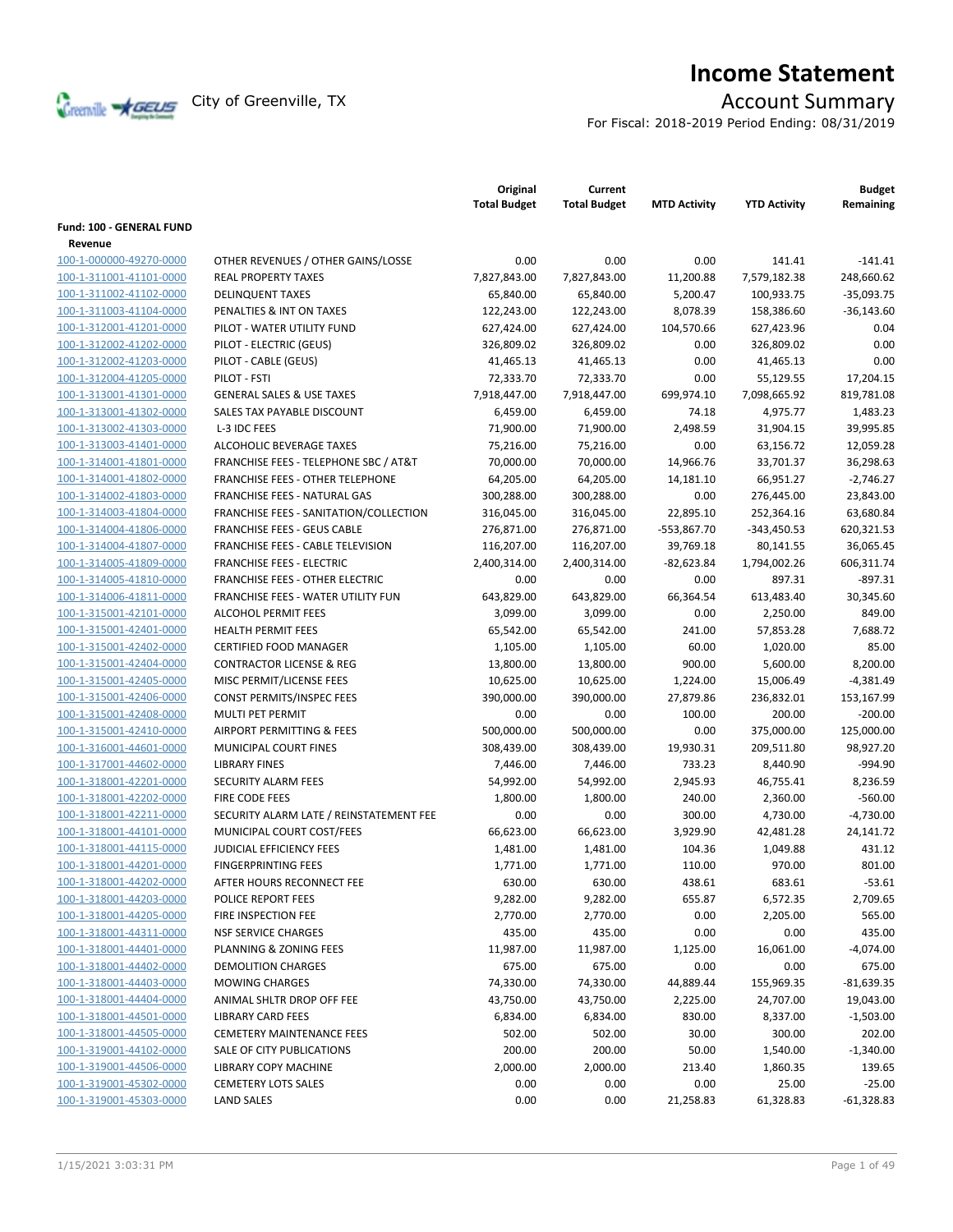|                         |                                        | Original<br><b>Total Budget</b> | Current<br><b>Total Budget</b> | <b>MTD Activity</b> | <b>YTD Activity</b> | <b>Budget</b><br>Remaining |
|-------------------------|----------------------------------------|---------------------------------|--------------------------------|---------------------|---------------------|----------------------------|
| 100-1-319001-45304-0000 | <b>PROPERTY SALES</b>                  | 90,000.00                       | 90,000.00                      | 2,755.20            | 6,470.73            | 83,529.27                  |
| 100-1-319001-45305-0000 | <b>AUCTION PROCEEDS</b>                | 5,480.00                        | 5,480.00                       | 0.00                | 0.00                | 5,480.00                   |
| 100-1-319001-45401-0000 | <b>INTEREST REVENUES</b>               | 22,613.00                       | 22,613.00                      | 18,472.03           | 78,778.49           | $-56,165.49$               |
| 100-1-319001-45501-0000 | LIBRARY MTG ROOM RENTAL                | 1,015.00                        | 1,015.00                       | 125.00              | 1,252.50            | $-237.50$                  |
| 100-1-319001-45503-0000 | <b>PAVILION RENTALS</b>                | 11,908.00                       | 11,908.00                      | 1,120.00            | 3,850.00            | 8,058.00                   |
| 100-1-319001-45601-0000 | MISCELLANEOUS REVENUES                 | 41,204.00                       | 41,204.00                      | 0.00                | 58,907.91           | $-17,703.91$               |
| 100-1-319001-45604-0000 | OTHER REVENUE / OVER/SHORT             | 0.00                            | 0.00                           | $-94,411.19$        | $-11,056.35$        | 11,056.35                  |
| 100-1-322001-43002-0000 | ANIMAL SHELTER CONTRIB                 | 100,000.00                      | 100,000.00                     | 25,000.00           | 100,000.00          | 0.00                       |
| 100-1-322001-43003-0000 | HUNT CO CONTRIB - FIRE                 | 28,800.00                       | 28,800.00                      | 2,400.00            | 26,400.00           | 2,400.00                   |
| 100-1-322001-43004-0000 | HUNT CO MEM HOSP REIM                  | 22,400.00                       | 22,400.00                      | 0.00                | 19,866.00           | 2,534.00                   |
| 100-1-323001-46008-0000 | <b>XFR - TOURISM FUND</b>              | 190,000.00                      | 190,000.00                     | 15,833.33           | 174,166.63          | 15,833.37                  |
| 100-1-324001-46506-0000 | <b>CA - RECREATION FUND</b>            | 10,275.00                       | 10,275.00                      | 856.25              | 9,418.75            | 856.25                     |
| 100-1-324001-46509-0000 | CA - VENUE MGMT FUND                   | 5,741.00                        | 5,741.00                       | 478.42              | 5,262.62            | 478.38                     |
| 100-1-324001-46537-0000 | CA - MAIL MACHINE LEASE                | 3,132.00                        |                                | 269.28              | 2,962.08            | 169.92                     |
| 100-1-324001-46614-0000 | CA - SANITATION FUND COLLECTION        | 41,607.00                       | 3,132.00<br>41,607.00          | 3,467.25            | 38,139.75           | 3,467.25                   |
| 100-1-324001-46650-0000 | CA - UTILITY FUND TO GENERAL GOVERNME  |                                 |                                |                     |                     | 33,899.87                  |
|                         | CA - UTILITY FUND TO PUBLIC WORKS      | 406,798.00                      | 406,798.00<br>155,979.00       | 33,899.83           | 372,898.13          |                            |
| 100-1-324001-46651-0000 |                                        | 155,979.00                      |                                | 12,998.25           | 142,980.75          | 12,998.25                  |
| 100-1-324001-46801-0000 | <b>CA - SPENCE FUND</b>                | 600.00                          | 600.00                         | 50.00               | 550.00              | 50.00                      |
| 100-1-324009-46901-0000 | CA - ELECTRIC UTILITY                  | 355,294.00                      | 355,294.00                     | 29,607.83           | 325,686.13          | 29,607.87                  |
| 100-1-324009-46906-0000 | <b>CA - CABLE UTILITY</b>              | 57,596.00                       | 57,596.00                      | 4,799.67            | 52,796.37           | 4,799.63                   |
|                         | <b>Revenue Total:</b>                  | 24,474,298.85                   | 24,474,298.85                  | 541,418.30          | 21,561,691.18       | 2,912,607.67               |
| <b>Expense</b>          |                                        |                                 |                                |                     |                     |                            |
| 100-1-411000-52001-0000 | <b>OFFICE SUPPLIES</b>                 | 60.00                           | 60.00                          | 0.00                | 0.00                | 60.00                      |
| 100-1-411000-52005-0000 | PRINTED MATERIALS                      | 96.00                           | 96.00                          | 24.00               | 72.00               | 24.00                      |
| 100-1-411000-52103-0000 | <b>MEETING SUPPLIES</b>                | 2,150.00                        | 3,410.00                       | 211.18              | 1,955.07            | 1,454.93                   |
| 100-1-411000-54001-0000 | <b>TELEPHONE CHARGES</b>               | 1,452.00                        | 1,452.00                       | 0.00                | 1,008.00            | 444.00                     |
| 100-1-411000-54201-0000 | MEMBERSHIPS & SUBSCRIPTIONS            | 6,274.00                        | 6,274.00                       | 0.00                | 6,242.80            | 31.20                      |
| 100-1-411000-54204-0000 | <b>PUBLIC RELATIONS</b>                | 1,200.00                        | 1,200.00                       | 0.00                | 1,300.00            | $-100.00$                  |
| 100-1-411000-54213-0000 | PLAQUES AND AWARDS                     | 750.00                          | 750.00                         | 26.00               | 492.80              | 257.20                     |
| 100-1-411000-54214-0000 | <b>TRAVEL &amp; TRAINING</b>           | 16,995.00                       | 15,735.00                      | 2,651.48            | 12,293.97           | 3,441.03                   |
| 100-1-411400-51001-0000 | <b>REGULAR SALARIES</b>                | 82,284.00                       | 82,284.00                      | 6,454.24            | 75,422.63           | 6,861.37                   |
| 100-1-411400-51021-0000 | LONGEVITY                              | 1,560.00                        | 1,560.00                       | 0.00                | 1,560.00            | 0.00                       |
| 100-1-411400-51116-0000 | CAR ALLOWANCE                          | 4,200.00                        | 4,200.00                       | 323.08              | 3,876.96            | 323.04                     |
| 100-1-411400-51117-0000 | <b>CELL PHONE ALLOWANCE</b>            | 696.00                          | 696.00                         | 53.54               | 642.48              | 53.52                      |
| 100-1-411400-51201-0000 | <b>FICA</b>                            | 5,502.00                        | 5,502.00                       | 403.88              | 4,845.88            | 656.12                     |
| 100-1-411400-51202-0000 | <b>MEDICARE</b>                        | 1,287.00                        | 1,287.00                       | 94.46               | 1,133.32            | 153.68                     |
| 100-1-411400-51203-0000 | <b>HEALTH INSURANCE</b>                | 10,725.00                       | 10,725.00                      | 0.00                | 8,937.50            | 1,787.50                   |
| 100-1-411400-51204-0000 | <b>WORKERS COMPENSATION</b>            | 243.00                          | 243.00                         | 0.00                | 202.50              | 40.50                      |
| 100-1-411400-51205-0000 | <b>STATE UNEMPLOYMENT</b>              | 69.00                           | 69.00                          | 0.00                | 87.07               | $-18.07$                   |
| 100-1-411400-51301-0000 | TMRS                                   | 9,939.00                        | 9,939.00                       | 755.50              | 9,150.60            | 788.40                     |
| 100-1-411400-52001-0000 | <b>OFFICE SUPPLIES</b>                 | 360.00                          | 360.00                         | 0.00                | 42.49               | 317.51                     |
| 100-1-411400-52002-0000 | POSTAGE / FREIGHT                      | 150.00                          | 150.00                         | 7.21                | 71.91               | 78.09                      |
| 100-1-411400-52005-0000 | PRINTED MATERIALS                      | 150.00                          | 150.00                         | 0.00                | 48.50               | 101.50                     |
| 100-1-411400-54001-0000 | <b>TELEPHONE CHARGES</b>               | 1,020.00                        | 1,020.00                       | 39.91               | 947.35              | 72.65                      |
| 100-1-411400-54101-0000 | PROFESSIONAL SERVICES                  | 875.00                          | 895.00                         | 0.00                | 891.48              | 3.52                       |
| 100-1-411400-54201-0000 | <b>MEMBERSHIPS &amp; SUBSCRIPTIONS</b> | 135.00                          | 135.00                         | 0.00                | 125.00              | 10.00                      |
| 100-1-411400-54206-0000 | <b>ELECTION EXPENSE</b>                | 4,000.00                        | 3,595.00                       | 0.00                | 2,598.43            | 996.57                     |
| 100-1-411400-54212-0000 | <b>PRINTING</b>                        | 4,000.00                        | 3,980.00                       | 0.00                | 1,050.00            | 2,930.00                   |
| 100-1-411400-54214-0000 | <b>TRAVEL &amp; TRAINING</b>           | 1,100.00                        | 1,505.00                       | 435.00              | 1,259.55            | 245.45                     |
| 100-1-412100-51001-0000 | <b>REGULAR SALARIES</b>                | 181,564.00                      | 181,564.00                     | 11,474.88           | 146,299.12          | 35,264.88                  |
| 100-1-412100-51020-0000 | <b>OVERTIME</b>                        | 7,037.00                        | 7,037.00                       | 25.63               | 4,971.68            | 2,065.32                   |
| 100-1-412100-51021-0000 | LONGEVITY                              | 5,912.00                        | 5,912.00                       | 0.00                | 3,530.00            | 2,382.00                   |
| 100-1-412100-51101-0000 | <b>CERTIFICATION PAY</b>               | 3,600.00                        | 3,600.00                       | 184.62              | 2,284.67            | 1,315.33                   |
| 100-1-412100-51201-0000 | <b>FICA</b>                            | 12,283.00                       | 12,283.00                      | 657.23              | 8,989.03            | 3,293.97                   |
| 100-1-412100-51202-0000 | MEDICARE                               | 2,873.00                        | 2,873.00                       | 153.71              | 2,102.26            | 770.74                     |
| 100-1-412100-51203-0000 | HEALTH INSURANCE                       | 42,900.00                       | 42,900.00                      | 0.00                | 35,750.00           | 7,150.00                   |
| 100-1-412100-51204-0000 | <b>WORKERS COMPENSATION</b>            | 542.00                          | 542.00                         | 0.00                | 451.70              | 90.30                      |
| 100-1-412100-51205-0000 | STATE UNEMPLOYMENT                     | 399.00                          | 399.00                         | 0.00                | 0.75                | 398.25                     |
| 100-1-412100-51301-0000 | <b>TMRS</b>                            | 21,375.00                       | 21,375.00                      | 1,292.37            | 17,627.13           | 3,747.87                   |
|                         |                                        |                                 |                                |                     |                     |                            |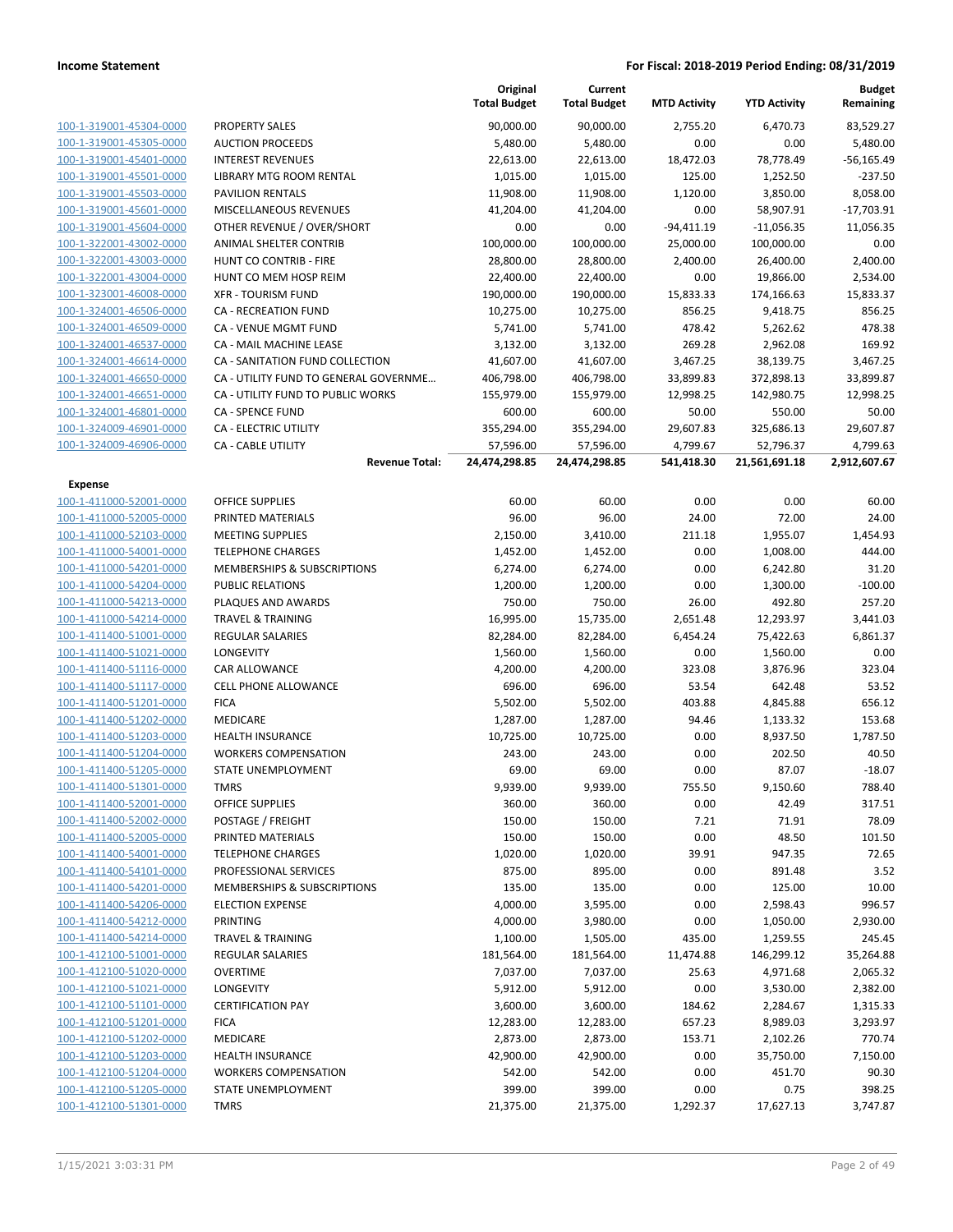| 100-1-412100-51401-0000        |
|--------------------------------|
| 100-1-412100-52001-0000        |
| 100-1-412100-52002-0000        |
| <u>100-1-412100-52005-0000</u> |
| 100-1-412100-52102-0000        |
| 100-1-412100-52110-0000        |
| 100-1-412100-53201-0000        |
| 100-1-412100-54001-0000        |
| <u>100-1-412100-54101-0000</u> |
| 100-1-412100-54201-0000        |
| 100-1-412100-54207-0000        |
| 100-1-412100-54214-0000        |
| 100-1-413200-51001-0000        |
| 100-1-413200-51020-0000        |
| <u>100-1-413200-51021-0000</u> |
| 100-1-413200-51116-0000        |
| 100-1-413200-51117-0000        |
| 100-1-413200-51201-0000        |
| <u>100-1-413200-51202-0000</u> |
| 100-1-413200-51203-0000        |
| 100-1-413200-51204-0000        |
| 100-1-413200-51205-0000        |
| 100-1-413200-51301-0000        |
| 100-1-413200-51303-0000        |
| 100-1-413200-52001-0000        |
| 100-1-413200-52002-0000        |
| 100-1-413200-52103-0000        |
| 100-1-413200-54001-0000        |
| <u>100-1-413200-54101-0000</u> |
| 100-1-413200-54201-0000        |
| 100-1-413200-54205-0000        |
| 100-1-413200-54212-0000        |
| 100-1-413200-54214-0000        |
| <u>100-1-415100-51001-0000</u> |
| 100-1-415100-51020-0000        |
| 100-1-415100-51021-0000        |
| 100-1-415100-51116-0000        |
| 100-1-415100-51117-0000        |
| <u>100-1-415100-51201-0000</u> |
| 100-1-415100-51202-0000        |
| 100-1-415100-51203-0000        |
| 100-1-415100-51204-0000        |
| 100-1-415100-51205-0000        |
| 100-1-415100-51301-0000        |
| 100-1-415100-52001-0000        |
| 100-1-415100-52002-0000        |
| <u>100-1-415100-52005-0000</u> |
| 100-1-415100-54001-0000        |
| 100-1-415100-54101-0000        |
| <u>100-1-415100-54110-0000</u> |
| <u>100-1-415100-54201-0000</u> |
| 100-1-415100-54211-0000        |
| 100-1-415100-54212-0000        |
| 100-1-415100-54214-0000        |
| <u>100-1-415150-54401-0000</u> |
| 100-1-415150-54402-0000        |
| <u>100-1-415300-54106-0000</u> |
| 100-1-415300-54214-0000        |
| <u>100-1-415500-51001-0000</u> |

|                                                    |                                             | Original<br><b>Total Budget</b> | Current<br><b>Total Budget</b> | <b>MTD Activity</b> | <b>YTD Activity</b> | <b>Budget</b><br>Remaining |
|----------------------------------------------------|---------------------------------------------|---------------------------------|--------------------------------|---------------------|---------------------|----------------------------|
| 100-1-412100-51401-0000                            | <b>CONTRA - SALARIES</b>                    | 0.00                            | 0.00                           | 1,180.00            | 2,905.00            | $-2,905.00$                |
| 100-1-412100-52001-0000                            | <b>OFFICE SUPPLIES</b>                      | 900.00                          | 900.00                         | 0.00                | 365.96              | 534.04                     |
| 100-1-412100-52002-0000                            | POSTAGE / FREIGHT                           | 3,700.00                        | 3,700.00                       | 212.92              | 2,380.14            | 1,319.86                   |
| 100-1-412100-52005-0000                            | PRINTED MATERIALS                           | 1,500.00                        | 1,500.00                       | 0.00                | 165.40              | 1,334.60                   |
| 100-1-412100-52102-0000                            | <b>BOOKS / REF SUPPLIES</b>                 | 250.00                          | 250.00                         | 0.00                | 0.00                | 250.00                     |
| 100-1-412100-52110-0000                            | <b>TICKET WRITER SUPPLIES</b>               | 8,700.00                        | 8,700.00                       | 0.00                | 0.00                | 8,700.00                   |
| 100-1-412100-53201-0000                            | FURNITURE & OFFICE EQUIPMENT                | 1,212.00                        | 1,212.00                       | 0.00                | 1,211.54            | 0.46                       |
| 100-1-412100-54001-0000                            | <b>TELEPHONE CHARGES</b>                    | 6,882.00                        | 6,882.00                       | 37.92               | 3,657.91            | 3,224.09                   |
| 100-1-412100-54101-0000                            | PROFESSIONAL SERVICES                       | 27,192.00                       | 27,192.00                      | 0.00                | 26,238.56           | 953.44                     |
| 100-1-412100-54201-0000                            | MEMBERSHIPS & SUBSCRIPTIONS                 | 550.00                          | 550.00                         | 0.00                | 406.23              | 143.77                     |
| 100-1-412100-54207-0000                            | COURT COSTS, JURY, WIT FEES                 | 360.00                          | 360.00                         | 0.00                | 108.00              | 252.00                     |
| 100-1-412100-54214-0000                            | <b>TRAVEL &amp; TRAINING</b>                | 6,785.00                        | 6,785.00                       | 479.62              | 3,698.33            | 3,086.67                   |
| 100-1-413200-51001-0000                            | <b>REGULAR SALARIES</b>                     | 219,608.00                      | 219,608.00                     | 17,197.44           | 201,813.15          | 17,794.85                  |
| 100-1-413200-51020-0000                            | <b>OVERTIME</b>                             | 130.00                          | 130.00                         | 0.00                | 54.78               | 75.22                      |
| 100-1-413200-51021-0000                            | LONGEVITY                                   | 432.00                          | 432.00                         | 0.00                | 432.00              | 0.00                       |
| 100-1-413200-51116-0000                            | CAR ALLOWANCE                               | 7,200.00                        | 7,200.00                       | 553.84              | 6,646.08            | 553.92                     |
| 100-1-413200-51117-0000                            | <b>CELL PHONE ALLOWANCE</b>                 | 960.00                          | 960.00                         | 73.84               | 886.08              | 73.92                      |
| 100-1-413200-51201-0000                            | <b>FICA</b>                                 | 8,974.00                        | 8,974.00                       | 1,051.60            | 10,932.77           | $-1,958.77$                |
| 100-1-413200-51202-0000                            | MEDICARE                                    | 3,311.00                        | 3,311.00                       | 245.94              | 2,912.10            | 398.90                     |
| 100-1-413200-51203-0000                            | <b>HEALTH INSURANCE</b>                     | 21,450.00                       | 21,450.00                      | 0.00                | 17,875.00           | 3,575.00                   |
| 100-1-413200-51204-0000                            | <b>WORKERS COMPENSATION</b>                 | 625.00                          | 625.00                         | 0.00                | 520.80              | 104.20                     |
| 100-1-413200-51205-0000<br>100-1-413200-51301-0000 | STATE UNEMPLOYMENT<br><b>TMRS</b>           | 137.00                          | 137.00                         | 0.00                | 122.48              | 14.52                      |
| 100-1-413200-51303-0000                            |                                             | 25,573.00                       | 25,573.00                      | 1,971.46            | 23,545.20           | 2,027.80                   |
| 100-1-413200-52001-0000                            | SUP 457 COMP PLAN<br><b>OFFICE SUPPLIES</b> | 12,334.00<br>550.00             | 12,334.00<br>550.00            | 2,542.86<br>4.08    | 21,190.50<br>63.53  | $-8,856.50$<br>486.47      |
| 100-1-413200-52002-0000                            | POSTAGE / FREIGHT                           | 200.00                          | 200.00                         | 0.00                | 43.16               | 156.84                     |
| 100-1-413200-52103-0000                            | <b>MEETING SUPPLIES</b>                     | 475.00                          | 475.00                         | 32.86               | 1,050.14            | $-575.14$                  |
| 100-1-413200-54001-0000                            | <b>TELEPHONE CHARGES</b>                    | 5,332.00                        | 5,332.00                       | 259.05              | 3,404.69            | 1,927.31                   |
| 100-1-413200-54101-0000                            | PROFESSIONAL SERVICES                       | 100.00                          | 100.00                         | 0.00                | 137.50              | $-37.50$                   |
| 100-1-413200-54201-0000                            | MEMBERSHIPS & SUBSCRIPTIONS                 | 1,400.00                        | 1,400.00                       | 150.00              | 924.89              | 475.11                     |
| 100-1-413200-54205-0000                            | <b>BUSINESS MEALS</b>                       | 250.00                          | 250.00                         | 0.00                | 3,339.60            | $-3,089.60$                |
| 100-1-413200-54212-0000                            | PRINTING                                    | 450.00                          | 450.00                         | 0.00                | 0.00                | 450.00                     |
| 100-1-413200-54214-0000                            | <b>TRAVEL &amp; TRAINING</b>                | 8,000.00                        | 7,460.97                       | 1,315.96            | 5,649.08            | 1,811.89                   |
| 100-1-415100-51001-0000                            | <b>REGULAR SALARIES</b>                     | 300,886.00                      | 251,479.00                     | 20,201.61           | 227,175.17          | 24,303.83                  |
| 100-1-415100-51020-0000                            | <b>OVERTIME</b>                             | 1,148.00                        | 1,148.00                       | 8.71                | 1,314.22            | $-166.22$                  |
| 100-1-415100-51021-0000                            | <b>LONGEVITY</b>                            | 4,000.00                        | 4,000.00                       | 0.00                | 3,174.00            | 826.00                     |
| 100-1-415100-51116-0000                            | <b>CAR ALLOWANCE</b>                        | 4,200.00                        | 4,200.00                       | 323.08              | 3,876.96            | 323.04                     |
| 100-1-415100-51117-0000                            | <b>CELL PHONE ALLOWANCE</b>                 | 1,920.00                        | 1,920.00                       | 73.84               | 886.08              | 1,033.92                   |
| 100-1-415100-51201-0000                            | <b>FICA</b>                                 | 19,354.00                       | 19,354.00                      | 1,194.52            | 14,291.32           | 5,062.68                   |
| 100-1-415100-51202-0000                            | <b>MEDICARE</b>                             | 4,526.00                        | 4,526.00                       | 279.36              | 3,342.33            | 1,183.67                   |
| 100-1-415100-51203-0000                            | HEALTH INSURANCE                            | 58,988.00                       | 58,988.00                      | 0.00                | 49,156.60           | 9,831.40                   |
| 100-1-415100-51204-0000                            | <b>WORKERS COMPENSATION</b>                 | 854.00                          | 854.00                         | 0.00                | 711.70              | 142.30                     |
| 100-1-415100-51205-0000                            | STATE UNEMPLOYMENT                          | 377.00                          | 377.00                         | 0.00                | 407.60              | $-30.60$                   |
| 100-1-415100-51301-0000                            | <b>TMRS</b>                                 | 34,961.00                       | 34,961.00                      | 2,279.16            | 26,645.02           | 8,315.98                   |
| 100-1-415100-52001-0000                            | OFFICE SUPPLIES                             | 1,700.00                        | 1,700.00                       | 152.72              | 1,576.20            | 123.80                     |
| 100-1-415100-52002-0000                            | POSTAGE / FREIGHT                           | 4,000.00                        | 4,000.00                       | 385.97              | 3,815.66            | 184.34                     |
| 100-1-415100-52005-0000                            | PRINTED MATERIALS                           | 0.00                            | 0.00                           | 0.00                | 115.61              | $-115.61$                  |
| 100-1-415100-54001-0000                            | <b>TELEPHONE CHARGES</b>                    | 2,858.00                        | 2,858.00                       | 167.89              | 2,507.16            | 350.84                     |
| 100-1-415100-54101-0000                            | PROFESSIONAL SERVICES                       | 0.00                            | 0.00                           | 0.00                | 50.00               | $-50.00$                   |
| 100-1-415100-54110-0000                            | <b>AUDIT</b>                                | 58,181.00                       | 74,952.00                      | 0.00                | 57,320.00           | 17,632.00                  |
| 100-1-415100-54201-0000                            | MEMBERSHIPS & SUBSCRIPTIONS                 | 2,345.00                        | 2,345.00                       | 0.00                | 1,643.29            | 701.71                     |
| 100-1-415100-54211-0000                            | ADVERTISING                                 | 25,000.00                       | 25,000.00                      | 4,812.00            | 40,754.85           | $-15,754.85$               |
| 100-1-415100-54212-0000                            | PRINTING                                    | 3,500.00                        | 3,500.00                       | 0.00                | 0.00                | 3,500.00                   |
| 100-1-415100-54214-0000                            | <b>TRAVEL &amp; TRAINING</b>                | 4,500.00                        | 4,500.00                       | 130.00              | 3,552.45            | 947.55                     |
| 100-1-415150-54401-0000                            | APPRAISER                                   | 276,930.00                      | 276,930.00                     | 0.00                | 201,630.90          | 75,299.10                  |
| 100-1-415150-54402-0000                            | <b>COLLECTOR</b>                            | 16,000.00                       | 16,000.00                      | 0.00                | 15,911.38           | 88.62                      |
| 100-1-415300-54106-0000                            | <b>ATTORNEY FEES</b>                        | 200,000.00                      | 200,000.00                     | 33,061.00           | 197,988.54          | 2,011.46                   |
| 100-1-415300-54214-0000                            | TRAVEL/TRAINING EXPENSE                     | 0.00                            | 0.00                           | 370.00              | 370.00              | $-370.00$                  |
| 100-1-415500-51001-0000                            | <b>REGULAR SALARIES</b>                     | 171,254.00                      | 171,254.00                     | 13,493.26           | 154,820.50          | 16,433.50                  |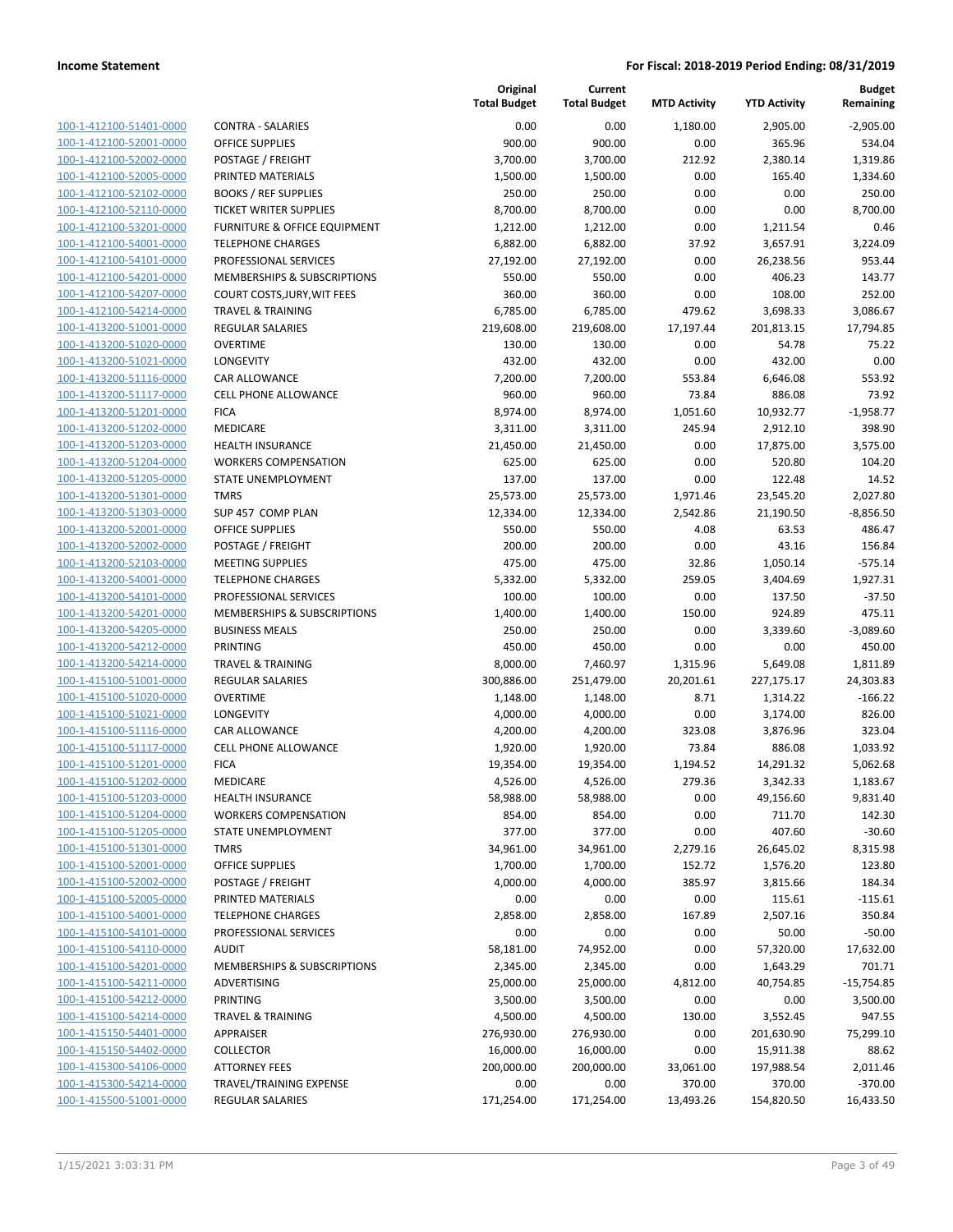| 100-1-415500-51020-0000        |
|--------------------------------|
| 100-1-415500-51021-0000        |
| 100-1-415500-51116-0000        |
| 100-1-415500-51117-0000        |
| 100-1-415500-51201-0000        |
| 100-1-415500-51202-0000        |
| 100-1-415500-51203-0000        |
| 100-1-415500-51204-0000        |
| 100-1-415500-51205-0000        |
| 100-1-415500-51301-0000        |
| 100-1-415500-52001-0000        |
| 100-1-415500-52002-0000        |
| 100-1-415500-52303-0000        |
| 100-1-415500-52401-0000        |
| 100-1-415500-54001-0000        |
| 100-1-415500-54102-0000        |
| 100-1-415500-54103-0000        |
| 100-1-415500-54107-0000        |
| 100-1-415500-54118-0000        |
| 100-1-415500-54119-0000        |
| 100-1-415500-54201-0000        |
| 100-1-415500-54213-0000        |
| 100-1-415500-54214-0000        |
| 100-1-421100-51001-0000        |
| 100-1-421100-51020-0000        |
| 100-1-421100-51021-0000        |
| 100-1-421100-51101-0000        |
| 100-1-421100-51115-0000        |
| 100-1-421100-51117-0000        |
| 100-1-421100-51201-0000        |
| 100-1-421100-51202-0000        |
| 100-1-421100-51203-0000        |
| 100-1-421100-51204-0000        |
| 100-1-421100-51205-0000        |
| 100-1-421100-51301-0000        |
| 100-1-421100-51401-0000        |
| 100-1-421100-52001-0000        |
| 100-1-421100-52002-0000        |
| 100-1-421100-52004-0000        |
| 100-1-421100-52005-0000        |
| 100-1-421100-52103-0000        |
| <u>100-1-421100-52104-0000</u> |
| 100-1-421100-52201-0000        |
| 100-1-421100-52203-0000        |
| <u>100-1-421100-52302-0000</u> |
|                                |
| <u>100-1-421100-52305-0000</u> |
| 100-1-421100-53202-0000        |
| <u>100-1-421100-53205-0000</u> |
| <u>100-1-421100-54001-0000</u> |
| <u>100-1-421100-54002-0000</u> |
| 100-1-421100-54201-0000        |
| 100-1-421100-54205-0000        |
| <u>100-1-421100-54212-0000</u> |
| <u>100-1-421100-54213-0000</u> |
| <u>100-1-421100-54214-0000</u> |
| <u>100-1-421210-51001-0000</u> |
| 100-1-421210-51020-0000        |
| 100-1-421210-51021-0000        |
| <u>100-1-421210-51101-0000</u> |

| <b>DVERTIME</b>                      |
|--------------------------------------|
| ONGEVITY.                            |
| CAR ALLOWANCE                        |
| CELL PHONE ALLOWANCE                 |
| <b>ICA</b>                           |
| MEDICARE                             |
| <b>IEALTH INSURANCE</b>              |
| <b>NORKERS COMPENSATION</b>          |
| TATE UNEMPLOYMENT                    |
| MRS <sup>.</sup>                     |
| <b>DEFICE SUPPLIES</b>               |
| POSTAGE / FREIGHT                    |
| <b>RAINING SUPPLIES</b>              |
| RECREATIONAL SUPPLIES                |
| <b>ELEPHONE CHARGES</b>              |
| MVR CHECKS                           |
| Consulting                           |
| MEDICAL                              |
| <b>MEDICAL - POLICE</b>              |
| <b>MEDICAL - FIRE</b>                |
| MEMBERSHIPS & SUBSCRIPTIONS          |
| <b>LAQUES AND AWARDS</b>             |
| <b>RAVEL &amp; TRAINING</b>          |
| REGULAR SALARIES                     |
| <b>DVERTIME</b>                      |
| ONGEVITY.                            |
| <b>CERTIFICATION PAY</b>             |
| <b>LOTHING ALLOWANCE</b>             |
| CELL PHONE ALLOWANCE                 |
| <b>ICA</b>                           |
| MEDICARE                             |
| <b>IEALTH INSURANCE</b>              |
| <b><i>NORKERS COMPENSATION</i></b>   |
| TATE UNEMPLOYMENT                    |
| MRS <sup>.</sup>                     |
| CONTRA - SALARIES                    |
| <b>DEFICE SUPPLIES</b>               |
| POSTAGE / FREIGHT                    |
| COMPUTER SUPPLIES                    |
| <b>PRINTED MATERIALS</b>             |
| <b><i>MEETING SUPPLIES</i></b>       |
| <b><i>NEARING APPAREL</i></b>        |
| MINOR TOOLS & EQUIPMENT              |
| <b>MOTOR VEHICLE FUEL</b>            |
| <b>MEDICAL SUPPLIES</b>              |
| <b>UBLIC EDUCATION</b>               |
| <b>MACHINE, TOOLS &amp; IMPLMNTS</b> |
| <b>MOTOR VEHICLES</b>                |
| <b>ELEPHONE CHARGES</b>              |
| <b>JTILITY CHARGES</b>               |
| MEMBERSHIPS & SUBSCRIPTIONS          |
| <b>BUSINESS MEALS</b>                |
| <b>RINTING</b>                       |
| <b>LAQUES AND AWARDS</b>             |
| <b>RAVEL &amp; TRAINING</b>          |
| REGULAR SALARIES                     |
| <b>OVERTIME</b>                      |
| ONGEVITY.                            |

|                         |                              | Original<br><b>Total Budget</b> | Current<br><b>Total Budget</b> | <b>MTD Activity</b> | <b>YTD Activity</b> | <b>Budget</b><br>Remaining |
|-------------------------|------------------------------|---------------------------------|--------------------------------|---------------------|---------------------|----------------------------|
| 100-1-415500-51020-0000 | <b>OVERTIME</b>              | 735.00                          | 735.00                         | 12.74               | 751.60              | $-16.60$                   |
| 100-1-415500-51021-0000 | <b>LONGEVITY</b>             | 3,990.00                        | 3,990.00                       | 0.00                | 4,047.00            | $-57.00$                   |
| 100-1-415500-51116-0000 | CAR ALLOWANCE                | 4,200.00                        | 4,200.00                       | 323.08              | 3,392.34            | 807.66                     |
| 100-1-415500-51117-0000 | <b>CELL PHONE ALLOWANCE</b>  | 960.00                          | 960.00                         | 73.84               | 775.32              | 184.68                     |
| 100-1-415500-51201-0000 | <b>FICA</b>                  | 11,231.00                       | 11,231.00                      | 779.51              | 9,846.46            | 1,384.54                   |
| 100-1-415500-51202-0000 | MEDICARE                     | 2,627.00                        | 2,627.00                       | 182.31              | 2,302.81            | 324.19                     |
| 100-1-415500-51203-0000 | <b>HEALTH INSURANCE</b>      | 32,175.00                       | 32,175.00                      | 0.00                | 26,812.50           | 5,362.50                   |
| 100-1-415500-51204-0000 | <b>WORKERS COMPENSATION</b>  | 496.00                          | 496.00                         | 0.00                | 413.30              | 82.70                      |
| 100-1-415500-51205-0000 | <b>STATE UNEMPLOYMENT</b>    | 206.00                          | 206.00                         | 0.00                | 206.08              | $-0.08$                    |
| 100-1-415500-51301-0000 | <b>TMRS</b>                  | 20,288.00                       | 20,288.00                      | 1,537.66            | 19,085.74           | 1,202.26                   |
| 100-1-415500-52001-0000 | <b>OFFICE SUPPLIES</b>       | 2,000.00                        | 2,000.00                       | 0.00                | 1,764.75            | 235.25                     |
| 100-1-415500-52002-0000 | POSTAGE / FREIGHT            | 1,000.00                        | 1,000.00                       | 54.15               | 719.87              | 280.13                     |
| 100-1-415500-52303-0000 | <b>TRAINING SUPPLIES</b>     | 500.00                          | 500.00                         | 0.00                | 34.60               | 465.40                     |
| 100-1-415500-52401-0000 | RECREATIONAL SUPPLIES        | 0.00                            | 0.00                           | 0.00                | 386.05              | $-386.05$                  |
| 100-1-415500-54001-0000 | <b>TELEPHONE CHARGES</b>     | 2,165.00                        | 2,165.00                       | 103.20              | 1,870.67            | 294.33                     |
| 100-1-415500-54102-0000 | <b>MVR CHECKS</b>            | 200.00                          | 200.00                         | 0.00                | 395.17              | $-195.17$                  |
| 100-1-415500-54103-0000 | CONSULTING                   | 0.00                            | 0.00                           | 0.00                | 1,709.80            | $-1,709.80$                |
| 100-1-415500-54107-0000 | <b>MEDICAL</b>               | 5,500.00                        | 5,500.00                       | 135.00              | 7,989.00            | $-2,489.00$                |
| 100-1-415500-54118-0000 | <b>MEDICAL - POLICE</b>      | 2,500.00                        | 2,500.00                       | 0.00                | 1,015.00            | 1,485.00                   |
| 100-1-415500-54119-0000 | <b>MEDICAL - FIRE</b>        | 2,500.00                        | 2,500.00                       | 0.00                | 508.00              | 1,992.00                   |
| 100-1-415500-54201-0000 | MEMBERSHIPS & SUBSCRIPTIONS  | 5,500.00                        | 5,500.00                       | 11.99               | 2,217.82            | 3,282.18                   |
| 100-1-415500-54213-0000 | PLAQUES AND AWARDS           | 10,900.00                       | 10,900.00                      | 0.00                | 12,952.72           | $-2,052.72$                |
| 100-1-415500-54214-0000 | <b>TRAVEL &amp; TRAINING</b> | 6,000.00                        | 6,000.00                       | 398.65              | 4,173.78            | 1,826.22                   |
| 100-1-421100-51001-0000 | REGULAR SALARIES             | 284,521.00                      | 284,521.00                     | 23,473.77           | 307,402.25          | $-22,881.25$               |
| 100-1-421100-51020-0000 | <b>OVERTIME</b>              | 1,850.00                        | 1,850.00                       | 1,132.59            | 7,615.54            | $-5,765.54$                |
| 100-1-421100-51021-0000 | LONGEVITY                    | 4,488.00                        | 4,488.00                       | 0.00                | 8,048.00            | $-3,560.00$                |
| 100-1-421100-51101-0000 | <b>CERTIFICATION PAY</b>     | 3,600.00                        | 3,600.00                       | 276.92              | 4,084.57            | $-484.57$                  |
| 100-1-421100-51115-0000 | <b>CLOTHING ALLOWANCE</b>    | 840.00                          | 840.00                         | 18.48               | 1,472.58            | $-632.58$                  |
| 100-1-421100-51117-0000 | <b>CELL PHONE ALLOWANCE</b>  | 1,560.00                        | 1,560.00                       | 120.00              | 1,846.12            | $-286.12$                  |
| 100-1-421100-51201-0000 | <b>FICA</b>                  | 18,405.00                       | 18,405.00                      | 1,488.50            | 20,520.84           | $-2,115.84$                |
| 100-1-421100-51202-0000 | MEDICARE                     | 4,304.00                        | 4,304.00                       | 348.11              | 4,799.23            | $-495.23$                  |
| 100-1-421100-51203-0000 | <b>HEALTH INSURANCE</b>      | 42,900.00                       | 42,900.00                      | 0.00                | 35,750.00           | 7,150.00                   |
| 100-1-421100-51204-0000 | <b>WORKERS COMPENSATION</b>  | 6,075.00                        | 6,075.00                       | 0.00                | 5,062.50            | 1,012.50                   |
| 100-1-421100-51205-0000 | STATE UNEMPLOYMENT           | 275.00                          | 275.00                         | 0.00                | 326.38              | $-51.38$                   |
| 100-1-421100-51301-0000 | <b>TMRS</b>                  | 33,248.00                       | 33,248.00                      | 2,767.39            | 38,347.81           | $-5,099.81$                |
| 100-1-421100-51401-0000 | <b>CONTRA - SALARIES</b>     | 0.00                            | 0.00                           | 0.00                | $-906.14$           | 906.14                     |
| 100-1-421100-52001-0000 | <b>OFFICE SUPPLIES</b>       | 1,000.00                        | 1,000.00                       | 0.00                | 773.39              | 226.61                     |
| 100-1-421100-52002-0000 | POSTAGE / FREIGHT            | 300.00                          | 300.00                         | 18.80               | 184.82              | 115.18                     |
| 100-1-421100-52004-0000 | <b>COMPUTER SUPPLIES</b>     | 300.00                          | 300.00                         | 0.00                | 125.51              | 174.49                     |
| 100-1-421100-52005-0000 | PRINTED MATERIALS            | 210.00                          | 210.00                         | 0.00                | 182.04              | 27.96                      |
| 100-1-421100-52103-0000 | <b>MEETING SUPPLIES</b>      | 1,200.00                        | 1,200.00                       | 87.87               | 1,637.78            | -437.78                    |
| 100-1-421100-52104-0000 | <b>WEARING APPAREL</b>       | 397.98                          | 397.98                         | 182.97              | 244.92              | 153.06                     |
| 100-1-421100-52201-0000 | MINOR TOOLS & EQUIPMENT      | 600.00                          | 600.00                         | 0.00                | 140.54              | 459.46                     |
| 100-1-421100-52203-0000 | <b>MOTOR VEHICLE FUEL</b>    | 4,200.00                        | 4,200.00                       | 172.07              | 1,924.25            | 2,275.75                   |
| 100-1-421100-52302-0000 | <b>MEDICAL SUPPLIES</b>      | 300.00                          | 300.00                         | 0.00                | 243.54              | 56.46                      |
| 100-1-421100-52305-0000 | PUBLIC EDUCATION             | 4,725.00                        | 4,725.00                       | 418.75              | 4,420.45            | 304.55                     |
| 100-1-421100-53202-0000 | MACHINE, TOOLS & IMPLMNTS    | 150.00                          | 150.00                         | 0.00                | 149.95              | 0.05                       |
| 100-1-421100-53205-0000 | <b>MOTOR VEHICLES</b>        | 2,245.00                        | 2,245.00                       | 663.08              | 3,762.40            | $-1,517.40$                |
| 100-1-421100-54001-0000 | <b>TELEPHONE CHARGES</b>     | 20,174.00                       | 20,174.00                      | 1,050.18            | 20,698.68           | $-524.68$                  |
| 100-1-421100-54002-0000 | UTILITY CHARGES              | 83,432.00                       | 83,432.00                      | 7,205.42            | 71,048.86           | 12,383.14                  |
| 100-1-421100-54201-0000 | MEMBERSHIPS & SUBSCRIPTIONS  | 2,664.00                        | 2,664.00                       | 229.00              | 315.00              | 2,349.00                   |
| 100-1-421100-54205-0000 | <b>BUSINESS MEALS</b>        | 150.00                          | 150.00                         | 0.00                | 84.00               | 66.00                      |
| 100-1-421100-54212-0000 | PRINTING                     | 222.00                          | 222.00                         | 0.00                | 0.00                | 222.00                     |
| 100-1-421100-54213-0000 | PLAQUES AND AWARDS           | 200.00                          | 200.00                         | 0.00                | 0.00                | 200.00                     |
| 100-1-421100-54214-0000 | TRAVEL & TRAINING            | 6,158.53                        | 6,158.53                       | 669.00              | 2,509.00            | 3,649.53                   |
| 100-1-421210-51001-0000 | REGULAR SALARIES             | 818,807.00                      | 818,807.00                     | 53,298.74           | 625,576.50          | 193,230.50                 |
| 100-1-421210-51020-0000 | <b>OVERTIME</b>              | 46,777.00                       | 46,777.00                      | 9,313.73            | 71,222.71           | $-24,445.71$               |
| 100-1-421210-51021-0000 | LONGEVITY                    | 15,528.00                       | 15,528.00                      | 156.92              | 13,521.55           | 2,006.45                   |
| 100-1-421210-51101-0000 | <b>CERTIFICATION PAY</b>     | 19,320.00                       | 19,320.00                      | 1,153.82            | 13,845.84           | 5,474.16                   |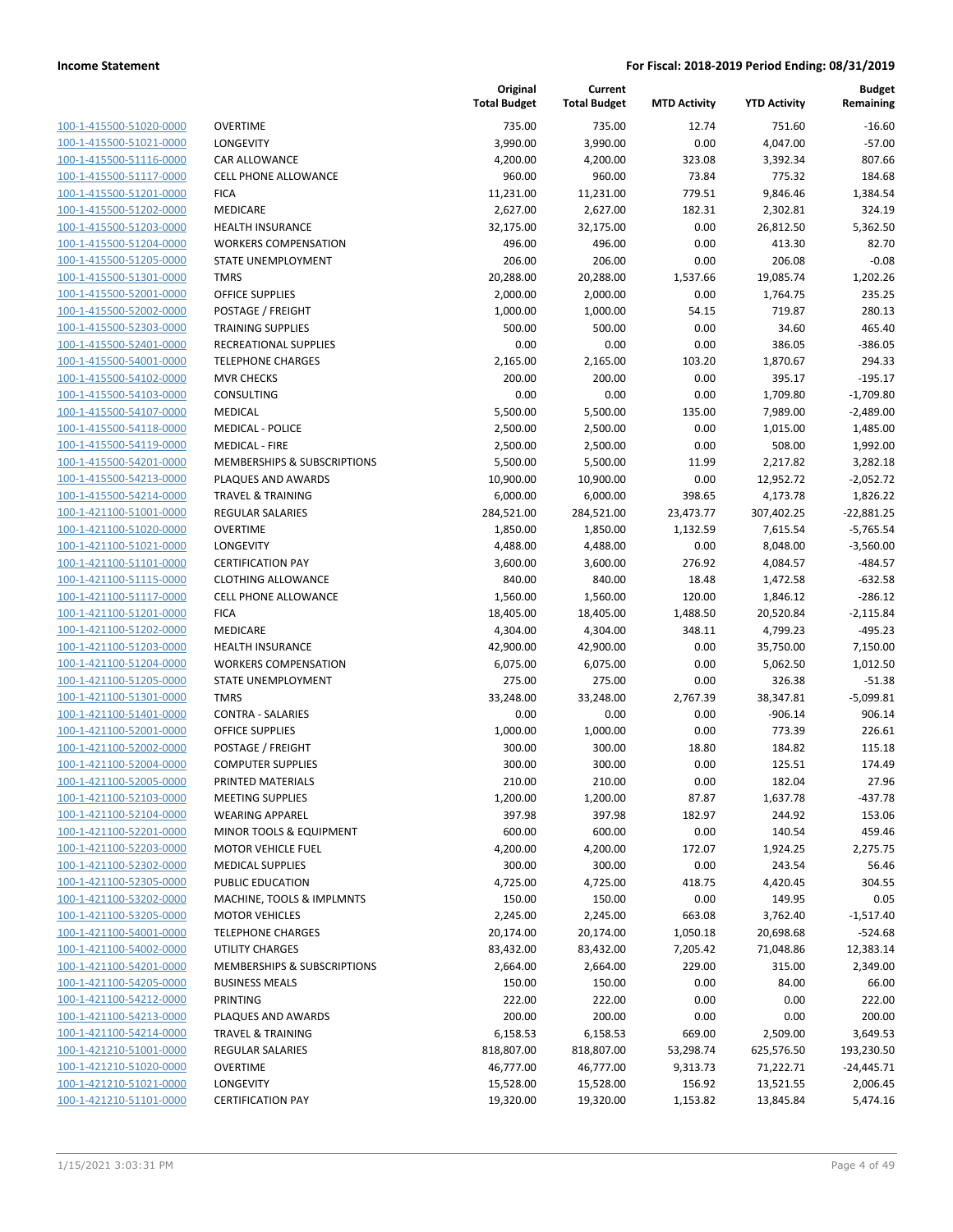| <u>100-1-421210-51115-0000</u> |
|--------------------------------|
| 100-1-421210-51117-0000        |
| 100-1-421210-51201-0000        |
| <u>100-1-421210-51202-0000</u> |
| 100-1-421210-51203-0000        |
| 100-1-421210-51204-0000        |
| 100-1-421210-51205-0000        |
| 100-1-421210-51301-0000        |
| <u>100-1-421210-51401-0000</u> |
| 100-1-421210-52001-0000        |
| 100-1-421210-52002-0000        |
| 100-1-421210-52004-0000        |
| 100-1-421210-52005-0000        |
|                                |
| <u>100-1-421210-52102-0000</u> |
| 100-1-421210-52201-0000        |
| 100-1-421210-52203-0000        |
| 100-1-421210-53203-0000        |
| 100-1-421210-53205-0000        |
| <u>100-1-421210-54001-0000</u> |
| 100-1-421210-54201-0000        |
| 100-1-421210-54208-0000        |
| 100-1-421210-54214-0000        |
| 100-1-421210-54215-0000        |
| <u>100-1-421210-54216-0000</u> |
| 100-1-421230-51001-0000        |
| 100-1-421230-51020-0000        |
| 100-1-421230-51021-0000        |
| 100-1-421230-51101-0000        |
| <u>100-1-421230-51102-0000</u> |
|                                |
| 100-1-421230-51115-0000        |
| 100-1-421230-51117-0000        |
| 100-1-421230-51201-0000        |
| 100-1-421230-51202-0000        |
| <u>100-1-421230-51203-0000</u> |
| 100-1-421230-51204-0000        |
| 100-1-421230-51205-0000        |
| 100-1-421230-51301-0000        |
| 100-1-421230-51401-0000        |
| <u>100-1-421230-52001-0000</u> |
| 100-1-421230-52002-0000        |
| 100-1-421230-52004-0000        |
| <u>100-1-421230-52005-0000</u> |
| 100-1-421230-52006-0000        |
| 100-1-421230-52007-0000        |
| <u>100-1-421230-52104-0000</u> |
| 100-1-421230-52108-0000        |
|                                |
| <u>100-1-421230-52109-0000</u> |
| 100-1-421230-52111-0000        |
| 100-1-421230-52201-0000        |
| <u>100-1-421230-52203-0000</u> |
| <u>100-1-421230-52309-0000</u> |
| 100-1-421230-53202-0000        |
| 100-1-421230-53205-0000        |
| 100-1-421230-54001-0000        |
| <u>100-1-421230-54108-0000</u> |
| <u>100-1-421230-54201-0000</u> |
| <u>100-1-421230-54214-0000</u> |
| 100-1-421240-51001-0000        |
| <u>100-1-421240-51020-0000</u> |
|                                |

|                         |                                      | Original<br><b>Total Budget</b> | Current<br><b>Total Budget</b> | <b>MTD Activity</b> | <b>YTD Activity</b> | <b>Budget</b><br>Remaining |
|-------------------------|--------------------------------------|---------------------------------|--------------------------------|---------------------|---------------------|----------------------------|
| 100-1-421210-51115-0000 | <b>CLOTHING ALLOWANCE</b>            | 7,920.00                        | 7,920.00                       | 83.16               | 6,397.92            | 1,522.08                   |
| 100-1-421210-51117-0000 | CELL PHONE ALLOWANCE                 | 5,160.00                        | 5,160.00                       | 304.64              | 3,655.68            | 1,504.32                   |
| 100-1-421210-51201-0000 | <b>FICA</b>                          | 56,638.00                       | 56,638.00                      | 3,739.84            | 42,822.77           | 13,815.23                  |
| 100-1-421210-51202-0000 | MEDICARE                             | 13,246.00                       | 13,246.00                      | 874.64              | 10,015.01           | 3,230.99                   |
| 100-1-421210-51203-0000 | HEALTH INSURANCE                     | 117,975.00                      | 117,975.00                     | 0.00                | 98,312.50           | 19,662.50                  |
| 100-1-421210-51204-0000 | <b>WORKERS COMPENSATION</b>          | 25,438.00                       | 25,438.00                      | 0.00                | 21,198.30           | 4,239.70                   |
| 100-1-421210-51205-0000 | STATE UNEMPLOYMENT                   | 755.00                          | 755.00                         | 0.00                | 638.13              | 116.87                     |
| 100-1-421210-51301-0000 | <b>TMRS</b>                          | 102,313.00                      | 102,313.00                     | 7,112.79            | 82,385.33           | 19,927.67                  |
| 100-1-421210-51401-0000 | <b>CONTRA - SALARIES</b>             | 0.00                            | 0.00                           | $-2,106.08$         | $-8,620.36$         | 8,620.36                   |
| 100-1-421210-52001-0000 | <b>OFFICE SUPPLIES</b>               | 1,635.00                        | 1,035.00                       | 0.00                | 455.93              | 579.07                     |
| 100-1-421210-52002-0000 | POSTAGE / FREIGHT                    | 150.00                          | 150.00                         | 119.14              | 159.86              | $-9.86$                    |
| 100-1-421210-52004-0000 | <b>COMPUTER SUPPLIES</b>             | 1,785.00                        | 1,785.00                       | 0.00                | 879.84              | 905.16                     |
| 100-1-421210-52005-0000 | PRINTED MATERIALS                    | 100.00                          | 100.00                         | 0.00                | 48.00               | 52.00                      |
| 100-1-421210-52102-0000 | <b>BOOKS / REF SUPPLIES</b>          | 120.00                          | 120.00                         | 0.00                | 0.00                | 120.00                     |
| 100-1-421210-52201-0000 | MINOR TOOLS & EQUIPMENT              | 1,160.00                        | 1,160.00                       | 0.00                | 443.68              | 716.32                     |
| 100-1-421210-52203-0000 | <b>MOTOR VEHICLE FUEL</b>            | 8,413.00                        | 8,413.00                       | 1,009.21            | 4,653.10            | 3,759.90                   |
| 100-1-421210-53203-0000 | <b>INSTRUMENTS &amp; APPARATUS</b>   | 300.00                          | 1,500.00                       | 1,215.65            | 1,313.15            | 186.85                     |
| 100-1-421210-53205-0000 | <b>MOTOR VEHICLES</b>                | 3,947.00                        | 3,947.00                       | 565.27              | 1,503.65            | 2,443.35                   |
| 100-1-421210-54001-0000 | <b>TELEPHONE CHARGES</b>             | 28,094.00                       | 28,094.00                      | 1,608.15            | 26,149.04           | 1,944.96                   |
| 100-1-421210-54201-0000 | MEMBERSHIPS & SUBSCRIPTIONS          | 6,557.00                        | 6,557.00                       | 0.00                | 4,602.00            | 1,955.00                   |
| 100-1-421210-54208-0000 | <b>LABORATORY WORK</b>               | 5,500.00                        | 4,900.00                       | 1,102.19            | 3,672.80            | 1,227.20                   |
| 100-1-421210-54214-0000 | <b>TRAVEL &amp; TRAINING</b>         | 8,450.00                        | 8,450.00                       | 1,031.00            | 6,346.40            | 2,103.60                   |
| 100-1-421210-54215-0000 | <b>EVIDENCE PURCHASES</b>            | 1,000.00                        | 1,000.00                       | 0.00                | 1,000.00            | 0.00                       |
| 100-1-421210-54216-0000 | <b>INFORMANT EXPENSES</b>            | 500.00                          | 500.00                         | 0.00                | 500.00              | 0.00                       |
| 100-1-421230-51001-0000 | <b>REGULAR SALARIES</b>              | 2,876,471.00                    | 2,876,471.00                   | 213,824.11          | 2,436,705.43        | 439,765.57                 |
| 100-1-421230-51020-0000 | <b>OVERTIME</b>                      | 209,683.00                      | 209,683.00                     | 22,440.61           | 354,584.04          | $-144,901.04$              |
| 100-1-421230-51021-0000 | <b>LONGEVITY</b>                     | 39,132.00                       | 39,132.00                      | 295.38              | 33,381.85           | 5,750.15                   |
| 100-1-421230-51101-0000 | <b>CERTIFICATION PAY</b>             | 55,380.00                       | 55,380.00                      | 2,930.73            | 33,853.51           | 21,526.49                  |
| 100-1-421230-51102-0000 | <b>BILINGUAL PAY</b>                 | 900.00                          | 900.00                         | 115.40              | 1,200.16            | $-300.16$                  |
| 100-1-421230-51115-0000 | <b>CLOTHING ALLOWANCE</b>            | 4,920.00                        | 4,920.00                       | 360.36              | 4,125.66            | 794.34                     |
| 100-1-421230-51117-0000 | <b>CELL PHONE ALLOWANCE</b>          | 2,880.00                        | 2,880.00                       | 147.68              | 1,772.16            | 1,107.84                   |
| 100-1-421230-51201-0000 | <b>FICA</b>                          | 198,854.00                      | 198,854.00                     | 14,188.19           | 173,685.95          | 25,168.05                  |
| 100-1-421230-51202-0000 | MEDICARE                             | 46,506.00                       | 46,506.00                      | 3,318.21            | 40,620.12           | 5,885.88                   |
| 100-1-421230-51203-0000 | <b>HEALTH INSURANCE</b>              | 445,088.00                      | 445,088.00                     | 0.00                | 370,906.70          | 74,181.30                  |
| 100-1-421230-51204-0000 | <b>WORKERS COMPENSATION</b>          | 88,834.00                       | 88,834.00                      | 0.00                | 74,028.34           | 14,805.66                  |
| 100-1-421230-51205-0000 | STATE UNEMPLOYMENT                   | 2,848.00                        | 2,848.00                       | 6.76                | 3,048.02            | $-200.02$                  |
| 100-1-421230-51301-0000 | <b>TMRS</b>                          | 359,219.00                      | 359,219.00                     | 26,556.67           | 327,991.09          | 31,227.91                  |
| 100-1-421230-51401-0000 | <b>CONTRA - SALARIES</b>             | $-172,600.00$                   | $-172,600.00$                  | $-2,921.08$         | $-25,687.91$        | $-146,912.09$              |
| 100-1-421230-52001-0000 | OFFICE SUPPLIES (PATROL)             | 1,530.00                        | 1,530.00                       | 478.28              | 952.83              | 577.17                     |
| 100-1-421230-52002-0000 | POSTAGE / FREIGHT (PATROL)           | 430.00                          | 430.00                         | 0.00                | 53.50               | 376.50                     |
| 100-1-421230-52004-0000 | <b>COMPUTER SUPPLIES (PATROL)</b>    | 2,200.00                        | 1,670.00                       | 102.90              | 242.89              | 1,427.11                   |
| 100-1-421230-52005-0000 | PRINTED MATERIALS (PATROL)           | 1,370.00                        | 1,370.00                       | 361.87              | 553.87              | 816.13                     |
| 100-1-421230-52006-0000 | OFFICE SUPPLIES (OPERATIONS)         | 0.00                            | 0.00                           | 0.00                | $-76.65$            | 76.65                      |
| 100-1-421230-52007-0000 | POSTAGE/FRIEGHT (OPERATIONS)         | 0.00                            | 0.00                           | 0.00                | 68.61               | $-68.61$                   |
| 100-1-421230-52104-0000 | <b>WEARING APPAREL (PATROL)</b>      | 48,245.00                       | 48,245.00                      | 2,738.96            | 30,343.38           | 17,901.62                  |
| 100-1-421230-52108-0000 | <b>MENAGERIE SUPPLIES</b>            | 475.00                          | 475.00                         | 0.00                | 329.52              | 145.48                     |
| 100-1-421230-52109-0000 | <b>SUPPORT OF PRISONERS</b>          | 2,440.00                        | 2,440.00                       | 0.00                | 846.53              | 1,593.47                   |
| 100-1-421230-52111-0000 | <b>AMMUNITION</b>                    | 15,166.89                       | 15,166.89                      | 4,896.00            | 14,177.25           | 989.64                     |
| 100-1-421230-52201-0000 | MINOR TOOLS & EQUIPMENT (PATROL)     | 14,339.00                       | 14,339.00                      | 3,231.94            | 13,327.89           | 1,011.11                   |
| 100-1-421230-52203-0000 | <b>MOTOR VEHICLE FUEL</b>            | 90,086.00                       | 90,086.00                      | 9,160.74            | 78,857.72           | 11,228.28                  |
| 100-1-421230-52309-0000 | <b>BODY ARMOR</b>                    | 10,800.00                       | 10,800.00                      | 0.00                | 0.00                | 10,800.00                  |
| 100-1-421230-53202-0000 | MACHINE, TOOLS & IMPLMNTS            | 1,500.00                        | 1,500.00                       | 0.00                | 1,047.17            | 452.83                     |
| 100-1-421230-53205-0000 | <b>MOTOR VEHICLES</b>                | 32,000.00                       | 32,530.00                      | 14,479.98           | 34,732.73           | $-2,202.73$                |
| 100-1-421230-54001-0000 | <b>TELEPHONE CHARGES</b>             | 57,625.00                       | 57,625.00                      | 2,526.71            | 40,707.73           | 16,917.27                  |
| 100-1-421230-54108-0000 | <b>VETERINARY SERVICES</b>           | 650.00                          | 650.00                         | 0.00                | 3,341.26            | $-2,691.26$                |
| 100-1-421230-54201-0000 | MEMBERSHIPS & SUBSCRIPTIONS (PATROL) | 570.00                          | 570.00                         | 0.00                | 135.00              | 435.00                     |
| 100-1-421230-54214-0000 | <b>TRAVEL &amp; TRAINING</b>         | 12,735.00                       | 12,735.00                      | 1,955.63            | 8,414.63            | 4,320.37                   |
| 100-1-421240-51001-0000 | <b>REGULAR SALARIES</b>              | 805,255.00                      | 805,255.00                     | 55,790.22           | 673,611.89          | 131,643.11                 |
| 100-1-421240-51020-0000 | <b>OVERTIME</b>                      | 43,164.00                       | 43,164.00                      | 4,274.67            | 62,939.65           | $-19,775.65$               |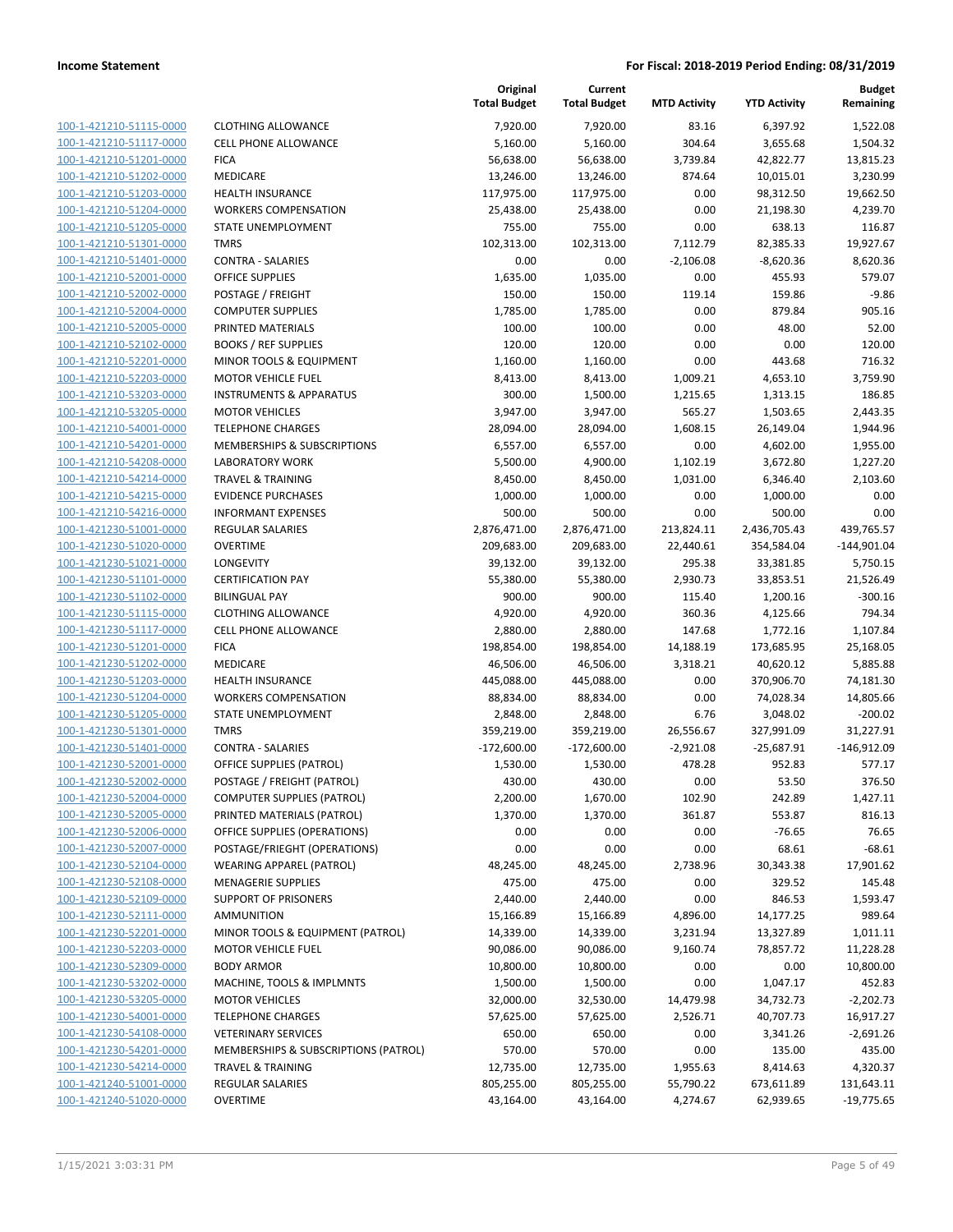| 100-1-421240-51021-0000        |
|--------------------------------|
| 100-1-421240-51101-0000        |
| 100-1-421240-51102-0000        |
| 100-1-421240-51115-0000        |
| 100-1-421240-51117-0000        |
| 100-1-421240-51201-0000        |
| 100-1-421240-51202-0000        |
| 100-1-421240-51203-0000        |
| 100-1-421240-51204-0000        |
| 100-1-421240-51205-0000        |
| 100-1-421240-51301-0000        |
| 100-1-421240-51302-0000        |
| 100-1-421240-51401-0000        |
| 100-1-421240-52001-0000        |
| 100-1-421240-52002-0000        |
| 100-1-421240-52004-0000        |
| 100-1-421240-52005-0000        |
| 100-1-421240-52102-0000        |
| 100-1-421240-52104-0000        |
| 100-1-421240-52201-0000        |
| 100-1-421240-52203-0000        |
| 100-1-421240-52303-0000        |
| 100-1-421240-53202-0000        |
| 100-1-421240-53205-0000        |
|                                |
| 100-1-421240-53207-0000        |
| 100-1-421240-54001-0000        |
| 100-1-421240-54101-0000        |
| 100-1-421240-54201-0000        |
| 100-1-421240-54212-0000        |
| 100-1-421240-54214-0000        |
| 100-1-421240-55201-0000        |
| 100-1-421240-55231-0000        |
| 100-1-421240-55232-0000        |
| 100-1-421600-52104-0000        |
| 100-1-421600-52111-0000        |
| 100-1-421600-52201-0000        |
| 100-1-421600-52206-0000        |
| 100-1-421600-52309-0000        |
| 100-1-421600-53202-0000        |
| 100-1-421600-54201-0000        |
| 100-1-421600-54214-0000        |
| <u>100-1-421600-55201-0000</u> |
| 100-1-422100-51001-0000        |
| <u>100-1-422100-51020-0000</u> |
| 100-1-422100-51021-0000        |
| <u>100-1-422100-51101-0000</u> |
| <u>100-1-422100-51116-0000</u> |
| <u>100-1-422100-51117-0000</u> |
|                                |
| <u>100-1-422100-51201-0000</u> |
| <u>100-1-422100-51202-0000</u> |
| 100-1-422100-51203-0000        |
| 100-1-422100-51204-0000        |
| <u>100-1-422100-51205-0000</u> |
| <u>100-1-422100-51301-0000</u> |
| <u>100-1-422100-51302-0000</u> |
| <u>100-1-422100-51401-0000</u> |
| <u>100-1-422100-52001-0000</u> |
| <u>100-1-422100-52002-0000</u> |
| 100-1-422100-52102-0000        |
|                                |

| LONGEVITY                              |
|----------------------------------------|
| <b>CERTIFICATION PAY</b>               |
| <b>BILINGUAL PAY</b>                   |
| <b>CLOTHING ALLOWANCE</b>              |
| CELL PHONE ALLOWANCE                   |
| <b>FICA</b>                            |
| <b>MEDICARE</b>                        |
| <b>HEALTH INSURANCE</b>                |
| <b>WORKERS COMPENSATION</b>            |
| STATE UNEMPLOYMENT                     |
| <b>TMRS</b>                            |
| <b>FR&amp;R RETIREMENT</b>             |
| <b>CONTRA - SALARIES</b>               |
| OFFICE SUPPLIES                        |
| POSTAGE / FREIGHT                      |
| <b>COMPUTER SUPPLIES</b>               |
| PRINTED MATERIALS                      |
| <b>REFERENCE SUPPLIES</b>              |
| <b>WEARING APPAREL</b>                 |
| <b>MINOR TOOLS &amp; EQUIPMENT</b>     |
| <b>MOTOR VEHICLE FUEL</b>              |
| <b>TRAINING SUPPLIES</b>               |
| MACHINE, TOOLS & IMPLMNTS              |
| <b>MOTOR VEHICLES</b>                  |
| RADIO/COMMUNICATIONS                   |
| <b>TELEPHONE CHARGES</b>               |
| PROFESSIONAL SERVICES                  |
| <b>MEMBERSHIPS &amp; SUBSCRIPTIONS</b> |
| PRINTING                               |
| <b>TRAVEL &amp; TRAINING</b>           |
| <b>EQUIPMENT PURCHASES</b>             |
| <b>LESS LETHAL PROGRAM</b>             |
| <b>FIREARMS PROGRAM</b>                |
| <b>WEARING APPAREL</b>                 |
| AMMUNITION                             |
| MINOR TOOLS & EQUIPMENT                |
| SPECIAL OPS EQUIPMENT                  |
| <b>BODY ARMOR</b>                      |
| MACHINE, TOOLS & IMPLMNTS              |
| MEMBERSHIPS & SUBSCRIPTIONS            |
| <b>TRAVEL &amp; TRAINING</b>           |
| <b>EQUIPMENT PURCHASES</b>             |
| <b>REGULAR SALARIES</b>                |
| <b>OVERTIME</b>                        |
| <b>LONGEVITY</b>                       |
| <b>CERTIFICATION PAY</b>               |
| CAR ALLOWANCE                          |
| <b>CELL PHONE ALLOWANCE</b>            |
| <b>FICA</b>                            |
| <b>MEDICARE</b>                        |
| <b>HEALTH INSURANCE</b>                |
| <b>WORKERS COMPENSATION</b>            |
| <b>STATE UNEMPLOYMENT</b>              |
| <b>TMRS</b>                            |
| <b>FR&amp;R RETIREMENT</b>             |
| <b>CONTRA - SALARIES</b>               |
| OFFICE SUPPLIES                        |
| POSTAGE / FREIGHT                      |
| REFERENCE SUPPLIES                     |

|                         |                              | Original<br><b>Total Budget</b> | Current<br><b>Total Budget</b> | <b>MTD Activity</b> | <b>YTD Activity</b> | <b>Budget</b><br>Remaining |
|-------------------------|------------------------------|---------------------------------|--------------------------------|---------------------|---------------------|----------------------------|
| 100-1-421240-51021-0000 | LONGEVITY                    | 13,594.00                       | 13,594.00                      | 193.84              | 12,348.15           | 1,245.85                   |
| 100-1-421240-51101-0000 | <b>CERTIFICATION PAY</b>     | 16,680.00                       | 16,680.00                      | 1,338.48            | 15,254.09           | 1,425.91                   |
| 100-1-421240-51102-0000 | <b>BILINGUAL PAY</b>         | 1,500.00                        | 1,500.00                       | 69.24               | 830.88              | 669.12                     |
| 100-1-421240-51115-0000 | <b>CLOTHING ALLOWANCE</b>    | 120.00                          | 120.00                         | 9.24                | 110.88              | 9.12                       |
| 100-1-421240-51117-0000 | <b>CELL PHONE ALLOWANCE</b>  | 1,920.00                        | 1,920.00                       | 147.68              | 1,772.16            | 147.84                     |
| 100-1-421240-51201-0000 | <b>FICA</b>                  | 18,161.00                       | 18,161.00                      | 1,948.99            | 23,907.87           | $-5,746.87$                |
| 100-1-421240-51202-0000 | MEDICARE                     | 12,787.00                       | 12,787.00                      | 827.53              | 10,491.07           | 2,295.93                   |
| 100-1-421240-51203-0000 | <b>HEALTH INSURANCE</b>      | 193,050.00                      | 193,050.00                     | 0.00                | 160,875.00          | 32,175.00                  |
| 100-1-421240-51204-0000 | <b>WORKERS COMPENSATION</b>  | 5,226.00                        | 5,226.00                       | 0.00                | 4,355.00            | 871.00                     |
| 100-1-421240-51205-0000 | STATE UNEMPLOYMENT           | 1,304.00                        | 1,304.00                       | 3.53                | 991.42              | 312.58                     |
| 100-1-421240-51301-0000 | <b>TMRS</b>                  | 42,073.00                       | 42,073.00                      | 3,732.96            | 45,349.09           | $-3,276.09$                |
| 100-1-421240-51302-0000 | <b>FR&amp;R RETIREMENT</b>   | 95,364.00                       | 95,364.00                      | 5,240.67            | 67,980.79           | 27,383.21                  |
| 100-1-421240-51401-0000 | <b>CONTRA - SALARIES</b>     | 0.00                            | 0.00                           | 0.00                | $-2,030.29$         | 2,030.29                   |
| 100-1-421240-52001-0000 | <b>OFFICE SUPPLIES</b>       | 2,247.00                        | 2,247.00                       | 107.50              | 2,014.85            | 232.15                     |
| 100-1-421240-52002-0000 | POSTAGE / FREIGHT            | 2,290.00                        | 2,290.00                       | 64.46               | 1,017.68            | 1,272.32                   |
| 100-1-421240-52004-0000 | <b>COMPUTER SUPPLIES</b>     | 500.00                          | 500.00                         | 0.00                | 0.00                | 500.00                     |
| 100-1-421240-52005-0000 | PRINTED MATERIALS            | 535.50                          | 535.50                         | 0.00                | 423.89              | 111.61                     |
| 100-1-421240-52102-0000 | <b>REFERENCE SUPPLIES</b>    | 3,711.00                        | 3,711.00                       | 0.00                | 243.20              | 3,467.80                   |
| 100-1-421240-52104-0000 | <b>WEARING APPAREL</b>       | 1,800.00                        | 1,800.00                       | 0.00                | 1,800.00            | 0.00                       |
| 100-1-421240-52201-0000 | MINOR TOOLS & EQUIPMENT      | 2,200.00                        | 1,527.27                       | 0.00                | 656.58              | 870.69                     |
| 100-1-421240-52203-0000 | <b>MOTOR VEHICLE FUEL</b>    | 600.00                          | 600.00                         | 98.82               | 819.59              | $-219.59$                  |
| 100-1-421240-52303-0000 | <b>TRAINING SUPPLIES</b>     | 970.00                          | 321.41                         | 0.00                | 137.95              | 183.46                     |
| 100-1-421240-53202-0000 | MACHINE, TOOLS & IMPLMNTS    | 194.00                          | 0.00                           | 0.00                | 194.00              | $-194.00$                  |
| 100-1-421240-53205-0000 | <b>MOTOR VEHICLES</b>        | 840.00                          | 840.00                         | 107.02              | 250.85              | 589.15                     |
| 100-1-421240-53207-0000 | RADIO/COMMUNICATIONS         | 44,979.00                       | 44,979.00                      | 0.00                | 44,979.00           | 0.00                       |
| 100-1-421240-54001-0000 | <b>TELEPHONE CHARGES</b>     | 38,500.00                       | 38,500.00                      | 1,555.60            | 26,732.76           | 11,767.24                  |
| 100-1-421240-54101-0000 | PROFESSIONAL SERVICES        | 18,106.00                       | 18,106.00                      | 250.00              | 8,711.45            | 9,394.55                   |
| 100-1-421240-54201-0000 | MEMBERSHIPS & SUBSCRIPTIONS  | 1,265.00                        | 1,265.00                       | 0.00                | 960.00              | 305.00                     |
| 100-1-421240-54212-0000 | <b>PRINTING</b>              | 485.00                          | 485.00                         | 0.00                | 0.00                | 485.00                     |
| 100-1-421240-54214-0000 | <b>TRAVEL &amp; TRAINING</b> | 31,504.00                       | 31,504.00                      | 4,427.56            | 20,483.37           | 11,020.63                  |
| 100-1-421240-55201-0000 | <b>EQUIPMENT PURCHASES</b>   | 4,500.00                        | 5,172.73                       | 0.00                | 5,172.73            | 0.00                       |
| 100-1-421240-55231-0000 | LESS LETHAL PROGRAM          | 19,105.70                       | 19,948.29                      | 0.00                | 19,948.29           | 0.00                       |
| 100-1-421240-55232-0000 | <b>FIREARMS PROGRAM</b>      | 22,262.10                       | 22,262.10                      | 0.00                | 20,321.51           | 1,940.59                   |
| 100-1-421600-52104-0000 | <b>WEARING APPAREL</b>       | 3,300.00                        | 3,300.00                       | 427.50              | 2,507.21            | 792.79                     |
| 100-1-421600-52111-0000 | AMMUNITION                   | 6,605.00                        | 6,605.00                       | 0.00                | 6,539.06            | 65.94                      |
| 100-1-421600-52201-0000 | MINOR TOOLS & EQUIPMENT      | 7,940.80                        | 8,220.80                       | 0.00                | 3,596.78            | 4,624.02                   |
| 100-1-421600-52206-0000 | SPECIAL OPS EQUIPMENT        | 5,810.00                        | 5,810.00                       | 980.05              | 5,281.37            | 528.63                     |
| 100-1-421600-52309-0000 | <b>BODY ARMOR</b>            | 7,000.00                        | 8,220.00                       | 0.00                | 960.00              | 7,260.00                   |
| 100-1-421600-53202-0000 | MACHINE, TOOLS & IMPLMNTS    | 50.00                           | 50.00                          | 0.00                | 0.00                | 50.00                      |
| 100-1-421600-54201-0000 | MEMBERSHIPS & SUBSCRIPTIONS  | 440.00                          | 440.00                         | 0.00                | 360.00              | 80.00                      |
| 100-1-421600-54214-0000 | <b>TRAVEL &amp; TRAINING</b> | 7,900.00                        | 6,400.00                       | 264.32              | 3,548.07            | 2,851.93                   |
| 100-1-421600-55201-0000 | <b>EQUIPMENT PURCHASES</b>   | 6,390.00                        | 6,390.00                       | 0.00                | 6,581.37            | $-191.37$                  |
| 100-1-422100-51001-0000 | <b>REGULAR SALARIES</b>      | 254,929.00                      | 254,929.00                     | 19,685.68           | 235,843.92          | 19,085.08                  |
| 100-1-422100-51020-0000 | <b>OVERTIME</b>              | 1,371.00                        | 1,371.00                       | 390.97              | 675.31              | 695.69                     |
| 100-1-422100-51021-0000 | LONGEVITY                    | 4,000.00                        | 4,000.00                       | 121.84              | 3,844.87            | 155.13                     |
| 100-1-422100-51101-0000 | <b>CERTIFICATION PAY</b>     | 4,080.00                        | 4,080.00                       | 369.24              | 4,430.88            | $-350.88$                  |
| 100-1-422100-51116-0000 | <b>CAR ALLOWANCE</b>         | 4,200.00                        | 4,200.00                       | 507.68              | 6,092.16            | $-1,892.16$                |
| 100-1-422100-51117-0000 | <b>CELL PHONE ALLOWANCE</b>  | 1,560.00                        | 1,560.00                       | 120.00              | 1,440.00            | 120.00                     |
| 100-1-422100-51201-0000 | <b>FICA</b>                  | 3,221.00                        | 3,221.00                       | 230.38              | 2,613.65            | 607.35                     |
| 100-1-422100-51202-0000 | MEDICARE                     | 3,917.00                        | 3,917.00                       | 300.15              | 3,580.39            | 336.61                     |
| 100-1-422100-51203-0000 | <b>HEALTH INSURANCE</b>      | 32,175.00                       | 32,175.00                      | 0.00                | 26,812.50           | 5,362.50                   |
| 100-1-422100-51204-0000 | <b>WORKERS COMPENSATION</b>  | 4,883.00                        | 4,883.00                       | 0.00                | 4,069.20            | 813.80                     |
| 100-1-422100-51205-0000 | STATE UNEMPLOYMENT           | 206.00                          | 206.00                         | 0.00                | 238.20              | $-32.20$                   |
| 100-1-422100-51301-0000 | <b>TMRS</b>                  | 5,819.00                        | 5,819.00                       | 462.55              | 5,305.77            | 513.23                     |
| 100-1-422100-51302-0000 | <b>FR&amp;R RETIREMENT</b>   | 42,109.00                       | 42,109.00                      | 3,283.54            | 39,417.32           | 2,691.68                   |
| 100-1-422100-51401-0000 | <b>CONTRA - SALARIES</b>     | 0.00                            | 0.00                           | 0.00                | $-330.00$           | 330.00                     |
| 100-1-422100-52001-0000 | OFFICE SUPPLIES              | 1,232.00                        | 1,771.03                       | 294.63              | 1,560.58            | 210.45                     |
| 100-1-422100-52002-0000 | POSTAGE / FREIGHT            | 100.00                          | 100.00                         | 0.00                | 99.11               | 0.89                       |
| 100-1-422100-52102-0000 | REFERENCE SUPPLIES           | 3,150.00                        | 3,150.00                       | 0.00                | 0.00                | 3,150.00                   |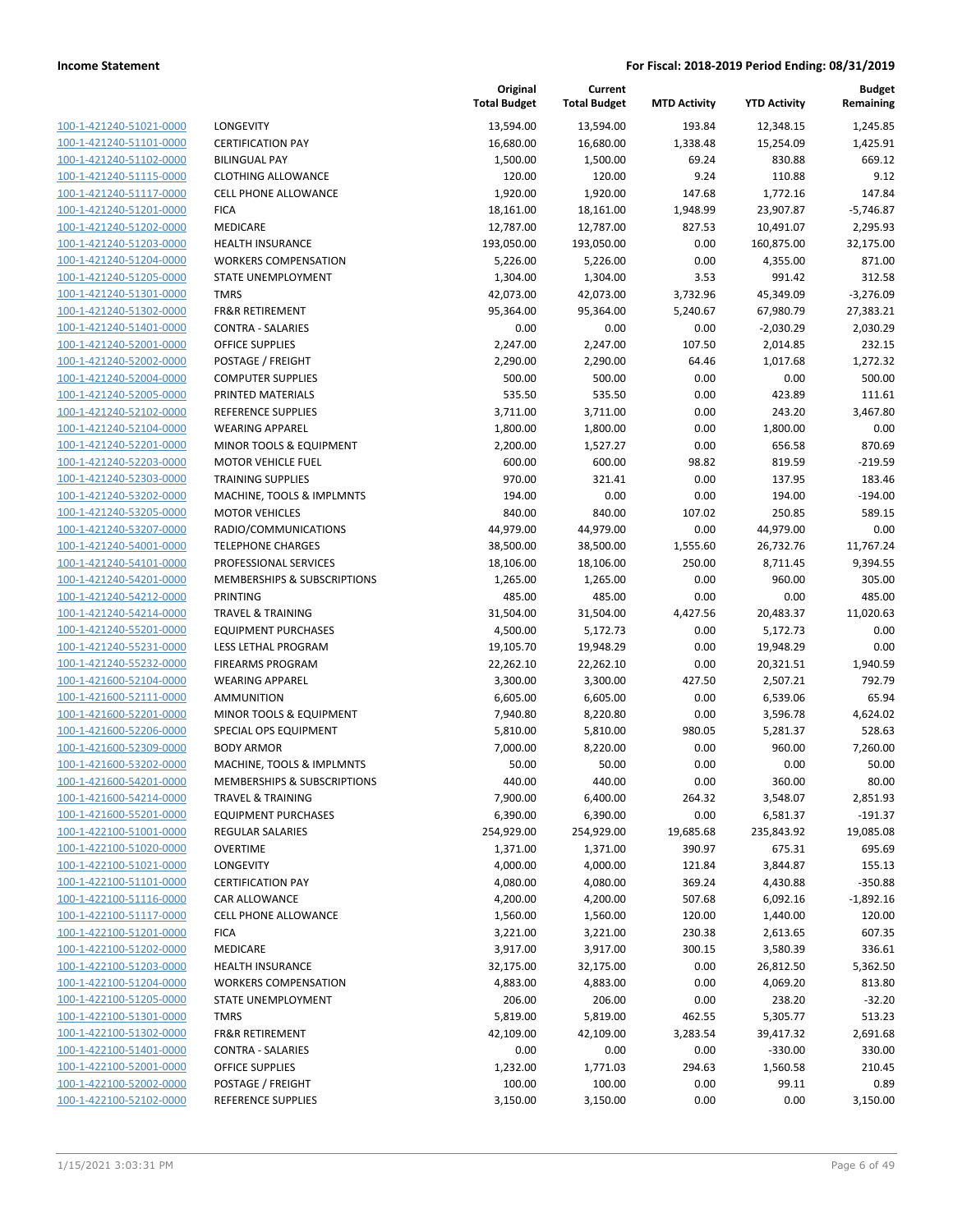| 100-1-422100-52103-0000        |
|--------------------------------|
| 100-1-422100-52104-0000        |
| 100-1-422100-53205-0000        |
| 100-1-422100-53207-0000        |
| 100-1-422100-54001-0000        |
| 100-1-422100-54002-0000        |
| 100-1-422100-54101-0000        |
| 100-1-422100-54201-0000        |
| 100-1-422100-54214-0000        |
| 100-1-422200-51001-0000        |
| 100-1-422200-51020-0000        |
| 100-1-422200-51021-0000        |
| 100-1-422200-51101-0000        |
| 100-1-422200-51102-0000        |
| 100-1-422200-51117-0000        |
| 100-1-422200-51202-0000        |
| 100-1-422200-51203-0000        |
| 100-1-422200-51204-0000        |
| 100-1-422200-51205-0000        |
| 100-1-422200-51302-0000        |
| 100-1-422200-51401-0000        |
| 100-1-422200-52001-0000        |
| 100-1-422200-52101-0000        |
| 100-1-422200-52102-0000        |
| 100-1-422200-52104-0000        |
| 100-1-422200-52107-0000        |
| 100-1-422200-52201-0000        |
| 100-1-422200-52203-0000        |
| 100-1-422200-52205-0000        |
| 100-1-422200-52207-0000        |
| 100-1-422200-52208-0000        |
| 100-1-422200-52306-0000        |
| 100-1-422200-53202-0000        |
| 100-1-422200-53205-0000        |
| 100-1-422200-53208-0000        |
| 100-1-422200-53213-0000        |
| 100-1-422200-54001-0000        |
| 100-1-422200-54002-0000        |
| 100-1-422200-54109-0000        |
| 100-1-422200-54214-0000        |
| 100-1-422200-54908-0000        |
| 100-1-422200-55201-0000        |
| <u>100-1-422200-55203-0000</u> |
| <u>100-1-422200-55207-0000</u> |
| <u>100-1-422300-51001-0000</u> |
| 100-1-422300-51020-0000        |
| 100-1-422300-51021-0000        |
| 100-1-422300-51101-0000        |
| <u>100-1-422300-51117-0000</u> |
| <u>100-1-422300-51201-0000</u> |
| 100-1-422300-51202-0000        |
| 100-1-422300-51203-0000        |
| 100-1-422300-51204-0000        |
| <u>100-1-422300-51205-0000</u> |
| <u>100-1-422300-51302-0000</u> |
| <u>100-1-422300-52001-0000</u> |
| <u>100-1-422300-52002-0000</u> |
| <u>100-1-422300-52005-0000</u> |
| <u>100-1-422300-52104-0000</u> |

|                         |                               | Original<br><b>Total Budget</b> | Current<br><b>Total Budget</b> | <b>MTD Activity</b> | <b>YTD Activity</b> | <b>Budget</b><br>Remaining |
|-------------------------|-------------------------------|---------------------------------|--------------------------------|---------------------|---------------------|----------------------------|
| 100-1-422100-52103-0000 | <b>MEETING SUPPLIES</b>       | 910.00                          | 910.00                         | 0.00                | 925.68              | $-15.68$                   |
| 100-1-422100-52104-0000 | <b>WEARING APPAREL</b>        | 1,350.00                        | 1,350.00                       | 299.56              | 889.81              | 460.19                     |
| 100-1-422100-53205-0000 | <b>MOTOR VEHICLES</b>         | 0.00                            | 0.00                           | 0.00                | 350.00              | $-350.00$                  |
| 100-1-422100-53207-0000 | RADIO/COMMUNICATIONS          | 8,000.00                        | 8,000.00                       | 0.00                | 7,061.25            | 938.75                     |
| 100-1-422100-54001-0000 | <b>TELEPHONE CHARGES</b>      | 4,801.00                        | 4,801.00                       | 237.89              | 2,565.64            | 2,235.36                   |
| 100-1-422100-54002-0000 | <b>UTILITY CHARGES</b>        | 4,819.00                        | 4,819.00                       | 595.28              | 4,882.97            | $-63.97$                   |
| 100-1-422100-54101-0000 | PROFESSIONAL SERVICES         | 7,500.00                        | 7,500.00                       | 0.00                | 0.00                | 7,500.00                   |
| 100-1-422100-54201-0000 | MEMBERSHIPS & SUBSCRIPTIONS   | 5,765.00                        | 5,765.00                       | 0.00                | 4,210.02            | 1,554.98                   |
| 100-1-422100-54214-0000 | <b>TRAVEL &amp; TRAINING</b>  | 4,700.00                        | 4,700.00                       | 100.92              | 1,638.96            | 3,061.04                   |
| 100-1-422200-51001-0000 | <b>REGULAR SALARIES</b>       | 3,007,395.00                    | 3,007,395.00                   | 239,854.20          | 2,866,026.62        | 141,368.38                 |
| 100-1-422200-51020-0000 | <b>OVERTIME</b>               | 361,077.00                      | 361,077.00                     | 29,625.50           | 312,019.66          | 49,057.34                  |
| 100-1-422200-51021-0000 | LONGEVITY                     | 50,330.00                       | 50,330.00                      | 273.22              | 50,004.52           | 325.48                     |
| 100-1-422200-51101-0000 | <b>CERTIFICATION PAY</b>      | 111,360.00                      | 111,360.00                     | 5,538.56            | 65,391.96           | 45,968.04                  |
| 100-1-422200-51102-0000 | <b>BILINGUAL PAY</b>          | 600.00                          | 600.00                         | 92.32               | 923.20              | $-323.20$                  |
| 100-1-422200-51117-0000 | CELL PHONE ALLOWANCE          | 2,508.00                        | 2,508.00                       | 119.06              | 1,428.72            | 1,079.28                   |
| 100-1-422200-51202-0000 | MEDICARE                      | 51,232.00                       | 51,232.00                      | 3,726.13            | 44,989.11           | 6,242.89                   |
| 100-1-422200-51203-0000 | <b>HEALTH INSURANCE</b>       | 514,800.00                      | 514,800.00                     | 0.00                | 429,000.00          | 85,800.00                  |
| 100-1-422200-51204-0000 | <b>WORKERS COMPENSATION</b>   | 75,102.00                       | 75,102.00                      | 0.00                | 62,585.04           | 12,516.96                  |
| 100-1-422200-51205-0000 | STATE UNEMPLOYMENT            | 3,294.00                        | 3,294.00                       | 0.00                | 4,231.44            | $-937.44$                  |
| 100-1-422200-51302-0000 | <b>FR&amp;R RETIREMENT</b>    | 676,936.00                      | 676,936.00                     | 53,172.04           | 633,473.21          | 43,462.79                  |
| 100-1-422200-51401-0000 | <b>CONTRA - SALARIES</b>      | 0.00                            | 0.00                           | $-3,932.85$         | $-12,983.14$        | 12,983.14                  |
| 100-1-422200-52001-0000 | <b>OFFICE SUPPLIES</b>        | 1,195.00                        | 1,195.00                       | 0.00                | 300.37              | 894.63                     |
| 100-1-422200-52101-0000 | <b>JANITORIAL SUPPLIES</b>    | 6,000.00                        | 6,000.00                       | 452.66              | 5,186.42            | 813.58                     |
| 100-1-422200-52102-0000 | REFERENCE SUPPLIES            | 400.00                          | 400.00                         | 0.00                | 0.00                | 400.00                     |
| 100-1-422200-52104-0000 | <b>WEARING APPAREL</b>        | 20,964.00                       | 20,964.00                      | 3,655.83            | 11,408.72           | 9,555.28                   |
| 100-1-422200-52107-0000 | <b>BOTANICAL SUPPLIES</b>     | 1,000.00                        | 1,000.00                       | 0.00                | 0.00                | 1,000.00                   |
| 100-1-422200-52201-0000 | MINOR TOOLS & EQUIPMENT       | 12,754.00                       | 12,754.00                      | 0.00                | 11,908.65           | 845.35                     |
| 100-1-422200-52203-0000 | <b>MOTOR VEHICLE FUEL</b>     | 30,786.00                       | 30,786.00                      | 2,960.44            | 28,384.83           | 2,401.17                   |
| 100-1-422200-52205-0000 | FIRST RESPONDER SUPPLIES      | 19,500.00                       | 19,500.00                      | 1,015.77            | 15,719.43           | 3,780.57                   |
| 100-1-422200-52207-0000 | <b>BUNKER GEAR</b>            | 36,192.00                       | 36,192.00                      | 27,641.00           | 50,129.97           | $-13,937.97$               |
| 100-1-422200-52208-0000 | <b>RESCUE EQUIPMENT</b>       | 3,019.00                        | 3,019.00                       | 0.00                | 3,019.00            | 0.00                       |
| 100-1-422200-52306-0000 | <b>HAZMAT SUPPLIES</b>        | 13,770.00                       | 13,770.00                      | 4,672.65            | 10,073.56           | 3,696.44                   |
| 100-1-422200-53202-0000 | MACHINE, TOOLS & IMPLMNTS     | 1,900.00                        | 1,900.00                       | 0.00                | 1,446.89            | 453.11                     |
| 100-1-422200-53205-0000 | <b>MOTOR VEHICLES</b>         | 55,000.00                       | 55,000.00                      | 3,486.23            | 23,678.87           | 31,321.13                  |
| 100-1-422200-53208-0000 | FIRE HOSE/NOZZLES             | 8,520.00                        | 8,520.00                       | 469.11              | 4,251.20            | 4,268.80                   |
| 100-1-422200-53213-0000 | <b>SCBA MAINTENANCE</b>       | 2,000.00                        | 2,000.00                       | 40.34               | 40.34               | 1,959.66                   |
| 100-1-422200-54001-0000 | <b>TELEPHONE CHARGES</b>      | 7,016.00                        | 7,016.00                       | 814.26              | 8,652.35            | $-1,636.35$                |
| 100-1-422200-54002-0000 | UTILITY CHARGES               | 55,000.00                       | 55,000.00                      | 4,684.49            | 49,847.69           | 5,152.31                   |
| 100-1-422200-54109-0000 | INSPECTIONS/TESTING           | 9,640.00                        | 9,640.00                       | 0.00                | 6,675.11            | 2,964.89                   |
| 100-1-422200-54214-0000 | <b>TRAVEL &amp; TRAINING</b>  | 19,400.00                       | 19,400.00                      | 958.42              | 17,942.93           | 1,457.07                   |
| 100-1-422200-54908-0000 | LEASE PURCHASE PAYMENTS       | 65,073.00                       | 65,073.00                      | 0.00                | 54,197.20           | 10,875.80                  |
| 100-1-422200-55201-0000 | <b>EQUIPMENT PURCHASES</b>    | 750.00                          | 750.00                         | 0.00                | 0.00                | 750.00                     |
| 100-1-422200-55203-0000 | <b>FURNITURE/OFFICE EQUIP</b> | 400.00                          | 400.00                         | 0.00                | 259.92              | 140.08                     |
| 100-1-422200-55207-0000 | RADIO COMMUNICATION EQUIP     | 7,000.00                        | 7,000.00                       | 0.00                | 1,840.00            | 5,160.00                   |
| 100-1-422300-51001-0000 | <b>REGULAR SALARIES</b>       | 100,701.00                      | 100,701.00                     | 7,808.04            | 95,807.97           | 4,893.03                   |
| 100-1-422300-51020-0000 | <b>OVERTIME</b>               | 13,330.00                       | 13,330.00                      | 774.23              | 8,359.32            | 4,970.68                   |
| 100-1-422300-51021-0000 | LONGEVITY                     | 1,648.00                        | 1,648.00                       | 0.00                | 1,648.00            | 0.00                       |
| 100-1-422300-51101-0000 | <b>CERTIFICATION PAY</b>      | 2,520.00                        | 2,520.00                       | 147.70              | 1,772.40            | 747.60                     |
| 100-1-422300-51117-0000 | <b>CELL PHONE ALLOWANCE</b>   | 600.00                          | 600.00                         | 46.16               | 553.92              | 46.08                      |
| 100-1-422300-51201-0000 | <b>FICA</b>                   | 7,366.00                        | 7,366.00                       | 0.00                | 0.00                | 7,366.00                   |
| 100-1-422300-51202-0000 | MEDICARE                      | 1,723.00                        | 1,723.00                       | 127.28              | 1,568.33            | 154.67                     |
| 100-1-422300-51203-0000 | HEALTH INSURANCE              | 10,725.00                       | 10,725.00                      | 0.00                | 8,937.50            | 1,787.50                   |
| 100-1-422300-51204-0000 | <b>WORKERS COMPENSATION</b>   | 2,564.00                        | 2,564.00                       | 0.00                | 2,136.70            | 427.30                     |
| 100-1-422300-51205-0000 | STATE UNEMPLOYMENT            | 69.00                           | 69.00                          | 0.00                | 87.07               | $-18.07$                   |
| 100-1-422300-51302-0000 | FR&R RETIREMENT               | 22,928.00                       | 22,928.00                      | 1,693.80            | 20,788.70           | 2,139.30                   |
| 100-1-422300-52001-0000 | <b>OFFICE SUPPLIES</b>        | 500.00                          | 500.00                         | 135.00              | 135.00              | 365.00                     |
| 100-1-422300-52002-0000 | POSTAGE / FREIGHT             | 100.00                          | 100.00                         | 0.00                | 0.00                | 100.00                     |
| 100-1-422300-52005-0000 | PRINTED MATERIALS             | 474.00                          | 474.00                         | 0.00                | 398.18              | 75.82                      |
| 100-1-422300-52104-0000 | <b>WEARING APPAREL</b>        | 545.00                          | 545.00                         | 0.00                | 296.46              | 248.54                     |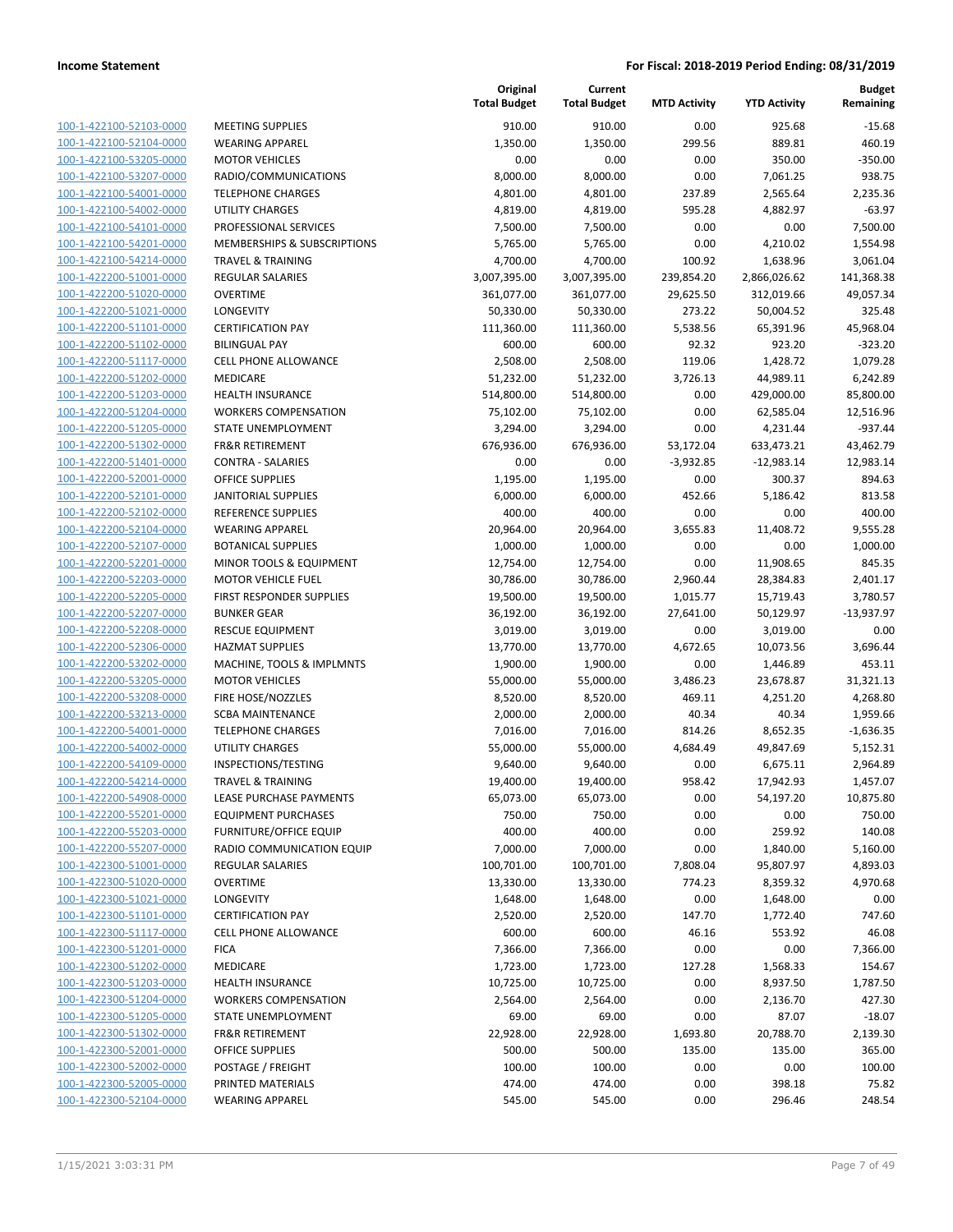| 100-1-422300-52201-0000        |
|--------------------------------|
| 100-1-422300-52203-0000        |
| <u>100-1-422300-52304-0000</u> |
| 100-1-422300-53205-0000        |
| 100-1-422300-54001-0000        |
|                                |
| 100-1-422300-54201-0000        |
| 100-1-422300-54208-0000        |
| 100-1-422300-54210-0000        |
| 100-1-422300-54214-0000        |
| 100-1-422300-54217-0000        |
| 100-1-422400-53204-0000        |
| 100-1-422400-53209-0000        |
| 100-1-422400-54001-0000        |
|                                |
| <u>100-1-422400-54201-0000</u> |
| 100-1-422400-54214-0000        |
| 100-1-431100-51001-0000        |
| 100-1-431100-51021-0000        |
| <u>100-1-431100-51116-0000</u> |
| 100-1-431100-51117-0000        |
| 100-1-431100-51201-0000        |
| 100-1-431100-51202-0000        |
| 100-1-431100-51203-0000        |
| <u>100-1-431100-51204-0000</u> |
| 100-1-431100-51205-0000        |
| 100-1-431100-51301-0000        |
|                                |
| 100-1-431100-52001-0000        |
| 100-1-431100-52002-0000        |
| <u>100-1-431100-52103-0000</u> |
| 100-1-431100-53201-0000        |
| 100-1-431100-53205-0000        |
| 100-1-431100-54001-0000        |
| 100-1-431100-54002-0000        |
| <u>100-1-431100-54101-0000</u> |
| 100-1-431100-54201-0000        |
| 100-1-431100-54214-0000        |
| 100-1-431200-51001-0000        |
|                                |
| 100-1-431200-51020-0000        |
| 100-1-431200-51021-0000        |
| 100-1-431200-51101-0000        |
| 100-1-431200-51117-0000        |
| 100-1-431200-51201-0000        |
| 100-1-431200-51202-0000        |
| <u>100-1-431200-51203-0000</u> |
| 100-1-431200-51204-0000        |
| 100-1-431200-51205-0000        |
| 100-1-431200-51301-0000        |
|                                |
| <u>100-1-431200-52001-0000</u> |
| 100-1-431200-52002-0000        |
| <u>100-1-431200-52103-0000</u> |
| 100-1-431200-52104-0000        |
| 100-1-431200-52106-0000        |
| 100-1-431200-52107-0000        |
| 100-1-431200-52201-0000        |
| <u>100-1-431200-52203-0000</u> |
| <u>100-1-431200-52302-0000</u> |
| 100-1-431200-52303-0000        |
|                                |
| <u>100-1-431200-53202-0000</u> |
| 100-1-431200-53205-0000        |
| <u>100-1-431200-53207-0000</u> |

|                                                    |                                        | Original<br><b>Total Budget</b> | Current<br><b>Total Budget</b> | <b>MTD Activity</b> | <b>YTD Activity</b> | <b>Budget</b><br>Remaining |
|----------------------------------------------------|----------------------------------------|---------------------------------|--------------------------------|---------------------|---------------------|----------------------------|
| 100-1-422300-52201-0000                            | MINOR TOOLS & EQUIPMENT                | 648.00                          | 648.00                         | 115.27              | 296.51              | 351.49                     |
| 100-1-422300-52203-0000                            | <b>MOTOR VEHICLE FUEL</b>              | 1,785.00                        | 1,785.00                       | 112.12              | 1,023.74            | 761.26                     |
| 100-1-422300-52304-0000                            | FIRE PREVENTION SUPPLIES               | 8,837.50                        | 8,837.50                       | 32.35               | 4,588.82            | 4,248.68                   |
| 100-1-422300-53205-0000                            | <b>MOTOR VEHICLES</b>                  | 452.00                          | 452.00                         | 0.00                | 298.72              | 153.28                     |
| 100-1-422300-54001-0000                            | <b>TELEPHONE CHARGES</b>               | 361.00                          | 361.00                         | 35.92               | 339.43              | 21.57                      |
| 100-1-422300-54201-0000                            | <b>MEMBERSHIPS &amp; SUBSCRIPTIONS</b> | 1,881.00                        | 1,881.00                       | 1,525.50            | 1,700.50            | 180.50                     |
| 100-1-422300-54208-0000                            | <b>LABORATORY WORK</b>                 | 660.00                          | 660.00                         | 255.00              | 255.00              | 405.00                     |
| 100-1-422300-54210-0000                            | PHOTO PROCESSING                       | 50.00                           | 50.00                          | 0.00                | 0.00                | 50.00                      |
| 100-1-422300-54214-0000                            | <b>TRAVEL &amp; TRAINING</b>           | 3,100.00                        | 3,100.00                       | 250.00              | 2,864.30            | 235.70                     |
| 100-1-422300-54217-0000                            | <b>AWARDS PROGRAM</b>                  | 600.00                          | 600.00                         | 0.00                | 0.00                | 600.00                     |
| 100-1-422400-53204-0000                            | <b>SIREN MAINTENANCE</b>               | 1,000.00                        | 1,000.00                       | 0.00                | 0.00                | 1,000.00                   |
| 100-1-422400-53209-0000                            | HARDWARE/SOFTWARE                      | 12,500.00                       | 12,500.00                      | 0.00                | 10,000.00           | 2,500.00                   |
| 100-1-422400-54001-0000                            | <b>TELEPHONE CHARGES</b>               | 2,500.00                        | 2,500.00                       | $-11.79$            | 2,981.69            | $-481.69$                  |
| 100-1-422400-54201-0000                            | MEMBERSHIPS & SUBSCRIPTIONS            | 3,150.00                        | 3,150.00                       | 0.00                | 3,000.00            | 150.00                     |
| 100-1-422400-54214-0000                            | <b>TRAVEL &amp; TRAINING</b>           | 1,500.00                        | 1,500.00                       | 0.00                | 0.00                | 1,500.00                   |
| 100-1-431100-51001-0000                            | <b>REGULAR SALARIES</b>                | 133,727.00                      | 133,727.00                     | 5,300.83            | 116,973.37          | 16,753.63                  |
| 100-1-431100-51021-0000                            | LONGEVITY                              | 486.00                          | 486.00                         | 396.00              | 882.00              | $-396.00$                  |
| 100-1-431100-51116-0000                            | CAR ALLOWANCE                          | 4,200.00                        | 4,200.00                       | 161.54              | 3,715.42            | 484.58                     |
| 100-1-431100-51117-0000                            | <b>CELL PHONE ALLOWANCE</b>            | 852.00                          | 852.00                         | 32.30               | 387.60              | 464.40                     |
| 100-1-431100-51201-0000                            | <b>FICA</b>                            | 8,859.00                        | 8,859.00                       | 1,615.31            | 8,434.17            | 424.83                     |
| 100-1-431100-51202-0000                            | <b>MEDICARE</b>                        | 2,019.00                        | 2,019.00                       | 377.77              | 1,972.58            | 46.42                      |
| 100-1-431100-51203-0000                            | <b>HEALTH INSURANCE</b>                | 21,450.00                       | 21,450.00                      | 0.00                | 17,875.00           | 3,575.00                   |
| 100-1-431100-51204-0000                            | <b>WORKERS COMPENSATION</b>            | 381.00                          | 381.00                         | 0.00                | 317.50              | 63.50                      |
| 100-1-431100-51205-0000                            | STATE UNEMPLOYMENT                     | 137.00                          | 137.00                         | 0.00                | 115.77              | 21.23                      |
| 100-1-431100-51301-0000                            | <b>TMRS</b>                            | 15,598.00                       | 15,598.00                      | 2,916.27            | 15,961.42           | $-363.42$                  |
| 100-1-431100-52001-0000                            | <b>OFFICE SUPPLIES</b>                 | 600.00                          | 600.00                         | 0.00                | 656.08              | $-56.08$                   |
| 100-1-431100-52002-0000                            | POSTAGE / FREIGHT                      | 200.00                          | 200.00                         | 0.00                | 60.20               | 139.80                     |
| 100-1-431100-52103-0000                            | <b>MEETING SUPPLIES</b>                | 100.00                          | 100.00                         | 0.00                | 0.00                | 100.00                     |
| 100-1-431100-53201-0000                            | FURNITURE & OFFICE EQUIPMENT           | 100.00                          | 100.00                         | 0.00                | 0.00                | 100.00                     |
| 100-1-431100-53205-0000                            | <b>MOTOR VEHICLES</b>                  | 259.00                          | 259.00                         | 0.00                | 0.00                | 259.00                     |
| 100-1-431100-54001-0000                            | <b>TELEPHONE CHARGES</b>               | 3,423.00                        | 3,423.00                       | 33.97               | 2,748.89            | 674.11                     |
| 100-1-431100-54002-0000                            | UTILITY CHARGES                        | 1,391.00                        | 1,391.00                       | 8.03                | 712.97              | 678.03                     |
| 100-1-431100-54101-0000                            | PROFESSIONAL SERVICES                  | 1,000.00                        | 1,000.00                       | 0.00                | 186.00              | 814.00                     |
| 100-1-431100-54201-0000                            | MEMBERSHIPS & SUBSCRIPTIONS            | 600.00                          | 600.00                         | 29.95               | 387.24              | 212.76                     |
| 100-1-431100-54214-0000                            | <b>TRAVEL &amp; TRAINING</b>           | 2,400.00                        | 2,400.00                       | 0.00                | 0.00                | 2,400.00                   |
| 100-1-431200-51001-0000                            | REGULAR SALARIES                       | 360,067.00                      | 360,067.00                     | 26,445.55           | 312,124.47          | 47,942.53                  |
| 100-1-431200-51020-0000                            | <b>OVERTIME</b>                        | 13,737.00                       | 13,737.00                      | 1,830.12            | 17,438.98           | $-3,701.98$                |
| 100-1-431200-51021-0000<br>100-1-431200-51101-0000 | LONGEVITY                              | 6,800.00                        | 6,800.00                       | 0.00                | 6,674.00            | 126.00                     |
|                                                    | <b>CERTIFICATION PAY</b>               | 600.00                          | 600.00                         | 0.00<br>65.52       | 0.00<br>576.29      | 600.00                     |
| 100-1-431200-51117-0000<br>100-1-431200-51201-0000 | <b>CELL PHONE ALLOWANCE</b>            | 1,824.00                        | 1,824.00                       | 1,582.51            | 19,022.69           | 1,247.71                   |
| 100-1-431200-51202-0000                            | <b>FICA</b><br>MEDICARE                | 23,748.00<br>5,554.00           | 23,748.00<br>5,554.00          | 370.10              | 4,448.85            | 4,725.31<br>1,105.15       |
| 100-1-431200-51203-0000                            | <b>HEALTH INSURANCE</b>                | 117,975.00                      | 117,975.00                     | 0.00                | 98,312.50           | 19,662.50                  |
| 100-1-431200-51204-0000                            | <b>WORKERS COMPENSATION</b>            | 24,546.00                       | 24,546.00                      | 0.00                | 20,455.00           | 4,091.00                   |
| 100-1-431200-51205-0000                            | STATE UNEMPLOYMENT                     | 755.00                          | 755.00                         | 0.47                | 195.94              | 559.06                     |
| 100-1-431200-51301-0000                            | <b>TMRS</b>                            | 42,899.00                       | 42,899.00                      | 3,134.55            | 37,815.86           | 5,083.14                   |
| 100-1-431200-52001-0000                            | <b>OFFICE SUPPLIES</b>                 | 348.50                          | 348.50                         | 0.00                | 48.00               | 300.50                     |
| 100-1-431200-52002-0000                            | POSTAGE / FREIGHT                      | 20.00                           | 20.00                          | 0.00                | 0.00                | 20.00                      |
| 100-1-431200-52103-0000                            | <b>MEETING SUPPLIES</b>                | 709.11                          | 709.11                         | 0.00                | 181.87              | 527.24                     |
| 100-1-431200-52104-0000                            | <b>WEARING APPAREL</b>                 | 8,000.00                        | 8,000.00                       | 318.55              | 6,003.74            | 1,996.26                   |
| 100-1-431200-52106-0000                            | <b>CHEMICAL SUPPLIES</b>               | 2,002.90                        | 2,002.90                       | 0.00                | 616.80              | 1,386.10                   |
| 100-1-431200-52107-0000                            | <b>BOTANICAL SUPPLIES</b>              | 449.99                          | 449.99                         | 0.00                | 0.00                | 449.99                     |
| 100-1-431200-52201-0000                            | MINOR TOOLS & EQUIPMENT                | 7,718.65                        | 7,718.65                       | 138.61              | 5,884.59            | 1,834.06                   |
| 100-1-431200-52203-0000                            | <b>MOTOR VEHICLE FUEL</b>              | 35,291.00                       | 35,291.00                      | 4,770.75            | 40,958.55           | $-5,667.55$                |
| 100-1-431200-52302-0000                            | <b>MEDICAL SUPPLIES</b>                | 150.00                          | 150.00                         | 0.00                | 0.00                | 150.00                     |
| 100-1-431200-52303-0000                            | <b>TRAINING SUPPLIES</b>               | 212.99                          | 212.99                         | 0.00                | 0.00                | 212.99                     |
| 100-1-431200-53202-0000                            | MACHINE, TOOLS & IMPLMNTS              | 3,599.99                        | 3,599.99                       | 0.00                | 1,766.54            | 1,833.45                   |
| 100-1-431200-53205-0000                            | <b>MOTOR VEHICLES</b>                  | 37,000.00                       | 37,000.00                      | 10,447.19           | 35,822.03           | 1,177.97                   |
| 100-1-431200-53207-0000                            | RADIO/COMMUNICATIONS                   | 5,930.00                        | 5,930.00                       | 0.00                | 3,880.00            | 2,050.00                   |
|                                                    |                                        |                                 |                                |                     |                     |                            |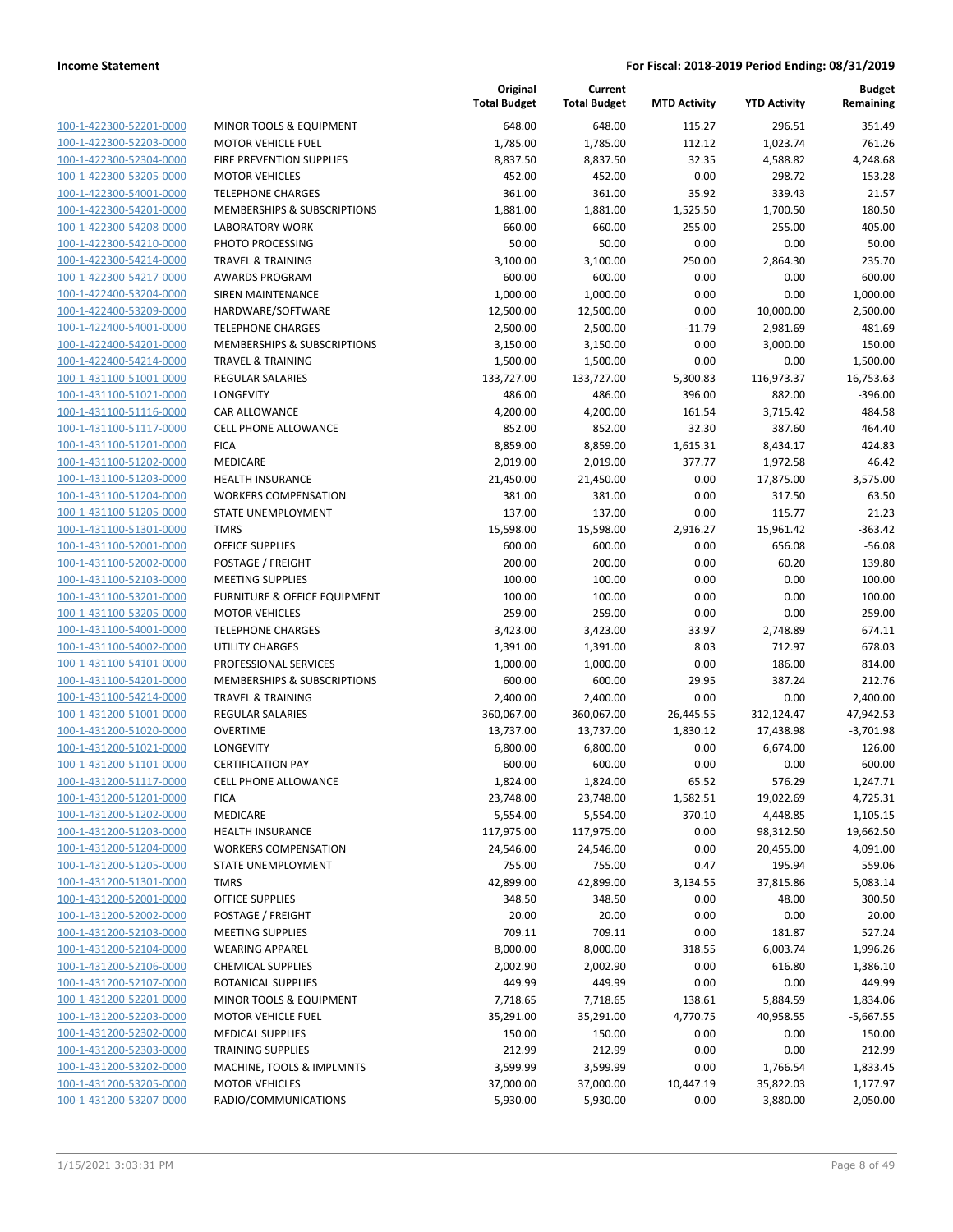| 100-1-431200-53301-0000                            | SIDEWALK!                 |
|----------------------------------------------------|---------------------------|
| 100-1-431200-53303-0000                            | <b>MAINT - ST</b>         |
| 100-1-431200-53305-0000                            | <b>BRIDGES&amp;</b>       |
| 100-1-431200-53308-0000                            | <b>STORM SEV</b>          |
| 100-1-431200-54001-0000                            | TELEPHON                  |
| 100-1-431200-54002-0000                            | UTILITY CH                |
| 100-1-431200-54201-0000                            | <b>MEMBERS</b>            |
| 100-1-431200-54214-0000                            | TRAVEL & 1                |
| 100-1-431600-51001-0000                            | <b>REGULAR S</b>          |
| 100-1-431600-51020-0000                            | <b>OVERTIME</b>           |
| 100-1-431600-51021-0000                            | <b>LONGEVITY</b>          |
| 100-1-431600-51101-0000                            | <b>CERTIFICAT</b>         |
| 100-1-431600-51201-0000                            | <b>FICA</b>               |
| 100-1-431600-51202-0000                            | MEDICARE                  |
| 100-1-431600-51203-0000                            | HEALTH IN:                |
| 100-1-431600-51204-0000                            | <b>WORKERS</b>            |
| 100-1-431600-51205-0000                            | <b>STATE UNE</b>          |
| 100-1-431600-51301-0000                            | TMRS                      |
| 100-1-431600-52001-0000                            | OFFICE SUP                |
| 100-1-431600-52104-0000                            | WEARING /                 |
| 100-1-431600-52106-0000                            | <b>CHEMICAL</b>           |
| 100-1-431600-52201-0000                            | <b>MINOR TO</b>           |
| 100-1-431600-52203-0000                            | <b>MOTOR VE</b>           |
| 100-1-431600-53202-0000                            | MACHINE,                  |
| 100-1-431600-53205-0000                            | MOTOR VE                  |
| 100-1-431600-53207-0000                            | RADIO/COI                 |
| 100-1-431600-53303-0000                            | MAINT - ST                |
| 100-1-431600-54001-0000                            | TELEPHON                  |
| 100-1-431600-54002-0000                            | UTILITY CH                |
| 100-1-431600-54214-0000                            | TRAVEL & 1                |
| 100-1-431700-51001-0000                            | <b>REGULAR S</b>          |
| 100-1-431700-51020-0000                            | OVERTIME                  |
| 100-1-431700-51021-0000                            | <b>LONGEVITY</b>          |
| 100-1-431700-51117-0000                            | <b>CELL PHON</b>          |
| 100-1-431700-51201-0000                            | <b>FICA</b>               |
| 100-1-431700-51202-0000                            | MEDICARE                  |
| 100-1-431700-51203-0000                            | <b>HEALTH IN:</b>         |
| 100-1-431700-51204-0000                            | <b>WORKERS</b>            |
| 100-1-431700-51205-0000                            | <b>STATE UNE</b>          |
| 100-1-431700-51301-0000                            | TMRS<br><b>OFFICE SUP</b> |
| 100-1-431700-52001-0000                            |                           |
| 100-1-431700-52002-0000<br>100-1-431700-52104-0000 | POSTAGE /<br>WEARING      |
| 100-1-431700-52201-0000                            | MINOR TO                  |
| 100-1-431700-52203-0000                            | <b>MOTOR VE</b>           |
| <u>100-1-431700-52303-0000</u>                     | TRAINING !                |
| 100-1-431700-53201-0000                            | <b>FURNITURE</b>          |
| 100-1-431700-53205-0000                            | <b>MOTOR VE</b>           |
| 100-1-431700-53207-0000                            | RADIO/COI                 |
| 100-1-431700-54001-0000                            | <b>TELEPHON</b>           |
| 100-1-431700-54002-0000                            | UTILITY CH                |
| 100-1-431700-54201-0000                            | <b>MEMBERS</b>            |
| 100-1-431700-54212-0000                            | PRINTING                  |
| 100-1-431700-54214-0000                            | TRAVEL & 1                |
| 100-1-431700-54410-0000                            | PERMITS/F                 |
| <u>100-1-441100-51001-0000</u>                     | REGULAR S                 |
| 100-1-441100-51020-0000                            | OVERTIME                  |
| 100-1-441100-51021-0000                            | <b>LONGEVITY</b>          |
| 100-1-441100-51102-0000                            | <b>BILINGUAL</b>          |
|                                                    |                           |

|                         |                                         | Original<br><b>Total Budget</b> | Current<br><b>Total Budget</b> | <b>MTD Activity</b> | <b>YTD Activity</b> | <b>Budget</b><br>Remaining |
|-------------------------|-----------------------------------------|---------------------------------|--------------------------------|---------------------|---------------------|----------------------------|
| 100-1-431200-53301-0000 | SIDEWALKS, CURBS, & GUTTERS             | 8,000.00                        | 8,000.00                       | 890.00              | 924.62              | 7,075.38                   |
| 100-1-431200-53303-0000 | MAINT - STREET /ALLEY/APRN/RNWY         | 60,000.00                       | 60,000.00                      | 2,935.51            | 35,443.93           | 24,556.07                  |
| 100-1-431200-53305-0000 | <b>BRIDGES &amp; CULVERTS</b>           | 7,012.80                        | 7,012.80                       | 0.00                | 4,337.60            | 2,675.20                   |
| 100-1-431200-53308-0000 | <b>STORM SEWERS</b>                     | 5,071.53                        | 5,071.53                       | 1,324.84            | 1,324.84            | 3,746.69                   |
| 100-1-431200-54001-0000 | <b>TELEPHONE CHARGES</b>                | 1,908.00                        | 1,908.00                       | 95.93               | 1,418.32            | 489.68                     |
| 100-1-431200-54002-0000 | UTILITY CHARGES                         | 7,997.00                        | 7,997.00                       | 553.60              | 7,120.03            | 876.97                     |
| 100-1-431200-54201-0000 | MEMBERSHIPS & SUBSCRIPTIONS             | 798.00                          | 798.00                         | 0.00                | 111.00              | 687.00                     |
| 100-1-431200-54214-0000 | <b>TRAVEL &amp; TRAINING</b>            | 330.30                          | 330.30                         | 0.00                | 0.00                | 330.30                     |
| 100-1-431600-51001-0000 | REGULAR SALARIES                        | 71,913.00                       | 71,913.00                      | 4,542.24            | 58,471.77           | 13,441.23                  |
| 100-1-431600-51020-0000 | <b>OVERTIME</b>                         | 7,979.00                        | 7,979.00                       | 99.25               | 3,917.62            | 4,061.38                   |
| 100-1-431600-51021-0000 | LONGEVITY                               | 2,796.00                        | 2,796.00                       | 0.00                | 2,796.00            | 0.00                       |
| 100-1-431600-51101-0000 | <b>CERTIFICATION PAY</b>                | 1,200.00                        | 1,200.00                       | 46.16               | 553.92              | 646.08                     |
| 100-1-431600-51201-0000 | <b>FICA</b>                             | 5,201.00                        | 5,201.00                       | 275.23              | 3,955.29            | 1,245.71                   |
| 100-1-431600-51202-0000 | MEDICARE                                | 1,216.00                        | 1,216.00                       | 64.36               | 925.05              | 290.95                     |
| 100-1-431600-51203-0000 | <b>HEALTH INSURANCE</b>                 | 21,450.00                       | 21,450.00                      | 0.00                | 17,875.00           | 3,575.00                   |
| 100-1-431600-51204-0000 | <b>WORKERS COMPENSATION</b>             | 5,376.00                        | 5,376.00                       | 0.00                | 4,480.00            | 896.00                     |
| 100-1-431600-51205-0000 | STATE UNEMPLOYMENT                      | 137.00                          | 137.00                         | 0.00                | $-18.58$            | 155.58                     |
| 100-1-431600-51301-0000 | <b>TMRS</b>                             | 9,395.00                        | 9,395.00                       | 518.45              | 7,504.14            | 1,890.86                   |
| 100-1-431600-52001-0000 | <b>OFFICE SUPPLIES</b>                  | 278.38                          | 278.38                         | 0.00                | 0.00                | 278.38                     |
| 100-1-431600-52104-0000 | <b>WEARING APPAREL</b>                  | 2,617.40                        | 2,617.40                       | 200.00              | 3,164.34            | $-546.94$                  |
| 100-1-431600-52106-0000 | <b>CHEMICAL SUPPLIES</b>                | 326.66                          | 326.66                         | 0.00                | 34.34               | 292.32                     |
| 100-1-431600-52201-0000 | MINOR TOOLS & EQUIPMENT                 | 3,529.84                        | 3,529.84                       | 85.18               | 2,464.92            | 1,064.92                   |
| 100-1-431600-52203-0000 | <b>MOTOR VEHICLE FUEL</b>               | 4,200.00                        | 4,200.00                       | 345.98              | 3,779.37            | 420.63                     |
| 100-1-431600-53202-0000 | MACHINE, TOOLS & IMPLMNTS               | 3,998.75                        | 3,998.75                       | 0.00                | 340.00              | 3,658.75                   |
| 100-1-431600-53205-0000 | <b>MOTOR VEHICLES</b>                   | 1,919.00                        | 1,919.00                       | 246.88              | 544.23              | 1,374.77                   |
| 100-1-431600-53207-0000 | RADIO/COMMUNICATIONS                    | 1,425.00                        | 1,425.00                       | 0.00                | 0.00                | 1,425.00                   |
| 100-1-431600-53303-0000 | MAINT - STREET /ALLEY/APRN/RNWY         | 20,001.00                       | 20,001.00                      | 2,248.35            | 14,302.18           | 5,698.82                   |
| 100-1-431600-54001-0000 | <b>TELEPHONE CHARGES</b>                | 848.00                          | 848.00                         | 112.06              | 1,105.40            | $-257.40$                  |
| 100-1-431600-54002-0000 | <b>UTILITY CHARGES</b>                  | 357,457.00                      | 357,457.00                     | 27,074.94           | 291,731.84          | 65,725.16                  |
| 100-1-431600-54214-0000 | <b>TRAVEL &amp; TRAINING</b>            | 395.00                          | 395.00                         | 0.00                | 0.00                | 395.00                     |
| 100-1-431700-51001-0000 | REGULAR SALARIES                        | 110,615.00                      | 110,615.00                     | 8,508.16            | 101,934.66          | 8,680.34                   |
| 100-1-431700-51020-0000 | <b>OVERTIME</b>                         | 336.00                          | 336.00                         | 0.00                | 0.00                | 336.00                     |
| 100-1-431700-51021-0000 | LONGEVITY                               | 1,890.00                        | 1,890.00                       | 0.00                | 1,890.00            | 0.00                       |
| 100-1-431700-51117-0000 | <b>CELL PHONE ALLOWANCE</b>             | 420.00                          | 420.00                         | 32.30               | 387.60              | 32.40                      |
| 100-1-431700-51201-0000 | <b>FICA</b>                             | 7,022.00                        | 7,022.00                       | 479.12              | 5,919.01            | 1,102.99                   |
| 100-1-431700-51202-0000 | MEDICARE                                | 1,642.00                        | 1,642.00                       | 112.06              | 1,384.38            | 257.62                     |
| 100-1-431700-51203-0000 | HEALTH INSURANCE                        | 21,450.00                       | 21,450.00                      | 0.00                | 17,875.00           | 3,575.00                   |
| 100-1-431700-51204-0000 | <b>WORKERS COMPENSATION</b>             | 702.00                          | 702.00                         | 0.00                | 585.00              | 117.00                     |
| 100-1-431700-51205-0000 | STATE UNEMPLOYMENT                      | 137.00                          | 137.00                         | 0.00                | 148.47              | $-11.47$                   |
| 100-1-431700-51301-0000 | <b>TMRS</b>                             | 12,685.00                       | 12,685.00                      | 944.56              | 11,702.83           | 982.17                     |
| 100-1-431700-52001-0000 | <b>OFFICE SUPPLIES</b>                  | 1,700.00                        | 1,700.00                       | 0.00                | 1,535.20            | 164.80                     |
| 100-1-431700-52002-0000 | POSTAGE / FREIGHT                       | 50.00                           | 50.00                          | 0.00                | 12.60               | 37.40                      |
| 100-1-431700-52104-0000 | <b>WEARING APPAREL</b>                  | 850.00                          | 850.00                         | 0.00                | 478.88              | 371.12                     |
| 100-1-431700-52201-0000 | <b>MINOR TOOLS &amp; EQUIPMENT</b>      | 700.00                          | 700.00                         | 0.00                | 116.32              | 583.68                     |
| 100-1-431700-52203-0000 | <b>MOTOR VEHICLE FUEL</b>               | 3,200.00                        | 3,200.00                       | 609.99              | 5,518.14            | $-2,318.14$                |
| 100-1-431700-52303-0000 | <b>TRAINING SUPPLIES</b>                | 350.00                          | 350.00                         | 0.00                | 97.93               | 252.07                     |
| 100-1-431700-53201-0000 | <b>FURNITURE &amp; OFFICE EQUIPMENT</b> | 1,000.00                        | 1,000.00                       | 0.00                | 0.00                | 1,000.00                   |
| 100-1-431700-53205-0000 | <b>MOTOR VEHICLES</b>                   | 1,100.00                        | 1,100.00                       | 0.00                | 962.64              | 137.36                     |
| 100-1-431700-53207-0000 | RADIO/COMMUNICATIONS                    | 200.00                          | 200.00                         | 0.00                | 0.00                | 200.00                     |
| 100-1-431700-54001-0000 | <b>TELEPHONE CHARGES</b>                | 1,400.00                        | 1,400.00                       | 118.18              | 1,223.75            | 176.25                     |
| 100-1-431700-54002-0000 | UTILITY CHARGES                         | 1,391.00                        | 1,391.00                       | 8.03                | 712.95              | 678.05                     |
| 100-1-431700-54201-0000 | MEMBERSHIPS & SUBSCRIPTIONS             | 700.00                          | 700.00                         | 232.00              | 232.00              | 468.00                     |
| 100-1-431700-54212-0000 | PRINTING                                | 200.00                          | 200.00                         | 0.00                | 0.00                | 200.00                     |
| 100-1-431700-54214-0000 | <b>TRAVEL &amp; TRAINING</b>            | 1,000.00                        | 1,000.00                       | $-150.00$           | 711.00              | 289.00                     |
| 100-1-431700-54410-0000 | PERMITS/FEES                            | 200.00                          | 200.00                         | 0.00                | 0.00                | 200.00                     |
| 100-1-441100-51001-0000 | REGULAR SALARIES                        | 130,427.00                      | 130,427.00                     | 10,431.68           | 90,126.54           | 40,300.46                  |
| 100-1-441100-51020-0000 | <b>OVERTIME</b>                         | 1,054.00                        | 1,054.00                       | 0.00                | 166.35              | 887.65                     |
| 100-1-441100-51021-0000 | LONGEVITY                               | 780.00                          | 780.00                         | 0.00                | 762.00              | 18.00                      |
| 100-1-441100-51102-0000 | <b>BILINGUAL PAY</b>                    | 1,200.00                        | 1,200.00                       | 92.32               | 1,107.84            | 92.16                      |
|                         |                                         |                                 |                                |                     |                     |                            |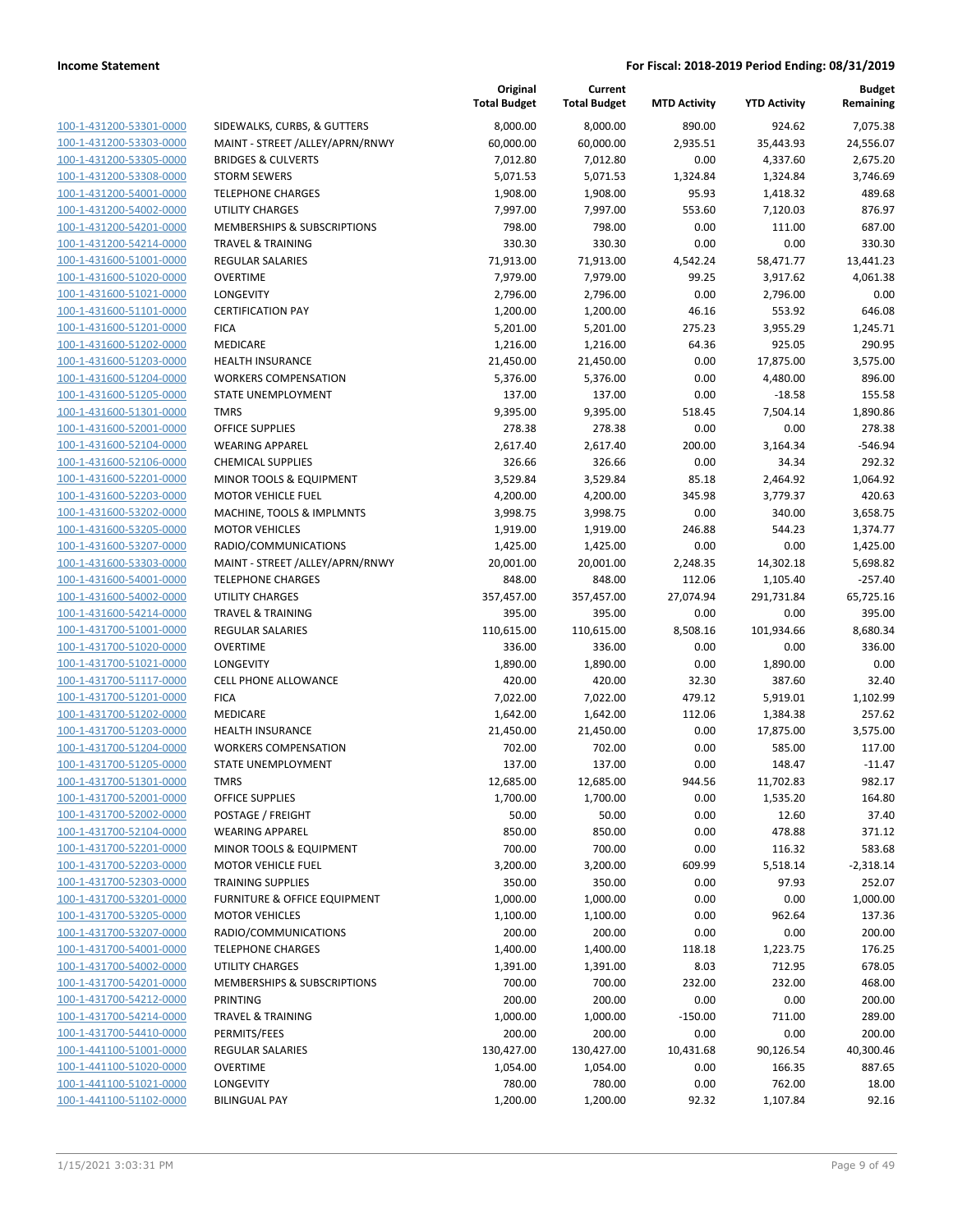| 100-1-441100-51117-0000        |
|--------------------------------|
| 100-1-441100-51201-0000        |
| 100-1-441100-51202-0000        |
| 100-1-441100-51203-0000        |
| 100-1-441100-51204-0000        |
| 100-1-441100-51205-0000        |
| 100-1-441100-51301-0000        |
| 100-1-441100-52001-0000        |
| 100-1-441100-52002-0000        |
| 100-1-441100-52005-0000        |
| 100-1-441100-54001-0000        |
| 100-1-441100-54002-0000        |
| 100-1-441100-54214-0000        |
| 100-1-441200-51001-0000        |
| 100-1-441200-51021-0000        |
| 100-1-441200-51101-0000        |
| 100-1-441200-51117-0000        |
| 100-1-441200-51201-0000        |
| 100-1-441200-51202-0000        |
| 100-1-441200-51203-0000        |
| 100-1-441200-51204-0000        |
| 100-1-441200-51205-0000        |
| 100-1-441200-51301-0000        |
| 100-1-441200-52102-0000        |
| 100-1-441200-52104-0000        |
| 100-1-441200-54201-0000        |
|                                |
| 100-1-441200-54214-0000        |
| 100-1-441300-51001-0000        |
| 100-1-441300-51021-0000        |
| 100-1-441300-51101-0000        |
| 100-1-441300-51117-0000        |
| 100-1-441300-51201-0000        |
| 100-1-441300-51202-0000        |
| 100-1-441300-51203-0000        |
| 100-1-441300-51204-0000        |
| 100-1-441300-51205-0000        |
| 100-1-441300-51301-0000        |
| 100-1-441300-52002-0000        |
| 100-1-441300-52005-0000        |
| 100-1-441300-52102-0000        |
| 100-1-441300-52104-0000        |
| <u>100-1-441300-52201-0000</u> |
| <u>100-1-441300-52203-0000</u> |
| 100-1-441300-53205-0000        |
| 100-1-441300-54001-0000        |
| <u>100-1-441300-54002-0000</u> |
| <u>100-1-441300-54201-0000</u> |
| <u>100-1-441300-54214-0000</u> |
| 100-1-441300-54406-0000        |
| 100-1-441300-54410-0000        |
| <u>100-1-442200-53205-0000</u> |
| <u>100-1-443200-51001-0000</u> |
| <u>100-1-443200-51020-0000</u> |
| 100-1-443200-51021-0000        |
| 100-1-443200-51102-0000        |
| <u>100-1-443200-51117-0000</u> |
| 100-1-443200-51201-0000        |
| <u>100-1-443200-51202-0000</u> |
| 100-1-443200-51203-0000        |
|                                |

|                         |                              | Original<br><b>Total Budget</b> | Current<br><b>Total Budget</b> | <b>MTD Activity</b> | <b>YTD Activity</b> | <b>Budget</b><br>Remaining |
|-------------------------|------------------------------|---------------------------------|--------------------------------|---------------------|---------------------|----------------------------|
| 100-1-441100-51117-0000 | <b>CELL PHONE ALLOWANCE</b>  | 960.00                          | 960.00                         | 73.84               | 406.12              | 553.88                     |
| 100-1-441100-51201-0000 | <b>FICA</b>                  | 8,334.00                        | 8,334.00                       | 621.02              | 5,346.80            | 2,987.20                   |
| 100-1-441100-51202-0000 | MEDICARE                     | 1,949.00                        | 1,949.00                       | 145.24              | 1,250.45            | 698.55                     |
| 100-1-441100-51203-0000 | <b>HEALTH INSURANCE</b>      | 32,175.00                       | 32,175.00                      | 0.00                | 26,812.50           | 5,362.50                   |
| 100-1-441100-51204-0000 | <b>WORKERS COMPENSATION</b>  | 682.00                          | 682.00                         | 0.00                | 568.30              | 113.70                     |
| 100-1-441100-51205-0000 | STATE UNEMPLOYMENT           | 206.00                          | 206.00                         | 0.00                | $-21.98$            | 227.98                     |
| 100-1-441100-51301-0000 | <b>TMRS</b>                  | 15,055.00                       | 15,055.00                      | 1,172.12            | 10,342.67           | 4,712.33                   |
| 100-1-441100-52001-0000 | <b>OFFICE SUPPLIES</b>       | 1,600.00                        | 1,600.00                       | 34.13               | 904.58              | 695.42                     |
| 100-1-441100-52002-0000 | POSTAGE / FREIGHT            | 800.00                          | 800.00                         | 28.69               | 413.80              | 386.20                     |
| 100-1-441100-52005-0000 | PRINTED MATERIALS            | 302.74                          | 302.74                         | 0.00                | 163.89              | 138.85                     |
| 100-1-441100-54001-0000 | <b>TELEPHONE CHARGES</b>     | 2,684.00                        | 2,684.00                       | 255.88              | 2,724.21            | $-40.21$                   |
| 100-1-441100-54002-0000 | UTILITY CHARGES              | 1,391.00                        | 1,391.00                       | 8.03                | 712.97              | 678.03                     |
| 100-1-441100-54214-0000 | <b>TRAVEL &amp; TRAINING</b> | 1,000.00                        | 1,000.00                       | 0.00                | 0.00                | 1,000.00                   |
| 100-1-441200-51001-0000 | <b>REGULAR SALARIES</b>      | 54,080.00                       | 54,080.00                      | 4,160.00            | 49,840.00           | 4,240.00                   |
| 100-1-441200-51021-0000 | LONGEVITY                    | 294.00                          | 294.00                         | 0.00                | 294.00              | 0.00                       |
| 100-1-441200-51101-0000 | <b>CERTIFICATION PAY</b>     | 1,200.00                        | 1,200.00                       | 0.00                | 0.00                | 1,200.00                   |
| 100-1-441200-51117-0000 | <b>CELL PHONE ALLOWANCE</b>  | 432.00                          | 432.00                         | 0.00                | 0.00                | 432.00                     |
| 100-1-441200-51201-0000 | <b>FICA</b>                  | 3,472.00                        | 3,472.00                       | 223.54              | 2,751.69            | 720.31                     |
| 100-1-441200-51202-0000 | MEDICARE                     | 812.00                          | 812.00                         | 52.28               | 643.52              | 168.48                     |
| 100-1-441200-51203-0000 | <b>HEALTH INSURANCE</b>      | 10,725.00                       | 10,725.00                      | 0.00                | 8,937.50            | 1,787.50                   |
| 100-1-441200-51204-0000 | <b>WORKERS COMPENSATION</b>  | 347.00                          | 347.00                         | 0.00                | 289.20              | 57.80                      |
| 100-1-441200-51205-0000 | STATE UNEMPLOYMENT           | 69.00                           | 69.00                          | 0.00                | 75.51               | $-6.51$                    |
| 100-1-441200-51301-0000 | <b>TMRS</b>                  | 6,273.00                        | 6,273.00                       | 460.10              | 5,627.61            | 645.39                     |
| 100-1-441200-52102-0000 | <b>BOOKS / REF SUPPLIES</b>  | 750.00                          | 750.00                         | 201.00              | 201.00              | 549.00                     |
| 100-1-441200-52104-0000 | <b>WEARING APPAREL</b>       | 500.04                          | 500.04                         | 0.00                | 0.00                | 500.04                     |
| 100-1-441200-54201-0000 | MEMBERSHIPS & SUBSCRIPTIONS  | 250.00                          | 250.00                         | 0.00                | 55.00               | 195.00                     |
| 100-1-441200-54214-0000 | <b>TRAVEL &amp; TRAINING</b> | 1,000.00                        | 1,000.00                       | 0.00                | 0.00                | 1,000.00                   |
| 100-1-441300-51001-0000 | <b>REGULAR SALARIES</b>      | 262,511.00                      | 262,511.00                     | 20,194.72           | 242,047.60          | 20,463.40                  |
| 100-1-441300-51021-0000 | <b>LONGEVITY</b>             | 2,640.00                        | 2,640.00                       | 0.00                | 2,640.00            | 0.00                       |
| 100-1-441300-51101-0000 | <b>CERTIFICATION PAY</b>     | 3,600.00                        | 3,600.00                       | 184.62              | 2,215.44            | 1,384.56                   |
| 100-1-441300-51117-0000 | <b>CELL PHONE ALLOWANCE</b>  | 1,824.00                        | 1,824.00                       | 98.74               | 1,184.88            | 639.12                     |
| 100-1-441300-51201-0000 | <b>FICA</b>                  | 16,776.00                       | 16,776.00                      | 1,233.76            | 14,981.34           | 1,794.66                   |
| 100-1-441300-51202-0000 | MEDICARE                     | 3,923.00                        | 3,923.00                       | 288.54              | 3,503.68            | 419.32                     |
| 100-1-441300-51203-0000 | <b>HEALTH INSURANCE</b>      | 53,625.00                       | 53,625.00                      | 0.00                | 44,687.50           | 8,937.50                   |
| 100-1-441300-51204-0000 | <b>WORKERS COMPENSATION</b>  | 1,732.00                        | 1,732.00                       | 0.00                | 1,413.30            | 318.70                     |
| 100-1-441300-51205-0000 | STATE UNEMPLOYMENT           | 343.00                          | 343.00                         | 0.00                | 300.12              | 42.88                      |
| 100-1-441300-51301-0000 | <b>TMRS</b>                  | 30,304.00                       | 30,304.00                      | 2,264.86            | 27,852.38           | 2,451.62                   |
| 100-1-441300-52002-0000 | POSTAGE / FREIGHT            | 6,000.00                        | 6,000.00                       | 352.95              | 3,646.87            | 2,353.13                   |
| 100-1-441300-52005-0000 | PRINTED MATERIALS            | 1,191.35                        | 1,191.35                       | 0.00                | 707.71              | 483.64                     |
| 100-1-441300-52102-0000 | <b>BOOKS / REF SUPPLIES</b>  | 1,000.00                        | 1,000.00                       | 0.00                | 78.00               | 922.00                     |
| 100-1-441300-52104-0000 | <b>WEARING APPAREL</b>       | 2,400.00                        | 2,400.00                       | 1,220.98            | 1,967.75            | 432.25                     |
| 100-1-441300-52201-0000 | MINOR TOOLS & EQUIPMENT      | 500.00                          | 500.00                         | 0.00                | 17.45               | 482.55                     |
| 100-1-441300-52203-0000 | <b>MOTOR VEHICLE FUEL</b>    | 4,575.00                        | 4,575.00                       | 519.49              | 3,966.64            | 608.36                     |
| 100-1-441300-53205-0000 | <b>MOTOR VEHICLES</b>        | 1,200.00                        | 1,200.00                       | 0.00                | 1,184.55            | 15.45                      |
| 100-1-441300-54001-0000 | <b>TELEPHONE CHARGES</b>     | 4,004.00                        | 4,004.00                       | 397.94              | 4,462.62            | $-458.62$                  |
| 100-1-441300-54002-0000 | UTILITY CHARGES              | 1,391.00                        | 1,391.00                       | 8.03                | 712.97              | 678.03                     |
| 100-1-441300-54201-0000 | MEMBERSHIPS & SUBSCRIPTIONS  | 750.00                          | 750.00                         | 0.00                | 412.57              | 337.43                     |
| 100-1-441300-54214-0000 | TRAVEL & TRAINING            | 4,000.00                        | 4,000.00                       | 65.00               | 1,525.00            | 2,475.00                   |
| 100-1-441300-54406-0000 | ASSESSMENT / ABATEMENT       | 0.00                            | 0.00                           | 0.00                | 550.00              | $-550.00$                  |
| 100-1-441300-54410-0000 | PERMITS/FEES                 | 25,000.00                       | 25,000.00                      | 583.00              | 2,845.00            | 22,155.00                  |
| 100-1-442200-53205-0000 | <b>MOTOR VEHICLES</b>        | 0.00                            | 0.00                           | 0.00                | 13.72               | $-13.72$                   |
| 100-1-443200-51001-0000 | <b>REGULAR SALARIES</b>      | 191,748.00                      | 191,748.00                     | 16,130.28           | 185,480.19          | 6,267.81                   |
| 100-1-443200-51020-0000 | <b>OVERTIME</b>              | 7,191.00                        | 7,191.00                       | 889.21              | 11,255.67           | $-4,064.67$                |
| 100-1-443200-51021-0000 | LONGEVITY                    | 6,738.00                        | 6,738.00                       | 0.00                | 6,714.00            | 24.00                      |
| 100-1-443200-51102-0000 | <b>BILINGUAL PAY</b>         | 600.00                          | 600.00                         | 46.16               | 553.92              | 46.08                      |
| 100-1-443200-51117-0000 | CELL PHONE ALLOWANCE         | 432.00                          | 432.00                         | 33.22               | 398.64              | 33.36                      |
| 100-1-443200-51201-0000 | <b>FICA</b>                  | 12,816.00                       | 12,816.00                      | 940.53              | 11,348.29           | 1,467.71                   |
| 100-1-443200-51202-0000 | MEDICARE                     | 2,997.00                        | 2,997.00                       | 219.96              | 2,654.04            | 342.96                     |
| 100-1-443200-51203-0000 | HEALTH INSURANCE             | 64,350.00                       | 64,350.00                      | 0.00                | 53,625.00           | 10,725.00                  |
|                         |                              |                                 |                                |                     |                     |                            |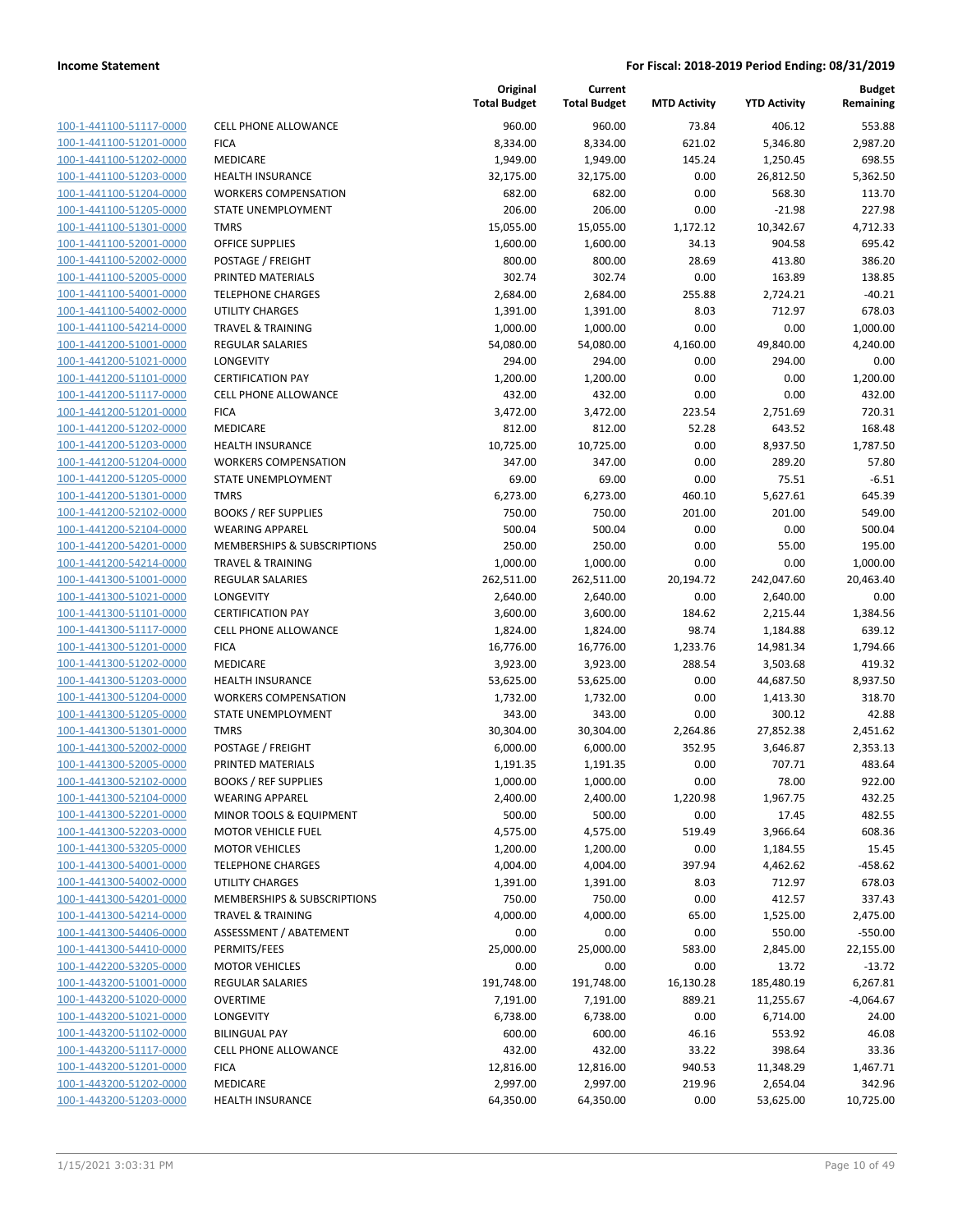|                         |                                 | <b>Total Budget</b> | <b>Total Budget</b> | <b>MTD Activity</b> | <b>YTD Activity</b> | Remaining   |
|-------------------------|---------------------------------|---------------------|---------------------|---------------------|---------------------|-------------|
| 100-1-443200-51204-0000 | <b>WORKERS COMPENSATION</b>     | 7,855.00            | 7,855.00            | 0.00                | 6,545.80            | 1,309.20    |
| 100-1-443200-51205-0000 | STATE UNEMPLOYMENT              | 412.00              | 412.00              | 0.00                | 176.87              | 235.13      |
| 100-1-443200-51301-0000 | <b>TMRS</b>                     | 23,151.00           | 23,151.00           | 1,891.13            | 22,889.93           | 261.07      |
| 100-1-443200-52001-0000 | <b>OFFICE SUPPLIES</b>          | 1,120.00            | 1,120.00            | 198.12              | 1,170.19            | $-50.19$    |
| 100-1-443200-52002-0000 | POSTAGE / FREIGHT               | 40.00               | 40.00               | 0.00                | 10.62               | 29.38       |
| 100-1-443200-52101-0000 | <b>JANITORIAL SUPPLIES</b>      | 2,000.00            | 2,000.00            | 188.97              | 1,434.70            | 565.30      |
| 100-1-443200-52104-0000 | <b>WEARING APPAREL</b>          | 1,950.00            | 1,950.00            | 0.00                | 1,278.74            | 671.26      |
| 100-1-443200-52106-0000 | <b>CHEMICAL SUPPLIES</b>        | 18,000.00           | 18,000.00           | 1,532.34            | 8,923.19            | 9,076.81    |
| 100-1-443200-52108-0000 | <b>MENAGERIE SUPPLIES</b>       | 7,500.00            | 7,500.00            | 779.96              | 6,896.06            | 603.94      |
| 100-1-443200-52201-0000 | MINOR TOOLS & EQUIPMENT         | 1,000.00            | 1,000.00            | 0.00                | 1,846.07            | -846.07     |
| 100-1-443200-52203-0000 | <b>MOTOR VEHICLE FUEL</b>       | 5,378.00            | 5,378.00            | 565.49              | 4,731.32            | 646.68      |
| 100-1-443200-53202-0000 | MACHINE, TOOLS & IMPLMNTS       | 2,000.00            | 2,000.00            | 0.00                | 93.66               | 1,906.34    |
| 100-1-443200-53205-0000 | <b>MOTOR VEHICLES</b>           | 246.00              | 246.00              | 8.60                | 5,416.96            | $-5,170.96$ |
| 100-1-443200-54001-0000 | <b>TELEPHONE CHARGES</b>        | 1,957.00            | 1,957.00            | 159.89              | 1,701.99            | 255.01      |
| 100-1-443200-54002-0000 | UTILITY CHARGES                 | 30,525.00           | 30,525.00           | 3,142.35            | 25,183.85           | 5,341.15    |
| 100-1-443200-54107-0000 | MEDICAL                         | 2,500.00            | 20,500.00           | 1,203.49            | 11,350.26           | 9,149.74    |
| 100-1-443200-54108-0000 | <b>VETERINARY SERVICES</b>      | 26,000.00           | 8,000.00            | $-1,490.00$         | $-5,242.00$         | 13,242.00   |
| 100-1-443200-54214-0000 | <b>TRAVEL &amp; TRAINING</b>    | 600.00              | 600.00              | 99.30               | 639.30              | $-39.30$    |
| 100-1-451100-51001-0000 | <b>REGULAR SALARIES</b>         | 502,291.00          | 524,056.00          | 40,589.07           | 468,706.77          | 55,349.23   |
| 100-1-451100-51020-0000 | <b>OVERTIME</b>                 | 20,991.00           | 20,991.00           | 1,196.59            | 19,970.53           | 1,020.47    |
| 100-1-451100-51021-0000 | LONGEVITY                       | 5,984.00            | 5,984.00            | 0.00                | 5,796.67            | 187.33      |
| 100-1-451100-51101-0000 | <b>CERTIFICATION PAY</b>        | 4,200.00            | 4,200.00            | 230.80              | 2,677.16            | 1,522.84    |
| 100-1-451100-51102-0000 | <b>BILINGUAL PAY</b>            | 600.00              | 600.00              | 46.16               | 553.92              | 46.08       |
| 100-1-451100-51116-0000 | <b>CAR ALLOWANCE</b>            | 2,400.00            | 2,400.00            | 184.62              | 2,215.44            | 184.56      |
| 100-1-451100-51117-0000 | CELL PHONE ALLOWANCE            | 4,032.00            | 4,032.00            | 240.94              | 3,214.40            | 817.60      |
| 100-1-451100-51201-0000 | <b>FICA</b>                     | 33,511.00           | 33,511.00           | 2,854.03            | 30,192.40           | 3,318.60    |
| 100-1-451100-51202-0000 | MEDICARE                        | 7,837.00            | 7,837.00            | 667.47              | 7,061.13            | 775.87      |
| 100-1-451100-51203-0000 | <b>HEALTH INSURANCE</b>         | 123,338.00          | 123,338.00          | 0.00                | 102,781.70          | 20,556.30   |
| 100-1-451100-51204-0000 | <b>WORKERS COMPENSATION</b>     | 12,626.00           | 12,626.00           | 0.00                | 10,521.70           | 2,104.30    |
| 100-1-451100-51205-0000 | STATE UNEMPLOYMENT              | 1,259.00            | 1,259.00            | 9.50                | 480.91              | 778.09      |
| 100-1-451100-51301-0000 | <b>TMRS</b>                     | 58,266.00           | 58,266.00           | 5,310.73            | 57,214.05           | 1,051.95    |
| 100-1-451100-52001-0000 | OFFICE SUPPLIES                 | 750.00              | 1,150.00            | 63.97               | 1,114.21            | 35.79       |
| 100-1-451100-52002-0000 | POSTAGE / FREIGHT               | 500.00              | 500.00              | 0.81                | 351.21              | 148.79      |
| 100-1-451100-52101-0000 | <b>JANITORIAL SUPPLIES</b>      | 7,030.00            | 5,830.00            | 529.89              | 6,024.75            | $-194.75$   |
| 100-1-451100-52104-0000 | <b>WEARING APPAREL</b>          | 10,275.00           | 10,275.00           | 571.46              | 10,351.32           | $-76.32$    |
| 100-1-451100-52106-0000 | SPLASH PAD SUPPLIES             | 6,875.00            | 6,875.00            | 745.62              | 12,175.53           | $-5,300.53$ |
| 100-1-451100-52107-0000 | <b>BOTANICAL SUPPLIES</b>       | 11,250.00           | 11,250.00           | 0.00                | 8,964.53            | 2,285.47    |
| 100-1-451100-52201-0000 | <b>REPAIR &amp; MAINTENANCE</b> | 11,750.00           | 11,750.00           | 290.88              | 12,565.89           | $-815.89$   |
| 100-1-451100-52203-0000 | <b>MOTOR VEHICLE FUEL</b>       | 26,250.00           | 26,250.00           | 2,769.54            | 22,861.28           | 3,388.72    |
| 100-1-451100-52401-0000 | RECREATIONAL SUPPLIES           | 500.00              | 500.00              | 0.00                | 64.16               | 435.84      |
| 100-1-451100-53201-0000 | FURNITURE & OFFICE EQUIPMENT    | 0.00                | 1,186.85            | 0.00                | 1,186.85            | 0.00        |
| 100-1-451100-53202-0000 | MACHINE, TOOLS & IMPLMNTS       | 9,091.00            | 9,091.00            | 583.37              | 9,340.77            | $-249.77$   |
| 100-1-451100-53205-0000 | <b>MOTOR VEHICLES</b>           | 8,000.00            | 8,000.00            | 2,147.68            | 12,573.71           | $-4,573.71$ |
| 100-1-451100-53207-0000 | RADIO/COMMUNICATIONS            | 1,360.00            | 1,360.00            | 0.00                | 0.00                | 1,360.00    |
| 100-1-451100-53402-0000 | <b>BUILDING MAINTENANCE</b>     | 900.00              | 900.00              | 0.00                | 257.63              | 642.37      |
| 100-1-451100-53707-0000 | <b>MAINT - GROUNDS</b>          | 16,885.00           | 16,885.00           | 1,186.36            | 15,375.57           | 1,509.43    |
| 100-1-451100-53708-0000 | <b>ATHLETIC FIELDS</b>          | 16,200.00           | 17,600.00           | 103.95              | 17,493.31           | 106.69      |
| 100-1-451100-53710-0000 | PARK IMPROVEMENTS               | 10,550.00           | 10,550.00           | 0.00                | 4,166.15            | 6,383.85    |
| 100-1-451100-54001-0000 | <b>TELEPHONE CHARGES</b>        | 7,292.00            | 7,292.00            | 322.46              | 7,175.71            | 116.29      |
| 100-1-451100-54002-0000 | UTILITY CHARGES                 | 155,476.00          | 155,476.00          | 11,902.76           | 121,584.44          | 33,891.56   |
| 100-1-451100-54101-0000 | PROFESSIONAL SERVICES           | 0.00                | 5,100.00            | 0.00                | 5,030.00            | 70.00       |
| 100-1-451100-54103-0000 | <b>CONSULTING</b>               | 0.00                | 800.00              | 0.00                | 0.00                | 800.00      |
| 100-1-451100-54201-0000 | MEMBERSHIPS & SUBSCRIPTIONS     | 1,510.00            | 1,510.00            | 45.00               | 1,361.12            | 148.88      |
| 100-1-451100-54211-0000 | ADVERTISING                     | 4,700.00            | 4,700.00            | 171.86              | 6,357.16            | $-1,657.16$ |
| 100-1-451100-54212-0000 | PRINTING                        | 0.00                | 0.00                | 24.00               | 24.00               | $-24.00$    |
| 100-1-451100-54214-0000 | TRAVEL & TRAINING               | 1,000.00            | 1,313.15            | 0.00                | 3,228.73            | $-1,915.58$ |
| 100-1-451100-54301-0000 | <b>SPECIAL EVENTS</b>           | 57,000.00           | 57,400.00           | 0.00                | 58,043.15           | $-643.15$   |
| 100-1-451100-54409-0000 | <b>CEMETERY MAINTENANCE</b>     | 80,700.00           | 80,700.00           | 6,725.00            | 74,425.00           | 6,275.00    |
| 100-1-455100-51001-0000 | REGULAR SALARIES                | 326,071.00          | 326,071.00          | 24,832.86           | 289,995.61          | 36,075.39   |
|                         |                                 |                     |                     |                     |                     |             |

|    | Original<br><b>Total Budget</b> | Current<br><b>Total Budget</b> | <b>MTD Activity</b> | <b>YTD Activity</b>   | <b>Budget</b><br>Remaining |
|----|---------------------------------|--------------------------------|---------------------|-----------------------|----------------------------|
|    | 7,855.00                        | 7,855.00                       | 0.00                | 6,545.80              | 1,309.20                   |
|    | 412.00                          | 412.00                         | 0.00                | 176.87                | 235.13                     |
|    | 23,151.00                       | 23,151.00                      | 1,891.13            | 22,889.93             | 261.07                     |
|    | 1,120.00                        | 1,120.00                       | 198.12              | 1,170.19              | $-50.19$                   |
|    | 40.00                           | 40.00                          | 0.00                | 10.62                 | 29.38                      |
|    | 2,000.00                        | 2,000.00                       | 188.97              | 1,434.70              | 565.30                     |
|    | 1,950.00                        | 1,950.00                       | 0.00                | 1,278.74              | 671.26                     |
|    | 18,000.00                       | 18,000.00                      | 1,532.34            | 8,923.19              | 9,076.81                   |
|    | 7,500.00                        | 7,500.00                       | 779.96              | 6,896.06              | 603.94                     |
|    | 1,000.00                        | 1,000.00                       | 0.00                | 1,846.07              | $-846.07$                  |
|    | 5,378.00                        | 5,378.00                       | 565.49              | 4,731.32              | 646.68                     |
|    | 2,000.00                        | 2,000.00                       | 0.00                | 93.66                 | 1,906.34                   |
|    | 246.00                          | 246.00                         | 8.60                | 5,416.96              | $-5,170.96$                |
|    | 1,957.00                        | 1,957.00                       | 159.89              | 1,701.99              | 255.01                     |
|    | 30,525.00                       | 30,525.00                      | 3,142.35            | 25,183.85             | 5,341.15                   |
|    | 2,500.00                        | 20,500.00                      | 1,203.49            | 11,350.26             | 9,149.74                   |
|    | 26,000.00                       | 8,000.00                       | $-1,490.00$         | $-5,242.00$           | 13,242.00                  |
|    | 600.00                          | 600.00                         | 99.30               | 639.30                | $-39.30$                   |
|    | 502,291.00                      | 524,056.00                     | 40,589.07           | 468,706.77            | 55,349.23                  |
|    | 20,991.00                       | 20,991.00                      | 1,196.59            | 19,970.53             | 1,020.47                   |
|    | 5,984.00                        | 5,984.00                       | 0.00                | 5,796.67              | 187.33                     |
|    | 4,200.00                        | 4,200.00                       | 230.80              | 2,677.16              | 1,522.84                   |
|    | 600.00                          | 600.00                         | 46.16               | 553.92                | 46.08                      |
|    | 2,400.00                        | 2,400.00                       | 184.62              | 2,215.44              | 184.56                     |
|    | 4,032.00                        | 4,032.00                       | 240.94              | 3,214.40              | 817.60                     |
|    | 33,511.00<br>7,837.00           | 33,511.00<br>7,837.00          | 2,854.03<br>667.47  | 30,192.40<br>7,061.13 | 3,318.60<br>775.87         |
|    | 123,338.00                      | 123,338.00                     | 0.00                | 102,781.70            | 20,556.30                  |
|    | 12,626.00                       | 12,626.00                      | 0.00                | 10,521.70             | 2,104.30                   |
|    | 1,259.00                        | 1,259.00                       | 9.50                | 480.91                | 778.09                     |
|    | 58,266.00                       | 58,266.00                      | 5,310.73            | 57,214.05             | 1,051.95                   |
|    | 750.00                          | 1,150.00                       | 63.97               | 1,114.21              | 35.79                      |
|    | 500.00                          | 500.00                         | 0.81                | 351.21                | 148.79                     |
|    | 7,030.00                        | 5,830.00                       | 529.89              | 6,024.75              | $-194.75$                  |
|    | 10,275.00                       | 10,275.00                      | 571.46              | 10,351.32             | $-76.32$                   |
|    | 6,875.00                        | 6,875.00                       | 745.62              | 12,175.53             | $-5,300.53$                |
|    | 11,250.00                       | 11,250.00                      | 0.00                | 8,964.53              | 2,285.47                   |
|    | 11,750.00                       | 11,750.00                      | 290.88              | 12,565.89             | $-815.89$                  |
|    | 26,250.00                       | 26,250.00                      | 2,769.54            | 22,861.28             | 3,388.72                   |
|    | 500.00                          | 500.00                         | 0.00                | 64.16                 | 435.84                     |
| ۷T | 0.00                            | 1,186.85                       | 0.00                | 1,186.85              | 0.00                       |
|    | 9,091.00                        | 9,091.00                       | 583.37              | 9,340.77              | $-249.77$                  |
|    | 8,000.00                        | 8,000.00                       | 2,147.68            | 12,573.71             | $-4,573.71$                |
|    | 1,360.00                        | 1,360.00                       | 0.00                | 0.00                  | 1,360.00                   |
|    | 900.00                          | 900.00                         | 0.00                | 257.63                | 642.37                     |
|    | 16,885.00                       | 16,885.00                      | 1,186.36            | 15,375.57             | 1,509.43                   |
|    | 16,200.00                       | 17,600.00                      | 103.95              | 17,493.31             | 106.69                     |
|    | 10,550.00                       | 10,550.00                      | 0.00                | 4,166.15              | 6,383.85                   |
|    | 7,292.00                        | 7,292.00                       | 322.46              | 7,175.71              | 116.29                     |
|    | 155,476.00                      | 155,476.00                     | 11,902.76           | 121,584.44            | 33,891.56                  |
|    | 0.00                            | 5,100.00                       | 0.00                | 5,030.00              | 70.00                      |
|    | 0.00                            | 800.00                         | 0.00                | 0.00                  | 800.00                     |
| IS | 1,510.00                        | 1,510.00                       | 45.00               | 1,361.12              | 148.88                     |
|    | 4,700.00                        | 4,700.00                       | 171.86              | 6,357.16              | $-1,657.16$                |
|    | 0.00                            | 0.00                           | 24.00               | 24.00                 | $-24.00$                   |
|    | 1,000.00                        | 1,313.15                       | 0.00                | 3,228.73              | $-1,915.58$                |
|    | 57,000.00                       | 57,400.00                      | 0.00                | 58,043.15             | $-643.15$                  |
|    | 80,700.00                       | 80,700.00                      | 6,725.00            | 74,425.00             | 6,275.00                   |
|    | 326 071 00                      | 326 071 00                     | 2483286             | 289 995 61            | 36 075 39                  |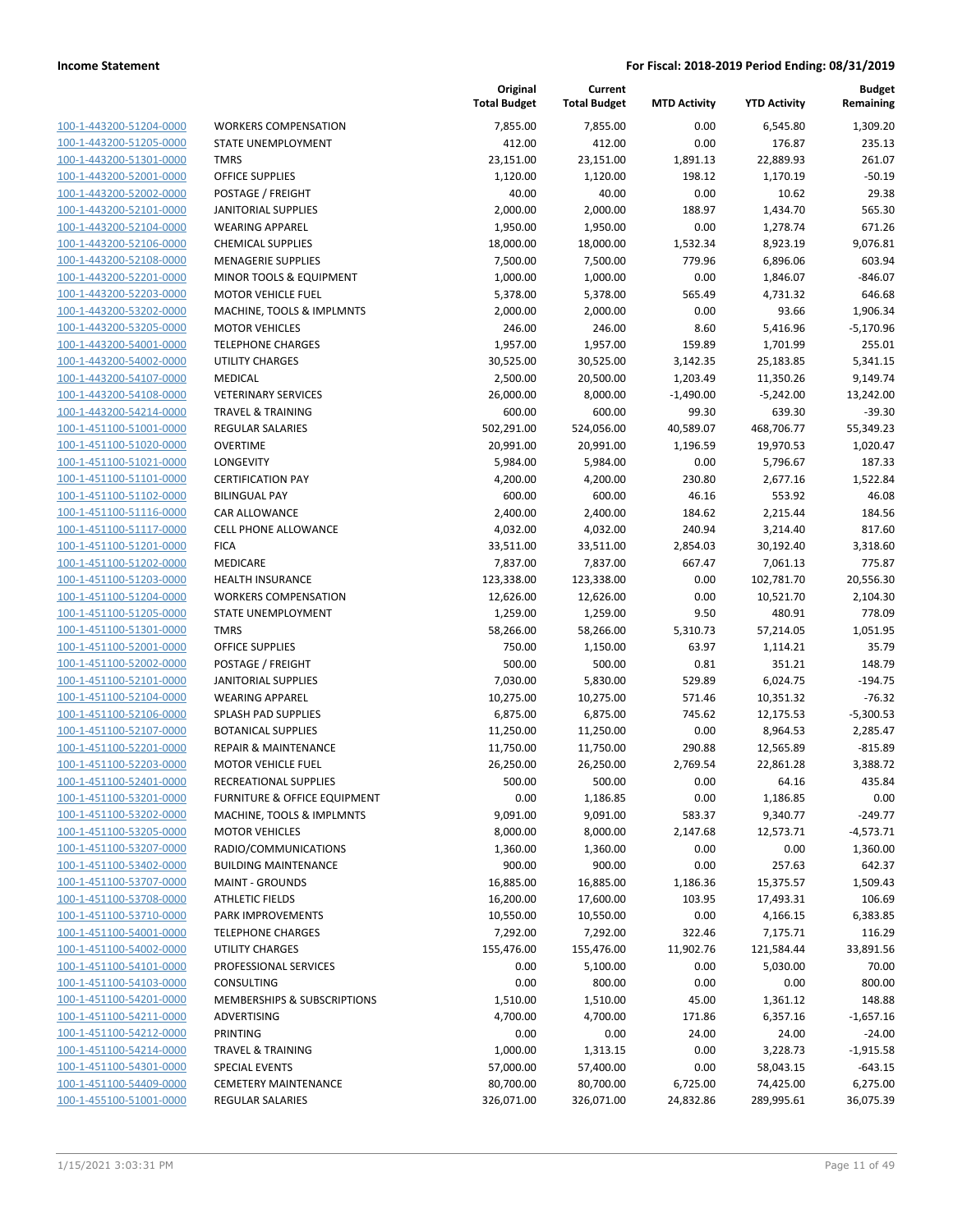| 100-1-455100-51020-0000                                          |
|------------------------------------------------------------------|
| 100-1-455100-51021-0000                                          |
| 100-1-455100-51102-0000                                          |
| <u>100-1-455100-51116-0000</u>                                   |
| 100-1-455100-51117-0000                                          |
| 100-1-455100-51201-0000                                          |
| 100-1-455100-51202-0000                                          |
| 100-1-455100-51203-0000                                          |
| 100-1-455100-51204-0000                                          |
| 100-1-455100-51205-0000                                          |
| 100-1-455100-51301-0000                                          |
| 100-1-455100-52001-0000                                          |
| 100-1-455100-52002-0000                                          |
| 100-1-455100-52004-0000                                          |
| 100-1-455100-52005-0000                                          |
| 100-1-455100-52115-0000                                          |
|                                                                  |
| 100-1-455100-52201-0000                                          |
| 100-1-455100-52402-0000                                          |
| 100-1-455100-53201-0000                                          |
| 100-1-455100-54001-0000                                          |
| 100-1-455100-54002-0000                                          |
| 100-1-455100-54201-0000                                          |
| 100-1-455100-54202-0000                                          |
| 100-1-455100-54214-0000                                          |
| 100-1-455100-55203-0000                                          |
| 100-1-455100-55211-0000                                          |
| 100-1-456100-51001-0000                                          |
| 100-1-456100-51021-0000                                          |
| 100-1-456100-51116-0000                                          |
| 100-1-456100-51117-0000                                          |
| 100-1-456100-51201-0000                                          |
| 100-1-456100-51202-0000                                          |
| 100-1-456100-51203-0000                                          |
| <u>100-1-456100-51204-0000</u>                                   |
| 100-1-456100-51205-0000                                          |
| 100-1-456100-51301-0000                                          |
| 100-1-456100-52001-0000                                          |
|                                                                  |
| 100-1-456100-52002-0000                                          |
| <u>100-1-456100-52103-0000</u>                                   |
| 100-1-456100-54001-0000                                          |
| 100-1-456100-54201-0000                                          |
| <u>100-1-456100-54205-0000</u>                                   |
| 100-1-456100-54214-0000                                          |
| 100-1-456100-54301-0000                                          |
| 100-1-456100-54523-0000                                          |
| <u>100-1-480000-52003-0000</u>                                   |
| 100-1-480000-52006-0000                                          |
| 100-1-480000-54002-0000                                          |
| <u>100-1-480000-54105-0000</u>                                   |
| <u>100-1-480000-54201-0000</u>                                   |
| 100-1-480000-54904-0000                                          |
| 100-1-480000-54905-0000                                          |
| <u>100-1-480000-54906-0000</u>                                   |
| <u>100-1-480000-56309-0000</u>                                   |
| <u>100-1-480000-56309-0001</u>                                   |
| <u>100-1-480000-57005-0000</u>                                   |
| 100-1-480000-57007-0000                                          |
|                                                                  |
| <u>100-1-480000-57008-0000</u><br><u>100-1-480000-57015-0000</u> |
|                                                                  |

|                         |                                         | Original<br><b>Total Budget</b> | Current<br><b>Total Budget</b> | <b>MTD Activity</b> | <b>YTD Activity</b> | <b>Budget</b><br>Remaining |
|-------------------------|-----------------------------------------|---------------------------------|--------------------------------|---------------------|---------------------|----------------------------|
| 100-1-455100-51020-0000 | <b>OVERTIME</b>                         | 0.00                            | 0.00                           | 0.00                | 6.92                | $-6.92$                    |
| 100-1-455100-51021-0000 | <b>LONGEVITY</b>                        | 3,252.00                        | 3,252.00                       | 0.00                | 3,264.00            | $-12.00$                   |
| 100-1-455100-51102-0000 | <b>BILINGUAL PAY</b>                    | 600.00                          | 600.00                         | 46.16               | 553.92              | 46.08                      |
| 100-1-455100-51116-0000 | <b>CAR ALLOWANCE</b>                    | 3,600.00                        | 3,600.00                       | 0.00                | 0.00                | 3,600.00                   |
| 100-1-455100-51117-0000 | CELL PHONE ALLOWANCE                    | 432.00                          | 432.00                         | 32.30               | 387.60              | 44.40                      |
| 100-1-455100-51201-0000 | <b>FICA</b>                             | 20,705.00                       | 20,705.00                      | 1,497.66            | 17,741.52           | 2,963.48                   |
| 100-1-455100-51202-0000 | MEDICARE                                | 4,842.00                        | 4,842.00                       | 350.26              | 4,149.22            | 692.78                     |
| 100-1-455100-51203-0000 | <b>HEALTH INSURANCE</b>                 | 42,900.00                       | 42,900.00                      | 0.00                | 35,750.00           | 7,150.00                   |
| 100-1-455100-51204-0000 | <b>WORKERS COMPENSATION</b>             | 1,092.00                        | 1,092.00                       | 0.00                | 910.00              | 182.00                     |
| 100-1-455100-51205-0000 | STATE UNEMPLOYMENT                      | 806.00                          | 806.00                         | 3.03                | 154.54              | 651.46                     |
| 100-1-455100-51301-0000 | <b>TMRS</b>                             | 28,709.00                       | 28,709.00                      | 2,286.02            | 28,000.28           | 708.72                     |
| 100-1-455100-52001-0000 | <b>OFFICE SUPPLIES</b>                  | 2,885.00                        | 2,885.00                       | 99.21               | 1,701.03            | 1,183.97                   |
| 100-1-455100-52002-0000 | POSTAGE / FREIGHT                       | 75.00                           | 75.00                          | 0.00                | 0.83                | 74.17                      |
| 100-1-455100-52004-0000 | <b>COMPUTER SUPPLIES</b>                | 75.00                           | 75.00                          | 0.00                | 74.98               | 0.02                       |
| 100-1-455100-52005-0000 | PRINTED MATERIALS                       | 48.00                           | 48.00                          | 0.00                | 72.00               | $-24.00$                   |
| 100-1-455100-52115-0000 | <b>CATALOGING SUPPLIES</b>              | 1,000.00                        | 1,000.00                       | 0.00                | 1,094.45            | $-94.45$                   |
| 100-1-455100-52201-0000 | MINOR TOOLS & EQUIPMENT                 | 75.00                           | 75.00                          | 0.00                | 74.76               | 0.24                       |
| 100-1-455100-52402-0000 | <b>BASIC PROGRAM EXPENSE</b>            | 4,100.00                        | 4,100.00                       | 80.28               | 3,681.28            | 418.72                     |
| 100-1-455100-53201-0000 | <b>FURNITURE &amp; OFFICE EQUIPMENT</b> | 629.00                          | 629.00                         | 0.00                | 629.00              | 0.00                       |
| 100-1-455100-54001-0000 | <b>TELEPHONE CHARGES</b>                | 5,676.00                        | 5,676.00                       | 391.92              | 4,761.33            | 914.67                     |
| 100-1-455100-54002-0000 | <b>UTILITY CHARGES</b>                  | 32,442.00                       | 32,442.00                      | 4,009.38            | 32,641.82           | $-199.82$                  |
| 100-1-455100-54201-0000 | <b>MEMBERSHIPS &amp; SUBSCRIPTIONS</b>  | 9,744.00                        | 9,744.00                       | 0.00                | 9,453.80            | 290.20                     |
| 100-1-455100-54202-0000 | <b>LIBRARY PERIODICALS</b>              | 2,700.00                        | 2,700.00                       | 0.00                | 2,488.67            | 211.33                     |
| 100-1-455100-54214-0000 | <b>TRAVEL &amp; TRAINING</b>            | 2,500.00                        | 2,500.00                       | 0.00                | 2,388.94            | 111.06                     |
| 100-1-455100-55203-0000 | <b>FURNITURE/OFFICE EQUIP</b>           | 250.00                          | 250.00                         | 0.00                | 238.08              | 11.92                      |
| 100-1-455100-55211-0000 | <b>BOOKS</b>                            | 43,800.00                       | 43,800.00                      | 3,011.51            | 34,891.15           | 8,908.85                   |
| 100-1-456100-51001-0000 | <b>REGULAR SALARIES</b>                 | 57,247.00                       | 57,247.00                      | 4,403.04            | 52,805.57           | 4,441.43                   |
| 100-1-456100-51021-0000 | LONGEVITY                               | 1,584.00                        | 1,584.00                       | 0.00                | 1,584.00            | 0.00                       |
| 100-1-456100-51116-0000 | CAR ALLOWANCE                           | 3,600.00                        | 3,600.00                       | 276.92              | 3,323.04            | 276.96                     |
| 100-1-456100-51117-0000 | CELL PHONE ALLOWANCE                    | 432.00                          | 432.00                         | 33.22               | 398.64              | 33.36                      |
| 100-1-456100-51201-0000 | <b>FICA</b>                             | 3,898.00                        | 3,898.00                       | 259.68              | 3,251.91            | 646.09                     |
| 100-1-456100-51202-0000 | MEDICARE                                | 912.00                          | 912.00                         | 60.74               | 760.59              | 151.41                     |
| 100-1-456100-51203-0000 | <b>HEALTH INSURANCE</b>                 | 10,725.00                       | 10,725.00                      | 0.00                | 8,937.50            | 1,787.50                   |
| 100-1-456100-51204-0000 | <b>WORKERS COMPENSATION</b>             | 172.00                          | 172.00                         | 0.00                | 143.30              | 28.70                      |
| 100-1-456100-51205-0000 | STATE UNEMPLOYMENT                      | 69.00                           | 69.00                          | 0.00                | 87.07               | $-18.07$                   |
| 100-1-456100-51301-0000 | <b>TMRS</b>                             | 7,041.00                        | 7,041.00                       | 521.28              | 6,528.22            | 512.78                     |
| 100-1-456100-52001-0000 | <b>OFFICE SUPPLIES</b>                  | 100.00                          | 100.00                         | 24.54               | 33.50               | 66.50                      |
| 100-1-456100-52002-0000 | POSTAGE / FREIGHT                       | 200.00                          | 200.00                         | 0.00                | 20.36               | 179.64                     |
| 100-1-456100-52103-0000 | <b>MEETING SUPPLIES</b>                 | 50.00                           | 50.00                          | 0.00                | 0.00                | 50.00                      |
| 100-1-456100-54001-0000 | <b>TELEPHONE CHARGES</b>                | 413.00                          | 413.00                         | 39.91               | 383.33              | 29.67                      |
| 100-1-456100-54201-0000 | <b>MEMBERSHIPS &amp; SUBSCRIPTIONS</b>  | 1,240.00                        | 1,240.00                       | 0.00                | 880.00              | 360.00                     |
| 100-1-456100-54205-0000 | <b>BUSINESS MEALS</b>                   | 50.00                           | 50.00                          | 0.00                | 25.00               | 25.00                      |
| 100-1-456100-54214-0000 | <b>TRAVEL &amp; TRAINING</b>            | 750.00                          | 750.00                         | 0.00                | 236.64              | 513.36                     |
| 100-1-456100-54301-0000 | <b>SPECIAL EVENTS</b>                   | 7,300.00                        | 7,300.00                       | 166.00              | 6,320.80            | 979.20                     |
| 100-1-456100-54523-0000 | PROPOSED EVENTS                         | 75,000.00                       | 75,000.00                      | 2,000.00            | 63,450.00           | 11,550.00                  |
| 100-1-480000-52003-0000 | <b>COPIER CHARGES</b>                   | 75,900.00                       | 75,900.00                      | 3,861.09            | 58,397.40           | 17,502.60                  |
| 100-1-480000-52006-0000 | <b>COPIER PAPER</b>                     | 5,000.00                        | 5,000.00                       | 284.40              | 3,868.21            | 1,131.79                   |
| 100-1-480000-54002-0000 | <b>UTILITY CHARGES</b>                  | 652.00                          | 652.00                         | 47.90               | 527.73              | 124.27                     |
| 100-1-480000-54105-0000 | <b>MARKETING</b>                        | 8,250.00                        | 8,250.00                       | 0.00                | 4,000.00            | 4,250.00                   |
| 100-1-480000-54201-0000 | MEMBERSHIPS & SUBSCRIPTIONS             | 8,601.00                        | 8,601.00                       | 0.00                | 5,135.99            | 3,465.01                   |
| 100-1-480000-54904-0000 | POSTAGE METER RENTAL                    | 0.00                            | 0.00                           | $-177.85$           | $-1,956.35$         | 1,956.35                   |
| 100-1-480000-54905-0000 | MAIL MACHINE LEASE INT                  | 700.00                          | 700.00                         | 0.00                | 0.00                | 700.00                     |
| 100-1-480000-54906-0000 | MAIL MACHINE LEASE PRINC                | 2,600.00                        | 2,600.00                       | 0.00                | 0.00                | 2,600.00                   |
| 100-1-480000-56309-0000 | PAYOUT ARRANGEMENT LOCAL SALES TAX      | 178,096.00                      | 178,096.00                     | 14,841.30           | 191,629.63          | $-13,533.63$               |
| 100-1-480000-56309-0001 | PAYOUT ARRANGEMENT - 380 AGREEMENT      | 123,312.00                      | 123,312.00                     | 0.00                | 101,419.00          | 21,893.00                  |
| 100-1-480000-57005-0000 | <b>ACCRUED VAC &amp; SICK PAY</b>       | 160,000.00                      | 160,000.00                     | 26,006.16           | 123,624.77          | 36,375.23                  |
| 100-1-480000-57007-0000 | <b>COMMUNITY SERVICES</b>               | 25,000.00                       | 25,000.00                      | 0.00                | 5,000.00            | 20,000.00                  |
| 100-1-480000-57008-0000 | <b>BANK CHARGES</b>                     | 15,000.00                       | 15,000.00                      | 1,536.86            | 10,126.64           | 4,873.36                   |
| 100-1-480000-57015-0000 | <b>CONTINGENCY EXPENSE</b>              | 90,000.00                       | 90,000.00                      | 0.00                | 0.00                | 90,000.00                  |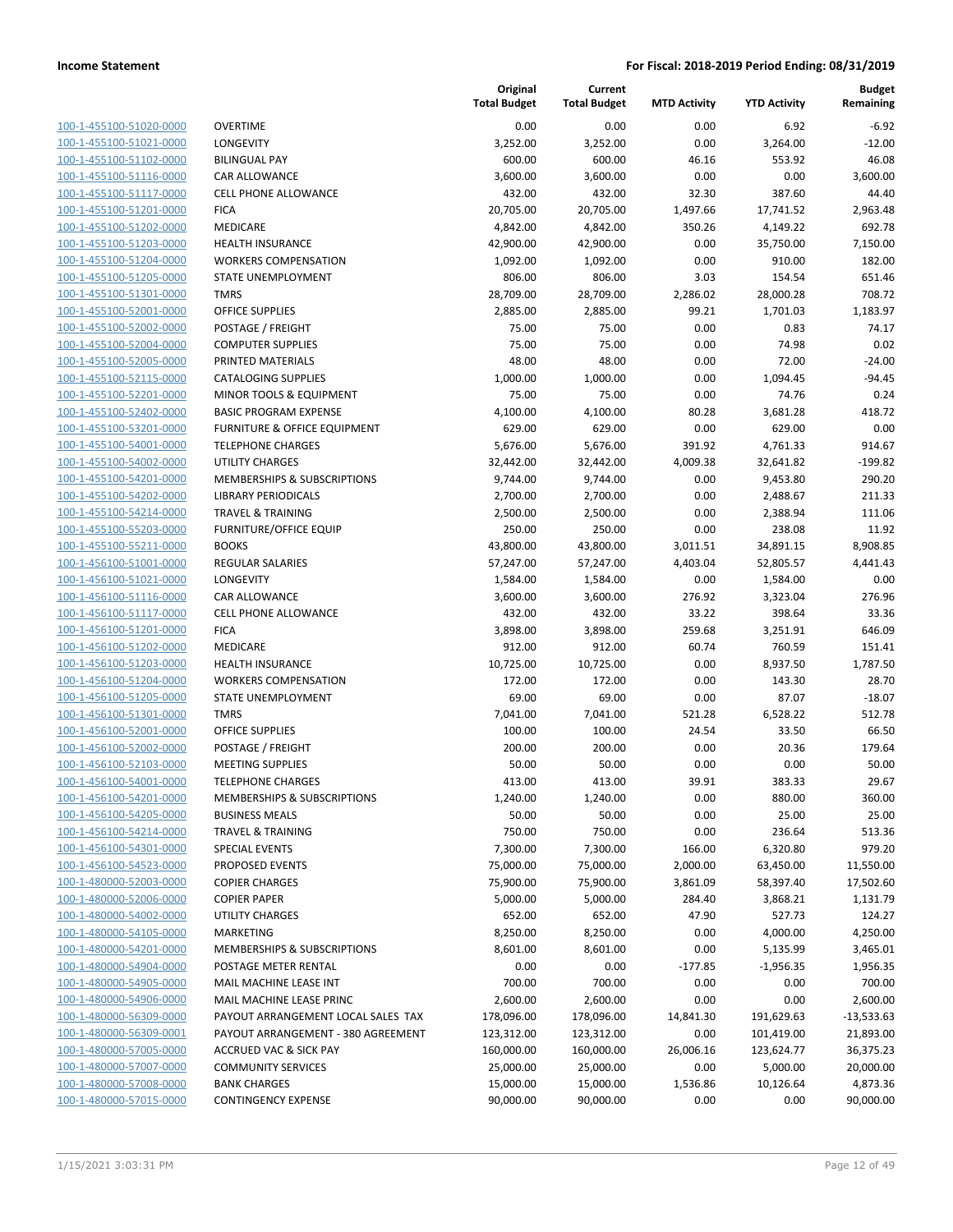|                                                               |                                                                       | Original<br><b>Total Budget</b> | Current<br><b>Total Budget</b> | <b>MTD Activity</b> | <b>YTD Activity</b> | <b>Budget</b><br>Remaining |
|---------------------------------------------------------------|-----------------------------------------------------------------------|---------------------------------|--------------------------------|---------------------|---------------------|----------------------------|
| 100-1-491000-58040-0000                                       | <b>XFR - GENERAL CIP</b>                                              | 3,220,008.00                    | 3,220,008.00                   | 268,334.00          | 2,951,674.00        | 268,334.00                 |
| 100-1-491000-58204-0000                                       | XFR - VEHICLE/EQUIP RPLCMNT                                           | 615,357.00                      | 615,357.00                     | 51,279.75           | 564,077.25          | 51,279.75                  |
| 100-1-495000-58702-0000                                       | CA - GEN GOV TO CENTRAL SERVICE FUND                                  | 2,990.00                        | 2,990.00                       | 249.17              | 2,740.87            | 249.13                     |
| 100-1-495000-58703-0000                                       | CA - PUBLIC WORKS TO CENTRAL SERVICE FU                               | 83,324.00                       | 83,324.00                      | 6,943.67            | 76,380.37           | 6,943.63                   |
| 100-1-495000-58704-0000                                       | CA - PUBLIC SAFETY TO CENTRAL SERVICE FU                              | 224,363.00                      | 224,363.00                     | 18,696.92           | 205,666.12          | 18,696.88                  |
| 100-1-495000-58705-0000                                       | CA - COM DEV TO CENTRAL SERVICE FUND                                  | 60,110.00                       | 60,110.00                      | 5,009.16            | 55,100.79           | 5,009.21                   |
| 100-1-495000-58706-0000                                       | CA - PARKS & REC TO CENTRAL SERVICE FUND                              | 200,523.00                      | 200,523.00                     | 16,710.25           | 183,812.75          | 16,710.25                  |
| 100-1-495000-58712-0000                                       | CA - GEN GOV TO INSURANCE FUND                                        | 2,437.00                        | 2,437.00                       | 203.08              | 2,233.88            | 203.12                     |
| 100-1-495000-58713-0000                                       | CA - PUBLIC WORKS TO INSURANCE FUND                                   | 30,169.00                       | 30,169.00                      | 2,514.08            | 27,654.88           | 2,514.12                   |
| 100-1-495000-58714-0000                                       | CA - PUBLIC SAFETY TO INSURANCE FUND                                  | 70,502.00                       | 70,502.00                      | 5,875.17            | 64,626.87           | 5,875.13                   |
| 100-1-495000-58715-0000                                       | CA - COM DEV TO INSURANCE FUND                                        | 11,768.00                       | 11,768.00                      | 980.67              | 10,787.37           | 980.63                     |
| 100-1-495000-58716-0000                                       | CA - PARKS & REC TO INSURANCE FUND                                    | 39,169.00                       | 39,169.00                      | 3,264.08            | 35,904.88           | 3,264.12                   |
| 100-1-495000-58722-0000                                       | CA - GEN GOVERNMENT TO MIS FUND                                       | 19,265.00                       | 19,265.00                      | 1,605.42            | 17,659.62           | 1,605.38                   |
| 100-1-495000-58723-0000                                       | CA - PUBLIC WORKS TO MIS FUND                                         | 17,693.00                       | 17,693.00                      | 1,474.42            | 16,218.62           | 1,474.38                   |
| 100-1-495000-58724-0000                                       | CA - PUBLIC SAFETY TO MIS FUND                                        | 157,174.00                      | 157,174.00                     | 13,097.83           | 144,076.13          | 13,097.87                  |
| 100-1-495000-58725-0000                                       | CA - COM DEV TO MIS FUND                                              | 51,718.00                       | 51,718.00                      | 4,309.83            | 47,408.13           | 4,309.87                   |
| 100-1-495000-58726-0000                                       | CA - PARKS & REC TO MIS FUND                                          | 50,819.00                       | 50,819.00                      | 4,234.92            | 46,584.12           | 4,234.88                   |
|                                                               | <b>Expense Total:</b>                                                 | 26,032,854.92                   | 26,030,383.92                  | 1,836,013.92        | 23,052,560.41       | 2,977,823.51               |
|                                                               | Fund: 100 - GENERAL FUND Surplus (Deficit):                           | $-1,558,556.07$                 | $-1,556,085.07$                | $-1,294,595.62$     | -1,490,869.23       |                            |
| Fund: 101 - MUNICIPAL COURT BUILDING SECURITY FEES<br>Revenue |                                                                       |                                 |                                |                     |                     |                            |
| 101-1-318001-44101-0000                                       | MUNICIPAL COURT COST/FEES                                             | 0.00                            | 0.00                           | 622.67              | 5,199.37            | $-5,199.37$                |
| 101-1-319001-45401-0000                                       | <b>INTEREST REVENUES</b>                                              | 0.00                            | 0.00                           | 328.07              | 1,209.66            | $-1,209.66$                |
|                                                               | <b>Revenue Total:</b>                                                 | 0.00                            | 0.00                           | 950.74              | 6,409.03            | $-6,409.03$                |
| Expense                                                       |                                                                       |                                 |                                |                     |                     |                            |
| 101-1-480000-57008-0000                                       | <b>BANK CHARGES</b>                                                   | 0.00                            | 0.00                           | 3.08                | 29.76               | $-29.76$                   |
|                                                               | <b>Expense Total:</b>                                                 | 0.00                            | 0.00                           | 3.08                | 29.76               | $-29.76$                   |
|                                                               | Fund: 101 - MUNICIPAL COURT BUILDING SECURITY FEES Surplus (Deficit): | 0.00                            | 0.00                           | 947.66              | 6,379.27            |                            |
| Fund: 102 - MUNICIPAL COURT TECH FUND<br>Revenue              |                                                                       |                                 |                                |                     |                     |                            |
| 102-1-318001-44101-0000                                       | MUNICIPAL COURT COST/FEES                                             | 0.00                            | 0.00                           | 830.26              | 6,932.42            | $-6,932.42$                |
| 102-1-319001-45401-0000                                       | <b>INTEREST REVENUES</b>                                              | 0.00                            | 0.00                           | 214.63              | 764.56              | $-764.56$                  |
|                                                               | <b>Revenue Total:</b>                                                 | 0.00                            | 0.00                           | 1,044.89            | 7,696.98            | $-7,696.98$                |
| <b>Expense</b>                                                |                                                                       |                                 |                                |                     |                     |                            |
| 102-1-480000-57008-0000                                       | <b>BANK CHARGES</b>                                                   | 0.00                            | 0.00                           | 2.01                | 18.69               | $-18.69$                   |
|                                                               | <b>Expense Total:</b>                                                 | 0.00                            | 0.00                           | 2.01                | 18.69               | $-18.69$                   |
|                                                               | Fund: 102 - MUNICIPAL COURT TECH FUND Surplus (Deficit):              | 0.00                            | 0.00                           | 1,042.88            | 7,678.29            |                            |
| Fund: 103 - MUNICIPAL COURT CHILD SAFETY FUND                 |                                                                       |                                 |                                |                     |                     |                            |
| Revenue                                                       |                                                                       |                                 |                                |                     |                     |                            |
| 103-1-318001-44101-0000                                       | MUNICIPAL COURT COST/FEES                                             | 1,954.00                        | 1,954.00                       | 34.19               | 167.12              | 1,786.88                   |
| 103-1-318001-44110-0000                                       | OPTIONAL COUNTY FEE - CHILD SAFETY                                    | 26,637.00                       | 26,637.00                      | 0.00                | 21,095.41           | 5,541.59                   |
| 103-1-319001-45401-0000                                       | <b>INTEREST REVENUES</b>                                              | 25.00                           | 25.00                          | 95.11               | 300.76              | $-275.76$                  |
|                                                               | <b>Revenue Total:</b>                                                 | 28,616.00                       | 28,616.00                      | 129.30              | 21,563.29           | 7,052.71                   |
| <b>Expense</b>                                                |                                                                       |                                 |                                |                     |                     |                            |
| 103-1-480000-57007-0000                                       | <b>COMMUNITY SERVICES</b>                                             | 28,000.00                       | 28,000.00                      | 7,648.05            | 21,095.41           | 6,904.59                   |
| 103-1-480000-57008-0000                                       | <b>BANK CHARGES</b>                                                   | 10.00                           | 10.00                          | 0.89                | 7.33                | 2.67                       |
|                                                               | <b>Expense Total:</b>                                                 | 28,010.00                       | 28,010.00                      | 7,648.94            | 21,102.74           | 6,907.26                   |
|                                                               | Fund: 103 - MUNICIPAL COURT CHILD SAFETY FUND Surplus (Deficit):      | 606.00                          | 606.00                         | $-7,519.64$         | 460.55              |                            |
| Fund: 110 - EXCHANGE BUILDING FUND                            |                                                                       |                                 |                                |                     |                     |                            |
| Expense                                                       |                                                                       |                                 |                                |                     |                     |                            |
| 110-1-463100-54001-0000                                       | <b>TELEPHONE CHARGES</b><br><b>Expense Total:</b>                     | 0.00<br>0.00                    | 0.00<br>0.00                   | 0.00<br>0.00        | 28.14<br>28.14      | $-28.14$<br>$-28.14$       |
|                                                               | Fund: 110 - EXCHANGE BUILDING FUND Total:                             | 0.00                            | 0.00                           | 0.00                | 28.14               |                            |
|                                                               |                                                                       |                                 |                                |                     |                     |                            |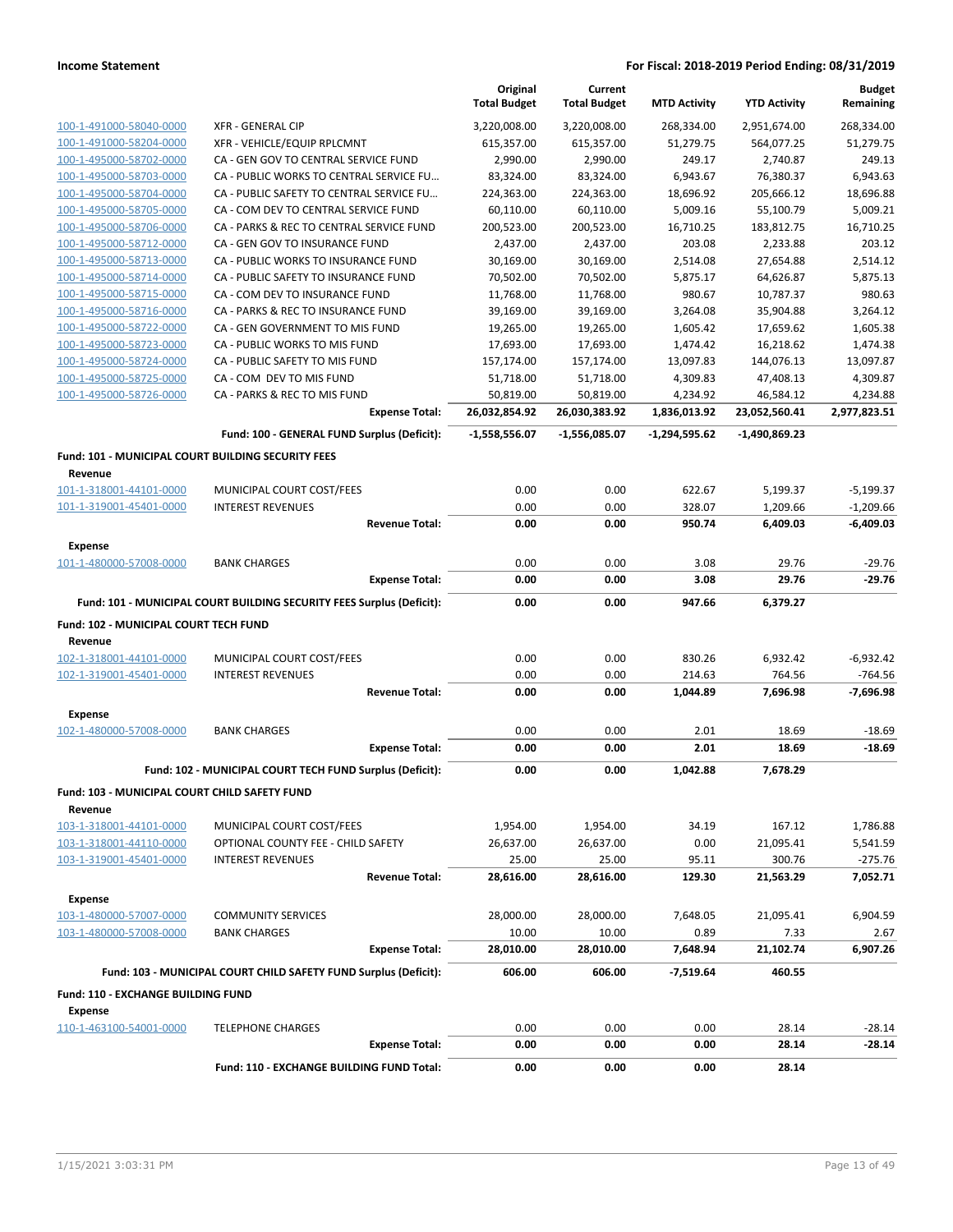|                                                    |                                                           | Original<br><b>Total Budget</b> | Current<br><b>Total Budget</b> | <b>MTD Activity</b> | <b>YTD Activity</b> | <b>Budget</b><br>Remaining |
|----------------------------------------------------|-----------------------------------------------------------|---------------------------------|--------------------------------|---------------------|---------------------|----------------------------|
| <b>Fund: 111 - RECREATION ACTIVITIES FUND</b>      |                                                           |                                 |                                |                     |                     |                            |
| Revenue<br>111-1-319001-45401-0000                 | <b>INTEREST REVENUES</b>                                  | 25.00                           | 25.00                          | 0.00                | 28.94               | $-3.94$                    |
| 111-1-319010-45306-0000                            | PARK CONCESSIONS                                          | 44,415.00                       | 44,415.00                      | 218.54              | 17,964.19           | 26,450.81                  |
| 111-1-319011-44507-0000                            | <b>ADULT RECREATION FEES</b>                              | 22,480.00                       | 22,480.00                      | 5,421.18            | 13,904.68           | 8,575.32                   |
| 111-1-319011-44508-0000                            | YOUTH RECREATION FEES                                     | 145,650.00                      | 145,650.00                     | 9,388.00            | 79,707.38           | 65,942.62                  |
| 111-1-319012-44509-0000                            | SPECIAL EVENT FUNDING                                     | 45,000.00                       | 45,000.00                      | 2,205.57            | 30,005.93           | 14,994.07                  |
| 111-1-319012-45504-0000                            | RECREATION FACILTY RENTAL                                 | 15,539.00                       | 15,539.00                      | 0.00                | 7,660.00            | 7,879.00                   |
|                                                    | <b>Revenue Total:</b>                                     | 273,109.00                      | 273,109.00                     | 17,233.29           | 149,271.12          | 123,837.88                 |
| <b>Expense</b>                                     |                                                           |                                 |                                |                     |                     |                            |
| 111-1-451200-51001-0000                            | REGULAR SALARIES / PART TIME TEMPORARY                    | 17,280.00                       | 17,280.00                      | 473.60              | 8,721.65            | 8,558.35                   |
| 111-1-451200-51201-0000                            | <b>FICA</b>                                               | 1,071.00                        | 1,071.00                       | 29.36               | 540.75              | 530.25                     |
| 111-1-451200-51202-0000                            | MEDICARE                                                  | 251.00                          | 251.00                         | 6.87                | 126.48              | 124.52                     |
| 111-1-451200-51204-0000                            | <b>WORKERS COMPENSATION</b>                               | 442.00                          | 442.00                         | 0.00                | 368.30              | 73.70                      |
| 111-1-451200-51205-0000                            | STATE UNEMPLOYMENT                                        | 66.00                           | 66.00                          | 0.47                | $-23.71$            | 89.71                      |
| 111-1-451200-52001-0000                            | <b>OFFICE SUPPLIES</b>                                    | 500.00                          | 500.00                         | 1.00                | 288.85              | 211.15                     |
| 111-1-451200-52101-0000                            | <b>JANITORIAL SUPPLIES</b>                                | 750.00                          | 750.00                         | 0.00                | 237.42              | 512.58                     |
| 111-1-451200-52401-0000                            | YOUTH SPORT SUPPLIES                                      | 79,185.00                       | 79,185.00                      | 709.26              | 61,234.68           | 17,950.32                  |
| 111-1-451200-52403-0000                            | <b>RESALE ITEMS</b>                                       | 24,112.00                       | 24,112.00                      | 0.00                | 11,308.78           | 12,803.22                  |
| 111-1-451200-54301-0000                            | <b>SPECIAL EVENTS</b>                                     | 40,000.00                       | 40,000.00                      | 2,943.79            | 43,022.38           | $-3,022.38$                |
| 111-1-451200-54302-0000                            | <b>TEAM REGISTRATION</b>                                  | 4,200.00                        | 4,200.00                       | 0.00                | 1,768.00            | 2,432.00                   |
| 111-1-451200-54303-0000                            | ADULT OFFICIALS / INSTRUCTORS                             | 80,938.00                       | 80,938.00                      | 2,485.00            | 35,802.00           | 45,136.00                  |
| 111-1-480000-52003-0000                            | <b>COPIER CHARGES</b>                                     | 2,050.00                        | 2,050.00                       | 154.44              | 2,185.87            | $-135.87$                  |
| 111-1-480000-57008-0000                            | <b>BANK CHARGES</b>                                       | 2,300.00                        | 2,300.00                       | 440.37              | 2,587.29            | $-287.29$                  |
| 111-1-495000-58501-0000                            | CA - GENERAL FUND                                         | 10,275.00                       | 10,275.00                      | 856.25              | 9,418.75            | 856.25                     |
| 111-1-495000-58701-0000                            | CA - CENTRAL SERVICE FUND                                 | 611.00                          | 611.00                         | 50.92               | 560.12              | 50.88                      |
| 111-1-495000-58710-0000                            | CA - INSURANCE FUND                                       |                                 |                                |                     |                     | 19.12                      |
| 111-1-495000-58720-0000                            | CA - MIS FUN                                              | 229.00<br>4,085.00              | 229.00<br>4,085.00             | 19.08<br>340.42     | 209.88<br>3,744.62  | 340.38                     |
|                                                    | <b>Expense Total:</b>                                     | 268,345.00                      | 268,345.00                     | 8,510.83            | 182,102.11          | 86,242.89                  |
|                                                    |                                                           |                                 |                                |                     |                     |                            |
|                                                    | Fund: 111 - RECREATION ACTIVITIES FUND Surplus (Deficit): | 4,764.00                        | 4,764.00                       | 8,722.46            | -32,830.99          |                            |
| Fund: 112 - GUN RANGE FUND                         |                                                           |                                 |                                |                     |                     |                            |
|                                                    |                                                           |                                 |                                |                     |                     |                            |
| Revenue                                            |                                                           |                                 |                                |                     |                     |                            |
| 112-1-319001-45401-0000                            | <b>INTEREST REVENUES</b>                                  | 50.00                           | 50.00                          | 0.00                | 0.00                | 50.00                      |
| 112-1-319001-45601-0000                            | MISCELLANEOUS REVENUES                                    | 2,000.00                        | 2,000.00                       | 80.00               | 1,780.00            | 220.00                     |
|                                                    | <b>Revenue Total:</b>                                     | 2,050.00                        | 2,050.00                       | 80.00               | 1,780.00            | 270.00                     |
| Expense                                            |                                                           |                                 |                                |                     |                     |                            |
| 112-1-421700-54501-0000                            | <b>SPECIAL SERVICES</b>                                   | 1,000.00                        | 1,000.00                       | 0.00                | 70.00               | 930.00                     |
| 112-1-480000-57008-0000                            | <b>BANK CHARGES</b>                                       | 10.00                           | 10.00                          | 0.00                | 0.04                | 9.96                       |
|                                                    | <b>Expense Total:</b>                                     | 1,010.00                        | 1,010.00                       | 0.00                | 70.04               | 939.96                     |
|                                                    | Fund: 112 - GUN RANGE FUND Surplus (Deficit):             | 1,040.00                        | 1,040.00                       | 80.00               | 1,709.96            |                            |
|                                                    |                                                           |                                 |                                |                     |                     |                            |
| Fund: 113 - HOTEL / MOTEL OCCUPANCY TAX FUND       |                                                           |                                 |                                |                     |                     |                            |
| Revenue                                            |                                                           |                                 |                                |                     |                     |                            |
| 113-1-313005-41402-0000                            | HOTEL/MOTEL OCCUPANCY TAX                                 | 621,000.00                      | 621,000.00                     | 60,495.10           | 562,752.84          | 58,247.16                  |
| 113-1-319001-45401-0000                            | <b>INTEREST REVENUES</b>                                  | 1,555.00                        | 1,555.00                       | 2,039.79            | 7,496.52            | $-5,941.52$                |
|                                                    | <b>Revenue Total:</b>                                     | 622,555.00                      | 622,555.00                     | 62,534.89           | 570,249.36          | 52,305.64                  |
| <b>Expense</b>                                     |                                                           |                                 |                                |                     |                     |                            |
| 113-1-458100-51001-0000                            | <b>REGULAR</b>                                            | 37,337.00                       | 37,337.00                      | 2,862.80            | 34,120.69           | 3,216.31                   |
| 113-1-458100-51020-0000                            | <b>OVERTIME</b>                                           | 707.00                          | 707.00                         | 77.45               | 539.75              | 167.25                     |
| 113-1-458100-51021-0000                            | LONGEVITY                                                 | 348.00                          | 348.00                         | 0.00                | 174.00              | 174.00                     |
| 113-1-458100-51116-0000                            | CAR ALLOWANCE                                             | 1,200.00                        | 1,200.00                       | 92.30               | 1,107.60            | 92.40                      |
| 113-1-458100-51117-0000                            | <b>CELL PHONE ALLOWANCE</b>                               | 210.00                          | 210.00                         | 16.14               | 193.68              | 16.32                      |
| 113-1-458100-51201-0000                            | <b>FICA</b>                                               | 2,468.00                        | 2,468.00                       | 183.30              | 2,171.78            | 296.22                     |
| 113-1-458100-51202-0000                            | MEDICARE                                                  | 577.00                          | 577.00                         | 42.87               | 507.88              | 69.12                      |
| 113-1-458100-51203-0000                            | <b>HEALTH INSURANCE</b>                                   | 10,725.00                       | 10,725.00                      | 0.00                | 8,937.50            | 1,787.50                   |
| 113-1-458100-51204-0000                            | <b>WORKERS COMPENSATION</b>                               | 709.00                          | 709.00                         | 0.00                | 590.80              | 118.20                     |
| 113-1-458100-51205-0000<br>113-1-458100-51301-0000 | UNEMPLOYMENT<br>TMRS                                      | 69.00<br>4,458.00               | 69.00<br>4,458.00              | 0.00<br>326.97      | 31.39<br>3,931.31   | 37.61<br>526.69            |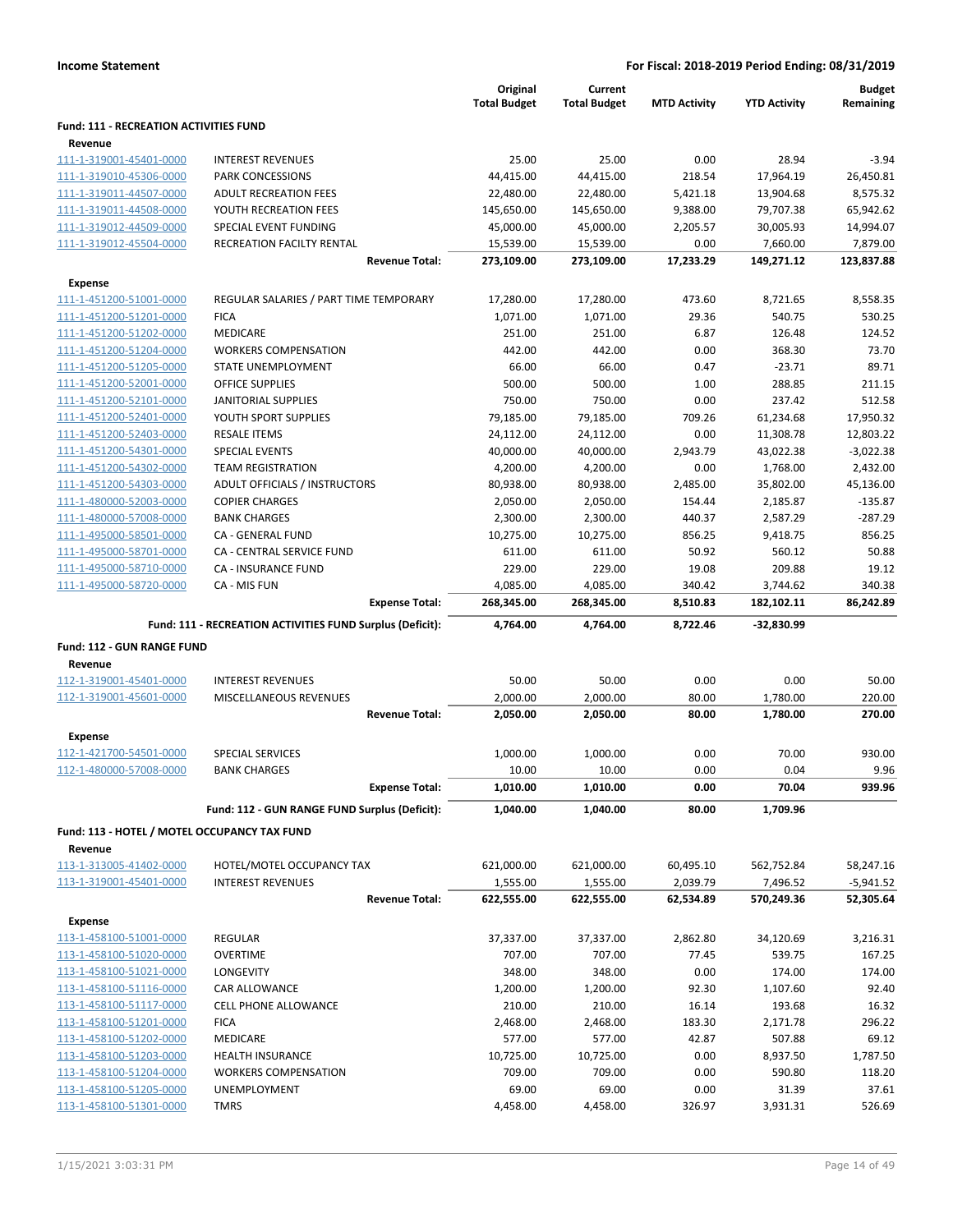|                                                    |                                                                 | Original<br><b>Total Budget</b> | Current<br><b>Total Budget</b> | <b>MTD Activity</b> | <b>YTD Activity</b>     | <b>Budget</b><br>Remaining |
|----------------------------------------------------|-----------------------------------------------------------------|---------------------------------|--------------------------------|---------------------|-------------------------|----------------------------|
| 113-1-458100-52001-0000                            | <b>OFFICE SUPPLIES</b>                                          | 300.00                          | 300.00                         | 0.00                | 93.31                   | 206.69                     |
| 113-1-458100-52002-0000                            | POSTAGE / FREIGHT                                               | 750.00                          | 750.00                         | 63.21               | 748.90                  | 1.10                       |
| 113-1-458100-54101-0000                            | PROFESSIONAL SERVICES                                           | 10,000.00                       | 10,000.00                      | 0.00                | 10,494.45               | $-494.45$                  |
| 113-1-458100-54105-0000                            | <b>MARKETING</b>                                                | 10,000.00                       | 10,000.00                      | 0.00                | 9,660.19                | 339.81                     |
| 113-1-458100-54106-0000                            | <b>ATTORNEY FEES</b>                                            | 500.00                          | 500.00                         | 0.00                | 0.00                    | 500.00                     |
| 113-1-458100-54201-0000                            | MEMBERSHIPS & SUBSCRIPTIONS                                     | 1,500.00                        | 1,500.00                       | 0.00                | 745.00                  | 755.00                     |
| 113-1-458100-54211-0000                            | ADVERTISING                                                     | 58,300.00                       | 58,300.00                      | 6,143.16            | 53,676.86               | 4,623.14                   |
| 113-1-458100-54212-0000                            | PRINTING                                                        | 7,500.00                        | 7,500.00                       | 0.00                | 1,512.00                | 5,988.00                   |
| 113-1-458100-54214-0000                            | TRAVEL/TRAINING EXPENSE                                         | 2,000.00                        | 2,000.00                       | 0.00                | 1,985.78                | 14.22                      |
| 113-1-458100-54301-0000                            | <b>SPECIAL EVENTS</b>                                           | 4,000.00                        | 4,000.00                       | 66.17               | 2,915.32                | 1,084.68                   |
| 113-1-458100-55203-0000                            | <b>FURNITURE/OFFICE EQUIP</b>                                   | 500.00                          | 500.00                         | 0.00                | 0.00                    | 500.00                     |
| 113-1-480000-57008-0000                            | <b>BANK CHARGES</b>                                             | 250.00                          | 250.00                         | 19.14               | 191.13                  | 58.87                      |
| 113-1-491000-58001-0000                            | <b>XFR - GENERAL FUND</b>                                       | 190,000.00                      | 190,000.00                     | 15,833.33           | 174,166.63              | 15,833.37                  |
| 113-1-491000-58035-0000                            | <b>XFR - DEBT SERVICE FUND</b>                                  | 0.00                            | 0.00                           | 2,732.20            | 30,054.00               | $-30,054.00$               |
| 113-1-491000-58040-0000                            | XFR - GENERAL CIP FUND                                          | 214,537.00                      | 214,537.00                     | 17,878.08           | 196,658.88              | 17,878.12                  |
| 113-1-491000-58101-0000                            | <b>XFR - UTILITY FUND</b>                                       | 45,000.00                       | 45,000.00                      | 3,750.00            | 41,250.00               | 3,750.00                   |
|                                                    | <b>Expense Total:</b>                                           | 603,945.00                      | 603,945.00                     | 50,087.12           | 576,458.83              | 27,486.17                  |
|                                                    | Fund: 113 - HOTEL / MOTEL OCCUPANCY TAX FUND Surplus (Deficit): | 18,610.00                       | 18,610.00                      | 12,447.77           | $-6,209.47$             |                            |
| <b>Fund: 114 - VENUE MANAGEMENT FUND</b>           |                                                                 |                                 |                                |                     |                         |                            |
| Revenue                                            |                                                                 |                                 |                                |                     |                         |                            |
| 114-1-319010-45306-0000                            | CONCESSIONS                                                     | 500.00                          | 500.00                         | 0.00                | 311.02                  | 188.98                     |
| 114-1-319030-45506-0000                            | <b>AUDITORIUM RENTALS</b>                                       | 21,069.00                       | 21,069.00                      | 1,100.00            | 23,625.00               | $-2,556.00$                |
| 114-1-319031-45505-0000                            | <b>CIVIC CENTER RENTALS</b>                                     | 45,135.00                       | 45,135.00                      | 10,242.00           | 40,893.00               | 4,242.00                   |
| 114-1-319032-44509-0000                            | SPECIAL EVENTS/SPONSORS                                         | 26,080.00                       | 26,080.00                      | 0.00                | 550.00                  | 25,530.00                  |
| 114-1-319033-45307-0000                            | <b>TICKET SALES</b><br><b>Revenue Total:</b>                    | 119,000.00<br>211,784.00        | 119,000.00<br>211,784.00       | 0.00<br>11,342.00   | 89,478.20<br>154,857.22 | 29,521.80<br>56,926.78     |
|                                                    |                                                                 |                                 |                                |                     |                         |                            |
| <b>Expense</b>                                     |                                                                 |                                 |                                |                     |                         |                            |
| 114-1-457100-51001-0000<br>114-1-457100-51020-0000 | <b>REGULAR SALARIES</b><br><b>OVERTIME</b>                      | 24,585.00                       | 24,585.00                      | 1,890.96<br>72.89   | 23,462.65               | 1,122.35<br>9,244.82       |
| 114-1-457100-51021-0000                            | <b>LONGEVITY</b>                                                | 11,000.00<br>246.00             | 11,000.00<br>246.00            | 0.00                | 1,755.18<br>123.00      | 123.00                     |
| 114-1-457100-51116-0000                            | CAR ALLOWANCE                                                   | 1,200.00                        | 1,200.00                       | 92.32               | 1,107.84                | 92.16                      |
| 114-1-457100-51117-0000                            | CELL PHONE ALLOWANCE                                            | 210.00                          | 210.00                         | 16.16               | 193.92                  | 16.08                      |
| 114-1-457100-51201-0000                            | <b>FICA</b>                                                     | 1,627.00                        | 1,627.00                       | 127.72              | 1,650.50                | $-23.50$                   |
| 114-1-457100-51202-0000                            | <b>MEDICARE</b>                                                 | 380.00                          | 380.00                         | 29.87               | 386.03                  | $-6.03$                    |
| 114-1-457100-51203-0000                            | <b>HEALTH INSURANCE</b>                                         | 5,363.00                        | 5,363.00                       | 0.00                | 4,469.20                | 893.80                     |
| 114-1-457100-51204-0000                            | <b>WORKERS COMPENSATION</b>                                     | 672.00                          | 672.00                         | 0.00                | 560.00                  | 112.00                     |
| 114-1-457100-51205-0000                            | <b>STATE UNEMPLOYMENT</b>                                       | 34.00                           | 34.00                          | 0.00                | 55.36                   | $-21.36$                   |
| 114-1-457100-51301-0000                            | <b>TMRS</b>                                                     | 2,939.00                        | 2,939.00                       | 239.40              | 3,112.70                | $-173.70$                  |
| 114-1-457100-52001-0000                            | OFFICE SUPPLIES                                                 | 250.00                          | 250.00                         | 0.00                | 121.29                  | 128.71                     |
| 114-1-457100-52002-0000                            | POSTAGE / FREIGHT                                               | 500.00                          | 500.00                         | 0.00                | 0.00                    | 500.00                     |
| 114-1-457100-52201-0000                            | MINOR TOOLS & EQUIPMENT                                         | 2,500.00                        | 2,500.00                       | 0.00                | 2,211.55                | 288.45                     |
| 114-1-457100-52403-0000                            | <b>RESALE ITEMS</b>                                             | 2,000.00                        | 2,000.00                       | 0.00                | 0.00                    | 2,000.00                   |
| 114-1-457100-53702-0000                            | <b>AUDTIORIUM MAINTENANCE</b>                                   | 8,000.00                        | 8,000.00                       | 110.00              | 11,981.62               | $-3,981.62$                |
| 114-1-457100-53704-0000                            | <b>CIVIC CENTER</b>                                             | 5,000.00                        | 5,000.00                       | 143.15              | 6,176.60                | $-1,176.60$                |
| 114-1-457100-54001-0000                            | <b>TELEPHONE CHARGES</b>                                        | 100.00                          | 100.00                         | 0.00                | 0.00                    | 100.00                     |
| 114-1-457100-54005-0000                            | <b>CIVIC CENTER UTILITY CHARGES</b>                             | 27,500.00                       | 27,500.00                      | 2,979.55            | 21,045.02               | 6,454.98                   |
| 114-1-457100-54105-0000                            | <b>MARKETING</b>                                                | 4,000.00                        | 4,000.00                       | 408.58              | 1,723.70                | 2,276.30                   |
| 114-1-457100-54106-0000                            | <b>ATTORNEY FEES</b>                                            | 500.00                          | 500.00                         | 0.00                | 0.00                    | 500.00                     |
| 114-1-457100-54201-0000                            | MEMBERSHIPS & SUBSCRIPTIONS                                     | 2,000.00                        | 2,000.00                       | 0.00                | 1,236.50                | 763.50                     |
| 114-1-457100-54205-0000                            | <b>BUSINESS MEALS</b>                                           | 500.00                          | 500.00                         | 0.00                | 44.00                   | 456.00                     |
| 114-1-457100-54211-0000                            | ADVERTISING                                                     | 30,000.00                       | 30,000.00                      | 800.00              | 24,663.71               | 5,336.29                   |
| 114-1-457100-54214-0000                            | <b>TRAVEL &amp; TRAINING</b>                                    | 1,000.00                        | 1,000.00                       | 0.00                | 781.00                  | 219.00                     |
| 114-1-457100-54301-0000                            | <b>SPECIAL EVENTS</b>                                           | 85,000.00                       | 85,000.00                      | 6,440.91            | 87,402.34               | $-2,402.34$                |
| 114-1-480000-52003-0000                            | <b>COPIER CHARGES</b>                                           | 3,600.00                        | 3,600.00                       | 154.43              | 2,185.87                | 1,414.13                   |
| 114-1-480000-57008-0000                            | <b>BANK CHARGES</b>                                             | 2,500.00                        | 2,500.00                       | 151.42              | 1,675.21                | 824.79                     |
| 114-1-495000-58501-0000                            | CA - GENERAL FUND                                               | 5,741.00                        | 5,741.00                       | 478.42              | 5,262.62                | 478.38                     |
| 114-1-495000-58701-0000                            | CA - CENTRAL SERVICE FUND                                       | 564.00                          | 564.00                         | 47.00               | 470.00                  | 94.00                      |
| 114-1-495000-58710-0000                            | CA - INSURANCE FUND                                             | 233.00                          | 233.00                         | 19.42               | 213.62                  | 19.38                      |
|                                                    |                                                                 |                                 |                                |                     |                         |                            |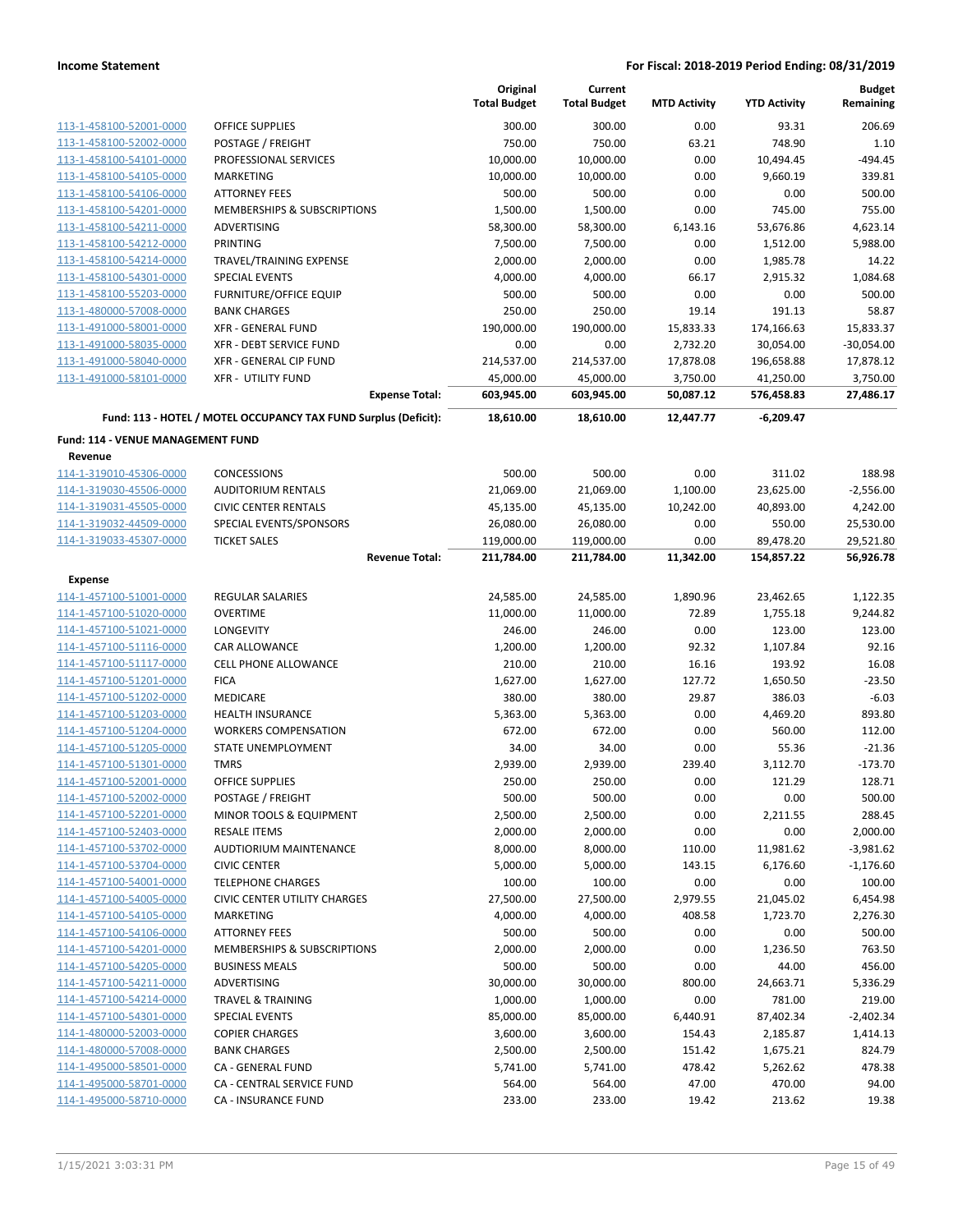|                                                    |                                                                           | Original<br><b>Total Budget</b> | Current<br><b>Total Budget</b> | <b>MTD Activity</b>     | <b>YTD Activity</b>      | <b>Budget</b><br>Remaining |
|----------------------------------------------------|---------------------------------------------------------------------------|---------------------------------|--------------------------------|-------------------------|--------------------------|----------------------------|
| 114-1-495000-58720-0000                            | CA - MIS FUN                                                              | 3,973.00                        | 3,973.00                       | 331.08                  | 3,641.88                 | 331.12                     |
|                                                    | <b>Expense Total:</b>                                                     | 233,717.00                      | 233,717.00                     | 14,533.28               | 207,712.91               | 26,004.09                  |
|                                                    | Fund: 114 - VENUE MANAGEMENT FUND Surplus (Deficit):                      | $-21,933.00$                    | $-21,933.00$                   | $-3,191.28$             | $-52,855.69$             |                            |
|                                                    | <b>Fund: 123 - PTRAIN - POLICE REIMBURSEMENT GRANTS &amp; CONT EDUCAT</b> |                                 |                                |                         |                          |                            |
| Revenue                                            |                                                                           |                                 |                                |                         |                          |                            |
| 123-1-310001-43104-0000                            | <b>GRANTS / LEOSE</b>                                                     | 0.00                            | 0.00                           | 0.00                    | 4,452.70                 | $-4,452.70$                |
| 123-1-319001-45401-0000                            | <b>INTEREST REVENUES</b>                                                  | 0.00                            | 0.00                           | 37.52                   | 195.15                   | $-195.15$                  |
|                                                    | <b>Revenue Total:</b>                                                     | 0.00                            | 0.00                           | 37.52                   | 4,647.85                 | $-4.647.85$                |
| <b>Expense</b>                                     |                                                                           |                                 |                                |                         |                          |                            |
| 123-1-421100-54214-0000                            | <b>TRAVEL &amp; TRAINING</b>                                              | 0.00                            | 0.00                           | 30.00                   | 355.00                   | $-355.00$                  |
| 123-1-421230-54214-0000                            | <b>TRAVEL &amp; TRAINING</b>                                              | 0.00                            | 0.00                           | 650.00                  | 7,902.96                 | $-7,902.96$                |
| 123-1-421240-54214-0000                            | <b>TRAVEL &amp; TRAINING</b>                                              | 0.00                            | 0.00                           | 0.00                    | 779.40                   | $-779.40$                  |
| 123-1-480000-57008-0000                            | <b>BANK CHARGES</b>                                                       | 0.00                            | 0.00                           | 0.35                    | 4.90                     | $-4.90$                    |
|                                                    | <b>Expense Total:</b>                                                     | 0.00                            | 0.00                           | 680.35                  | 9,042.26                 | $-9,042.26$                |
|                                                    | Fund: 123 - PTRAIN - POLICE REIMBURSEMENT GRANTS & CONT EDUCAT Sur        | 0.00                            | 0.00                           | $-642.83$               | $-4,394.41$              |                            |
| Fund: 124 - FIRE HAZMAT GRANT                      |                                                                           |                                 |                                |                         |                          |                            |
| Revenue                                            |                                                                           |                                 |                                |                         |                          |                            |
| 124-1-310002-45605-0000                            | <b>GRANT REVENUE</b>                                                      | 0.00                            | 0.00                           | 68,350.00               | 68,350.00                | $-68,350.00$               |
|                                                    | <b>Revenue Total:</b>                                                     | 0.00                            | 0.00                           | 68,350.00               | 68,350.00                | -68,350.00                 |
| <b>Expense</b>                                     |                                                                           |                                 |                                |                         |                          |                            |
| 124-1-422200-52306-0000                            | <b>HAZMAT SUPPLIES</b>                                                    | 0.00                            | 0.00                           | 0.00                    | 67,365.11                | $-67,365.11$               |
|                                                    | <b>Expense Total:</b>                                                     | 0.00                            | 0.00                           | 0.00                    | 67,365.11                | $-67,365.11$               |
|                                                    | Fund: 124 - FIRE HAZMAT GRANT Surplus (Deficit):                          | 0.00                            | 0.00                           | 68,350.00               | 984.89                   |                            |
|                                                    |                                                                           |                                 |                                |                         |                          |                            |
| Fund: 140 - DEBT SERVICE FUND                      |                                                                           |                                 |                                |                         |                          |                            |
| Revenue<br>140-1-311001-41101-0000                 | <b>REAL PROPERTY TAXES</b>                                                | 4,516,579.00                    | 4,516,579.00                   | 6,906.75                | 4,565,015.66             | $-48,436.66$               |
| 140-1-311002-41102-0000                            | <b>DELINQUENT TAXES</b>                                                   | 42,700.00                       | 42,700.00                      | 2,815.15                | 51,438.70                | $-8,738.70$                |
| 140-1-319001-45401-0000                            | <b>INTEREST REVENUES</b>                                                  | 2,371.00                        | 2,371.00                       | 641.63                  | 19,484.80                | $-17,113.80$               |
| 140-1-319001-45601-0000                            | MISCELLANEOUS REVENUES                                                    | 3,000.00                        | 3,000.00                       | 0.00                    | 0.00                     | 3,000.00                   |
| 140-1-323001-46008-0000                            | <b>XFR - TOURISM FUND</b>                                                 | 32,786.35                       | 32,786.35                      | 2,732.20                | 27,321.80                | 5,464.55                   |
| 140-1-323001-46100-0000                            | <b>XFR - UTILITY FUND</b>                                                 | 1,531,651.65                    | 1,531,651.65                   | 127,637.64              | 1,404,014.04             | 127,637.61                 |
| 140-1-323001-46107-0000                            | <b>XFR - AIRPORT FUND</b>                                                 | 23,239.00                       | 23,239.00                      | 1,936.58                | 21,302.38                | 1,936.62                   |
|                                                    | <b>Revenue Total:</b>                                                     | 6,152,327.00                    | 6,152,327.00                   | 142,669.95              | 6,088,577.38             | 63,749.62                  |
| <b>Expense</b>                                     |                                                                           |                                 |                                |                         |                          |                            |
| 140-1-471100-56105-0000                            | 2010 CO - PRINCIPAL                                                       | 270,000.00                      | 270,000.00                     | 0.00                    | 270,000.00               | 0.00                       |
| 140-1-471100-56106-0000                            | 2013 CO PRINCIPAL                                                         | 260,000.00                      | 260,000.00                     | 0.00                    | 260,000.00               | 0.00                       |
| <u>140-1-471100-56306-0000</u>                     | 2010 GO REFUND PRINCIPAL                                                  | 660,000.00                      | 660,000.00                     | 0.00                    | 660,000.00               | 0.00                       |
| 140-1-471100-56308-0000                            | 2011 GO REFUND PRINCIPAL                                                  | 1,090,000.00                    | 1,090,000.00                   | 0.00                    | 1,090,000.00             | 0.00                       |
| 140-1-471100-56310-0000                            | 2014 GO REFUND PRINCIPAL                                                  | 180,000.00                      | 180,000.00                     | 0.00                    | 180,000.00               | 0.00                       |
| 140-1-471100-56311-0000                            | 2014 GENERAL OBLIGATIONS PRINCIPAL                                        | 305,000.00                      | 305,000.00                     | 0.00                    | 305,000.00               | 0.00                       |
| 140-1-471100-56312-0000                            | 2015 GENERAL OBLIGATIONS PRINCIPAL                                        | 459,000.00                      | 459,000.00                     | 0.00                    | 459,000.00               | 0.00                       |
| 140-1-471100-56313-0000                            | 2017 GO REFUND PRINCIPAL                                                  | 1,685,000.00                    | 1,685,000.00                   | 0.00                    | 1,685,000.00             | 0.00                       |
| 140-1-471200-56205-0000                            | 2010 CO - INTEREST                                                        | 178,663.00                      | 178,663.00                     | 86,968.75               | 178,662.50               | 0.50                       |
| 140-1-471200-56206-0000                            | 2013 CO INTEREST<br>2010 GO REFUND INTEREST                               | 21,716.00                       | 21,716.00                      | 9,701.00                | 21,716.00                | 0.00<br>0.50               |
| 140-1-471200-56406-0000<br>140-1-471200-56408-0000 | 2011 GO REFUND INTEREST                                                   | 298,548.00<br>102,295.00        | 298,548.00<br>102,295.00       | 142,673.75<br>45,697.50 | 298,547.50<br>102,295.00 | 0.00                       |
| 140-1-471200-56409-0000                            | 2014 GENERAL OBLIGATIONS - INTEREST                                       | 102,402.00                      | 102,402.00                     | 49,207.45               | 102,337.45               | 64.55                      |
| 140-1-471200-56410-0000                            | 2015 GO - INTEREST                                                        | 143,099.00                      | 143,099.00                     | 68,991.20               | 143,398.60               | $-299.60$                  |
| 140-1-471200-56411-0000                            | 2014 GO REFUND INTEREST                                                   | 25,160.00                       | 25,160.00                      | 11,680.00               | 25,160.00                | 0.00                       |
| 140-1-471200-56413-0000                            | 2017 GO REFUND INTEREST                                                   | 323,375.00                      | 323,375.00                     | 140,625.00              | 323,375.00               | 0.00                       |
| 140-1-475100-56002-0000                            | <b>AGENT FEE</b>                                                          | 1,500.00                        | 1,500.00                       | 0.00                    | 850.00                   | 650.00                     |
| 140-1-475100-56005-0000                            | ARBITRAGE                                                                 | 6,100.00                        | 6,100.00                       | 0.00                    | 2,200.00                 | 3,900.00                   |
| 140-1-480000-57008-0000                            | <b>BANK CHARGES</b>                                                       | 500.00                          | 500.00                         | 6.02                    | 579.53                   | $-79.53$                   |
|                                                    | <b>Expense Total:</b>                                                     | 6,112,358.00                    | 6,112,358.00                   | 555,550.67              | 6,108,121.58             | 4,236.42                   |
|                                                    | Fund: 140 - DEBT SERVICE FUND Surplus (Deficit):                          | 39,969.00                       | 39,969.00                      | -412,880.72             | $-19,544.20$             |                            |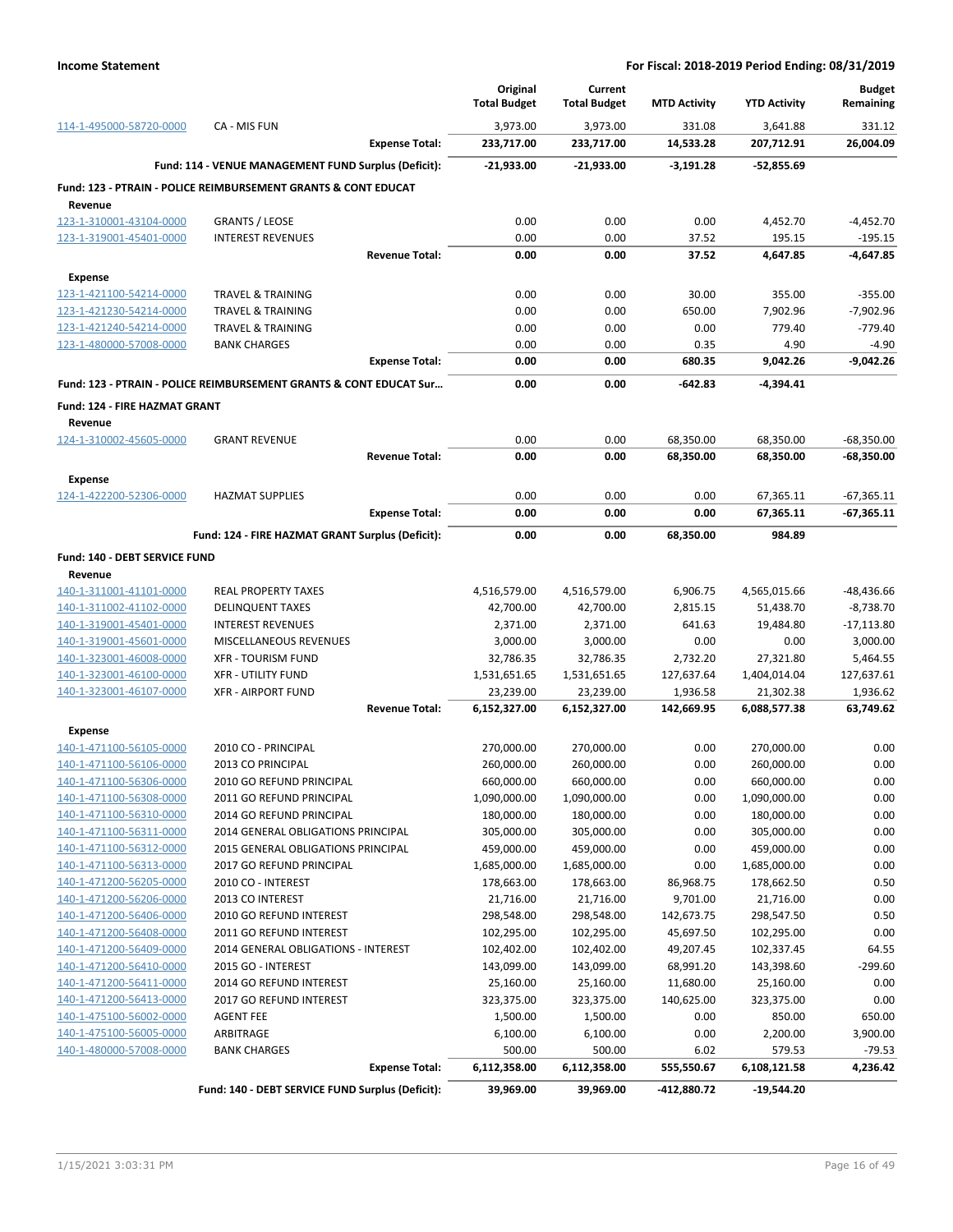|                                                         |                                                                 | Original<br><b>Total Budget</b> | Current<br><b>Total Budget</b> | <b>MTD Activity</b> | <b>YTD Activity</b> | <b>Budget</b><br>Remaining |
|---------------------------------------------------------|-----------------------------------------------------------------|---------------------------------|--------------------------------|---------------------|---------------------|----------------------------|
|                                                         |                                                                 |                                 |                                |                     |                     |                            |
| Fund: 160 - GENERAL CAPITAL IMPROVEMENT FUND<br>Revenue |                                                                 |                                 |                                |                     |                     |                            |
| 160-1-310002-45611-0000                                 | <b>DONATIONS FOR PROJECTS</b>                                   | 0.00                            | 0.00                           | 500.00              | 18,300.00           | $-18,300.00$               |
| 160-1-314004-41808-0000                                 | FRANCHISE FEES/CABLE-SICFA                                      | 26,599.00                       | 26,599.00                      | 7,953.83            | 56,517.45           | $-29,918.45$               |
| 160-1-319001-45401-0000                                 | <b>INTEREST REVENUES</b>                                        | 22,000.00                       | 22,000.00                      | 20,014.94           | 64,472.55           | $-42,472.55$               |
| 160-1-323001-46001-0000                                 | <b>XFR - GENERAL FUND</b>                                       | 3,220,008.00                    | 3,220,008.00                   | 268,334.00          | 2,951,674.00        | 268,334.00                 |
| 160-1-323001-46008-0000                                 | <b>XFR - TOURISM FUND</b>                                       | 214,537.00                      | 214,537.00                     | 17,878.08           | 196,658.88          | 17,878.12                  |
|                                                         | <b>Revenue Total:</b>                                           | 3,483,144.00                    | 3,483,144.00                   | 314,680.85          | 3,287,622.88        | 195,521.12                 |
| <b>Expense</b>                                          |                                                                 |                                 |                                |                     |                     |                            |
| 160-1-000000-55018-0000                                 | <b>DEMOLITION</b>                                               | 0.00                            | 45,000.00                      | 0.00                | 45,000.00           | 0.00                       |
| 160-1-000000-55098-0000                                 | <b>GBOD INDUSTRIAL PROJECT - TRACKING ONLY</b>                  | 0.00                            | 0.00                           | 4,980.00            | 4,980.00            | $-4,980.00$                |
| 160-1-421210-55201-0000                                 | <b>EQUIPMENT PURCHASES</b>                                      | 0.00                            | 0.00                           | 0.00                | 512.64              | $-512.64$                  |
| 160-1-421230-55201-0000                                 | <b>EQUIPMENT PURCHASES</b>                                      | 29,008.00                       | 29,008.00                      | 0.00                | 30,998.60           | $-1,990.60$                |
| 160-1-421240-55207-0000                                 | RADIO COMMUNICATION EQUIP                                       | 1,050,000.00                    | 1,050,000.00                   | 10,822.50           | 43,879.03           | 1,006,120.97               |
| 160-1-431200-53304-0000                                 | STREET IMPROV PROGRAM                                           | 2,000,000.00                    | 2,000,000.00                   | 1,083,208.46        | 1,093,379.46        | 906,620.54                 |
| 160-1-431200-55002-0000                                 | <b>IMPROVEMENTS</b>                                             | 100,000.00                      | 100,000.00                     | 0.00                | 0.00                | 100,000.00                 |
| 160-1-451100-55001-0000                                 | LAND                                                            | 0.00                            | 0.00                           | 0.00                | 350.00              | $-350.00$                  |
| 160-1-451100-55012-0000                                 | <b>CONSTRUCTION</b>                                             | 400,000.00                      | 400,000.00                     | 11,900.00           | 562,108.73          | $-162, 108.73$             |
| 160-1-456100-55204-0000                                 | <b>OLD TOWN GREENVILLE</b>                                      | 15,000.00                       | 15,000.00                      | 0.00                | 20,667.99           | $-5,667.99$                |
| 160-1-457100-55203-0000                                 | <b>FURNITURE/OFFICE EQUIP</b>                                   | 0.00                            | 0.00                           | 0.00                | 10,000.00           | $-10,000.00$               |
| 160-1-480000-54101-0000                                 | PROFESSIONAL SERVICES                                           | 125,000.00                      | 125,000.00                     | 1,320.00            | 1,320.00            | 123,680.00                 |
| 160-1-480000-55002-0000                                 | <b>IMPROVEMENTS</b>                                             | 108,146.00                      | 110,617.00                     | 0.00                | 106,954.29          | 3,662.71                   |
| 160-1-480000-55007-0000                                 | ENG/ARCHITECTS/MGMT                                             | 0.00                            | 0.00                           | 0.00                | 2,769.50            | $-2,769.50$                |
| 160-1-480000-55012-0000                                 | <b>CONSTRUCTION</b>                                             | 0.00                            | 0.00                           | 0.00                | 238,026.65          | $-238,026.65$              |
| 160-1-480000-55201-0000                                 | <b>EQUIPMENT PURCHASES</b>                                      | 151,860.00                      | 151,860.00                     | 0.00                | 57,860.00           | 94,000.00                  |
| 160-1-480000-55203-0000                                 | <b>FURNITURE/OFFICE EQUIP</b>                                   | 5,531.00                        | 5,531.00                       | 0.00                | 3,914.45            | 1,616.55                   |
| 160-1-480000-57008-0000                                 | <b>BANK CHARGES</b>                                             | 500.00                          | 500.00                         | 178.20              | 1,293.17            | $-793.17$                  |
|                                                         | <b>Expense Total:</b>                                           | 3,985,045.00                    | 4,032,516.00                   | 1,112,409.16        | 2,224,014.51        | 1,808,501.49               |
|                                                         |                                                                 |                                 |                                |                     |                     |                            |
|                                                         | Fund: 160 - GENERAL CAPITAL IMPROVEMENT FUND Surplus (Deficit): | $-501,901.00$                   | -549,372.00                    | -797,728.31         | 1,063,608.37        |                            |
| Fund: 161 - STREET CONSTRUCTION FUND                    |                                                                 |                                 |                                |                     |                     |                            |
| Revenue                                                 |                                                                 |                                 |                                |                     |                     |                            |
| 161-1-319001-45401-0000                                 | <b>INTEREST REVENUES</b>                                        | 4,000.00                        | 4,000.00                       | 4,526.52            | 17,234.87           | $-13,234.87$               |
|                                                         | <b>Revenue Total:</b>                                           | 4,000.00                        | 4,000.00                       | 4,526.52            | 17,234.87           | $-13,234.87$               |
| <b>Expense</b>                                          |                                                                 |                                 |                                |                     |                     |                            |
| 161-1-480000-57008-0000                                 | <b>BANK CHARGES</b>                                             | 500.00                          | 500.00                         | 42.47               | 417.91              | 82.09                      |
|                                                         | <b>Expense Total:</b>                                           | 500.00                          | 500.00                         | 42.47               | 417.91              | 82.09                      |
|                                                         | Fund: 161 - STREET CONSTRUCTION FUND Surplus (Deficit):         | 3.500.00                        | 3,500.00                       | 4,484.05            | 16,816.96           |                            |
| Fund: 164 - 2013 CO CAPITAL FUND                        |                                                                 |                                 |                                |                     |                     |                            |
| Revenue                                                 |                                                                 |                                 |                                |                     |                     |                            |
| 164-1-319001-45401-0000                                 | <b>INTEREST REVENUES</b>                                        | 150.00                          | 150.00                         | 173.22              | 688.54              | $-538.54$                  |
|                                                         | <b>Revenue Total:</b>                                           | 150.00                          | 150.00                         | 173.22              | 688.54              | $-538.54$                  |
|                                                         |                                                                 |                                 |                                |                     |                     |                            |
| Expense                                                 |                                                                 |                                 |                                |                     |                     |                            |
| 164-1-480000-57008-0000                                 | <b>BANK CHARGES</b>                                             | 15.00                           | 15.00                          | 1.58                | 15.66               | $-0.66$<br>$-0.66$         |
|                                                         | <b>Expense Total:</b>                                           | 15.00                           | 15.00                          | 1.58                | 15.66               |                            |
|                                                         | Fund: 164 - 2013 CO CAPITAL FUND Surplus (Deficit):             | 135.00                          | 135.00                         | 171.64              | 672.88              |                            |
| Fund: 165 - 2014 GO FUND                                |                                                                 |                                 |                                |                     |                     |                            |
| Revenue                                                 |                                                                 |                                 |                                |                     |                     |                            |
| 165-1-319001-45401-0000                                 | <b>INTEREST REVENUES</b>                                        | 25,000.00                       | 25,000.00                      | 1,487.11            | 16,819.03           | 8,180.97                   |
|                                                         | <b>Revenue Total:</b>                                           | 25,000.00                       | 25,000.00                      | 1,487.11            | 16,819.03           | 8,180.97                   |
|                                                         | Fund: 165 - 2014 GO FUND Total:                                 | 25,000.00                       | 25,000.00                      | 1,487.11            | 16,819.03           |                            |
|                                                         | Fund: 170 - LAW ENFORCEMENT GRANT - CAPITAL PURCHASES           |                                 |                                |                     |                     |                            |
| Revenue                                                 |                                                                 |                                 |                                |                     |                     |                            |
| 170-1-310001-43100-0000                                 | <b>GRANT REVENUE</b>                                            | 0.00                            | 0.00                           | 0.00                | 21,253.00           | $-21,253.00$               |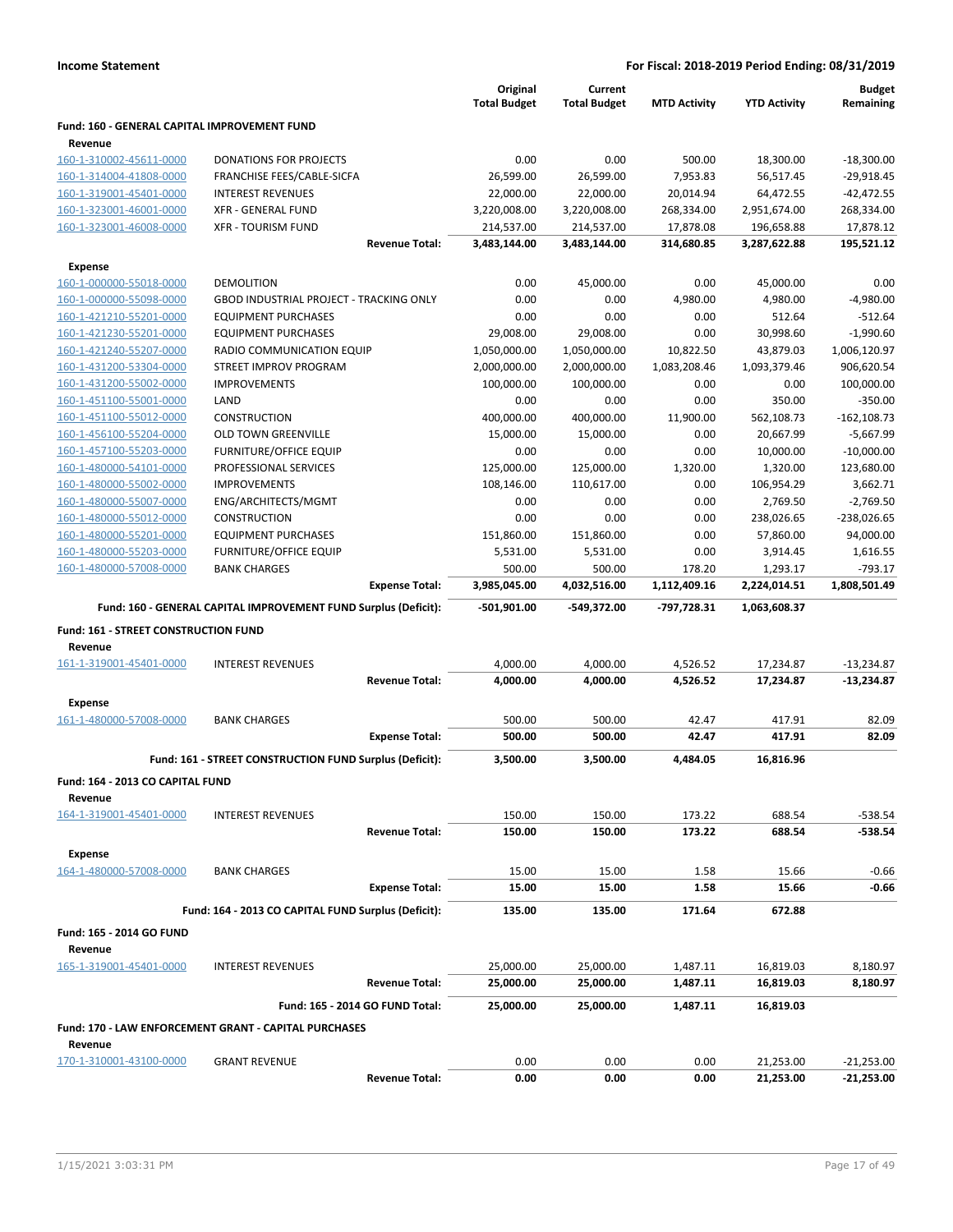|                                                    |                                                                      | Original<br><b>Total Budget</b> | Current<br><b>Total Budget</b> | <b>MTD Activity</b>      | <b>YTD Activity</b>          | <b>Budget</b><br>Remaining |
|----------------------------------------------------|----------------------------------------------------------------------|---------------------------------|--------------------------------|--------------------------|------------------------------|----------------------------|
| <b>Expense</b>                                     |                                                                      |                                 |                                |                          |                              |                            |
| 170-1-421100-55205-0000                            | COMPUTER EQUIPMENT / SOFTWARE                                        | 0.00                            | 0.00                           | 0.00                     | 21,253.00                    | $-21,253.00$               |
|                                                    | <b>Expense Total:</b>                                                | 0.00                            | 0.00                           | 0.00                     | 21,253.00                    | $-21,253.00$               |
|                                                    | Fund: 170 - LAW ENFORCEMENT GRANT - CAPITAL PURCHASES Surplus (Defic | 0.00                            | 0.00                           | 0.00                     | 0.00                         |                            |
| <b>Fund: 171 - MAIN STREET SPECIAL REVENUE</b>     |                                                                      |                                 |                                |                          |                              |                            |
| Expense                                            |                                                                      |                                 |                                |                          |                              |                            |
| 171-1-456100-54111-0000                            | <b>GRANT MANAGEMENT</b>                                              | 0.00                            | 0.00                           | 1,100.00                 | 12,100.00                    | $-12,100.00$               |
| 171-1-456100-54501-0000                            | <b>SPECIAL SERVICES</b>                                              | 0.00                            | 0.00                           | 0.00                     | 14,645.00                    | $-14,645.00$               |
| 171-1-456100-55012-0000                            | <b>CONSTRUCTION</b>                                                  | 0.00                            | 0.00                           | 0.00                     | 4,291.21                     | $-4,291.21$                |
|                                                    | <b>Expense Total:</b>                                                | 0.00                            | 0.00                           | 1,100.00                 | 31,036.21                    | $-31,036.21$               |
|                                                    | Fund: 171 - MAIN STREET SPECIAL REVENUE Total:                       | 0.00                            | 0.00                           | 1,100.00                 | 31,036.21                    |                            |
| <b>Fund: 172 - MINOR GRANTS FUND</b>               |                                                                      |                                 |                                |                          |                              |                            |
| Revenue                                            |                                                                      |                                 |                                |                          |                              |                            |
| 172-1-310001-43108-0000                            | <b>GRANTS / LIBRARY GRANT</b>                                        | 0.00                            | 0.00                           | 0.00                     | 5,624.00                     | $-5,624.00$                |
| 172-1-310002-45611-0000                            | <b>DONATIONS</b>                                                     | 0.00                            | 0.00                           | 0.00                     | 10,000.00                    | $-10,000.00$               |
|                                                    | <b>Revenue Total:</b>                                                | 0.00                            | 0.00                           | 0.00                     | 15,624.00                    | $-15,624.00$               |
| Expense                                            |                                                                      |                                 |                                |                          |                              |                            |
| 172-1-455100-52402-0000                            | <b>BASIC PROGRAM EXPENSE</b>                                         | 0.00                            | 0.00                           | 913.20                   | 12,839.34                    | $-12,839.34$               |
|                                                    | <b>Expense Total:</b>                                                | 0.00                            | 0.00                           | 913.20                   | 12,839.34                    | $-12,839.34$               |
|                                                    | Fund: 172 - MINOR GRANTS FUND Surplus (Deficit):                     | 0.00                            | 0.00                           | $-913.20$                | 2,784.66                     |                            |
| Fund: 175 - JUSTICE ASSISTANCE GRANT - JAG         |                                                                      |                                 |                                |                          |                              |                            |
| Revenue                                            |                                                                      |                                 |                                |                          |                              |                            |
| 175-1-310001-43102-0000                            | <b>GRANTS / GRANT REVENUE</b>                                        | 0.00                            | 0.00                           | 0.00                     | 18,047.00                    | $-18,047.00$               |
|                                                    | <b>Revenue Total:</b>                                                | 0.00                            | 0.00                           | 0.00                     | 18,047.00                    | $-18,047.00$               |
| <b>Expense</b>                                     |                                                                      |                                 |                                |                          |                              |                            |
| 175-1-421230-55201-0000                            | <b>EQUIPMENT PURCHASES</b>                                           | 0.00                            | 0.00                           | 0.00                     | 18,047.00                    | $-18,047.00$               |
|                                                    | <b>Expense Total:</b>                                                | 0.00                            | 0.00                           | 0.00                     | 18,047.00                    | $-18,047.00$               |
|                                                    | Fund: 175 - JUSTICE ASSISTANCE GRANT - JAG Surplus (Deficit):        | 0.00                            | 0.00                           | 0.00                     | 0.00                         |                            |
| Fund: 200 - WATER / WASTEWATER FUND                |                                                                      |                                 |                                |                          |                              |                            |
| Revenue                                            |                                                                      |                                 |                                |                          |                              |                            |
| 200-2-318003-42304-0000                            | <b>BACKFLOW INSPECTION FEES</b>                                      | 6,500.00                        | 6,500.00                       | 0.00                     | 4,747.70                     | 1,752.30                   |
| 200-2-318003-44302-0000                            | WATER REVENUES / SERVICE CHARGES                                     | 116,628.00                      | 116,628.00                     | 26,077.38                | 134,873.68                   | $-18,245.68$               |
| 200-2-318003-44304-0000<br>200-2-318003-44305-0000 | <b>NEW SERVICES - WATER</b><br>LATE CHARGES - WATER                  | 13,317.00<br>43,742.00          | 13,317.00<br>43,742.00         | 0.00<br>2,909.76         | 0.00<br>39,877.83            | 13,317.00<br>3,864.17      |
| 200-2-318003-44312-0000                            | <b>METER TAMPERING</b>                                               | 8,261.00                        | 8,261.00                       | 125.00                   | 2,000.00                     | 6,261.00                   |
| 200-2-318003-45103-0000                            | <b>GEUS RAW WATER CONSUMPTN</b>                                      | 70,000.00                       | 70,000.00                      | 0.00                     | 85,680.25                    | $-15,680.25$               |
| 200-2-318004-42303-0000                            | <b>WASTE HAULER PERMITS</b>                                          | 4,800.00                        | 4,800.00                       | 300.00                   | 8,240.00                     | $-3,440.00$                |
| 200-2-318004-44307-0000                            | <b>NEW SERVICES - SEWER</b>                                          | 12,389.00                       | 12,389.00                      | 0.00                     | 0.00                         | 12,389.00                  |
| 200-2-318004-44309-0000                            | SEWER REVENUES / SERVICE CHARGES                                     | 50,531.00                       | 50,531.00                      | 3,383.33                 | 40,594.59                    | 9,936.41                   |
| 200-2-318004-44310-0000                            | LATE CHARGES - SEWER                                                 | 36,613.00                       | 36,613.00                      | 2,726.87                 | 40,144.75                    | $-3,531.75$                |
| 200-2-318004-44318-0000                            | LATE CHARGES - WASTEHAULERS                                          | 3,500.00                        | 3,500.00                       | 405.00                   | 3,148.63                     | 351.37                     |
| 200-2-318004-45106-0000                            | L-3 COMM COD DISCHARGE                                               | 126,360.00                      | 126,360.00                     | 10,530.00                | 115,830.00                   | 10,530.00                  |
| 200-2-318004-45201-0000                            | SEWER REV/ SEWER HAULER FEES                                         | 425,555.00                      | 425,555.00                     | 41,082.50                | 399,798.85                   | 25,756.15                  |
| 200-2-319003-45101-0000<br>200-2-319004-45104-0000 | WATER REVENUES / METERED SALES<br>SEWER COLLECTION FEES              | 7,132,713.00<br>6,324,875.00    | 7,132,713.00<br>6,324,875.00   | 691,750.83<br>559,228.20 | 5,951,436.61<br>5,704,309.43 | 1,181,276.39<br>620,565.57 |
| 200-2-319004-45105-0000                            | SEWER REVENUES / EPA REVENUE                                         | 0.00                            | 0.00                           | 26.96                    | 222.84                       | $-222.84$                  |
| 200-2-320003-45305-0000                            | <b>AUCTION PROCEEDS</b>                                              | 5,000.00                        | 5,000.00                       | 0.00                     | 0.00                         | 5,000.00                   |
| 200-2-320003-45401-0000                            | <b>INTEREST REVENUES</b>                                             | 13,900.00                       | 13,900.00                      | 31,937.37                | 114,017.80                   | $-100, 117.80$             |
| 200-2-320003-45601-0000                            | MISCELLANEOUS REVENUES                                               | 1,000.00                        | 1,000.00                       | 0.00                     | 0.00                         | 1,000.00                   |
| 200-2-323001-58013-0000                            | <b>XFR - TOURISM FUND</b>                                            | 45,000.00                       | 45,000.00                      | 3,750.00                 | 41,250.00                    | 3,750.00                   |
|                                                    | <b>Revenue Total:</b>                                                | 14,440,684.00                   | 14,440,684.00                  | 1,374,233.20             | 12,686,172.96                | 1,754,511.04               |
| <b>Expense</b>                                     |                                                                      |                                 |                                |                          |                              |                            |
| 200-2-436100-51001-0000                            | <b>REGULAR SALARIES</b>                                              | 73,774.00                       | 73,774.00                      | 5,725.60                 | 68,511.90                    | 5,262.10                   |
| 200-2-436100-51020-0000                            | <b>OVERTIME</b>                                                      | 289.00                          | 289.00                         | 0.00                     | 837.05                       | $-548.05$                  |
| 200-2-436100-51021-0000                            | LONGEVITY                                                            | 996.00                          | 996.00                         | 0.00                     | 996.00                       | 0.00                       |
| 200-2-436100-51101-0000                            | <b>CERTIFICATION PAY</b>                                             | 600.00                          | 600.00                         | 46.16                    | 530.84                       | 69.16                      |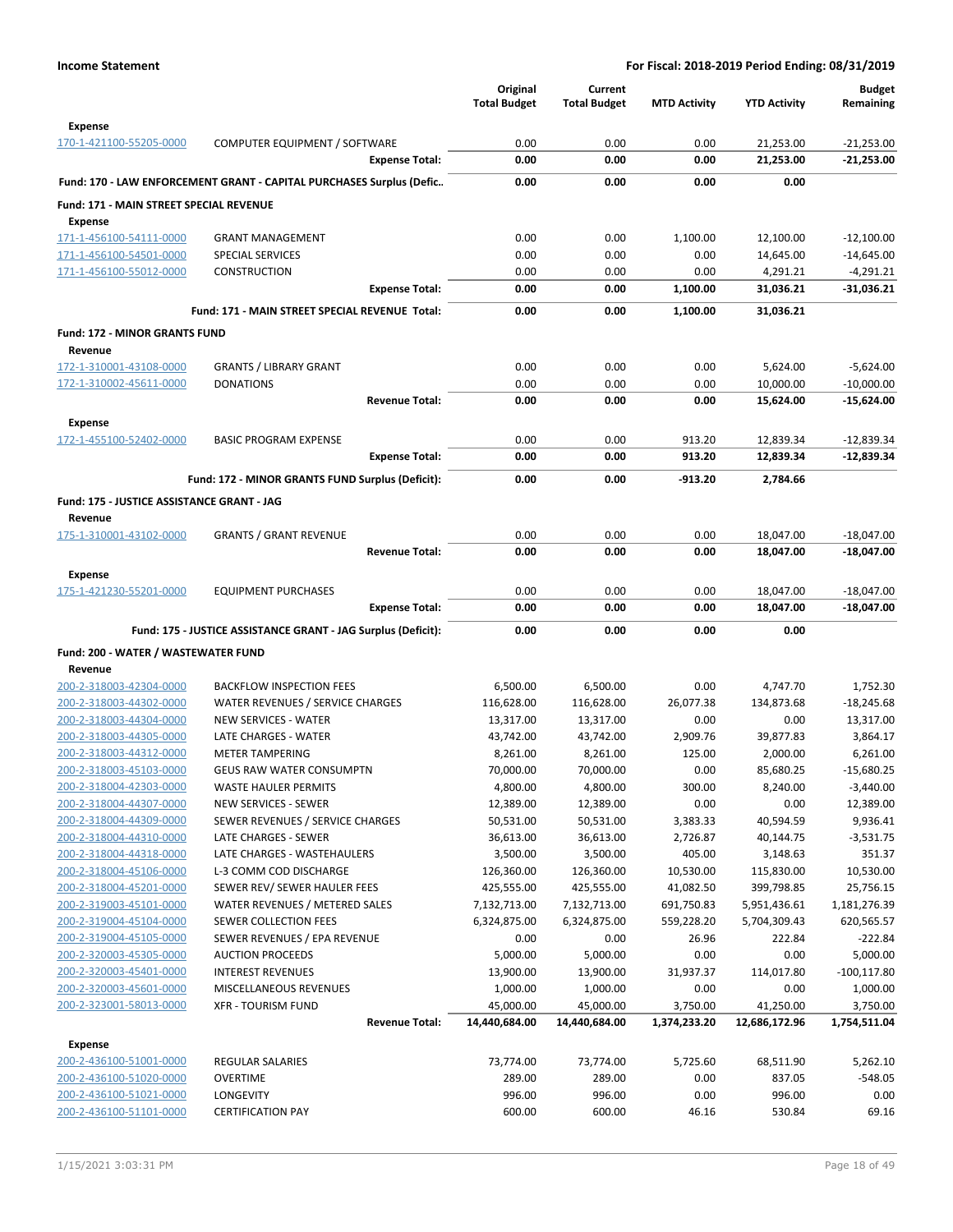| 200-2-436100-51117-0000        |
|--------------------------------|
| 200-2-436100-51201-0000        |
| 200-2-436100-51202-0000        |
| 200-2-436100-51203-0000        |
| 200-2-436100-51204-0000        |
| 200-2-436100-51205-0000        |
| 200-2-436100-51301-0000        |
| 200-2-436100-52001-0000        |
| 200-2-436100-52002-0000        |
| 200-2-436100-52201-0000        |
| 200-2-436100-52305-0000        |
| 200-2-436100-53402-0000        |
| 200-2-436100-54001-0000        |
| 200-2-436100-54002-0000        |
| 200-2-436100-54101-0000        |
| 200-2-436100-54106-0000        |
| 200-2-436100-54201-0000        |
|                                |
| 200-2-436100-54214-0000        |
| 200-2-436200-51001-0000        |
| 200-2-436200-51020-0000        |
| 200-2-436200-51021-0000        |
| 200-2-436200-51101-0000        |
| 200-2-436200-51117-0000        |
| 200-2-436200-51201-0000        |
| 200-2-436200-51202-0000        |
| 200-2-436200-51203-0000        |
| 200-2-436200-51204-0000        |
| 200-2-436200-51205-0000        |
| 200-2-436200-51301-0000        |
| 200-2-436200-52001-0000        |
| 200-2-436200-52002-0000        |
| 200-2-436200-52101-0000        |
| 200-2-436200-52104-0000        |
| 200-2-436200-52105-0000        |
|                                |
| 200-2-436200-52106-0000        |
| 200-2-436200-52201-0000        |
| 200-2-436200-52202-0000        |
| 200-2-436200-52203-0000        |
| 200-2-436200-52301-0000        |
| 200-2-436200-53201-0000        |
| 200-2-436200-53202-0000        |
| <u>200-2-436200-53203-0000</u> |
| 200-2-436200-53205-0000        |
| 200-2-436200-53310-0000        |
| 200-2-436200-53402-0000        |
| 200-2-436200-53403-0000        |
| 200-2-436200-53404-0000        |
| 200-2-436200-53605-0000        |
| <u>200-2-436200-53606-0000</u> |
| <u>200-2-436200-54001-0000</u> |
| 200-2-436200-54002-0000        |
| 200-2-436200-54201-0000        |
|                                |
| 200-2-436200-54208-0000        |
| <u>200-2-436200-54212-0000</u> |
| <u>200-2-436200-54214-0000</u> |
| 200-2-436200-54219-0000        |
| 200-2-436200-54410-0000        |
| 200-2-436300-51001-0000        |
| 200-2-436300-51020-0000        |
|                                |

|                         |                                    | Original<br><b>Total Budget</b> | Current<br><b>Total Budget</b> | <b>MTD Activity</b> | <b>YTD Activity</b> | <b>Budget</b><br>Remaining |
|-------------------------|------------------------------------|---------------------------------|--------------------------------|---------------------|---------------------|----------------------------|
| 200-2-436100-51117-0000 | <b>CELL PHONE ALLOWANCE</b>        | 432.00                          | 432.00                         | 33.22               | 398.64              | 33.36                      |
| 200-2-436100-51201-0000 | <b>FICA</b>                        | 4,718.00                        | 4,718.00                       | 354.84              | 4,363.66            | 354.34                     |
| 200-2-436100-51202-0000 | MEDICARE                           | 1,103.00                        | 1,103.00                       | 82.98               | 1,020.48            | 82.52                      |
| 200-2-436100-51203-0000 | <b>HEALTH INSURANCE</b>            | 21,450.00                       | 21,450.00                      | 0.00                | 17,875.00           | 3,575.00                   |
| 200-2-436100-51204-0000 | <b>WORKERS COMPENSATION</b>        | 358.00                          | 358.00                         | 0.00                | 298.30              | 59.70                      |
| 200-2-436100-51205-0000 | STATE UNEMPLOYMENT                 | 137.00                          | 137.00                         | 0.00                | 66.58               | 70.42                      |
| 200-2-436100-51301-0000 | <b>TMRS</b>                        | 8,522.00                        | 8,522.00                       | 642.04              | 8,002.08            | 519.92                     |
| 200-2-436100-52001-0000 | <b>OFFICE SUPPLIES</b>             | 500.00                          | 500.00                         | 0.00                | 391.55              | 108.45                     |
| 200-2-436100-52002-0000 | POSTAGE / FREIGHT                  | 7,500.00                        | 6,900.00                       | 0.00                | 4,600.00            | 2,300.00                   |
| 200-2-436100-52201-0000 | MINOR TOOLS & EQUIPMENT            | 750.00                          | 750.00                         | 0.00                | 740.75              | 9.25                       |
| 200-2-436100-52305-0000 | PUBLIC EDUCATION                   | 3,400.00                        | 3,400.00                       | 0.00                | 3,161.85            | 238.15                     |
| 200-2-436100-53402-0000 | <b>BUILDING MAINTENANCE</b>        | 7,500.00                        | 7,500.00                       | 385.36              | 2,628.30            | 4,871.70                   |
| 200-2-436100-54001-0000 | <b>TELEPHONE CHARGES</b>           | 925.00                          | 925.00                         | 79.87               | 822.66              | 102.34                     |
| 200-2-436100-54002-0000 | <b>UTILITY CHARGES</b>             | 35,270.00                       | 35,270.00                      | 2,295.67            | 30,695.78           | 4,574.22                   |
| 200-2-436100-54101-0000 | PROFESSIONAL SERVICES              | 2,000.00                        | 1,765.00                       | 0.00                | 1,765.00            | 0.00                       |
| 200-2-436100-54106-0000 | <b>ATTORNEY FEES</b>               | 3,400.00                        | 400.00                         | 0.00                | 0.00                | 400.00                     |
| 200-2-436100-54201-0000 | MEMBERSHIPS & SUBSCRIPTIONS        | 350.00                          | 0.00                           | 0.00                | 0.00                | 0.00                       |
| 200-2-436100-54214-0000 | <b>TRAVEL &amp; TRAINING</b>       | 500.00                          | 0.00                           | 0.00                | 0.00                | 0.00                       |
| 200-2-436200-51001-0000 | <b>REGULAR SALARIES</b>            | 371,931.00                      | 371,931.00                     | 28,860.32           | 326,628.97          | 45,302.03                  |
| 200-2-436200-51020-0000 | <b>OVERTIME</b>                    | 16,317.00                       | 16,317.00                      | 2,622.00            | 24,419.08           | $-8,102.08$                |
| 200-2-436200-51021-0000 | LONGEVITY                          | 4,470.00                        | 4,470.00                       | 0.00                | 3,570.00            | 900.00                     |
| 200-2-436200-51101-0000 | <b>CERTIFICATION PAY</b>           | 4,200.00                        | 4,200.00                       | 230.78              | 2,769.36            | 1,430.64                   |
| 200-2-436200-51117-0000 | <b>CELL PHONE ALLOWANCE</b>        | 864.00                          | 864.00                         | 33.22               | 398.64              | 465.36                     |
| 200-2-436200-51201-0000 | <b>FICA</b>                        | 24,663.00                       | 24,663.00                      | 1,815.73            | 20,934.70           | 3,728.30                   |
| 200-2-436200-51202-0000 | MEDICARE                           | 5,768.00                        | 5,768.00                       | 424.65              | 4,896.03            | 871.97                     |
| 200-2-436200-51203-0000 | <b>HEALTH INSURANCE</b>            | 96,525.00                       | 96,525.00                      | 0.00                | 80,437.50           | 16,087.50                  |
| 200-2-436200-51204-0000 | <b>WORKERS COMPENSATION</b>        | 13,761.00                       | 13,761.00                      | 0.00                | 11,467.50           | 2,293.50                   |
| 200-2-436200-51205-0000 | STATE UNEMPLOYMENT                 | 678.00                          | 678.00                         | 1.00                | 406.95              | 271.05                     |
| 200-2-436200-51301-0000 | <b>TMRS</b>                        | 43,659.00                       | 43,659.00                      | 3,399.66            | 39,895.87           | 3,763.13                   |
| 200-2-436200-52001-0000 | <b>OFFICE SUPPLIES</b>             | 500.20                          | 500.20                         | 0.00                | 368.68              | 131.52                     |
| 200-2-436200-52002-0000 | POSTAGE / FREIGHT                  | 2,316.20                        | 2,316.20                       | 11.81               | 2,473.88            | $-157.68$                  |
| 200-2-436200-52101-0000 | <b>JANITORIAL SUPPLIES</b>         | 999.00                          | 999.00                         | 84.20               | 705.02              | 293.98                     |
| 200-2-436200-52104-0000 | <b>WEARING APPAREL</b>             | 4,851.00                        | 4,851.00                       | 357.80              | 6,793.38            | $-1,942.38$                |
| 200-2-436200-52105-0000 | <b>LABORATORY</b>                  | 14,410.00                       | 14,410.00                      | 730.20              | 9,347.73            | 5,062.27                   |
| 200-2-436200-52106-0000 | <b>CHEMICAL SUPPLIES</b>           | 289,465.00                      | 289,465.00                     | 33,077.07           | 251,586.52          | 37,878.48                  |
| 200-2-436200-52201-0000 | MINOR TOOLS & EQUIPMENT            | 1,490.00                        | 1,490.00                       | 169.73              | 1,485.66            | 4.34                       |
| 200-2-436200-52202-0000 | <b>MECHANICAL SUPPLIES</b>         | 1,552.00                        | 1,552.00                       | 0.00                | 1,020.54            | 531.46                     |
| 200-2-436200-52203-0000 | <b>MOTOR VEHICLE FUEL</b>          | 5,565.00                        | 5,565.00                       | 1,685.94            | 7,138.34            | $-1,573.34$                |
| 200-2-436200-52301-0000 | <b>SAFETY SUPPLIES</b>             | 24,609.00                       | 24,609.00                      | 154.46              | 1,102.18            | 23,506.82                  |
| 200-2-436200-53201-0000 | FURNITURE & OFFICE FOUIPMENT       | 500.00                          | 500.00                         | 0.00                | 321.09              | 178.91                     |
| 200-2-436200-53202-0000 | MACHINE, TOOLS & IMPLMNTS          | 5,236.00                        | 5,236.00                       | 0.00                | 1,073.42            | 4,162.58                   |
| 200-2-436200-53203-0000 | <b>INSTRUMENTS &amp; APPARATUS</b> | 6,553.00                        | 6,553.00                       | 0.00                | 6,553.00            | 0.00                       |
| 200-2-436200-53205-0000 | <b>MOTOR VEHICLES</b>              | 1,580.00                        | 1,580.00                       | 261.94              | 1,636.23            | $-56.23$                   |
| 200-2-436200-53310-0000 | RESVRS/STRG TANKS/ST PIPE          | 20,020.00                       | 20,020.00                      | 1,250.00            | 275,452.53          | $-255,432.53$              |
| 200-2-436200-53402-0000 | <b>BUILDING MAINTENANCE</b>        | 1,910.00                        | 1,910.00                       | 278.01              | 4,110.23            | $-2,200.23$                |
| 200-2-436200-53403-0000 | HEATING & COOLING SYSTEMS          | 3,381.00                        | 3,381.00                       | 0.00                | 201.86              | 3,179.14                   |
| 200-2-436200-53404-0000 | STRUCTURES / EXTERIOR STRUCTURES   | 500.00                          | 500.00                         | $-328.21$           | $-319.84$           | 819.84                     |
| 200-2-436200-53605-0000 | STRUCTURES / FILTRATION PLANT      | 37,075.00                       | 37,075.00                      | 416.03              | 19,566.96           | 17,508.04                  |
| 200-2-436200-53606-0000 | <b>MAINT - GROUNDS</b>             | 340.00                          | 340.00                         | 0.00                | 208.30              | 131.70                     |
| 200-2-436200-54001-0000 | <b>TELEPHONE CHARGES</b>           | 12,577.00                       | 12,577.00                      | 737.28              | 14,138.81           | $-1,561.81$                |
| 200-2-436200-54002-0000 | UTILITY CHARGES                    | 493,384.00                      | 493,384.00                     | 25,010.99           | 343,393.79          | 149,990.21                 |
| 200-2-436200-54201-0000 | MEMBERSHIPS & SUBSCRIPTIONS        | 1,698.00                        | 1,698.00                       | 0.00                | 134.80              | 1,563.20                   |
| 200-2-436200-54208-0000 | <b>LABORATORY WORK</b>             | 41,691.00                       | 41,691.00                      | 342.00              | 29,918.10           | 11,772.90                  |
| 200-2-436200-54212-0000 | <b>PRINTING</b>                    | 600.00                          | 600.00                         | 0.00                | 859.00              | $-259.00$                  |
| 200-2-436200-54214-0000 | <b>TRAVEL &amp; TRAINING</b>       | 5,602.00                        | 5,602.00                       | 0.00                | 3,746.02            | 1,855.98                   |
| 200-2-436200-54219-0000 | SABINE RIVER AUTHORITY             | 1,049,386.80                    | 1,049,386.80                   | 88,148.50           | 969,633.50          | 79,753.30                  |
| 200-2-436200-54410-0000 | PERMITS/FEES                       | 26,000.00                       | 26,000.00                      | 0.00                | 25,904.60           | 95.40                      |
| 200-2-436300-51001-0000 | REGULAR SALARIES                   | 533,238.00                      | 533,238.00                     | 40,289.04           | 426,313.27          | 106,924.73                 |
| 200-2-436300-51020-0000 | <b>OVERTIME</b>                    | 53,486.00                       | 53,486.00                      | 7,870.67            | 76,396.57           | $-22,910.57$               |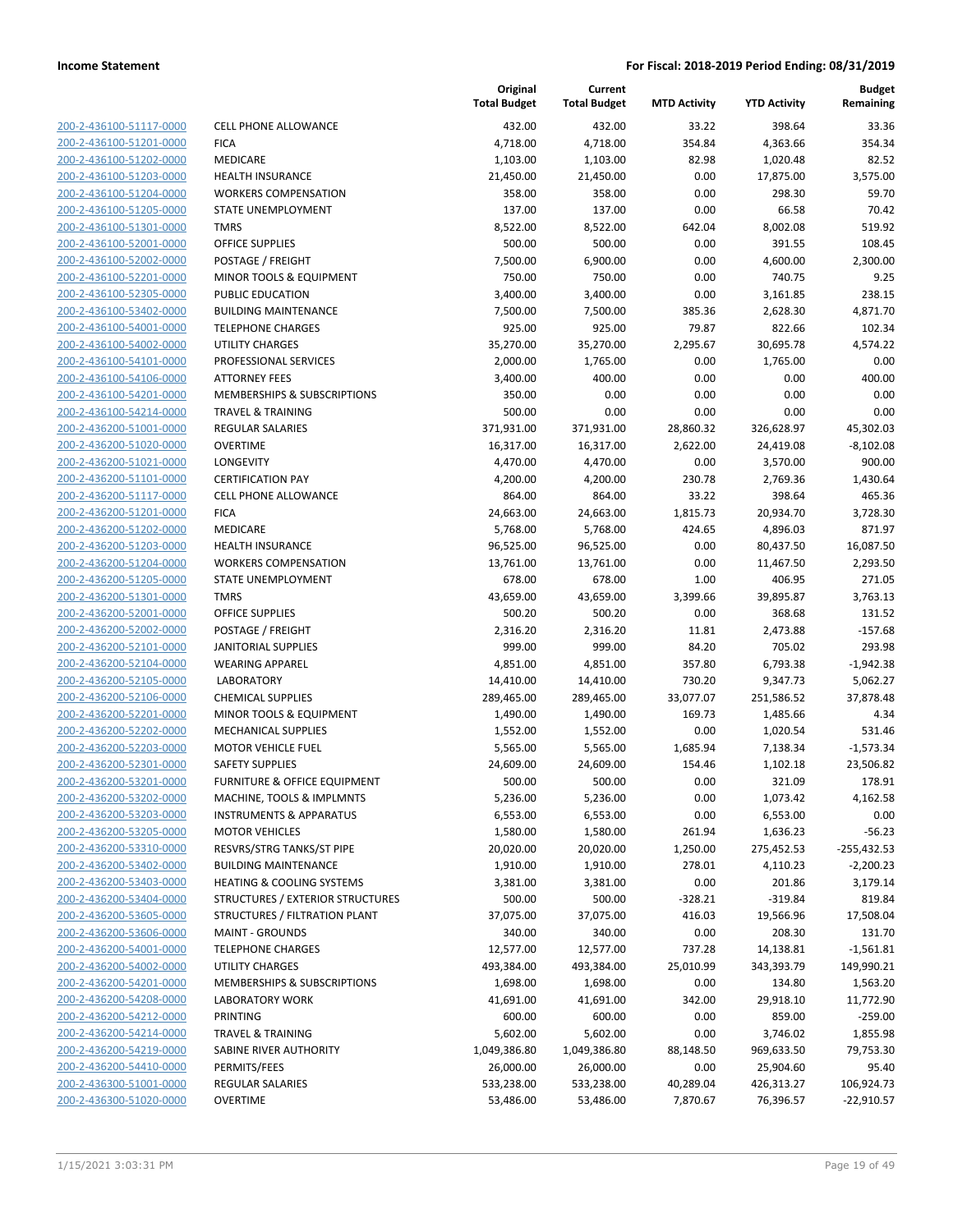**Current**

**Original**

**Budget Remaining**

| 200-2-436300-51021-0000        |
|--------------------------------|
| 200-2-436300-51101-0000        |
| 200-2-436300-51117-0000        |
| 200-2-436300-51201-0000        |
| 200-2-436300-51202-0000        |
| 200-2-436300-51203-0000        |
| 200-2-436300-51204-0000        |
| 200-2-436300-51205-0000        |
| 200-2-436300-51301-0000        |
| 200-2-436300-51401-0000        |
| 200-2-436300-52001-0000        |
| 200-2-436300-52002-0000        |
| 200-2-436300-52005-0000        |
| 200-2-436300-52103-0000        |
| 200-2-436300-52104-0000        |
| 200-2-436300-52106-0000        |
| 200-2-436300-52201-0000        |
| 200-2-436300-52203-0000        |
| 200-2-436300-52303-0000        |
| 200-2-436300-53201-0000        |
| 200-2-436300-53202-0000        |
| 200-2-436300-53205-0000        |
| 200-2-436300-53207-0000        |
| 200-2-436300-53210-0000        |
| 200-2-436300-53211-0000        |
| 200-2-436300-53306-0000        |
| 200-2-436300-54001-0000        |
| 200-2-436300-54214-0000        |
| 200-2-437200-51001-0000        |
| 200-2-437200-51020-0000        |
| 200-2-437200-51021-0000        |
| 200-2-437200-51101-0000        |
| 200-2-437200-51117-0000        |
| 200-2-437200-51201-0000        |
| 200-2-437200-51202-0000        |
| 200-2-437200-51203-0000        |
| 200-2-437200-51204-0000        |
| 200-2-437200-51205-0000        |
| 200-2-437200-51301-0000        |
| 200-2-437200-51401-0000        |
| 200-2-437200-52001-0000        |
| <u>200-2-437200-52103-0000</u> |
| 200-2-437200-52104-0000        |
| 200-2-437200-52106-0000        |
| 200-2-437200-52107-0000        |
| <u>200-2-437200-52201-0000</u> |
| <u>200-2-437200-52203-0000</u> |
| 200-2-437200-52303-0000        |
| 200-2-437200-53202-0000        |
| 200-2-437200-53205-0000        |
| 200-2-437200-53207-0000        |
| 200-2-437200-53309-0000        |
| 200-2-437200-53311-0000        |
| 200-2-437200-54001-0000        |
| 200-2-437200-54002-0000        |
| <u>200-2-437200-54214-0000</u> |
| 200-2-437300-51001-0000        |
| 200-2-437300-51020-0000        |
| 200-2-437300-51021-0000        |
|                                |

|                                                    |                                                          | <b>Total Budget</b>  | <b>Total Budget</b>  | <b>MTD Activity</b> | <b>YTD Activity</b>  | Remaining        |
|----------------------------------------------------|----------------------------------------------------------|----------------------|----------------------|---------------------|----------------------|------------------|
| 200-2-436300-51021-0000                            | LONGEVITY                                                | 6,908.00             | 6,908.00             | 0.00                | 5,888.00             | 1,020.00         |
| 200-2-436300-51101-0000                            | <b>CERTIFICATION PAY</b>                                 | 600.00               | 600.00               | 46.16               | 553.92               | 46.08            |
| 200-2-436300-51117-0000                            | <b>CELL PHONE ALLOWANCE</b>                              | 216.00               | 216.00               | 81.22               | 958.49               | $-742.49$        |
| 200-2-436300-51201-0000                            | <b>FICA</b>                                              | 36,856.00            | 36,856.00            | 2,873.12            | 30,773.71            | 6,082.29         |
| 200-2-436300-51202-0000                            | MEDICARE                                                 | 8,620.00             | 8,620.00             | 671.94              | 7,197.08             | 1,422.92         |
| 200-2-436300-51203-0000                            | <b>HEALTH INSURANCE</b>                                  | 176,963.00           | 176,963.00           | 0.00                | 147,469.20           | 29,493.80        |
| 200-2-436300-51204-0000                            | <b>WORKERS COMPENSATION</b>                              | 20,337.00            | 20,337.00            | 0.00                | 16,947.50            | 3,389.50         |
| 200-2-436300-51205-0000                            | STATE UNEMPLOYMENT                                       | 1,194.00             | 1,194.00             | 11.30               | 469.22               | 724.78           |
| 200-2-436300-51301-0000                            | <b>TMRS</b>                                              | 65,775.00            | 65,775.00            | 5,291.01            | 56,887.66            | 8,887.34         |
| 200-2-436300-51401-0000                            | <b>CONTRA - SALARIES</b>                                 | 0.00                 | 0.00                 | 0.00                | $-126.18$            | 126.18           |
| 200-2-436300-52001-0000                            | <b>OFFICE SUPPLIES</b>                                   | 300.00               | 300.00               | 146.98              | 457.54               | $-157.54$        |
| 200-2-436300-52002-0000                            | POSTAGE / FREIGHT                                        | 50.00                | 50.00                | 0.00                | 1.05                 | 48.95            |
| 200-2-436300-52005-0000                            | PRINTED MATERIALS                                        | 100.00               | 100.00               | 0.00                | 0.00                 | 100.00           |
| 200-2-436300-52103-0000                            | <b>MEETING SUPPLIES</b>                                  | 0.00                 | 0.00                 | 15.13               | 117.06               | $-117.06$        |
| 200-2-436300-52104-0000                            | <b>WEARING APPAREL</b>                                   | 15,000.00            | 15,000.00            | 732.70              | 14,001.64            | 998.36           |
| 200-2-436300-52106-0000                            | <b>CHEMICAL SUPPLIES</b>                                 | 500.00               | 0.00                 | 0.00                | 0.00                 | 0.00             |
| 200-2-436300-52201-0000                            | MINOR TOOLS & EQUIPMENT                                  | 11,847.00            | 11,847.00            | 378.75              | 12,184.99            | $-337.99$        |
| 200-2-436300-52203-0000                            | <b>MOTOR VEHICLE FUEL</b>                                | 27,578.00            | 27,578.00            | 5,319.28            | 31,635.70            | $-4,057.70$      |
| 200-2-436300-52303-0000                            | <b>TRAINING SUPPLIES</b>                                 | 300.00               | 300.00               | 0.00                | 0.00                 | 300.00           |
| 200-2-436300-53201-0000                            | FURNITURE & OFFICE EQUIPMENT                             | 100.00               | 100.00               | 0.00                | 157.80               | $-57.80$         |
| 200-2-436300-53202-0000                            | MACHINE, TOOLS & IMPLMNTS                                | 3,988.00             | 3,988.00             | 240.71              | 4,865.69             | $-877.69$        |
| 200-2-436300-53205-0000                            | <b>MOTOR VEHICLES</b>                                    | 26,010.00            | 26,010.00            | 5,446.29            | 19,432.06            | 6,577.94         |
| 200-2-436300-53207-0000                            | RADIO/COMMUNICATIONS                                     | 4,500.00             | 4,500.00             | 0.00                | 4,414.94             | 85.06            |
| 200-2-436300-53210-0000                            | <b>FIRE HYDRANTS</b>                                     | 8,000.00             | 8,000.00             | 0.00                | 8,920.97             | $-920.97$        |
| 200-2-436300-53211-0000                            | <b>METERS &amp; SETTINGS</b><br><b>WATER MAINS</b>       | 70,000.00            | 70,000.00            | 34,247.49           | 62,218.45            | 7,781.55         |
| 200-2-436300-53306-0000                            |                                                          | 165,000.00           | 172,710.00           | 22,493.64           | 136,355.69           | 36,354.31        |
| 200-2-436300-54001-0000<br>200-2-436300-54214-0000 | <b>TELEPHONE CHARGES</b><br><b>TRAVEL &amp; TRAINING</b> | 1,678.00<br>4,000.00 | 1,678.00<br>4,000.00 | 111.07<br>0.00      | 1,444.68<br>3,485.39 | 233.32<br>514.61 |
| 200-2-437200-51001-0000                            | <b>REGULAR SALARIES</b>                                  | 376,305.00           | 376,305.00           | 30,118.61           | 354,046.27           | 22,258.73        |
| 200-2-437200-51020-0000                            | <b>OVERTIME</b>                                          | 55,995.00            | 55,995.00            | 6,029.43            | 62,750.47            | $-6,755.47$      |
| 200-2-437200-51021-0000                            | LONGEVITY                                                | 15,158.00            | 15,158.00            | 0.00                | 14,276.00            | 882.00           |
| 200-2-437200-51101-0000                            | <b>CERTIFICATION PAY</b>                                 | 1,200.00             | 1,200.00             | 92.30               | 1,107.60             | 92.40            |
| 200-2-437200-51117-0000                            | <b>CELL PHONE ALLOWANCE</b>                              | 2,352.00             | 2,352.00             | 81.20               | 974.40               | 1,377.60         |
| 200-2-437200-51201-0000                            | <b>FICA</b>                                              | 27,963.00            | 27,963.00            | 2,180.92            | 26,161.44            | 1,801.56         |
| 200-2-437200-51202-0000                            | MEDICARE                                                 | 6,540.00             | 6,540.00             | 510.05              | 6,118.40             | 421.60           |
| 200-2-437200-51203-0000                            | <b>HEALTH INSURANCE</b>                                  | 112,613.00           | 112,613.00           | 0.00                | 93,844.20            | 18,768.80        |
| 200-2-437200-51204-0000                            | <b>WORKERS COMPENSATION</b>                              | 11,598.00            | 11,598.00            | 0.00                | 9,665.00             | 1,933.00         |
| 200-2-437200-51205-0000                            | STATE UNEMPLOYMENT                                       | 748.00               | 748.00               | 1.64                | 625.49               | 122.51           |
| 200-2-437200-51301-0000                            | <b>TMRS</b>                                              | 49,710.00            | 49,710.00            | 3,967.65            | 48,297.11            | 1,412.89         |
| 200-2-437200-51401-0000                            | <b>CONTRA - SALARIES</b>                                 | 0.00                 | 0.00                 | 0.00                | $-1,163.28$          | 1,163.28         |
| 200-2-437200-52001-0000                            | <b>OFFICE SUPPLIES</b>                                   | 300.00               | 300.00               | 0.00                | 466.91               | $-166.91$        |
| 200-2-437200-52103-0000                            | <b>MEETING SUPPLIES</b>                                  | 0.00                 | 0.00                 | 97.93               | 195.86               | $-195.86$        |
| 200-2-437200-52104-0000                            | <b>WEARING APPAREL</b>                                   | 15,000.00            | 10,431.00            | 514.61              | 9,881.31             | 549.69           |
| 200-2-437200-52106-0000                            | <b>CHEMICAL SUPPLIES</b>                                 | 2,400.00             | 175.00               | 0.00                | 175.00               | 0.00             |
| 200-2-437200-52107-0000                            | <b>BOTANICAL SUPPLIES</b>                                | 400.00               | 400.00               | 0.00                | 263.92               | 136.08           |
| 200-2-437200-52201-0000                            | MINOR TOOLS & EQUIPMENT                                  | 10,847.00            | 10,847.00            | 358.61              | 9,452.74             | 1,394.26         |
| 200-2-437200-52203-0000                            | <b>MOTOR VEHICLE FUEL</b>                                | 24,580.00            | 24,580.00            | 1,957.77            | 17,128.33            | 7,451.67         |
| 200-2-437200-52303-0000                            | <b>TRAINING SUPPLIES</b>                                 | 300.00               | 0.00                 | 0.00                | 0.00                 | 0.00             |
| 200-2-437200-53202-0000                            | MACHINE, TOOLS & IMPLMNTS                                | 4,965.00             | 2,890.63             | 882.75              | 2,890.63             | 0.00             |
| 200-2-437200-53205-0000                            | <b>MOTOR VEHICLES</b>                                    | 23,627.00            | 23,627.00            | 888.59              | 9,504.24             | 14,122.76        |
| 200-2-437200-53207-0000                            | RADIO/COMMUNICATIONS                                     | 3,000.00             | 3,000.00             | 0.00                | 3,000.00             | 0.00             |
| 200-2-437200-53309-0000                            | SANITARY SEWER & TCEQ SSO                                | 69,000.00            | 69,000.00            | 3,170.51            | 49,451.29            | 19,548.71        |
| 200-2-437200-53311-0000                            | <b>LIFT STATIONS</b>                                     | 22,500.00            | 29,143.37            | 4,731.64            | 19,319.28            | 9,824.09         |
| 200-2-437200-54001-0000                            | <b>TELEPHONE CHARGES</b>                                 | 4,404.00             | 4,404.00             | $-364.22$           | 3,583.18             | 820.82           |
| 200-2-437200-54002-0000                            | UTILITY CHARGES                                          | 30,052.00            | 30,052.00            | 2,524.21            | 31,522.33            | $-1,470.33$      |
| 200-2-437200-54214-0000                            | <b>TRAVEL &amp; TRAINING</b>                             | 3,000.00             | 3,000.00             | 0.00                | 2,542.98             | 457.02           |
| 200-2-437300-51001-0000                            | <b>REGULAR SALARIES</b>                                  | 500,782.00           | 500,782.00           | 38,763.32           | 455,520.24           | 45,261.76        |
| 200-2-437300-51020-0000                            | <b>OVERTIME</b>                                          | 36,443.00            | 36,443.00            | 1,492.15            | 29,470.09            | 6,972.91         |
| 200-2-437300-51021-0000                            | LONGEVITY                                                | 16,464.00            | 16,464.00            | 0.00                | 14,870.83            | 1,593.17         |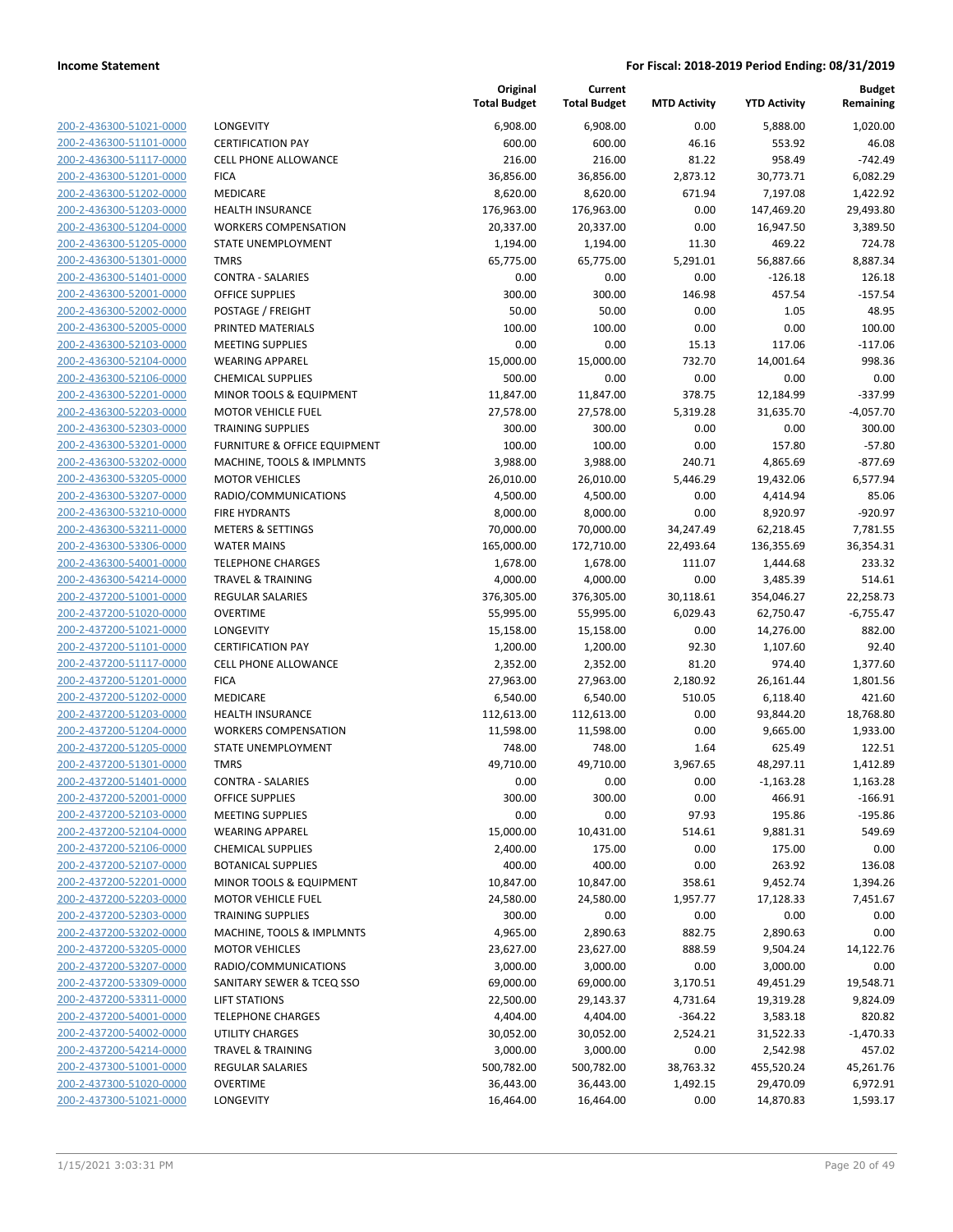| 200-2-437300-51101-0000        |
|--------------------------------|
| 200-2-437300-51117-0000        |
| 200-2-437300-51201-0000        |
| 200-2-437300-51202-0000        |
| 200-2-437300-51203-0000        |
| 200-2-437300-51204-0000        |
| 200-2-437300-51205-0000        |
| 200-2-437300-51301-0000        |
| 200-2-437300-52001-0000        |
| <u>200-2-437300-52002-0000</u> |
| 200-2-437300-52005-0000        |
| 200-2-437300-52101-0000        |
| 200-2-437300-52102-0000        |
| 200-2-437300-52104-0000        |
| <u>200-2-437300-52105-0000</u> |
| 200-2-437300-52106-0000        |
| 200-2-437300-52107-0000        |
| 200-2-437300-52201-0000        |
| 200-2-437300-52202-0000        |
| 200-2-437300-52203-0000        |
| 200-2-437300-52301-0000        |
| 200-2-437300-53202-0000        |
| 200-2-437300-53203-0000        |
| 200-2-437300-53205-0000        |
| 200-2-437300-53402-0000        |
| 200-2-437300-54001-0000        |
| 200-2-437300-54002-0000        |
| 200-2-437300-54201-0000        |
| 200-2-437300-54208-0000        |
| 200-2-437300-54214-0000        |
|                                |
| 200-2-437300-54403-0000        |
| 200-2-437300-54410-0000        |
| 200-2-471100-56507-0000        |
| 200-2-471100-56508-0000        |
| 200-2-471200-56607-0000        |
| 200-2-475100-56002-0000        |
| 200-2-475100-56005-0000        |
| 200-2-480000-52003-0000        |
| 200-2-480000-52006-0000        |
| 200-2-480000-54002-0000        |
| 200-2-480000-54226-0000        |
| <u>200-2-480000-57002-0000</u> |
| 200-2-480000-57005-0000        |
| 200-2-480000-57008-0000        |
| <u>200-2-480000-57015-0000</u> |
| 200-2-491000-58001-0000        |
| <u>200-2-491000-58037-0000</u> |
| 200-2-491000-58120-0000        |
| 200-2-495000-58580-0000        |
| 200-2-495000-58581-0000        |
| <u>200-2-495000-58701-0000</u> |
| 200-2-495000-58710-0000        |
| 200-2-495000-58720-0000        |
| 200-2-495000-58900-0000        |
|                                |

|                         |                                        | Original<br><b>Total Budget</b> | Current<br><b>Total Budget</b> | <b>MTD Activity</b> | <b>YTD Activity</b> | <b>Budget</b><br>Remaining |
|-------------------------|----------------------------------------|---------------------------------|--------------------------------|---------------------|---------------------|----------------------------|
| 200-2-437300-51101-0000 | <b>CERTIFICATION PAY</b>               | 10,200.00                       | 10,200.00                      | 553.86              | 6,623.14            | 3,576.86                   |
| 200-2-437300-51117-0000 | <b>CELL PHONE ALLOWANCE</b>            | 1,296.00                        | 1,296.00                       | 33.22               | 398.64              | 897.36                     |
| 200-2-437300-51201-0000 | <b>FICA</b>                            | 35,041.00                       | 35,041.00                      | 2,374.42            | 31,315.50           | 3,725.50                   |
| 200-2-437300-51202-0000 | <b>MEDICARE</b>                        | 8,195.00                        | 8,195.00                       | 555.31              | 7,323.80            | 871.20                     |
| 200-2-437300-51203-0000 | <b>HEALTH INSURANCE</b>                | 128,700.00                      | 128,700.00                     | 0.00                | 107,250.00          | 21,450.00                  |
| 200-2-437300-51204-0000 | <b>WORKERS COMPENSATION</b>            | 12,233.00                       | 12,233.00                      | 0.00                | 10,194.20           | 2,038.80                   |
| 200-2-437300-51205-0000 | STATE UNEMPLOYMENT                     | 824.00                          | 824.00                         | 1.30                | 766.09              | 57.91                      |
| 200-2-437300-51301-0000 | <b>TMRS</b>                            | 63,417.00                       | 63,417.00                      | 4,517.19            | 60,002.90           | 3,414.10                   |
| 200-2-437300-52001-0000 | <b>OFFICE SUPPLIES</b>                 | 600.00                          | 600.00                         | 59.88               | 277.12              | 322.88                     |
| 200-2-437300-52002-0000 | POSTAGE / FREIGHT                      | 600.00                          | 600.00                         | 55.43               | 447.88              | 152.12                     |
| 200-2-437300-52005-0000 | PRINTED MATERIALS                      | 1,200.00                        | 1,200.00                       | 0.00                | 24.00               | 1,176.00                   |
| 200-2-437300-52101-0000 | <b>JANITORIAL SUPPLIES</b>             | 1,650.00                        | 1,650.00                       | 0.00                | 2,142.48            | $-492.48$                  |
| 200-2-437300-52102-0000 | REFERENCE SUPPLIES                     | 500.00                          | 500.00                         | 0.00                | 0.00                | 500.00                     |
| 200-2-437300-52104-0000 | <b>WEARING APPAREL</b>                 | 11,000.00                       | 11,000.00                      | 362.15              | 6,027.71            | 4,972.29                   |
| 200-2-437300-52105-0000 | <b>LABORATORY</b>                      | 15,000.00                       | 15,000.00                      | 1,338.48            | 13,308.29           | 1,691.71                   |
| 200-2-437300-52106-0000 | <b>CHEMICAL SUPPLIES</b>               | 54,000.00                       | 54,000.00                      | 0.00                | 28,448.40           | 25,551.60                  |
| 200-2-437300-52107-0000 | <b>BOTANICAL SUPPLIES</b>              | 900.00                          | 900.00                         | 0.00                | 0.00                | 900.00                     |
| 200-2-437300-52201-0000 | MINOR TOOLS & EQUIPMENT                | 6,300.00                        | 6,300.00                       | 807.53              | 4,420.31            | 1,879.69                   |
| 200-2-437300-52202-0000 | <b>MECHANICAL SUPPLIES</b>             | 18,400.00                       | 18,400.00                      | 4,310.15            | 16,316.33           | 2,083.67                   |
| 200-2-437300-52203-0000 | <b>MOTOR VEHICLE FUEL</b>              | 5,490.00                        | 5,490.00                       | 535.78              | 10,271.67           | $-4,781.67$                |
| 200-2-437300-52301-0000 | <b>SAFETY SUPPLIES</b>                 | 2,300.00                        | 2,300.00                       | 0.00                | 968.92              | 1,331.08                   |
| 200-2-437300-53202-0000 | MACHINE, TOOLS & IMPLMNTS              | 70,000.00                       | 70,000.00                      | 7,721.93            | 53,891.73           | 16,108.27                  |
| 200-2-437300-53203-0000 | <b>INSTRUMENTS &amp; APPARATUS</b>     | 6,000.00                        | 6,000.00                       | 0.00                | 1,925.74            | 4,074.26                   |
| 200-2-437300-53205-0000 | <b>MOTOR VEHICLES</b>                  | 5,301.00                        | 5,301.00                       | 23.11               | 5,322.33            | $-21.33$                   |
| 200-2-437300-53402-0000 | <b>BUILDING MAINTENANCE</b>            | 6,500.00                        | 6,500.00                       | 614.50              | 2,909.75            | 3,590.25                   |
| 200-2-437300-54001-0000 | <b>TELEPHONE CHARGES</b>               | 5,102.00                        | 5,102.00                       | 360.06              | 4,514.78            | 587.22                     |
| 200-2-437300-54002-0000 | UTILITY CHARGES                        | 385,584.00                      | 385,584.00                     | 34,399.86           | 374,945.66          | 10,638.34                  |
| 200-2-437300-54201-0000 | <b>MEMBERSHIPS &amp; SUBSCRIPTIONS</b> | 12,500.00                       | 12,500.00                      | 190.00              | 11,391.48           | 1,108.52                   |
| 200-2-437300-54208-0000 | <b>LABORATORY WORK</b>                 | 12,400.00                       | 12,400.00                      | 2,736.00            | 11,992.20           | 407.80                     |
| 200-2-437300-54214-0000 | <b>TRAVEL &amp; TRAINING</b>           | 4,500.00                        | 4,500.00                       | 630.00              | 3,280.70            | 1,219.30                   |
| 200-2-437300-54403-0000 | <b>DISPOSAL CHARGES</b>                | 750.00                          | 750.00                         | 0.00                | 0.00                | 750.00                     |
| 200-2-437300-54410-0000 | PERMITS/FEES                           | 74,000.00                       | 74,000.00                      | 222.00              | 37,958.32           | 36,041.68                  |
| 200-2-471100-56507-0000 | 08 REV BONDS - PRINCIPAL               | 0.00                            | 0.00                           | 0.00                | 950,000.00          | $-950,000.00$              |
| 200-2-471100-56508-0000 | 09 TWDP REV BOND - PRINC               | 15,000.00                       | 15,000.00                      | 0.00                | 15,000.00           | 0.00                       |
| 200-2-471200-56607-0000 | 08 REV BONDS - INTEREST                | 305,330.00                      | 305,330.00                     | 147,558.75          | 305,330.00          | 0.00                       |
| 200-2-475100-56002-0000 | MISCELLANEOUS DEBT EXP / AGENT FEE     | 750.00                          | 750.00                         | 0.00                | 750.00              | 0.00                       |
| 200-2-475100-56005-0000 | ARBITRAGE                              | 1,750.00                        | 1,750.00                       | 0.00                | 0.00                | 1,750.00                   |
| 200-2-480000-52003-0000 | <b>COPIER CHARGES</b>                  | 10,600.00                       | 10,600.00                      | 615.80              | 7,787.12            | 2,812.88                   |
| 200-2-480000-52006-0000 | <b>COPIER PAPER</b>                    | 500.00                          | 500.00                         | 71.10               | 245.34              | 254.66                     |
| 200-2-480000-54002-0000 | UTILITY CHARGES                        | 12,626.00                       | 12,626.00                      | 1,084.66            | 12,360.49           | 265.51                     |
| 200-2-480000-54226-0000 | <b>INSURANCE EXPENSE</b>               | 41,657.00                       | 41,657.00                      | 0.00                | 62,887.16           | $-21,230.16$               |
| 200-2-480000-57002-0000 | <b>BAD DEBT EXPENSE</b>                | 27,000.00                       | 27,000.00                      | 0.00                | 0.00                | 27,000.00                  |
| 200-2-480000-57005-0000 | <b>ACCRUED VAC &amp; SICK PAY</b>      | 30,000.00                       | 30,000.00                      | 0.00                | 38,088.60           | $-8,088.60$                |
| 200-2-480000-57008-0000 | <b>BANK CHARGES</b>                    | 30,000.00                       | 30,000.00                      | 2,615.76            | 29,396.62           | 603.38                     |
| 200-2-480000-57015-0000 | <b>CONTINGENCY EXPENSE</b>             | 150,000.00                      | 150,000.00                     | 0.00                | 0.00                | 150,000.00                 |
| 200-2-491000-58001-0000 | XFR - GENERAL FUND                     | 0.00                            | 0.00                           | 170,935.20          | 1,240,907.36        | $-1,240,907.36$            |
| 200-2-491000-58037-0000 | <b>XFR - DEBT SERVICE FUND</b>         | 0.00                            | 0.00                           | 127,637.64          | 1,404,014.04        | $-1,404,014.04$            |
| 200-2-491000-58120-0000 | XFR - UTILITY CIP FUND                 | 1,624,829.00                    | 1,624,829.00                   | 135,406.58          | 1,489,472.38        | 135,356.62                 |
| 200-2-495000-58580-0000 | CA - GENERAL FUND - GENERAL GOVERNMENT | 406,798.00                      | 406,798.00                     | 33,899.83           | 372,898.13          | 33,899.87                  |
| 200-2-495000-58581-0000 | CA - GENERAL FUND - PUBLIC WORKS       | 155,979.00                      | 155,979.00                     | 12,998.25           | 142,980.75          | 12,998.25                  |
| 200-2-495000-58701-0000 | CA - CENTRAL SERVICE FUND              | 194,904.00                      | 194,904.00                     | 16,242.00           | 178,662.00          | 16,242.00                  |
| 200-2-495000-58710-0000 | CA - INSURANCE FUND                    | 88,697.00                       | 88,697.00                      | 7,391.42            | 81,305.62           | 7,391.38                   |
| 200-2-495000-58720-0000 | CA - MIS FUN                           | 126,693.00                      | 126,693.00                     | 10,557.75           | 116,135.25          | 10,557.75                  |
| 200-2-495000-58900-0000 | <b>CA - ELECTRIC FUND</b>              | 587,723.00                      | 587,723.00                     | 48,976.92           | 538,746.12          | 48,976.88                  |
|                         | <b>Expense Total:</b>                  | 10,253,810.20                   | 10,253,810.20                  | 1,202,080.84        | 12,789,076.75       | -2,535,266.55              |

**Fund: 200 - WATER / WASTEWATER FUND Surplus (Deficit): 4,186,873.80 4,186,873.80 172,152.36 -102,903.79**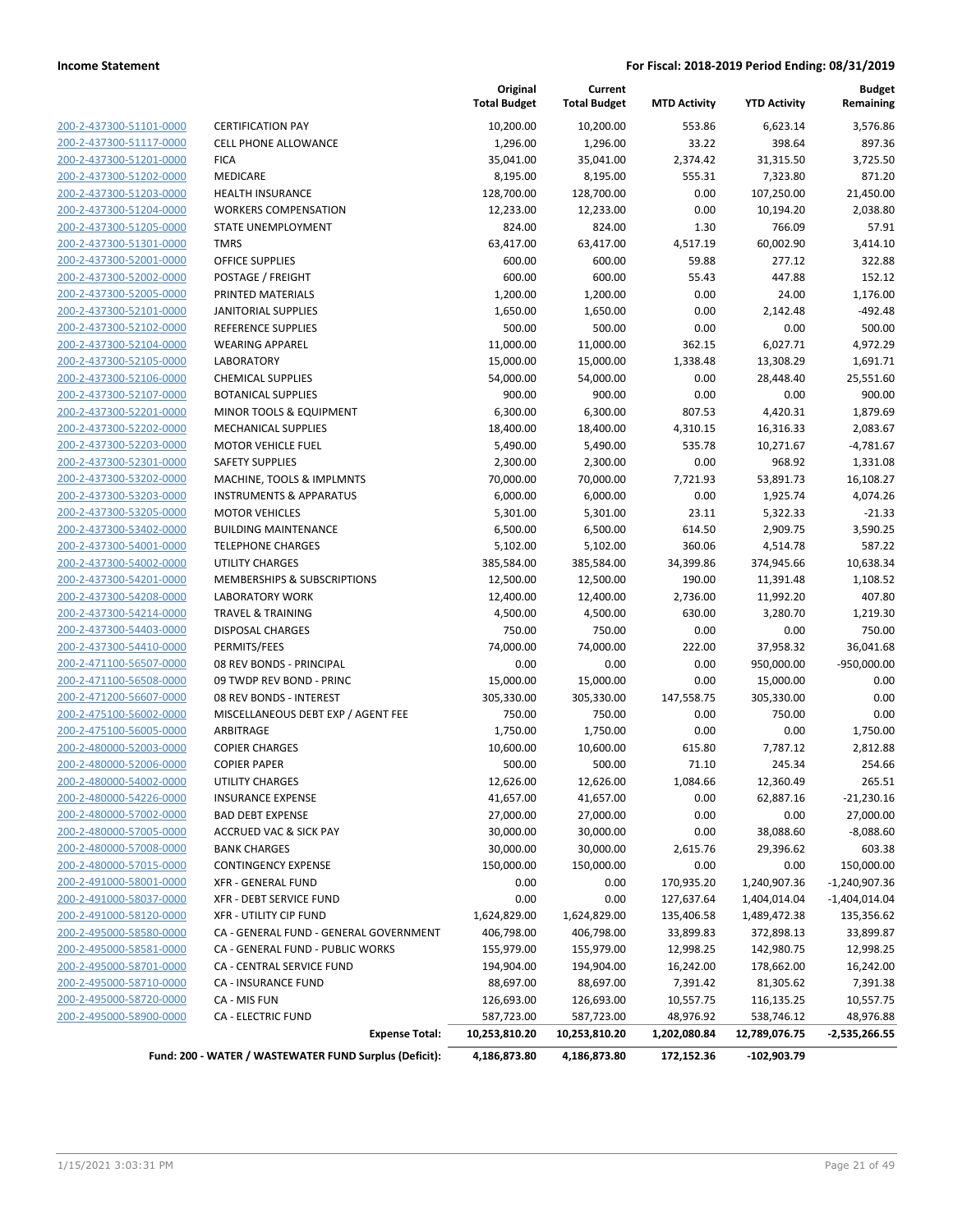|                                                           |                                                                  |                       | Original<br><b>Total Budget</b> | Current<br><b>Total Budget</b> | <b>MTD Activity</b> | <b>YTD Activity</b> | <b>Budget</b><br>Remaining |
|-----------------------------------------------------------|------------------------------------------------------------------|-----------------------|---------------------------------|--------------------------------|---------------------|---------------------|----------------------------|
| Revenue                                                   | Fund: 212 - TX COMMUNITY DEV SWR SYSTEM IMPROV PROG GRANT        |                       |                                 |                                |                     |                     |                            |
| 212-2-310001-43105-0000                                   | MISCELLANEOUS / GRANTS                                           |                       | 0.00                            | 0.00                           | 0.00                | 7,407.85            | $-7,407.85$                |
|                                                           |                                                                  | <b>Revenue Total:</b> | 0.00                            | 0.00                           | 0.00                | 7,407.85            | -7,407.85                  |
| <b>Expense</b>                                            |                                                                  |                       |                                 |                                |                     |                     |                            |
| 212-2-436300-55007-0000                                   | ENG/ARCHITECTS/MGMT                                              |                       | 0.00                            | 0.00                           | 1,250.00            | 13,050.00           | $-13,050.00$               |
| 212-2-436300-55012-0000                                   | CONSTRUCTION                                                     |                       | 0.00                            | 0.00                           | 59,014.16           | 59,014.16           | $-59,014.16$               |
|                                                           |                                                                  | <b>Expense Total:</b> | 0.00                            | 0.00                           | 60,264.16           | 72,064.16           | -72,064.16                 |
|                                                           | Fund: 212 - TX COMMUNITY DEV SWR SYSTEM IMPROV PROG GRANT Surplu |                       | 0.00                            | 0.00                           | -60,264.16          | $-64,656.31$        |                            |
| Fund: 216 - UTILIITY CIP FUND                             |                                                                  |                       |                                 |                                |                     |                     |                            |
| Revenue                                                   |                                                                  |                       |                                 |                                |                     |                     |                            |
| 216-2-319001-45401-0000                                   | <b>INTEREST REVENUES</b>                                         |                       | 20,089.00                       | 20,089.00                      | 36,591.91           | 182,131.87          | $-162,042.87$              |
| 216-2-319001-47221-0000                                   | <b>BOND PROCEEDS</b>                                             |                       | 20,000,000.00                   | 20,000,000.00                  | 0.00                | 20,253,436.28       | $-253,436.28$              |
| 216-2-323001-46100-0000                                   | <b>XFR - UTILITY FUND</b>                                        |                       | 1,624,879.00                    | 1,624,879.00                   | 135,406.58          | 1,489,472.38        | 135,406.62                 |
|                                                           |                                                                  | <b>Revenue Total:</b> | 21,644,968.00                   | 21,644,968.00                  | 171,998.49          | 21,925,040.53       | -280,072.53                |
| <b>Expense</b>                                            |                                                                  |                       |                                 |                                |                     |                     |                            |
| 216-2-436200-53310-0000                                   | RESVRS/STRG TANKS/ST PIPE                                        |                       | 6,643,503.00                    | 6,643,503.00                   | 0.00                | 0.00                | 6,643,503.00               |
| 216-2-436200-53312-0000                                   | <b>WATER LINE EASEMENTS</b>                                      |                       | 100,000.00                      | 100,000.00                     | 0.00                | 12,700.00           | 87,300.00                  |
| 216-2-436200-55002-0000                                   | <b>IMPROVEMENTS</b>                                              |                       | 11,900,000.00                   | 11,900,000.00                  | 4,500.00            | 732,093.95          | 11,167,906.05              |
| 216-2-436200-55201-0000                                   | <b>EQUIPMENT PURCHASES</b>                                       |                       | 1,000,000.00                    | 1,000,000.00                   | 0.00                | 171,869.24          | 828,130.76                 |
| 216-2-436300-55105-0000                                   | <b>WATER MAINS</b>                                               |                       | 2,201,145.00                    | 2,201,145.00                   | 620,139.22          | 2,123,187.53        | 77,957.47                  |
| 216-2-436300-55201-0000                                   | <b>EQUIPMENT PURCHASES</b>                                       |                       | 75,999.00                       | 75,999.00                      | 0.00                | 87,537.40           | $-11,538.40$               |
| 216-2-437200-55002-0000                                   | <b>IMPROVEMENTS</b>                                              |                       | 135,000.00                      | 135,000.00                     | 0.00                | 45,025.52           | 89,974.48                  |
| 216-2-437200-55201-0000                                   | <b>EQUIPMENT PURCHASES</b>                                       |                       | 223,830.00                      | 223,830.00                     | 0.00                | 196,176.89          | 27,653.11                  |
| 216-2-437300-55002-0000                                   | <b>IMPROVEMENTS</b>                                              |                       | 0.00                            | 0.00                           | 0.00                | 17,984.56           | $-17,984.56$               |
| 216-2-437300-55110-0000                                   | <b>LIFT STATIONS</b>                                             |                       | 0.00                            | 0.00                           | 2,216.00            | 1,827,413.91        | $-1,827,413.91$            |
| 216-2-480000-54101-0000                                   | PROFESSIONAL SERVICES                                            |                       | 200,000.00                      | 200,000.00                     | 0.00                | 0.00                | 200,000.00                 |
| 216-2-480000-55499-0000                                   | CAPITAL OUTLAY                                                   |                       | 0.00                            | 0.00                           | 0.00                | -286,779.40         | 286,779.40                 |
| 216-2-480000-57008-0000                                   | <b>BANK CHARGES</b>                                              |                       | 2,500.00                        | 2,500.00                       | 0.00                | 0.00                | 2,500.00                   |
|                                                           |                                                                  | <b>Expense Total:</b> | 22,481,977.00                   | 22,481,977.00                  | 626,855.22          | 4,927,209.60        | 17,554,767.40              |
|                                                           | Fund: 216 - UTILIITY CIP FUND Surplus (Deficit):                 |                       | -837,009.00                     | -837,009.00                    | -454,856.73         | 16,997,830.93       |                            |
| <b>Fund: 217 - WASTEWATER RECLAMATION FUND</b><br>Revenue |                                                                  |                       |                                 |                                |                     |                     |                            |
| 217-2-319001-45401-0000                                   | <b>INTEREST REVENUES</b>                                         |                       | 12,281.00                       | 12,281.00                      | 1,442.66            | 16,316.35           | $-4,035.35$                |
|                                                           |                                                                  | <b>Revenue Total:</b> | 12,281.00                       | 12,281.00                      | 1,442.66            | 16,316.35           | -4,035.35                  |
| Expense                                                   |                                                                  |                       |                                 |                                |                     |                     |                            |
| 217-2-437300-55012-0000                                   | <b>CONSTRUCTION</b>                                              |                       | 410,000.00                      | 410,000.00                     | 0.00                | 20,619.30           | 389,380.70                 |
|                                                           |                                                                  | <b>Expense Total:</b> | 410,000.00                      | 410,000.00                     | 0.00                | 20,619.30           | 389,380.70                 |
|                                                           | Fund: 217 - WASTEWATER RECLAMATION FUND Surplus (Deficit):       |                       | -397,719.00                     | -397,719.00                    | 1,442.66            | -4,302.95           |                            |
| Fund: 300 - AIRPORT FUND                                  |                                                                  |                       |                                 |                                |                     |                     |                            |
| Revenue                                                   |                                                                  |                       |                                 |                                |                     |                     |                            |
| 300-2-310001-43102-0000                                   | <b>AIRPORT GRANT REVENUE</b>                                     |                       | 0.00                            | 0.00                           | 0.00                | $-14,960.00$        | 14,960.00                  |
| 300-2-319001-44315-0000                                   | <b>AIRPORT FUEL FEES</b>                                         |                       | 1,000.00                        | 1,000.00                       | 398.32              | 1,141.52            | $-141.52$                  |
| 300-2-319001-44316-0000                                   | PARKING & TIE DOWN/MISC.                                         |                       | 1,000.00                        | 1,000.00                       | 0.00                | 0.00                | 1,000.00                   |
| 300-2-319001-45401-0000                                   | <b>INTEREST REVENUES</b>                                         |                       | 1,000.00                        | 1,000.00                       | 1,113.81            | 19,507.77           | $-18,507.77$               |
| 300-2-321001-45507-0000                                   | L-3 COMM LEASE                                                   |                       | 639,217.00                      | 639,217.00                     | 106,536.16          | 639,216.96          | 0.04                       |
| 300-2-321001-45508-0000                                   | AIR EVAC HANGAR FEES                                             |                       | 8,191.00                        | 8,191.00                       | 675.09              | 8,101.08            | 89.92                      |
| 300-2-321001-45509-0000                                   | BLUE SKY T-HANGAR & LA ND LEASES                                 |                       | 4,768.50                        | 4,768.50                       | 4,768.50            | 4,768.50            | 0.00                       |
| 300-2-321001-45510-0000                                   | ARKOMA - HORIZONS AHEAD LEASE                                    |                       | 48,096.00                       | 48,096.00                      | 4,008.00            | 44,088.00           | 4,008.00                   |
| 300-2-321001-45513-0000                                   | MAJORS FLYING CLUB LAND LEASE                                    |                       | 1,396.00                        | 1,396.00                       | 116.33              | 1,279.63            | 116.37                     |
| 300-2-321001-45515-0000                                   | TEXSAN AVIATION LAND LEASE                                       |                       | 1,080.00                        | 1,080.00                       | 0.00                | 1,080.00            | 0.00                       |
| 300-2-321001-45516-0000                                   | MFC PARTNERS LAND LEASE                                          |                       | 1,260.00                        | 1,260.00                       | 0.00                | 1,260.00            | 0.00                       |
| 300-2-321001-45517-0000                                   | <b>INNOVATION FIRST MAINT HANGAR</b>                             |                       | 17,618.00                       | 17,618.00                      | 0.00                | 17,618.00           | 0.00                       |
|                                                           |                                                                  | <b>Revenue Total:</b> | 724,626.50                      | 724,626.50                     | 117,616.21          | 723,101.46          | 1,525.04                   |
| <b>Expense</b>                                            |                                                                  |                       |                                 |                                |                     |                     |                            |
| 300-2-438100-51001-0000                                   | <b>REGULAR SALARIES</b>                                          |                       | 49,453.00                       | 49,453.00                      | 3,804.80            | 45,584.08           | 3,868.92                   |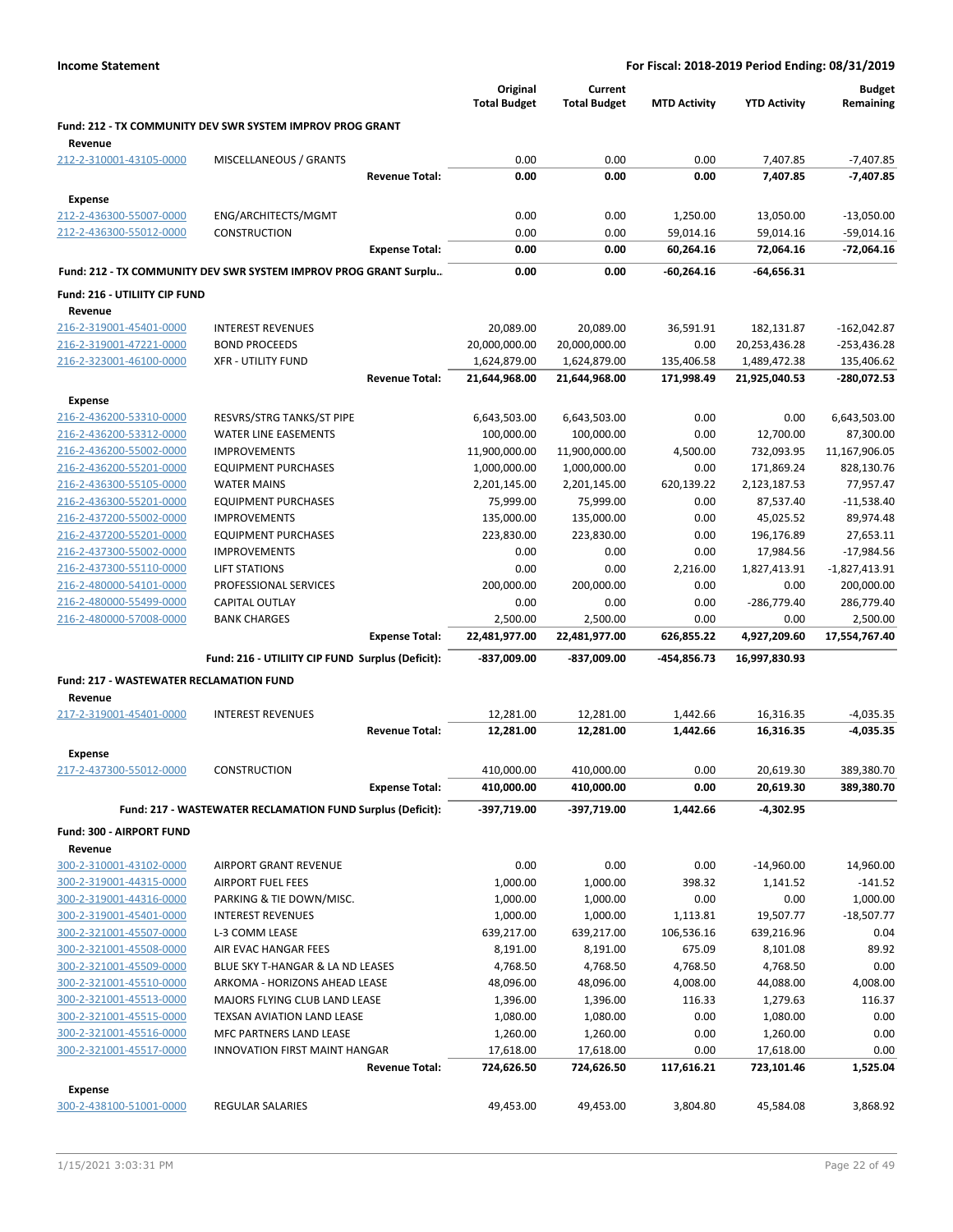|                                                    |                                                         | Original<br><b>Total Budget</b> | Current<br><b>Total Budget</b> | <b>MTD Activity</b> | <b>YTD Activity</b>  | <b>Budget</b><br>Remaining |
|----------------------------------------------------|---------------------------------------------------------|---------------------------------|--------------------------------|---------------------|----------------------|----------------------------|
| 300-2-438100-51021-0000                            | LONGEVITY                                               | 222.00                          | 222.00                         | 0.00                | 222.00               | 0.00                       |
| 300-2-438100-51117-0000                            | <b>CELL PHONE ALLOWANCE</b>                             | 960.00                          | 960.00                         | 33.24               | 398.88               | 561.12                     |
| 300-2-438100-51201-0000                            | <b>FICA</b>                                             | 3,139.00                        | 3,139.00                       | 237.96              | 2,864.72             | 274.28                     |
| 300-2-438100-51202-0000                            | <b>MEDICARE</b>                                         | 734.00                          | 734.00                         | 55.66               | 670.07               | 63.93                      |
| 300-2-438100-51203-0000                            | <b>HEALTH INSURANCE</b>                                 | 10,725.00                       | 10,725.00                      | 0.00                | 8,937.50             | 1.787.50                   |
| 300-2-438100-51204-0000                            | <b>WORKERS COMPENSATION</b>                             | 1,025.00                        | 1,025.00                       | 0.00                | 854.20               | 170.80                     |
| 300-2-438100-51205-0000                            | STATE UNEMPLOYMENT                                      | 137.00                          | 137.00                         | 0.00                | $-9.29$              | 146.29                     |
| 300-2-438100-51301-0000                            | <b>TMRS</b>                                             | 5,671.00                        | 5,671.00                       | 424.48              | 5,186.27             | 484.73                     |
| 300-2-438100-51401-0000                            | <b>CONTRA - SALARIES</b>                                | 15,000.00                       | 15,000.00                      | 0.00                | 0.00                 | 15,000.00                  |
| 300-2-438100-52001-0000                            | <b>OFFICE SUPPLIES</b>                                  | 400.00                          | 400.00                         | 24.00               | 24.00                | 376.00                     |
| 300-2-438100-52002-0000                            | POSTAGE / FREIGHT                                       | 100.00                          | 100.00                         | 0.00                | 0.00                 | 100.00                     |
| 300-2-438100-52201-0000                            | MINOR TOOLS & EQUIPMENT                                 | 150.00                          | 150.00                         | 0.00                | 0.00                 | 150.00                     |
| 300-2-438100-53202-0000                            | MACHINE, TOOLS & IMPLMNTS                               | 1,500.00                        | 1,405.00                       | 0.00                | 1,197.22             | 207.78                     |
| 300-2-438100-53205-0000                            | <b>MOTOR VEHICLES</b>                                   | 1,022.00                        | 1,022.00                       | 0.00                | 322.39               | 699.61                     |
| 300-2-438100-53303-0000                            | MAINT - STREET /ALLEY/APRN/RNWY                         | 2,500.00                        | 2,500.00                       | 0.00<br>699.09      | 0.00                 | 2,500.00                   |
| 300-2-438100-53402-0000                            | <b>BUILDING MAINTENANCE</b><br><b>TELEPHONE CHARGES</b> | 12,500.00                       | 12,500.00                      | 47.24               | 7,026.11<br>1,573.05 | 5,473.89<br>352.95         |
| 300-2-438100-54001-0000<br>300-2-438100-54002-0000 | UTILITY CHARGES                                         | 1,926.00<br>15,000.00           | 1,926.00<br>15,000.00          | 1,056.41            | 12,907.08            | 2,092.92                   |
| 300-2-438100-54105-0000                            | MARKETING                                               | 6,104.00                        | 6,004.47                       | 100.00              | 4,726.98             | 1,277.49                   |
| 300-2-438100-54201-0000                            | MEMBERSHIPS & SUBSCRIPTIONS                             | 465.00                          | 465.00                         | 0.00                | 465.00               | 0.00                       |
| 300-2-438100-54214-0000                            | <b>TRAVEL &amp; TRAINING</b>                            | 1,000.00                        | 1,099.53                       | 0.00                | 1,024.53             | 75.00                      |
| 300-2-438100-54408-0000                            | OTHER / INSURANCE EXPENSE                               | 13,000.00                       | 13,000.00                      | 0.00                | 6,740.64             | 6,259.36                   |
| 300-2-438100-54410-0000                            | PERMITS/FEES                                            | 1,276.00                        | 1,371.00                       | 0.00                | 1,371.00             | 0.00                       |
| 300-2-480000-52003-0000                            | <b>COPIER CHARGES</b>                                   | 1,524.00                        | 1,524.00                       | 126.14              | 1,405.05             | 118.95                     |
| 300-2-480000-52006-0000                            | <b>COPIER PAPER</b>                                     | 71.82                           | 71.82                          | 0.00                | 0.00                 | 71.82                      |
| 300-2-480000-57008-0000                            | <b>BANK CHARGES</b>                                     | 2,000.00                        | 2,000.00                       | 10.45               | 510.98               | 1,489.02                   |
| 300-2-491000-58035-0000                            | XFR - DEBT SERVICE FUND                                 | 23,239.00                       | 23,239.00                      | 1,936.58            | 21,302.38            | 1,936.62                   |
| 300-2-491000-58127-0000                            | <b>AIRPORT CIP FUND</b>                                 | 10,000.00                       | 10,000.00                      | 0.00                | 2,499.99             | 7,500.01                   |
|                                                    | <b>Expense Total:</b>                                   | 180,843.82                      | 180,843.82                     | 8,556.05            | 127,804.83           | 53,038.99                  |
|                                                    | Fund: 300 - AIRPORT FUND Surplus (Deficit):             | 543,782.68                      | 543,782.68                     | 109,060.16          | 595,296.63           |                            |
| Fund: 360 - AIRPORT CAPITAL FUND                   |                                                         |                                 |                                |                     |                      |                            |
| Revenue                                            |                                                         |                                 |                                |                     |                      |                            |
| 360-2-319001-44315-0000                            | <b>AIRPORT - FUEL FEES</b>                              | 50,000.00                       | 50,000.00                      | 0.00                | 0.00                 | 50,000.00                  |
| 360-2-319001-45401-0000                            | <b>INTEREST REVENUES</b>                                | 25,000.00                       | 25,000.00                      | 41,500.16           | 108,739.54           | $-83,739.54$               |
| 360-2-323001-46107-0000                            | <b>XFR - AIRPORT FUND</b>                               | 0.00                            | 0.00                           | 0.00                | 2,499.99             | $-2,499.99$                |
|                                                    | <b>Revenue Total:</b>                                   | 75,000.00                       | 75,000.00                      | 41,500.16           | 111,239.53           | $-36,239.53$               |
| <b>Expense</b>                                     |                                                         |                                 |                                |                     |                      |                            |
| 360-2-438100-55099-0000                            | PROJ BUDGET - NO EXPENSES                               | 10,000.00                       | 10,000.00                      | 0.00                | 25,992.00            | $-15,992.00$               |
| 360-2-480000-57008-0000                            | <b>BANK CHARGES</b>                                     | 2,000.00                        | 2,000.00                       | 389.41              | 2,807.80             | $-807.80$                  |
|                                                    | <b>Expense Total:</b>                                   | 12,000.00                       | 12,000.00                      | 389.41              | 28,799.80            | -16,799.80                 |
|                                                    | Fund: 360 - AIRPORT CAPITAL FUND Surplus (Deficit):     | 63,000.00                       | 63,000.00                      | 41,110.75           | 82,439.73            |                            |
| Fund: 362 - AIRPORT FBO FUEL                       |                                                         |                                 |                                |                     |                      |                            |
| Revenue                                            |                                                         |                                 |                                |                     |                      |                            |
| 362-2-319001-44315-0000                            | <b>AIRPORT - FUEL FEES</b>                              | 0.00                            | 0.00                           | 43,484.31           | 407,455.44           | $-407,455.44$              |
| 362-2-319001-44316-0000                            | AIRPORT - PARKING, TIE DOWNS, & RAMP FE                 | 0.00                            | 0.00                           | 57.79               | 2,881.66             | $-2,881.66$                |
| 362-2-319001-44320-0000                            | AIRPORT - OIL                                           | 0.00                            | 0.00                           | 406.58              | 3,961.15             | $-3,961.15$                |
| 362-2-319001-44322-0000                            | AIRPORT - PILOT SUPPLIES                                | 0.00                            | 0.00                           | 0.00                | 124.37               | $-124.37$                  |
| 362-2-319001-45401-0000                            | <b>INTEREST REVENUES</b><br><b>Revenue Total:</b>       | 0.00<br>0.00                    | 0.00<br>0.00                   | 880.00              | 2,191.87             | $-2,191.87$                |
|                                                    |                                                         |                                 |                                | 44,828.68           | 416,614.49           | -416,614.49                |
| <b>Expense</b>                                     |                                                         |                                 |                                |                     |                      |                            |
| 362-2-438100-52221-0000                            | <b>AIRPORT - FUEL FEES</b>                              | 0.00                            | 0.00                           | 0.00                | 216,389.76           | $-216,389.76$              |
| 362-2-438100-52222-0000                            | AIRPORT - OIL                                           | 0.00                            | 0.00                           | 1,613.03            | 3,801.45             | $-3,801.45$                |
| 362-2-438100-52422-0000                            | AIRPORT - PILOT SUPPLIES                                | 0.00                            | 0.00                           | 326.44              | 933.40               | $-933.40$                  |
| 362-2-438100-57003-0000                            | <b>CREDIT CARD FEES</b>                                 | 0.00                            | 0.00                           | 1,381.34            | 13,305.79            | $-13,305.79$               |
| 362-2-480000-57008-0000                            | <b>BANK CHARGES</b><br><b>Expense Total:</b>            | 0.00                            | 0.00                           | 8.25                | 57.96<br>234,488.36  | $-57.96$<br>-234,488.36    |
|                                                    |                                                         | 0.00                            | 0.00                           | 3,329.06            |                      |                            |
|                                                    | Fund: 362 - AIRPORT FBO FUEL Surplus (Deficit):         | 0.00                            | 0.00                           | 41,499.62           | 182,126.13           |                            |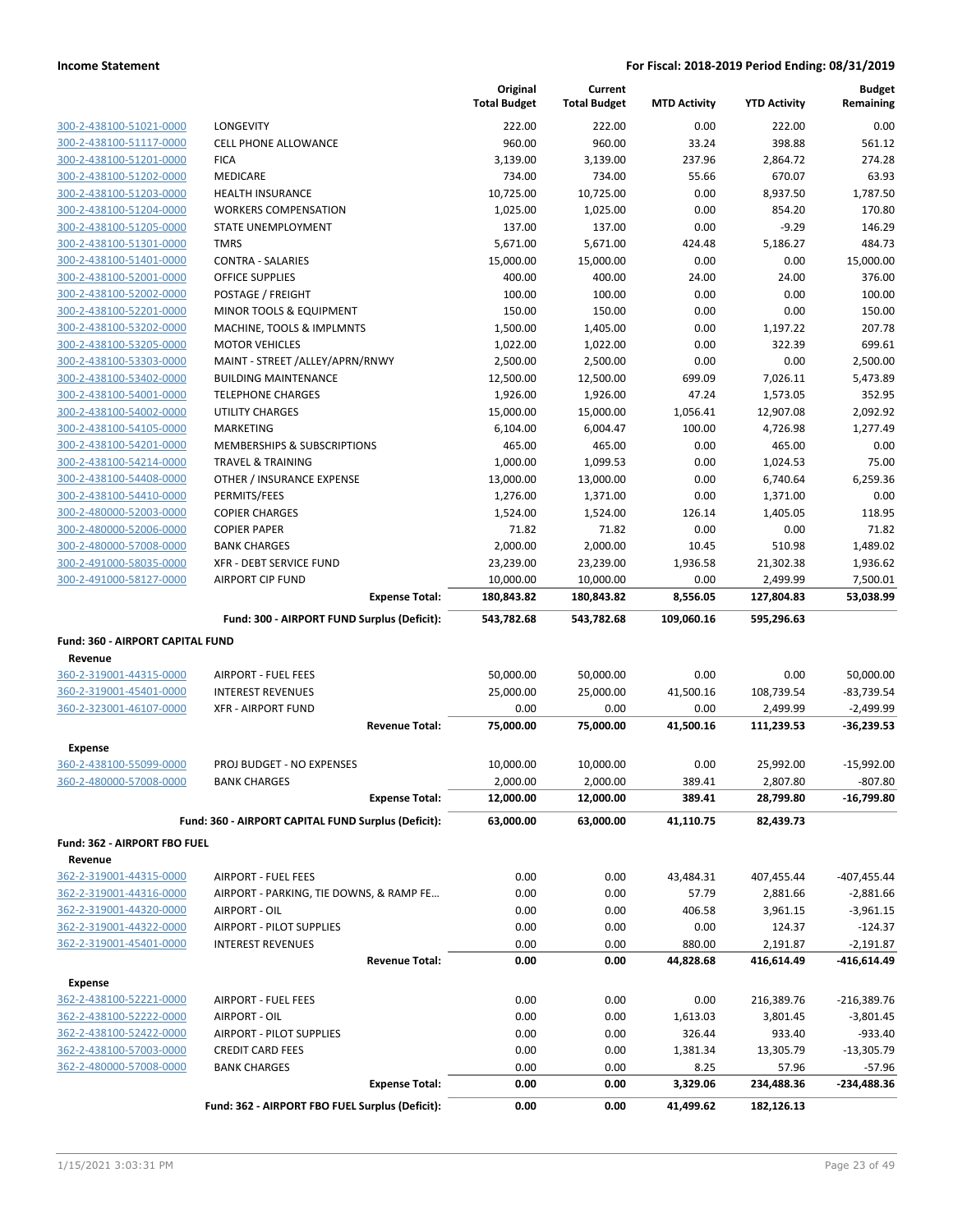|                                                    |                                                             | Original            | Current             |                     |                     | <b>Budget</b>           |
|----------------------------------------------------|-------------------------------------------------------------|---------------------|---------------------|---------------------|---------------------|-------------------------|
|                                                    |                                                             | <b>Total Budget</b> | <b>Total Budget</b> | <b>MTD Activity</b> | <b>YTD Activity</b> | Remaining               |
| Fund: 400 - GOLF FUND                              |                                                             |                     |                     |                     |                     |                         |
| Revenue                                            |                                                             |                     |                     |                     |                     |                         |
| 400-2-319001-45604-0000                            | OTHER REVENUE / OVER/SHORT                                  | 50.00               | 50.00               | 0.09                | 5.40                | 44.60                   |
| 400-2-319005-44510-0000                            | <b>GREENS FEES</b>                                          | 109,304.00          | 109,304.00          | 7,852.00            | 69,953.00           | 39,351.00               |
| 400-2-319006-45308-0000                            | PRO SHOP CONCESSIONS                                        | 9,186.00            | 9,186.00            | 1,144.30            | 8,092.32            | 1,093.68                |
| 400-2-319007-45309-0000                            | <b>MERCHANDISE SALES</b>                                    | 9,688.00            | 9,688.00            | 807.74              | 6,921.21            | 2,766.79                |
| 400-2-319008-45511-0000                            | <b>CART RENTALS</b>                                         | 67,162.00           | 67,162.00           | 4,572.50            | 39,168.47           | 27,993.53               |
| 400-2-319009-45512-0000                            | <b>GOLF LEASES / MEMBERSHIPS</b>                            | 52,725.00           | 52,725.00           | 5,183.06            | 47,159.26           | 5,565.74                |
|                                                    | <b>Revenue Total:</b>                                       | 248,115.00          | 248,115.00          | 19,559.69           | 171,299.66          | 76,815.34               |
| <b>Expense</b>                                     |                                                             |                     |                     |                     |                     |                         |
| 400-2-451250-51001-0000                            | <b>REGULAR SALARIES</b>                                     | 108,334.00          | 110,334.00          | 8,781.50            | 97,674.24           | 12,659.76               |
| 400-2-451250-51020-0000                            | <b>OVERTIME</b>                                             | 5,183.00            | 5,183.00            | 1,555.24            | 6,013.57            | $-830.57$               |
| 400-2-451250-51021-0000                            | LONGEVITY                                                   | 6,122.00            | 6,122.00            | 0.00                | 6,074.00            | 48.00                   |
| 400-2-451250-51101-0000                            | <b>CERTIFICATION PAY</b>                                    | 600.00              | 600.00              | 46.16               | 553.92              | 46.08                   |
| 400-2-451250-51117-0000                            | <b>CELL PHONE ALLOWANCE</b>                                 | 696.00              | 696.00              | 53.54               | 642.48              | 53.52                   |
| 400-2-451250-51201-0000                            | <b>FICA</b>                                                 | 7,498.00            | 7,498.00            | 633.34              | 6,728.83            | 769.17                  |
| 400-2-451250-51202-0000                            | MEDICARE                                                    | 1,754.00            | 1,754.00            | 148.11              | 1,573.65            | 180.35                  |
| 400-2-451250-51203-0000                            | HEALTH INSURANCE                                            | 10,725.00           | 10,725.00           | 0.00                | 8,937.50            | 1,787.50                |
| 400-2-451250-51204-0000                            | <b>WORKERS COMPENSATION</b>                                 | 3,471.00            | 3,471.00            | 0.00                | 2,892.50            | 578.50                  |
| 400-2-451250-51205-0000                            | STATE UNEMPLOYMENT                                          | 386.00              | 386.00              | 4.12                | $-5.25$             | 391.25                  |
| 400-2-451250-51301-0000                            | <b>TMRS</b>                                                 | 10,892.00           | 10,892.00           | 921.53              | 10,322.94           | 569.06                  |
| 400-2-451250-52001-0000                            | <b>OFFICE SUPPLIES</b>                                      | 450.00              | 450.00              | 0.00                | 161.63              | 288.37                  |
| 400-2-451250-52101-0000                            | <b>JANITORIAL SUPPLIES</b>                                  | 600.00              | 600.00              | 95.23               | 238.45              | 361.55                  |
| 400-2-451250-52104-0000                            | <b>WEARING APPAREL</b>                                      | 500.00              | 500.00              | 0.00                | 389.90              | 110.10                  |
| 400-2-451250-52107-0000                            | <b>BOTANICAL SUPPLIES</b>                                   | 8,600.00            | 6,600.00            | 618.00              | 6,964.70            | $-364.70$               |
| 400-2-451250-52201-0000                            | MINOR TOOLS & EQUIPMENT                                     | 600.00              | 600.00              | 953.32              | 1,352.05            | $-752.05$               |
| 400-2-451250-52203-0000                            | <b>MOTOR VEHICLE FUEL</b>                                   | 2,100.00            | 2,100.00            | 317.79              | 1,489.08            | 610.92                  |
| 400-2-451250-52401-0000                            | RECREATIONAL SUPPLIES                                       | 500.00              | 500.00              | 0.00                | 485.96              | 14.04                   |
| 400-2-451250-52403-0000                            | <b>RESALE ITEMS</b>                                         | 15,000.00           | 15,000.00           | 4,191.93            | 15,981.63           | $-981.63$               |
| 400-2-451250-53202-0000                            | MACHINE, TOOLS & IMPLMNTS                                   | 6,000.00            | 6,000.00            | 0.00                | 2,694.84            | 3,305.16                |
| 400-2-451250-53205-0000                            | <b>MOTOR VEHICLES</b>                                       | 400.00              | 400.00              | 0.00                | 34.98               | 365.02                  |
| 400-2-451250-53307-0000                            | <b>IRRIGATION</b>                                           | 1,500.00            | 1,500.00            | 530.80              | 1,382.06            | 117.94                  |
| 400-2-451250-53402-0000                            | <b>BUILDING MAINTENANCE</b><br><b>TELEPHONE CHARGES</b>     | 1,450.00            | 1,450.00            | 0.00                | 929.89              | 520.11                  |
| 400-2-451250-54001-0000                            |                                                             | 722.00              | 722.00              | 63.91               | 647.11              | 74.89                   |
| 400-2-451250-54002-0000                            | UTILITY CHARGES                                             | 11,000.00           | 11,000.00           | 803.83              | 9,207.72            | 1,792.28                |
| 400-2-451250-54201-0000<br>400-2-451250-54214-0000 | MEMBERSHIPS & SUBSCRIPTIONS<br><b>TRAVEL &amp; TRAINING</b> | 785.00              | 785.00              | 0.00<br>166.69      | 595.00<br>166.69    | 190.00                  |
| 400-2-451250-54226-0000                            | <b>INSURANCE EXPENSE</b>                                    | 2,100.00<br>500.00  | 2,100.00<br>500.00  | 0.00                | 2,680.94            | 1,933.31<br>$-2,180.94$ |
| 400-2-451250-54909-0000                            | <b>GOLF CART LEASE EXPENSE</b>                              | 31.000.00           | 31,000.00           | 2,250.00            | 22,699.32           | 8,300.68                |
| 400-2-480000-52003-0000                            | <b>COPIER CHARGES</b>                                       | 1,525.00            | 1,525.00            | 127.94              | 1,278.07            | 246.93                  |
| 400-2-480000-57008-0000                            | <b>BANK CHARGES</b>                                         | 3,500.00            | 3,500.00            | 336.18              | 2,848.82            | 651.18                  |
|                                                    | <b>Expense Total:</b>                                       | 244,493.00          | 244,493.00          | 22,599.16           | 213,637.22          | 30,855.78               |
|                                                    |                                                             |                     |                     |                     |                     |                         |
|                                                    | Fund: 400 - GOLF FUND Surplus (Deficit):                    | 3,622.00            | 3,622.00            | $-3,039.47$         | -42,337.56          |                         |
| <b>Fund: 500 - SANITATION FUND</b>                 |                                                             |                     |                     |                     |                     |                         |
| Revenue                                            |                                                             |                     |                     |                     |                     |                         |
| 500-2-318001-44314-0000                            | LATE CHARGES                                                | 87,677.00           | 87,677.00           | 9,119.81            | 109,022.49          | $-21,345.49$            |
| 500-2-319001-45401-0000                            | <b>INTEREST REVENUES</b>                                    | 6,897.00            | 6,897.00            | 10,243.66           | 42,400.92           | $-35,503.92$            |
| 500-2-319020-44313-0000                            | <b>FUEL SURCHARGE</b>                                       | 86,073.00           | 86,073.00           | 6,587.99            | 72,537.48           | 13,535.52               |
| 500-2-319020-45107-0000                            | <b>COLLECTION CHARGES</b>                                   | 4,692,306.00        | 4,692,306.00        | 359,733.61          | 3,916,441.87        | 775,864.13              |
| 500-2-319021-45108-0000                            | DISPOSAL CHARGES                                            | 0.00                | 0.00                | 34,922.78           | 373,914.10          | -373,914.10             |
| 500-2-319021-45109-0000                            | RECYCLING CHARGES                                           | 278,880.00          | 278,880.00          | 0.00                | 0.00                | 278,880.00              |
| 500-2-319022-45612-0000                            | REG HH HAZ WASTE COL CTR                                    | 12,103.00           | 12,103.00           | 0.00                | 15,840.35           | $-3,737.35$             |
| 500-2-324001-46612-0000                            | CA - SANITATION FD COL & FUEL                               | 210,696.68          | 210,696.68          | 15,263.40           | 168,242.79          | 42,453.89               |
|                                                    | <b>Revenue Total:</b>                                       | 5,374,632.68        | 5,374,632.68        | 435,871.25          | 4,698,400.00        | 676,232.68              |
| <b>Expense</b>                                     |                                                             |                     |                     |                     |                     |                         |
| 500-2-432300-54412-0000                            | <b>COLLECTION CHARGES</b>                                   | 4,369,510.00        | 4,369,510.00        | 290,465.34          | 3,908,362.40        | 461,147.60              |
| 500-2-432400-54403-0000                            | DISPOSAL CHARGES                                            | 0.00                | 0.00                | 0.00                | 180.84              | $-180.84$               |
| 500-2-432500-51401-0000                            | <b>CONTRA - SALARIES</b>                                    | 8,000.00            | 8,000.00            | 0.00                | 0.00                | 8,000.00                |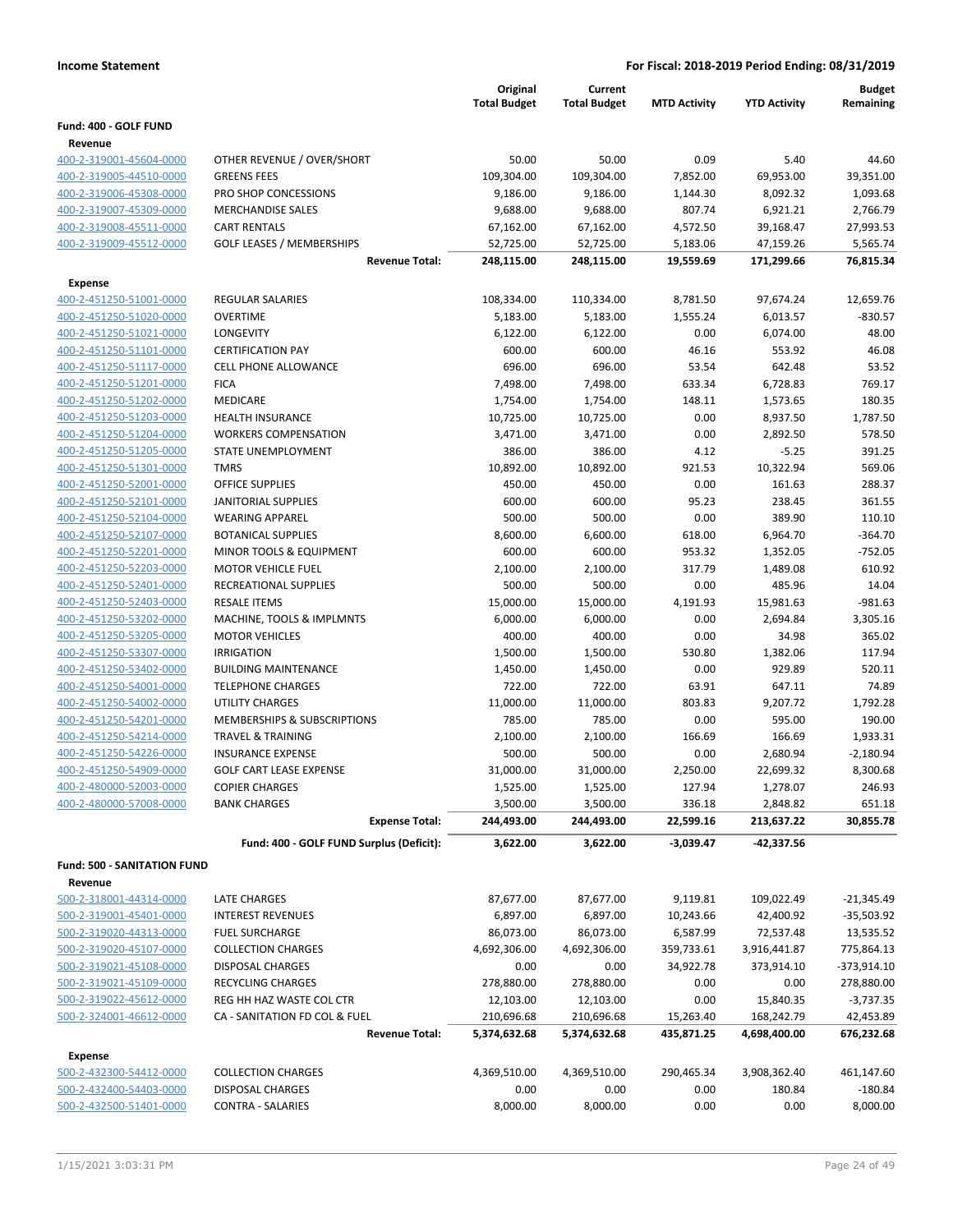|                                                    |                                                        | Original<br><b>Total Budget</b> | Current<br><b>Total Budget</b> | <b>MTD Activity</b> | <b>YTD Activity</b>     | <b>Budget</b><br>Remaining |
|----------------------------------------------------|--------------------------------------------------------|---------------------------------|--------------------------------|---------------------|-------------------------|----------------------------|
| 500-2-432500-54002-0000                            | UTILITY CHARGES                                        | 2,371.00                        | 2,371.00                       | 192.29              | 2,122.40                | 248.60                     |
| 500-2-432500-54403-0000                            | <b>DISPOSAL CHARGES</b>                                | 20,000.00                       | 20,000.00                      | 0.00                | 11,327.08               | 8,672.92                   |
| 500-2-442200-51001-0000                            | REGULAR SALARIES                                       | 146,211.00                      | 146,211.00                     | 9,641.66            | 114,632.87              | 31,578.13                  |
| 500-2-442200-51020-0000                            | <b>OVERTIME</b>                                        | 0.00                            | 0.00                           | 0.00                | 5.73                    | $-5.73$                    |
| 500-2-442200-51021-0000                            | <b>LONGEVITY</b>                                       | 2,714.00                        | 2,714.00                       | 0.00                | 2,264.00                | 450.00                     |
| 500-2-442200-51101-0000                            | <b>CERTIFICATION PAY</b>                               | 1,200.00                        | 1,200.00                       | 92.30               | 1,107.60                | 92.40                      |
| 500-2-442200-51117-0000                            | <b>CELL PHONE ALLOWANCE</b>                            | 600.00                          | 600.00                         | 0.00                | 23.08                   | 576.92                     |
| 500-2-442200-51201-0000                            | <b>FICA</b>                                            | 9,345.00                        | 9,345.00                       | 603.06              | 7,313.37                | 2,031.63                   |
| 500-2-442200-51202-0000                            | MEDICARE                                               | 2,186.00                        | 2,186.00                       | 141.04              | 1,710.41                | 475.59                     |
| 500-2-442200-51203-0000                            | <b>HEALTH INSURANCE</b>                                | 10,725.00                       | 10,725.00                      | 0.00                | 8,937.50                | 1,787.50                   |
| 500-2-442200-51204-0000                            | <b>WORKERS COMPENSATION</b>                            | 3,858.00                        | 3,858.00                       | 0.00                | 3,215.00                | 643.00                     |
| 500-2-442200-51205-0000                            | STATE UNEMPLOYMENT                                     | 549.00                          | 549.00                         | 5.88                | $-48.58$                | 597.58                     |
| 500-2-442200-51301-0000                            | <b>TMRS</b>                                            | 16,881.00                       | 16,881.00                      | 1,076.54            | 13,251.14               | 3,629.86                   |
| 500-2-442200-52203-0000                            | <b>MOTOR VEHICLE FUEL</b>                              | 2,929.00                        | 2,929.00                       | 810.34              | 3,459.48                | $-530.48$                  |
| 500-2-442200-53202-0000                            | MACHINE, TOOLS & IMPLMNTS                              | 6,200.00                        | 6,200.00                       | 49.63               | 3,043.91                | 3,156.09                   |
| 500-2-442200-53205-0000                            | <b>MOTOR VEHICLES</b>                                  | 1,205.00                        | 1,205.00                       | 374.24              | 1,280.67                | $-75.67$                   |
| 500-2-442200-55201-0000                            | <b>EQUIPMENT PURCHASES</b>                             | 500.00                          | 500.00                         | 0.00                | 76.94                   | 423.06                     |
| 500-2-480000-54413-0000                            | <b>BULK WASTE PICK-UP</b>                              | 75,000.00                       | 75,000.00                      | 14,080.00           | 52,690.00               | 22,310.00                  |
| 500-2-480000-54901-0000                            | RENTALS / LEASES                                       | 32,250.00                       | 32,250.00                      | 0.00                | 32,249.19               | 0.81<br>13,907.80          |
| 500-2-480000-57007-0000<br>500-2-480000-57008-0000 | <b>COMMUNITY SERVICES</b><br><b>BANK CHARGES</b>       | 42,020.00                       | 42,020.00                      | 11,775.00<br>989.04 | 28,112.20               | $-1,266.29$                |
| 500-2-491000-58001-0000                            | <b>XFR - GENERAL FUND</b>                              | 10,000.00<br>316,045.02         | 10,000.00<br>316,045.02        | 22,895.10           | 11,266.29<br>252,364.16 | 63,680.86                  |
| 500-2-491000-58204-0000                            | XFR - VEHICLE/EQUIP REPLACEMENT                        | 0.00                            | 0.00                           | 0.00                | $-2,732.20$             | 2,732.20                   |
| 500-2-495000-58501-0000                            | <b>CA - GENERAL FUND</b>                               | 41,607.00                       | 41,607.00                      | 3,467.25            | 38,139.75               | 3,467.25                   |
| 500-2-495000-58701-0000                            | CA - CENTRAL SERVICE FUND                              | 5,187.00                        | 5,187.00                       | 432.25              | 4,754.75                | 432.25                     |
| 500-2-495000-58710-0000                            | CA - INSURANCE FUND                                    | 3,374.00                        | 3,374.00                       | 281.17              | 3,092.87                | 281.13                     |
| 500-2-495000-58720-0000                            | CA - MIS FUN                                           | 6,843.00                        | 6,843.00                       | 570.25              | 6,272.75                | 570.25                     |
|                                                    | <b>CA - ELECTRIC FUND</b>                              | 104,268.00                      | 104,268.00                     | 8,689.00            | 95,579.00               | 8,689.00                   |
|                                                    |                                                        |                                 |                                |                     |                         |                            |
| 500-2-495000-58900-0000                            | <b>Expense Total:</b>                                  | 5,241,578.02                    | 5,241,578.02                   | 366,631.38          | 4,604,054.60            | 637,523.42                 |
|                                                    | Fund: 500 - SANITATION FUND Surplus (Deficit):         | 133,054.66                      | 133,054.66                     | 69,239.87           | 94,345.40               |                            |
| Fund: 601 - CENTRAL SERVICE FUND                   |                                                        |                                 |                                |                     |                         |                            |
| Revenue                                            |                                                        |                                 |                                |                     |                         |                            |
| 601-2-319001-43212-0000                            | <b>INSURANCE REIMBURSEMENTS</b>                        | 0.00                            | 0.00                           | 28,110.72           | 28,110.72               | $-28,110.72$               |
| 601-2-324001-46501-0000                            | CA - GENERAL FUND                                      | 571,310.00                      | 571,310.00                     | 47,609.17           | 523,700.87              | 47,609.13                  |
| 601-2-324001-46506-0000                            | <b>CA - RECREATION FUND</b>                            | 611.00                          | 611.00                         | 50.92               | 560.12                  | 50.88                      |
| 601-2-324001-46509-0000                            | CA - VENUE MGMT FUND                                   | 564.00                          | 564.00                         | 47.00               | 470.00                  | 94.00                      |
| 601-2-324001-46611-0000                            | CA - UTILITY FUND                                      | 194,904.00                      | 194,904.00                     | 16,242.00           | 178,662.00              | 16,242.00                  |
| 601-2-324001-46614-0000                            | CA - SANITATION FUND COLLECTION                        | 5,187.00                        | 5,187.00                       | 432.25              | 4,754.75                | 432.25                     |
| 601-2-324009-46901-0000                            | CA - ELECTRIC UTILITY                                  | 78,024.00                       | 78,024.00                      | 6,502.00            | 71,522.00               | 6.502.00                   |
| 601-2-324009-46906-0000                            | CA - CABLE UTILITY                                     | 14,767.00                       | 14,767.00                      | 1,230.58            | 13,536.38               | 1,230.62                   |
|                                                    | <b>Revenue Total:</b>                                  | 865,367.00                      | 865,367.00                     | 100,224.64          | 821,316.84              | 44,050.16                  |
| <b>Expense</b>                                     |                                                        |                                 |                                |                     |                         |                            |
| 601-2-461100-51001-0000                            | <b>REGULAR SALARIES</b>                                | 246,199.00                      | 246,199.00                     | 18,079.82           | 218,780.86              | 27,418.14                  |
| 601-2-461100-51020-0000                            | <b>OVERTIME</b>                                        | 8,000.00                        | 8,000.00                       | 961.82              | 10,844.23               | $-2,844.23$                |
| 601-2-461100-51021-0000                            | LONGEVITY                                              | 5,512.00                        | 5,512.00                       | 0.00                | 4,768.00                | 744.00                     |
| 601-2-461100-51101-0000                            | <b>CERTIFICATION PAY</b>                               | 1,200.00                        | 1,200.00                       | 92.32               | 1,107.84                | 92.16                      |
| 601-2-461100-51117-0000                            | <b>CELL PHONE ALLOWANCE</b>                            | 432.00                          | 432.00                         | 33.22               | 398.64                  | 33.36                      |
| 601-2-461100-51201-0000                            | <b>FICA</b>                                            | 16,328.00                       | 16,328.00                      | 1,122.22            | 13,876.67               | 2,451.33                   |
| 601-2-461100-51202-0000                            | MEDICARE                                               | 3,819.00                        | 3,819.00                       | 262.46              | 3,245.39                | 573.61                     |
| 601-2-461100-51203-0000<br>601-2-461100-51204-0000 | <b>HEALTH INSURANCE</b><br><b>WORKERS COMPENSATION</b> | 80,438.00<br>8,396.00           | 80,438.00                      | 0.00<br>0.00        | 67,031.70<br>6,996.70   | 13,406.30<br>1,399.30      |
| 601-2-461100-51205-0000                            | STATE UNEMPLOYMENT                                     | 652.00                          | 8,396.00<br>652.00             | 1.14                | 98.99                   | 553.01                     |
| 601-2-461100-51301-0000                            | <b>TMRS</b>                                            | 26,745.00                       | 26,745.00                      | 1,993.80            | 24,770.37               | 1,974.63                   |
| 601-2-461100-51401-0000                            | <b>CONTRA - SALARIES</b>                               | $-15,000.00$                    | $-15,000.00$                   | $-393.78$           | $-3,785.28$             | $-11,214.72$               |
| 601-2-461100-52001-0000                            | OFFICE SUPPLIES                                        | 200.00                          | 200.00                         | 0.00                | 36.25                   | 163.75                     |
| 601-2-461100-52002-0000                            | POSTAGE / FREIGHT                                      | 20.00                           | 20.00                          | 0.00                | 0.00                    | 20.00                      |
| 601-2-461100-52101-0000                            | JANITORIAL/CLEANING                                    | 15,000.00                       | 15,000.00                      | 1,598.11            | 11,155.34               | 3,844.66                   |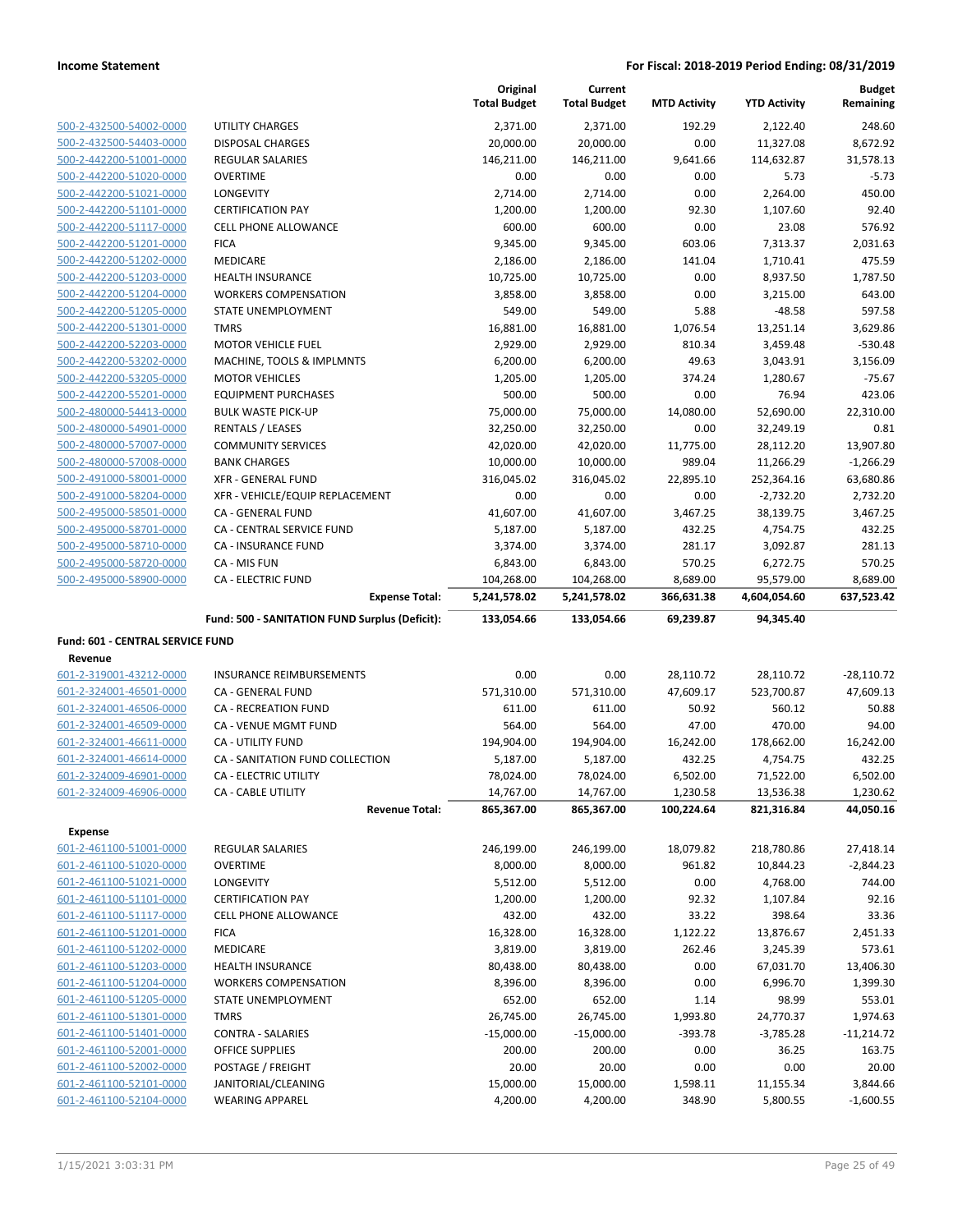| 601-2-461100-52201-0000         |
|---------------------------------|
| 601-2-461100-52203-0000         |
| 601-2-461100-53201-0000         |
| 601-2-461100-53205-0000         |
| 601-2-461100-53302-0000         |
| 601-2-461100-53406-0000         |
| 601-2-461100-53407-0000         |
| <u>601-2-461100-53408-0000</u>  |
| 601-2-461100-53501-0000         |
| 601-2-461100-53503-0000         |
| 601-2-461100-53504-0000         |
| 601-2-461100-53505-0000         |
| 601-2-461100-53506-0000         |
| 601-2-461100-53507-0000         |
| 601-2-461100-53601-0000         |
| 601-2-461100-53602-0000         |
| 601-2-461100-53603-0000         |
| <u>601-2-461100-53604-0000</u>  |
| 601-2-461100-53701-0000         |
| 601-2-461100-53703-0000         |
| 601-2-461100-53706-0000         |
| 601-2-461100-54001-0000         |
| <u>601-2-461100-54002-0000</u>  |
| 601-2-461100-54112-0000         |
| 601-2-461200-51001-0000         |
| 601-2-461200-51020-0000         |
| 601-2-461200-51021-0000         |
| 601-2-461200-51101-0000         |
| 601-2-461200-51117-0000         |
| 601-2-461200-51201-0000         |
| 601-2-461200-51202-0000         |
| 601-2-461200-51203-0000         |
| 601-2-461200-51204-0000         |
| <u>601-2-461200-51205-0000</u>  |
| 601-2-461200-51301-0000         |
| 601-2-461200-52001-0000         |
| 601-2-461200-52002-0000         |
| 601-2-461200-52104-0000         |
| 601-2-461200-52106-0000         |
| 2-461200-52201-0000-<br>$601 -$ |
| 601-2-461200-52202-0000         |
| 601-2-461200-52203-0000         |
| 601-2-461200-53202-0000         |
| 601-2-461200-53205-0000         |
| 601-2-461200-53402-0000         |
| 601-2-461200-54001-0000         |
| 601-2-461200-54002-0000         |
| 601-2-461200-54201-0000         |
| 601-2-461200-54214-0000         |
| 601-2-480000-52006-0000         |
| 601-2-480000-57004-0000         |
|                                 |

|                            |                                                     | Original<br><b>Total Budget</b> | Current<br><b>Total Budget</b> | <b>MTD Activity</b> | <b>YTD Activity</b> | <b>Budget</b><br>Remaining |
|----------------------------|-----------------------------------------------------|---------------------------------|--------------------------------|---------------------|---------------------|----------------------------|
| 601-2-461100-52201-0000    | MINOR TOOLS & EQUIPMENT                             | 1,500.00                        | 1,500.00                       | 27.66               | 1,582.87            | $-82.87$                   |
| 601-2-461100-52203-0000    | <b>MOTOR VEHICLE FUEL</b>                           | 2,400.00                        | 2,400.00                       | 299.87              | 2,689.53            | $-289.53$                  |
| 601-2-461100-53201-0000    | FURNITURE & OFFICE EQUIPMENT                        | 500.00                          | 500.00                         | 0.00                | 0.00                | 500.00                     |
| 601-2-461100-53205-0000    | <b>MOTOR VEHICLES</b>                               | 1,016.00                        | 1,016.00                       | 0.00                | 797.94              | 218.06                     |
| 601-2-461100-53302-0000    | <b>WALKS &amp; PARKING LOTS</b>                     | 2,500.00                        | 2,500.00                       | 105.82              | 821.98              | 1,678.02                   |
| 601-2-461100-53406-0000    | <b>CITY HALL</b>                                    | 28,000.00                       | 28,000.00                      | 1,379.19            | 28,847.53           | $-847.53$                  |
| 601-2-461100-53407-0000    | <b>ANIMAL SHELTER</b>                               | 4,000.00                        | 4,000.00                       | 272.24              | 4,977.59            | $-977.59$                  |
| 601-2-461100-53408-0000    | <b>FLEET MAINTENANCE</b>                            | 5,000.00                        | 5,000.00                       | 454.78              | 656.78              | 4,343.22                   |
| 601-2-461100-53501-0000    | POLICE & COURTS BLDG                                | 26,000.00                       | 26,000.00                      | 336.90              | 45,543.57           | $-19,543.57$               |
| 601-2-461100-53503-0000    | FIRE ADMINISTRATION                                 | 500.00                          | 500.00                         | 34.95               | 799.65              | -299.65                    |
| 601-2-461100-53504-0000    | <b>FIRE STATION 1</b>                               | 500.00                          | 500.00                         | 904.95              | 1,804.03            | $-1,304.03$                |
| 601-2-461100-53505-0000    | <b>FIRE STATION 2</b>                               | 2,500.00                        | 2,500.00                       | 34.95               | 4,860.44            | $-2,360.44$                |
| 601-2-461100-53506-0000    | <b>FIRE STATION 3</b>                               | 2,500.00                        | 2,500.00                       | 185.95              | 5,955.54            | $-3,455.54$                |
| 601-2-461100-53507-0000    | <b>FIRE STATION 4</b>                               | 2,500.00                        | 2,500.00                       | 217.75              | 1,096.35            | 1,403.65                   |
| 601-2-461100-53601-0000    | ANNEX                                               | 2,000.00                        | 2,000.00                       | 34.95               | 1,006.03            | 993.97                     |
| 601-2-461100-53602-0000    | <b>SERVICE CENTER</b>                               | 0.00                            | 0.00                           | 1,149.91            | 3,904.22            | $-3,904.22$                |
| 601-2-461100-53603-0000    | <b>WATER TREATMENT BLDG</b>                         | 0.00                            | 0.00                           | 39.70               | 216.44              | $-216.44$                  |
| 601-2-461100-53604-0000    | <b>WASTEWATER TRTMNT BLDG</b>                       | 0.00                            | 0.00                           | 0.00                | 238.00              | $-238.00$                  |
| 601-2-461100-53701-0000    | <b>LIBRARY</b>                                      | 5,000.00                        | 5,000.00                       | 291.10              | 9,116.13            | $-4,116.13$                |
| 601-2-461100-53703-0000    | <b>REECY DAVIS REC CENTER</b>                       | 12,000.00                       | 12,000.00                      | 331.76              | 12,131.36           | $-131.36$                  |
| 601-2-461100-53706-0000    | SPORTSPARK                                          | 1,200.00                        | 1,200.00                       | 0.00                | 5,084.40            | $-3,884.40$                |
| 601-2-461100-54001-0000    | <b>TELEPHONE CHARGES</b>                            | 4,134.00                        | 4,134.00                       | 25.13               | 3,748.44            | 385.56                     |
| 601-2-461100-54002-0000    | <b>UTILITY CHARGES</b>                              | 107,425.00                      | 107,425.00                     | 9,592.98            | 93,710.72           | 13,714.28                  |
| 601-2-461100-54112-0000    | <b>ALARM MONITOR SERVICE</b>                        | 3,000.00                        | 3,000.00                       | 0.00                | 0.00                | 3,000.00                   |
| 601-2-461200-51001-0000    | <b>REGULAR SALARIES</b>                             | 146,751.00                      | 146,751.00                     | 11,130.24           | 126,673.46          | 20,077.54                  |
| 601-2-461200-51020-0000    | <b>OVERTIME</b>                                     | 6,106.00                        | 6,106.00                       | 1,519.10            | 11,133.93           | $-5,027.93$                |
| 601-2-461200-51021-0000    | LONGEVITY                                           | 2,170.00                        | 2,170.00                       | 0.00                | 2,128.00            | 42.00                      |
| 601-2-461200-51101-0000    | <b>CERTIFICATION PAY</b>                            | 2,400.00                        | 2,400.00                       | 138.48              | 1,846.36            | 553.64                     |
| 601-2-461200-51117-0000    | <b>CELL PHONE ALLOWANCE</b>                         | 1,380.00                        | 1,380.00                       | 152.30              | 1,550.64            | $-170.64$                  |
| 601-2-461200-51201-0000    | <b>FICA</b>                                         | 9,846.00                        | 9,846.00                       | 748.78              | 8,315.45            | 1,530.55                   |
| 601-2-461200-51202-0000    | MEDICARE                                            | 2,303.00                        | 2,303.00                       | 175.12              | 1,944.74            | 358.26                     |
| 601-2-461200-51203-0000    | <b>HEALTH INSURANCE</b>                             | 42,900.00                       | 42,900.00                      | 0.00                | 35,750.00           | 7,150.00                   |
| 601-2-461200-51204-0000    | <b>WORKERS COMPENSATION</b>                         | 7,637.00                        | 7,637.00                       | 0.00                | 6,364.20            | 1,272.80                   |
| 601-2-461200-51205-0000    | STATE UNEMPLOYMENT                                  | 275.00                          | 275.00                         | 0.00                | 113.06              | 161.94                     |
| 601-2-461200-51301-0000    | <b>TMRS</b>                                         | 17,786.00                       | 17,786.00                      | 1,431.17            | 16,084.83           | 1,701.17                   |
| 601-2-461200-52001-0000    | <b>OFFICE SUPPLIES</b>                              | 100.00                          | 100.00                         | 0.00                | 0.00                | 100.00                     |
| 601-2-461200-52002-0000    | POSTAGE / FREIGHT                                   | 50.00                           | 50.00                          | 0.00                | 0.00                | 50.00                      |
| 601-2-461200-52104-0000    | <b>WEARING APPAREL</b>                              | 3,000.00                        | 3,000.00                       | 200.00              | 4,267.05            | $-1,267.05$                |
| 601-2-461200-52106-0000    | <b>CHEMICAL SUPPLIES</b>                            | 500.00                          | 500.00                         | 0.00                | 0.00                | 500.00                     |
| 601-2-461200-52201-0000    | MINOR TOOLS & EQUIPMENT                             | 7,000.00                        | 7,000.00                       | 189.73              | 2,159.30            | 4,840.70                   |
| 601-2-461200-52202-0000    | <b>MECHANICAL SUPPLIES</b>                          | 10,000.00                       | 10,000.00                      | 1,716.06            | 12,543.92           | $-2,543.92$                |
| 601-2-461200-52203-0000    | <b>MOTOR VEHICLE FUEL</b>                           | 4,475.00                        | 4,475.00                       | 362.55              | 4,167.63            | 307.37                     |
| 601-2-461200-53202-0000    | MACHINE, TOOLS & IMPLMNTS                           | 4,500.00                        | 4,500.00                       | 0.00                | 809.21              | 3,690.79                   |
| 601-2-461200-53205-0000    | <b>MOTOR VEHICLES</b>                               | 2,300.00                        | 2,300.00                       | 82.08               | 478.71              | 1,821.29                   |
| 601-2-461200-53402-0000    | <b>BUILDING MAINTENANCE</b>                         | 500.00                          | 500.00                         | 0.00                | 0.00                | 500.00                     |
| 601-2-461200-54001-0000    | <b>TELEPHONE CHARGES</b>                            | 1,447.00                        | 1,447.00                       | 47.24               | 1,255.48            | 191.52                     |
| 601-2-461200-54002-0000    | UTILITY CHARGES                                     | 15,605.00                       | 15,605.00                      | 589.33              | 10,013.40           | 5,591.60                   |
| 601-2-461200-54201-0000    | MEMBERSHIPS & SUBSCRIPTIONS                         | 1,500.00                        | 1,500.00                       | 1,500.00            | 1,500.00            | 0.00                       |
| 601-2-461200-54214-0000    | <b>TRAVEL &amp; TRAINING</b>                        | 4,000.00                        | 4,000.00                       | 0.00                | 181.87              | 3,818.13                   |
| 601-2-480000-52006-0000    | <b>COPIER PAPER</b>                                 | 100.00                          | 100.00                         | 0.00                | 209.61              | $-109.61$                  |
| 601-2-480000-57004-0000    | <b>INVENTORY LOSS/GAIN</b>                          | 0.00                            | 0.00                           | 0.00                | $-1,633.89$         | 1,633.89                   |
|                            | <b>Expense Total:</b>                               | 910,947.00                      | 910,947.00                     | 59,802.75           | 842,572.75          | 68,374.25                  |
|                            | Fund: 601 - CENTRAL SERVICE FUND Surplus (Deficit): | -45,580.00                      | -45,580.00                     | 40,421.89           | $-21,255.91$        |                            |
| Fund: 602 - INSURANCE FUND |                                                     |                                 |                                |                     |                     |                            |
| Revenue                    |                                                     |                                 |                                |                     |                     |                            |
| 602-2-319001-43211-0000    | PRIOR YEAR INS REIMB                                | 5,000.00                        | 5,000.00                       | 0.00                | 4,168.00            | 832.00                     |
| 602-2-319001-45401-0000    | <b>INTEREST REVENUES</b>                            | 0.00                            | 0.00                           | 4,174.92            | 10,779.55           | $-10,779.55$               |

602-2-322001-43201-0000 EMPLOYEE PORTION 485,000.00 485,000.00 47,913.01 507,043.28 -22,043.28 602-2-322001-43202-0000 CITY PORTION-HEALTH 2,700,757.00 2,700,757.00 1,839.60 2,339,025.53 361,731.47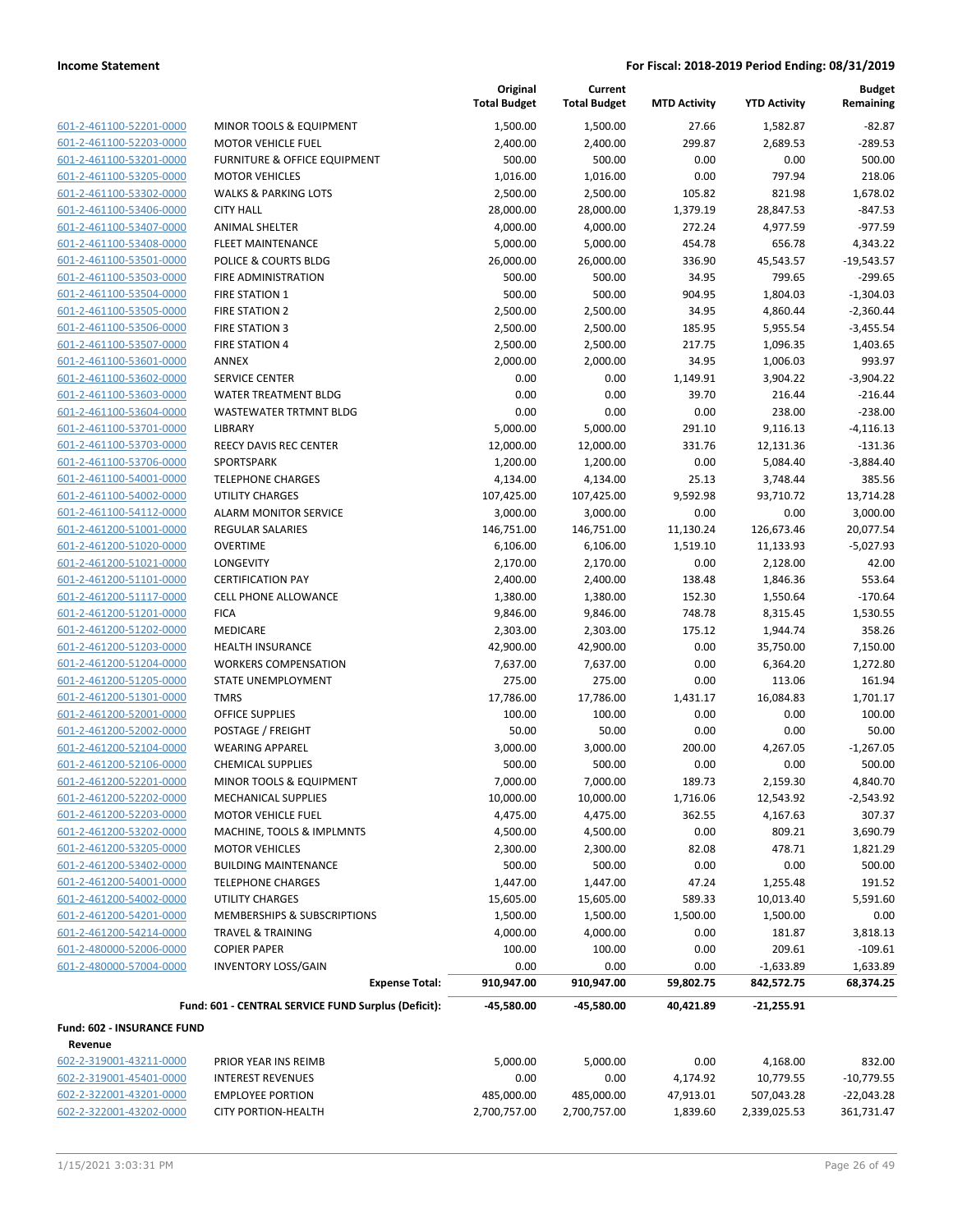|                                                    |                                                    | Original<br><b>Total Budget</b> | Current<br><b>Total Budget</b> | <b>MTD Activity</b>  | <b>YTD Activity</b>      | <b>Budget</b><br>Remaining |
|----------------------------------------------------|----------------------------------------------------|---------------------------------|--------------------------------|----------------------|--------------------------|----------------------------|
| 602-2-322001-43203-0000                            | <b>CITY PORTION-WORK COMP</b>                      | 308,551.00                      | 308,551.00                     | 68.22                | 293,707.10               | 14,843.90                  |
| 602-2-322001-43204-0000                            | <b>CITY PORTION-TWC FUTA</b>                       | 231.00                          | 231.00                         | 19.26                | 211.86                   | 19.14                      |
| 602-2-322001-43205-0000                            | <b>GEUS EMPLOYEE PORTION</b>                       | 312,923.00                      | 312,923.00                     | 22,461.98            | 249,056.70               | 63,866.30                  |
| 602-2-322001-43206-0000                            | <b>GEUS PORTION-HEALTH</b>                         | 1,372,806.00                    | 1,372,806.00                   | 0.00                 | 1,186,219.90             | 186,586.10                 |
| 602-2-322001-43207-0000                            | <b>GEUS PORTION-WORK COMP</b>                      | 79,005.00                       | 79,005.00                      | 0.00                 | 106,903.60               | $-27,898.60$               |
| 602-2-322001-48610-0000                            | OTHER REV / CITY EMPL-DEPENDENT CARE               | 24,000.00                       | 24,000.00                      | 2,120.36             | 22,750.21                | 1,249.79                   |
| 602-2-324001-46501-0000                            | CA - GENERAL FUND                                  | 154,045.00                      | 154,045.00                     | 12,837.08            | 141,207.88               | 12,837.12                  |
| 602-2-324001-46506-0000                            | <b>CA - RECREATION FUND</b>                        | 229.00                          | 229.00                         | 19.08                | 209.88                   | 19.12                      |
| 602-2-324001-46509-0000                            | CA - VENUE MGMT FUND                               | 233.00                          | 233.00                         | 19.42                | 213.62                   | 19.38                      |
| 602-2-324001-46611-0000                            | <b>CA - UTILITY FUND</b>                           | 88,697.00                       | 88,697.00                      | 7,391.42             | 81,305.62                | 7,391.38                   |
| 602-2-324001-46614-0000                            | CA - SANITATION FUND COLLECTION                    | 3,374.00                        | 3,374.00                       | 281.17               | 3,092.87                 | 281.13                     |
| 602-2-324009-46612-0000                            | CA - ELECTRIC UTILITY                              | 23,955.00                       | 23,955.00                      | 1,996.25             | 21,958.75                | 1,996.25                   |
| 602-2-324009-46613-0000                            | <b>CA - CABLE UTILITY</b><br><b>Revenue Total:</b> | 4,843.00<br>5,563,649.00        | 4,843.00<br>5,563,649.00       | 403.58<br>101,545.35 | 4,439.41<br>4,972,293.76 | 403.59<br>591,355.24       |
|                                                    |                                                    |                                 |                                |                      |                          |                            |
| <b>Expense</b><br>602-2-462100-54101-0000          | PROFESSIONAL SERVICES                              | 25,000.00                       | 25,000.00                      | 731.50               | 30,294.25                | $-5,294.25$                |
| 602-2-462100-54801-0000                            | <b>WELLNESS PROGRAM</b>                            | 10,000.00                       | 10,000.00                      | 0.00                 | 8,085.00                 | 1,915.00                   |
| 602-2-462100-54809-0000                            | HEALTH AND DENTAL / PREMIUMS                       | 4,328,596.00                    | 4,328,596.00                   | 714,964.53           | 4,217,060.44             | 111,535.56                 |
| 602-2-462100-54810-0000                            | RETIREE INSURANCE PREMIUM                          | 100,000.00                      | 100,000.00                     | 3,206.74             | 28,914.23                | 71,085.77                  |
| 602-2-462100-54812-0000                            | LONG TERM DISABILITY                               | 55,000.00                       | 55,000.00                      | 7,837.87             | 47,075.04                | 7,924.96                   |
| 602-2-462100-54813-0000                            | LIFE / AD & D INSURANCE                            | 28,000.00                       | 28,000.00                      | 3,484.02             | 20,545.12                | 7,454.88                   |
| 602-2-462100-54820-0000                            | AIR EVAC PREMIUMS                                  | 20,000.00                       | 20,000.00                      | 95.00                | 20,362.00                | $-362.00$                  |
| 602-2-462100-54821-0000                            | <b>WORKERS' COMPENSATION</b>                       | 454,641.00                      | 454,641.00                     | 0.00                 | 445,648.59               | 8,992.41                   |
| 602-2-462100-54822-0000                            | STATE UNEMPLOYMENT INS.                            | 0.00                            | 0.00                           | $-0.03$              | $-0.50$                  | 0.50                       |
| 602-2-462100-54823-0000                            | HEALTH CARE-125 FLEX PLAN & HSA                    | 16,000.00                       | 16,000.00                      | 2,005.13             | 14,548.22                | 1,451.78                   |
| 602-2-480000-54101-0000                            | PROFESSIONAL SERVICES                              | 100,000.00                      | 100,000.00                     | 5,697.13             | 68,757.85                | 31,242.15                  |
| 602-2-480000-54226-0000                            | PROP INSURANCE EXP                                 | 245,000.00                      | 245,000.00                     | 1,833.00             | 277,661.12               | $-32,661.12$               |
| 602-2-480000-57008-0000                            | <b>BANK CHARGES</b>                                | 150.00                          | 150.00                         | 39.17                | 234.79                   | $-84.79$                   |
|                                                    | <b>Expense Total:</b>                              | 5,382,387.00                    | 5,382,387.00                   | 739,894.06           | 5,179,186.15             | 203,200.85                 |
|                                                    | Fund: 602 - INSURANCE FUND Surplus (Deficit):      | 181,262.00                      | 181,262.00                     | $-638,348.71$        | -206,892.39              |                            |
| Fund: 604 - MIS FUND                               |                                                    |                                 |                                |                      |                          |                            |
| Revenue                                            |                                                    |                                 |                                |                      |                          |                            |
| 604-2-324001-46501-0000                            | CA - GENERAL FUND                                  | 296,669.00                      | 296,669.00                     | 24,722.42            | 271,946.62               | 24,722.38                  |
| 604-2-324001-46506-0000                            | CA - RECREATION FUND                               | 4,085.00                        | 4,085.00                       | 340.42               | 3,744.62                 | 340.38                     |
| 604-2-324001-46509-0000                            | CA - VENUE MGMT FUND                               | 3,973.00                        | 3,973.00                       | 331.08               | 3,641.88                 | 331.12                     |
| 604-2-324001-46611-0000                            | <b>CA - UTILITY FUND</b>                           | 126,693.00                      | 126,693.00                     | 10,557.75            | 116,135.25               | 10,557.75                  |
| 604-2-324001-46614-0000                            | CA - SANITATION FUND COLLECTION                    | 6,843.00                        | 6,843.00                       | 570.25               | 6,272.75                 | 570.25                     |
| 604-2-324009-46901-0000                            | <b>CA - ELECTRIC UTILITY</b>                       | 78,653.00                       | 78,653.00                      | 6,554.42             | 72,098.62                | 6,554.38                   |
| 604-2-324009-46906-0000                            | CA - CABLE UTILITY                                 | 12,363.00                       | 12,363.00                      | 1,030.25             | 11,332.75                | 1,030.25                   |
|                                                    | <b>Revenue Total:</b>                              | 529,279.00                      | 529,279.00                     | 44,106.59            | 485,172.49               | 44,106.51                  |
| <b>Expense</b>                                     |                                                    |                                 |                                |                      |                          |                            |
| 604-2-441400-53209-0000                            | HARDWARE/SOFTWARE                                  | 0.00                            | 0.00                           | 0.00                 | 124.44                   | $-124.44$                  |
| 604-2-441400-54001-0000                            | <b>TELEPHONE CHARGES</b>                           | 361.00                          | 361.00                         | 35.91                | 339.37                   | 21.63                      |
| 604-2-441400-54002-0000                            | <b>UTILITY CHARGES</b>                             | 1,391.00                        | 1,391.00                       | 8.04                 | 712.97                   | 678.03                     |
| 604-2-465100-51001-0000                            | <b>REGULAR SALARIES</b>                            | 236,565.00                      | 236,565.00                     | 18,088.38            | 186,018.28               | 50,546.72                  |
| 604-2-465100-51020-0000<br>604-2-465100-51021-0000 | <b>OVERTIME</b><br>LONGEVITY                       | 5,749.00                        | 5,749.00                       | 1,755.19<br>0.00     | 19,742.26                | $-13,993.26$<br>129.00     |
| 604-2-465100-51116-0000                            | CAR ALLOWANCE                                      | 4,708.00<br>3,600.00            | 4,708.00<br>3,600.00           | 276.92               | 4,579.00<br>3,323.04     | 276.96                     |
| 604-2-465100-51117-0000                            | CELL PHONE ALLOWANCE                               | 2,880.00                        | 2,880.00                       | 221.52               | 2,436.72                 | 443.28                     |
| 604-2-465100-51201-0000                            | <b>FICA</b>                                        | 15,717.00                       | 15,717.00                      | 1,181.75             | 14,339.28                | 1,377.72                   |
| 604-2-465100-51202-0000                            | <b>MEDICARE</b>                                    | 3,676.00                        | 3,676.00                       | 276.37               | 3,353.52                 | 322.48                     |
| 604-2-465100-51203-0000                            | <b>HEALTH INSURANCE</b>                            | 32,175.00                       | 32,175.00                      | 0.00                 | 26,812.50                | 5,362.50                   |
| 604-2-465100-51204-0000                            | <b>WORKERS COMPENSATION</b>                        | 694.00                          | 694.00                         | 0.00                 | 578.30                   | 115.70                     |
| 604-2-465100-51205-0000                            | STATE UNEMPLOYMENT                                 | 231.00                          | 231.00                         | 0.00                 | 133.08                   | 97.92                      |
| 604-2-465100-51301-0000                            |                                                    |                                 |                                |                      |                          | 1,089.09                   |
|                                                    |                                                    |                                 |                                |                      |                          |                            |
|                                                    | <b>TMRS</b>                                        | 28,392.00                       | 28,392.00                      | 2,249.84             | 27,302.91                |                            |
| 604-2-465100-52001-0000                            | <b>OFFICE SUPPLIES</b>                             | 300.00                          | 300.00                         | 0.00                 | 144.36                   | 155.64                     |
| 604-2-465100-52002-0000<br>604-2-465100-52004-0000 | POSTAGE / FREIGHT<br><b>COMPUTER SUPPLIES</b>      | 50.00<br>2,500.00               | 50.00<br>0.00                  | 0.00<br>0.00         | 0.00<br>0.00             | 50.00<br>0.00              |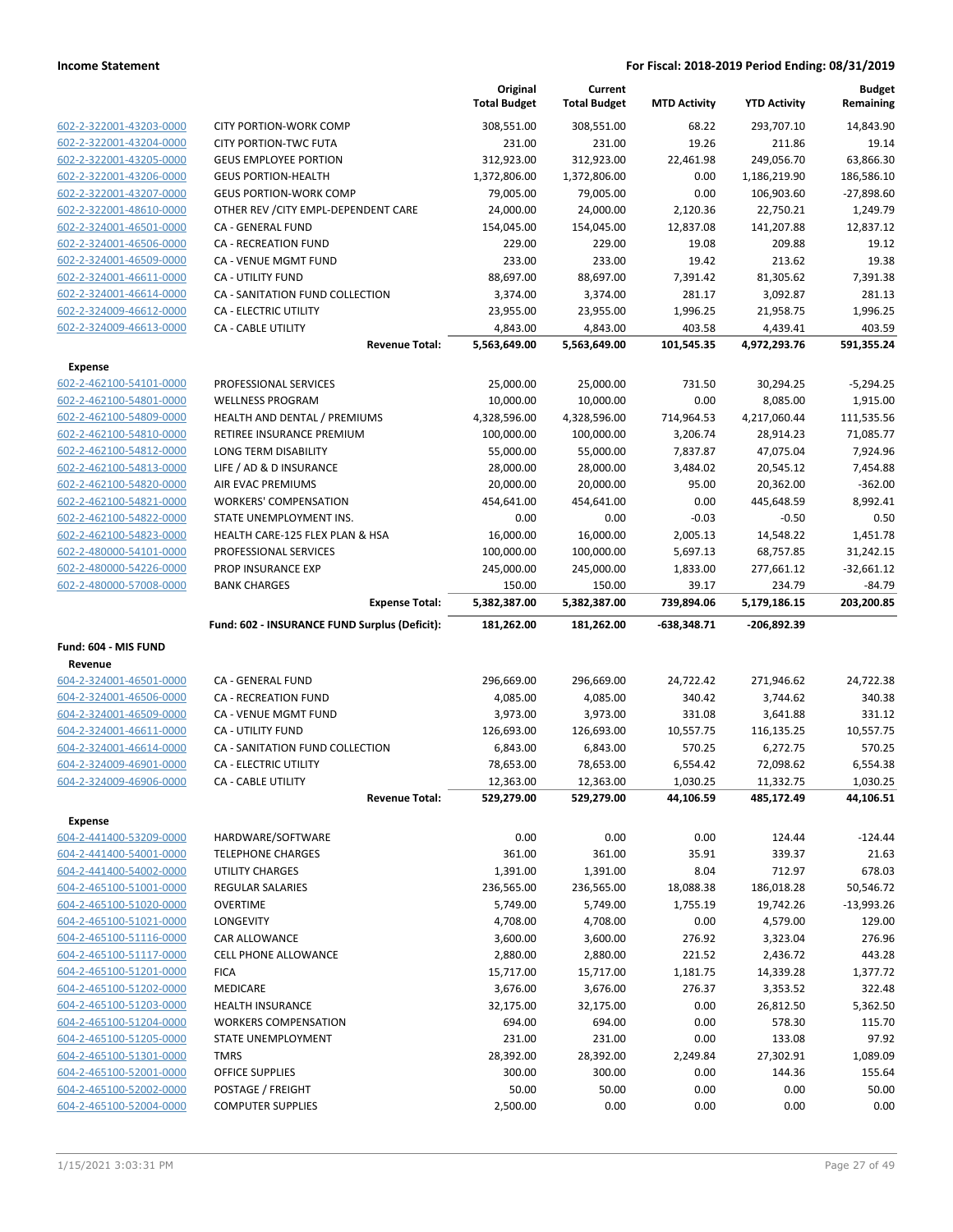|                                                    |                                                            | Original<br><b>Total Budget</b> | Current             |                     |                         | <b>Budget</b>             |
|----------------------------------------------------|------------------------------------------------------------|---------------------------------|---------------------|---------------------|-------------------------|---------------------------|
|                                                    |                                                            |                                 | <b>Total Budget</b> | <b>MTD Activity</b> | <b>YTD Activity</b>     | Remaining                 |
| 604-2-465100-52201-0000                            | MINOR TOOLS & EQUIPMENT                                    | 750.00                          | 750.00              | 0.00                | 0.00                    | 750.00                    |
| 604-2-465100-52203-0000                            | <b>MOTOR VEHICLE FUEL</b>                                  | 344.00                          | 344.00              | 41.97               | 260.51                  | 83.49                     |
| 604-2-465100-53205-0000                            | <b>MOTOR VEHICLES</b>                                      | 313.00                          | 313.00              | 0.00                | 550.41                  | $-237.41$                 |
| 604-2-465100-53209-0000                            | HARDWARE/SOFTWARE                                          | 303,755.00                      | 311,144.43          | 3,155.20            | 267,871.25              | 43,273.18                 |
| 604-2-465100-54001-0000                            | <b>TELEPHONE CHARGES</b>                                   | 9,165.00                        | 9,165.00            | 887.13              | 9,183.14                | $-18.14$                  |
| 604-2-465100-54101-0000                            | PROFESSIONAL SERVICES                                      | 8,000.00                        | 6,700.00            | 0.00                | 2,546.95                | 4,153.05                  |
| 604-2-465100-54214-0000                            | <b>TRAVEL &amp; TRAINING</b>                               | 5,000.00                        | 1,581.57            | 0.00                | 1,581.57                | 0.00                      |
| 604-2-465100-54901-0000                            | RENTALS / LEASES                                           | 25,000.00                       | 25,000.00           | 1,794.53            | 19,739.83               | 5,260.17                  |
| 604-2-465100-54908-0000                            | LEASE PURCHASE PAYMENTS                                    | 20,468.00                       | 20,468.00           | 0.00                | 23,701.13               | $-3,233.13$               |
| 604-2-465100-55205-0000                            | COMPUTER EQUIPMENT / SOFTWARE                              | 8,250.75                        | 9,550.75            | 0.00                | 4,694.92                | 4,855.83                  |
| 604-2-480000-55205-0000                            | <b>COMPUTER EQUIPMENT</b>                                  | 60,000.00                       | 58,529.00           | 0.00                | 40,572.39               | 17,956.61                 |
| 604-2-480000-57005-0000                            | <b>ACCRUED VAC &amp; SICK PAY</b><br><b>Expense Total:</b> | 0.00<br>780,034.75              | 0.00<br>780,034.75  | 0.00<br>29,972.75   | 26,393.86<br>687,035.99 | $-26,393.86$<br>92,998.76 |
|                                                    |                                                            |                                 |                     |                     |                         |                           |
|                                                    | Fund: 604 - MIS FUND Surplus (Deficit):                    | -250,755.75                     | $-250,755.75$       | 14,133.84           | -201,863.50             |                           |
| <b>Fund: 660 - VEHICLE REPLACEMENT FUND</b>        |                                                            |                                 |                     |                     |                         |                           |
| Revenue                                            |                                                            |                                 |                     |                     |                         |                           |
| 660-2-319001-45401-0000                            | <b>INTEREST REVENUES</b>                                   | 13,000.00                       | 13,000.00           | 1,678.58            | 18,985.16               | $-5,985.16$               |
| 660-2-322001-47205-0000                            | EQUIPMENT LEASES / GENERAL FUND                            | 65,036.00                       | 65,036.00           | 0.00                | 54,197.20               | 10,838.80                 |
| 660-2-323001-46001-0000                            | <b>XFR - GENERAL FUND</b><br><b>Revenue Total:</b>         | 615,357.00                      | 615,357.00          | 51,279.75           | 564,077.25              | 51,279.75                 |
|                                                    |                                                            | 693,393.00                      | 693,393.00          | 52,958.33           | 637,259.61              | 56,133.39                 |
| <b>Expense</b>                                     |                                                            |                                 |                     |                     |                         |                           |
| 660-2-421210-55202-0000                            | <b>VEHICLES</b>                                            | 24,520.00                       | 24,520.00           | 0.00                | 22,584.09               | 1,935.91                  |
| 660-2-421230-55202-0000                            | <b>VEHICLES</b>                                            | 151,629.00                      | 151,629.00          | 0.00                | 146,504.47              | 5,124.53                  |
| 660-2-422200-54908-0000                            | <b>LEASE PURCHASE PAYMENTS</b>                             | 65,073.00                       | 65,073.00           | 0.00                | 54,197.20               | 10,875.80                 |
| 660-2-422200-55202-0000                            | <b>VEHICLES</b>                                            | 836,066.00                      | 836,066.00          | 1,030.98            | 80,346.71               | 755,719.29                |
| 660-2-422300-55202-0000                            | <b>VEHICLES</b>                                            | 41,321.00                       | 41,321.00           | 1,592.50            | 39,482.74               | 1,838.26                  |
| 660-2-431200-55201-0000                            | <b>EQUIPMENT PURCHASES</b>                                 | 0.00                            | 0.00                | 0.00                | 158,804.00              | $-158,804.00$             |
| 660-2-431200-55202-0000                            | <b>VEHICLES</b><br><b>VEHICLES</b>                         | 187,804.00                      | 187,804.00          | 0.00<br>0.00        | 24,763.00               | 163,041.00<br>72,377.00   |
| 660-2-431600-55202-0000                            |                                                            | 85,220.00                       | 85,220.00           |                     | 12,843.00               | $-29,211.00$              |
| 660-2-442200-55201-0000                            | <b>EQUIPMENT PURCHASES</b><br><b>VEHICLES</b>              | 0.00                            | 0.00                | 0.00<br>0.00        | 29,211.00               |                           |
| 660-2-451100-55202-0000<br>660-2-480000-57008-0000 | <b>BANK CHARGES</b>                                        | 55,184.00<br>15.00              | 55,184.00<br>15.00  | 0.00                | 55,184.00<br>0.04       | 0.00<br>14.96             |
|                                                    | <b>Expense Total:</b>                                      | 1,446,832.00                    | 1,446,832.00        | 2,623.48            | 623,920.25              | 822,911.75                |
|                                                    | Fund: 660 - VEHICLE REPLACEMENT FUND Surplus (Deficit):    | -753,439.00                     | -753,439.00         | 50,334.85           | 13,339.36               |                           |
|                                                    |                                                            |                                 |                     |                     |                         |                           |
| Fund: 800 - SPENCE FUND                            |                                                            |                                 |                     |                     |                         |                           |
| Revenue<br>800-3-319001-45401-0000                 | <b>INTEREST REVENUES</b>                                   | 6.000.00                        | 6,000.00            | 1,116.72            | 12,629.95               | $-6,629.95$               |
|                                                    |                                                            |                                 |                     |                     | 12,629.95               | $-6,629.95$               |
|                                                    | <b>Revenue Total:</b>                                      | 6,000.00                        | 6,000.00            | 1,116.72            |                         |                           |
| <b>Expense</b><br>800-3-495000-58501-0000          | CA - GENERAL FUND                                          | 600.00                          | 600.00              | 50.00               | 550.00                  | 50.00                     |
|                                                    | <b>Expense Total:</b>                                      | 600.00                          | 600.00              | 50.00               | 550.00                  | 50.00                     |
|                                                    | Fund: 800 - SPENCE FUND Surplus (Deficit):                 | 5,400.00                        | 5,400.00            | 1,066.72            | 12,079.95               |                           |
|                                                    |                                                            |                                 |                     |                     |                         |                           |
| Fund: 801 - JONES LIBRARY TRUST                    |                                                            |                                 |                     |                     |                         |                           |
| Revenue<br>801-3-319001-45401-0000                 | <b>INTEREST REVENUES</b>                                   | 0.00                            | 0.00                | 82.52               | 314.19                  | $-314.19$                 |
|                                                    | <b>Revenue Total:</b>                                      | 0.00                            | 0.00                | 82.52               | 314.19                  | $-314.19$                 |
|                                                    |                                                            |                                 |                     |                     |                         |                           |
| <b>Expense</b>                                     |                                                            |                                 |                     |                     |                         |                           |
| 801-3-480000-57008-0000                            | <b>BANK CHARGES</b><br><b>Expense Total:</b>               | 0.00<br>0.00                    | 0.00<br>0.00        | 0.77<br>0.77        | 7.76<br>7.76            | $-7.76$<br>$-7.76$        |
|                                                    |                                                            |                                 |                     |                     |                         |                           |
|                                                    | Fund: 801 - JONES LIBRARY TRUST Surplus (Deficit):         | 0.00                            | 0.00                | 81.75               | 306.43                  |                           |
| Fund: 809 - GREENVILLE IDC (L-3)                   |                                                            |                                 |                     |                     |                         |                           |
| Revenue                                            |                                                            |                                 |                     |                     |                         |                           |
| 809-3-319001-45609-0000                            | INTERGOVERNMENTAL / IDC GREENVILLE                         | 0.00                            | 0.00                | 228,675.53          | 2,581,121.07            | -2,581,121.07             |
|                                                    | <b>Revenue Total:</b>                                      | 0.00                            | 0.00                | 228,675.53          | 2,581,121.07            | -2,581,121.07             |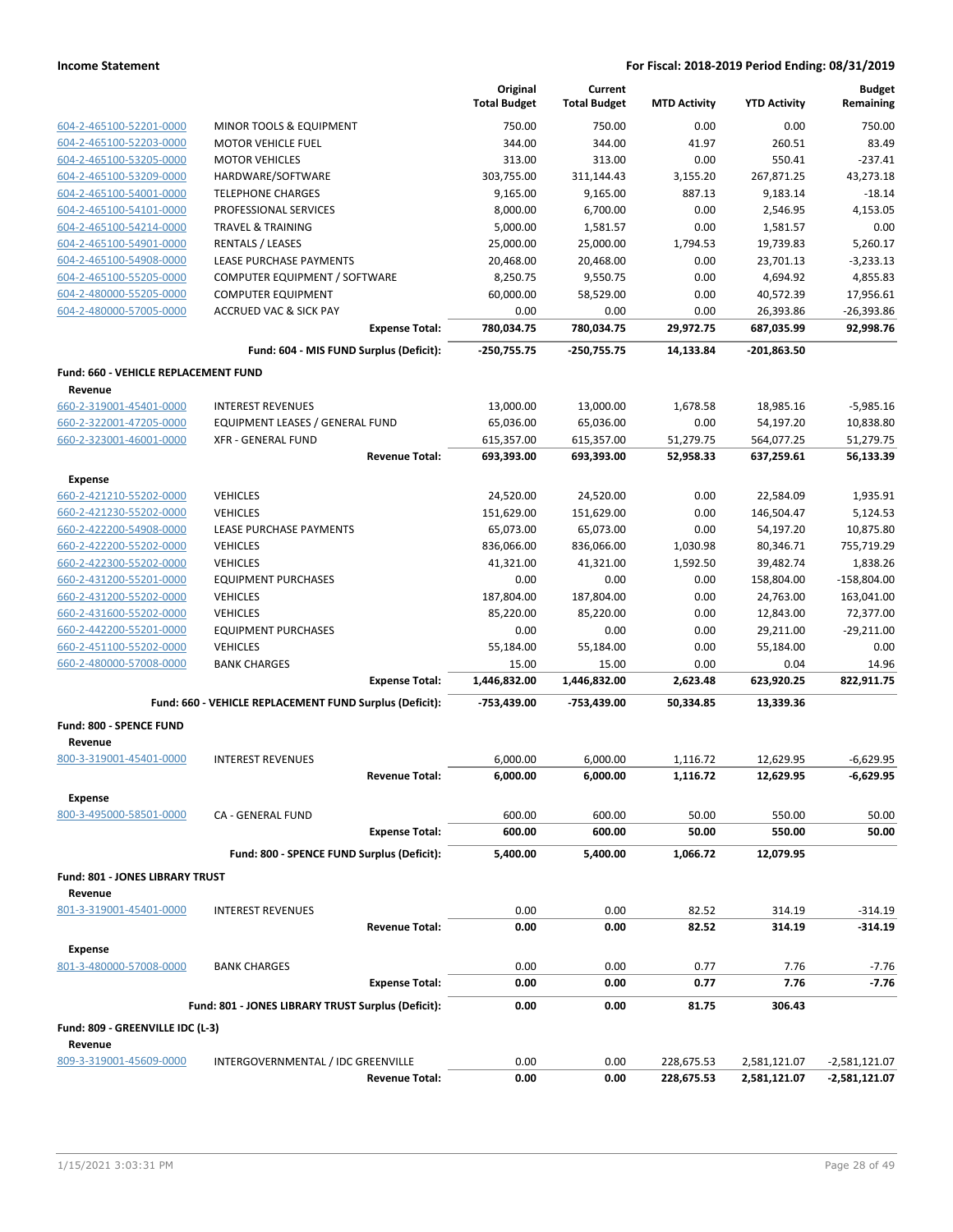| Expense<br>809-3-438100-55320-0000<br><b>CONSTRUCTION PROJECTS</b><br>0.00<br>0.00<br>90,525.53<br>2,339,798.57<br>0.00<br>90,525.53<br>2,339,798.57<br><b>Expense Total:</b><br>0.00<br>Fund: 809 - GREENVILLE IDC (L-3) Surplus (Deficit):<br>0.00<br>0.00<br>241,322.50<br>138,150.00<br>Fund: 810 - SEIZURE FUNDS - STATE RULES<br>Revenue<br>810-3-319001-45401-0000<br><b>INTEREST REVENUES</b><br>200.00<br>200.00<br>5,593.05<br>1,466.76<br>810-3-322001-46802-0000<br>0.00<br>0.00<br>0.00<br>791.70<br><b>HB65 SEIZURES-CONTRIBUTNS</b><br><b>Revenue Total:</b><br>200.00<br>200.00<br>1,466.76<br>6,384.75<br><b>Expense</b><br>810-3-421230-55501-0000<br><b>SERVICE ANIMALS</b><br>0.00<br>0.00<br>0.00<br>15,000.00<br>810-3-480000-57008-0000<br>250.00<br>250.00<br>13.77<br>139.04<br><b>BANK CHARGES</b><br><b>Expense Total:</b><br>250.00<br>250.00<br>13.77<br>15,139.04<br>Fund: 810 - SEIZURE FUNDS - STATE RULES Surplus (Deficit):<br>$-50.00$<br>$-50.00$<br>1,452.99<br>-8,754.29<br>Fund: 811 - SEIZURE FUNDS - FED RULES<br>Revenue<br><b>INTEREST REVENUES</b><br>811-3-319001-45401-0000<br>225.00<br>225.00<br>1,296.19<br>5,680.17<br><b>Revenue Total:</b><br>225.00<br>225.00<br>1,296.19<br>5,680.17<br><b>Expense</b><br>811-3-421210-55201-0000<br>0.00<br>0.00<br>0.00<br><b>EQUIPMENT PURCHASES</b><br>1,650.00<br>811-3-421230-55201-0000<br><b>EQUIPMENT PURCHASES</b><br>0.00<br>0.00<br>0.00<br>54,010.00<br>811-3-480000-57008-0000<br>100.00<br>100.00<br>12.17<br>142.02<br><b>BANK CHARGES</b><br><b>Expense Total:</b><br>12.17<br>55,802.02<br>100.00<br>100.00<br>Fund: 811 - SEIZURE FUNDS - FED RULES Surplus (Deficit):<br>125.00<br>125.00<br>1,284.02<br>-50,121.85<br>Fund: 820 - TIRZ FUND (Tax Increment Reinvestment Zone)<br>Revenue<br>820-3-311001-41101-0000<br>REAL PROPERTY TAXES - CITY<br>473,633.00<br>460,356.10<br>1,096.67<br>448,755.68<br>820-3-311001-41111-0000<br>REAL PROPERTY TAXES - COUNTY<br>180,672.77<br>0.00<br>168,688.36<br>154,000.00 | $-2,339,798.57$<br>-2,339,798.57<br>$-5,393.05$<br>$-791.70$ |
|---------------------------------------------------------------------------------------------------------------------------------------------------------------------------------------------------------------------------------------------------------------------------------------------------------------------------------------------------------------------------------------------------------------------------------------------------------------------------------------------------------------------------------------------------------------------------------------------------------------------------------------------------------------------------------------------------------------------------------------------------------------------------------------------------------------------------------------------------------------------------------------------------------------------------------------------------------------------------------------------------------------------------------------------------------------------------------------------------------------------------------------------------------------------------------------------------------------------------------------------------------------------------------------------------------------------------------------------------------------------------------------------------------------------------------------------------------------------------------------------------------------------------------------------------------------------------------------------------------------------------------------------------------------------------------------------------------------------------------------------------------------------------------------------------------------------------------------------------------------------------------------------------------------------------------------------------------------------------------------------------------------------------------|--------------------------------------------------------------|
|                                                                                                                                                                                                                                                                                                                                                                                                                                                                                                                                                                                                                                                                                                                                                                                                                                                                                                                                                                                                                                                                                                                                                                                                                                                                                                                                                                                                                                                                                                                                                                                                                                                                                                                                                                                                                                                                                                                                                                                                                                 |                                                              |
|                                                                                                                                                                                                                                                                                                                                                                                                                                                                                                                                                                                                                                                                                                                                                                                                                                                                                                                                                                                                                                                                                                                                                                                                                                                                                                                                                                                                                                                                                                                                                                                                                                                                                                                                                                                                                                                                                                                                                                                                                                 |                                                              |
|                                                                                                                                                                                                                                                                                                                                                                                                                                                                                                                                                                                                                                                                                                                                                                                                                                                                                                                                                                                                                                                                                                                                                                                                                                                                                                                                                                                                                                                                                                                                                                                                                                                                                                                                                                                                                                                                                                                                                                                                                                 |                                                              |
|                                                                                                                                                                                                                                                                                                                                                                                                                                                                                                                                                                                                                                                                                                                                                                                                                                                                                                                                                                                                                                                                                                                                                                                                                                                                                                                                                                                                                                                                                                                                                                                                                                                                                                                                                                                                                                                                                                                                                                                                                                 |                                                              |
|                                                                                                                                                                                                                                                                                                                                                                                                                                                                                                                                                                                                                                                                                                                                                                                                                                                                                                                                                                                                                                                                                                                                                                                                                                                                                                                                                                                                                                                                                                                                                                                                                                                                                                                                                                                                                                                                                                                                                                                                                                 |                                                              |
|                                                                                                                                                                                                                                                                                                                                                                                                                                                                                                                                                                                                                                                                                                                                                                                                                                                                                                                                                                                                                                                                                                                                                                                                                                                                                                                                                                                                                                                                                                                                                                                                                                                                                                                                                                                                                                                                                                                                                                                                                                 |                                                              |
|                                                                                                                                                                                                                                                                                                                                                                                                                                                                                                                                                                                                                                                                                                                                                                                                                                                                                                                                                                                                                                                                                                                                                                                                                                                                                                                                                                                                                                                                                                                                                                                                                                                                                                                                                                                                                                                                                                                                                                                                                                 |                                                              |
|                                                                                                                                                                                                                                                                                                                                                                                                                                                                                                                                                                                                                                                                                                                                                                                                                                                                                                                                                                                                                                                                                                                                                                                                                                                                                                                                                                                                                                                                                                                                                                                                                                                                                                                                                                                                                                                                                                                                                                                                                                 | -6,184.75                                                    |
|                                                                                                                                                                                                                                                                                                                                                                                                                                                                                                                                                                                                                                                                                                                                                                                                                                                                                                                                                                                                                                                                                                                                                                                                                                                                                                                                                                                                                                                                                                                                                                                                                                                                                                                                                                                                                                                                                                                                                                                                                                 |                                                              |
|                                                                                                                                                                                                                                                                                                                                                                                                                                                                                                                                                                                                                                                                                                                                                                                                                                                                                                                                                                                                                                                                                                                                                                                                                                                                                                                                                                                                                                                                                                                                                                                                                                                                                                                                                                                                                                                                                                                                                                                                                                 | $-15,000.00$                                                 |
|                                                                                                                                                                                                                                                                                                                                                                                                                                                                                                                                                                                                                                                                                                                                                                                                                                                                                                                                                                                                                                                                                                                                                                                                                                                                                                                                                                                                                                                                                                                                                                                                                                                                                                                                                                                                                                                                                                                                                                                                                                 | 110.96                                                       |
|                                                                                                                                                                                                                                                                                                                                                                                                                                                                                                                                                                                                                                                                                                                                                                                                                                                                                                                                                                                                                                                                                                                                                                                                                                                                                                                                                                                                                                                                                                                                                                                                                                                                                                                                                                                                                                                                                                                                                                                                                                 | $-14,889.04$                                                 |
|                                                                                                                                                                                                                                                                                                                                                                                                                                                                                                                                                                                                                                                                                                                                                                                                                                                                                                                                                                                                                                                                                                                                                                                                                                                                                                                                                                                                                                                                                                                                                                                                                                                                                                                                                                                                                                                                                                                                                                                                                                 |                                                              |
|                                                                                                                                                                                                                                                                                                                                                                                                                                                                                                                                                                                                                                                                                                                                                                                                                                                                                                                                                                                                                                                                                                                                                                                                                                                                                                                                                                                                                                                                                                                                                                                                                                                                                                                                                                                                                                                                                                                                                                                                                                 |                                                              |
|                                                                                                                                                                                                                                                                                                                                                                                                                                                                                                                                                                                                                                                                                                                                                                                                                                                                                                                                                                                                                                                                                                                                                                                                                                                                                                                                                                                                                                                                                                                                                                                                                                                                                                                                                                                                                                                                                                                                                                                                                                 |                                                              |
|                                                                                                                                                                                                                                                                                                                                                                                                                                                                                                                                                                                                                                                                                                                                                                                                                                                                                                                                                                                                                                                                                                                                                                                                                                                                                                                                                                                                                                                                                                                                                                                                                                                                                                                                                                                                                                                                                                                                                                                                                                 | $-5,455.17$                                                  |
|                                                                                                                                                                                                                                                                                                                                                                                                                                                                                                                                                                                                                                                                                                                                                                                                                                                                                                                                                                                                                                                                                                                                                                                                                                                                                                                                                                                                                                                                                                                                                                                                                                                                                                                                                                                                                                                                                                                                                                                                                                 | $-5,455.17$                                                  |
|                                                                                                                                                                                                                                                                                                                                                                                                                                                                                                                                                                                                                                                                                                                                                                                                                                                                                                                                                                                                                                                                                                                                                                                                                                                                                                                                                                                                                                                                                                                                                                                                                                                                                                                                                                                                                                                                                                                                                                                                                                 |                                                              |
|                                                                                                                                                                                                                                                                                                                                                                                                                                                                                                                                                                                                                                                                                                                                                                                                                                                                                                                                                                                                                                                                                                                                                                                                                                                                                                                                                                                                                                                                                                                                                                                                                                                                                                                                                                                                                                                                                                                                                                                                                                 | $-1,650.00$                                                  |
|                                                                                                                                                                                                                                                                                                                                                                                                                                                                                                                                                                                                                                                                                                                                                                                                                                                                                                                                                                                                                                                                                                                                                                                                                                                                                                                                                                                                                                                                                                                                                                                                                                                                                                                                                                                                                                                                                                                                                                                                                                 | $-54,010.00$                                                 |
|                                                                                                                                                                                                                                                                                                                                                                                                                                                                                                                                                                                                                                                                                                                                                                                                                                                                                                                                                                                                                                                                                                                                                                                                                                                                                                                                                                                                                                                                                                                                                                                                                                                                                                                                                                                                                                                                                                                                                                                                                                 | -42.02                                                       |
|                                                                                                                                                                                                                                                                                                                                                                                                                                                                                                                                                                                                                                                                                                                                                                                                                                                                                                                                                                                                                                                                                                                                                                                                                                                                                                                                                                                                                                                                                                                                                                                                                                                                                                                                                                                                                                                                                                                                                                                                                                 | $-55,702.02$                                                 |
|                                                                                                                                                                                                                                                                                                                                                                                                                                                                                                                                                                                                                                                                                                                                                                                                                                                                                                                                                                                                                                                                                                                                                                                                                                                                                                                                                                                                                                                                                                                                                                                                                                                                                                                                                                                                                                                                                                                                                                                                                                 |                                                              |
|                                                                                                                                                                                                                                                                                                                                                                                                                                                                                                                                                                                                                                                                                                                                                                                                                                                                                                                                                                                                                                                                                                                                                                                                                                                                                                                                                                                                                                                                                                                                                                                                                                                                                                                                                                                                                                                                                                                                                                                                                                 |                                                              |
|                                                                                                                                                                                                                                                                                                                                                                                                                                                                                                                                                                                                                                                                                                                                                                                                                                                                                                                                                                                                                                                                                                                                                                                                                                                                                                                                                                                                                                                                                                                                                                                                                                                                                                                                                                                                                                                                                                                                                                                                                                 |                                                              |
|                                                                                                                                                                                                                                                                                                                                                                                                                                                                                                                                                                                                                                                                                                                                                                                                                                                                                                                                                                                                                                                                                                                                                                                                                                                                                                                                                                                                                                                                                                                                                                                                                                                                                                                                                                                                                                                                                                                                                                                                                                 | 11,600.42                                                    |
|                                                                                                                                                                                                                                                                                                                                                                                                                                                                                                                                                                                                                                                                                                                                                                                                                                                                                                                                                                                                                                                                                                                                                                                                                                                                                                                                                                                                                                                                                                                                                                                                                                                                                                                                                                                                                                                                                                                                                                                                                                 | 11,984.41                                                    |
| 820-3-311001-41112-0000<br>REAL PROPERTY TAXES - HOSPITAL<br>60,000.00<br>0.00<br>85,264.72<br>0.00                                                                                                                                                                                                                                                                                                                                                                                                                                                                                                                                                                                                                                                                                                                                                                                                                                                                                                                                                                                                                                                                                                                                                                                                                                                                                                                                                                                                                                                                                                                                                                                                                                                                                                                                                                                                                                                                                                                             | 85,264.72                                                    |
| 820-3-311002-41102-0000<br><b>DELINQUENT TAXES</b><br>2,000.00<br>2,000.00<br>57.78<br>9,779.62                                                                                                                                                                                                                                                                                                                                                                                                                                                                                                                                                                                                                                                                                                                                                                                                                                                                                                                                                                                                                                                                                                                                                                                                                                                                                                                                                                                                                                                                                                                                                                                                                                                                                                                                                                                                                                                                                                                                 | $-7,779.62$                                                  |
| 820-3-319001-45401-0000<br><b>INTEREST REVENUES</b><br>6,400.00<br>6,400.00<br>12,417.74<br>40,440.70                                                                                                                                                                                                                                                                                                                                                                                                                                                                                                                                                                                                                                                                                                                                                                                                                                                                                                                                                                                                                                                                                                                                                                                                                                                                                                                                                                                                                                                                                                                                                                                                                                                                                                                                                                                                                                                                                                                           | $-34,040.70$                                                 |
| <b>Revenue Total:</b><br>696,033.00<br>734,693.59<br>13,572.19<br>667,664.36                                                                                                                                                                                                                                                                                                                                                                                                                                                                                                                                                                                                                                                                                                                                                                                                                                                                                                                                                                                                                                                                                                                                                                                                                                                                                                                                                                                                                                                                                                                                                                                                                                                                                                                                                                                                                                                                                                                                                    | 67,029.23                                                    |
| <b>Expense</b>                                                                                                                                                                                                                                                                                                                                                                                                                                                                                                                                                                                                                                                                                                                                                                                                                                                                                                                                                                                                                                                                                                                                                                                                                                                                                                                                                                                                                                                                                                                                                                                                                                                                                                                                                                                                                                                                                                                                                                                                                  |                                                              |
| 820-3-416100-54101-0000<br>PROFESSIONAL SERVICES<br>0.00<br>8,250.00<br>6,635.00<br>6,635.00                                                                                                                                                                                                                                                                                                                                                                                                                                                                                                                                                                                                                                                                                                                                                                                                                                                                                                                                                                                                                                                                                                                                                                                                                                                                                                                                                                                                                                                                                                                                                                                                                                                                                                                                                                                                                                                                                                                                    | $-1,615.00$                                                  |
| 820-3-416100-55002-0000<br><b>IMPROVEMENTS</b><br>114,822.00<br>114,822.00<br>133,228.87<br>133,228.87                                                                                                                                                                                                                                                                                                                                                                                                                                                                                                                                                                                                                                                                                                                                                                                                                                                                                                                                                                                                                                                                                                                                                                                                                                                                                                                                                                                                                                                                                                                                                                                                                                                                                                                                                                                                                                                                                                                          | $-18,406.87$                                                 |
| 820-3-480000-57008-0000<br><b>BANK CHARGES</b><br>718.00<br>718.00<br>116.52<br>844.86                                                                                                                                                                                                                                                                                                                                                                                                                                                                                                                                                                                                                                                                                                                                                                                                                                                                                                                                                                                                                                                                                                                                                                                                                                                                                                                                                                                                                                                                                                                                                                                                                                                                                                                                                                                                                                                                                                                                          | $-126.86$                                                    |
| 122,175.00<br>122,175.00<br>133,345.39<br>142,323.73<br>Expense Total:                                                                                                                                                                                                                                                                                                                                                                                                                                                                                                                                                                                                                                                                                                                                                                                                                                                                                                                                                                                                                                                                                                                                                                                                                                                                                                                                                                                                                                                                                                                                                                                                                                                                                                                                                                                                                                                                                                                                                          | -20,148.73                                                   |
| Fund: 820 - TIRZ FUND (Tax Increment Reinvestment Zone) Surplus (Deficit):<br>573,858.00<br>612,518.59<br>-119,773.20<br>525,340.63                                                                                                                                                                                                                                                                                                                                                                                                                                                                                                                                                                                                                                                                                                                                                                                                                                                                                                                                                                                                                                                                                                                                                                                                                                                                                                                                                                                                                                                                                                                                                                                                                                                                                                                                                                                                                                                                                             |                                                              |
| Fund: 899 - POOLED CASH                                                                                                                                                                                                                                                                                                                                                                                                                                                                                                                                                                                                                                                                                                                                                                                                                                                                                                                                                                                                                                                                                                                                                                                                                                                                                                                                                                                                                                                                                                                                                                                                                                                                                                                                                                                                                                                                                                                                                                                                         |                                                              |
| Revenue                                                                                                                                                                                                                                                                                                                                                                                                                                                                                                                                                                                                                                                                                                                                                                                                                                                                                                                                                                                                                                                                                                                                                                                                                                                                                                                                                                                                                                                                                                                                                                                                                                                                                                                                                                                                                                                                                                                                                                                                                         |                                                              |
| 899-8-319001-45401-0000<br>0.00<br>0.00<br>0.64<br>0.64<br><b>INTEREST REVENUES</b>                                                                                                                                                                                                                                                                                                                                                                                                                                                                                                                                                                                                                                                                                                                                                                                                                                                                                                                                                                                                                                                                                                                                                                                                                                                                                                                                                                                                                                                                                                                                                                                                                                                                                                                                                                                                                                                                                                                                             | $-0.64$                                                      |
| <b>Revenue Total:</b><br>0.00<br>0.00<br>0.64<br>0.64                                                                                                                                                                                                                                                                                                                                                                                                                                                                                                                                                                                                                                                                                                                                                                                                                                                                                                                                                                                                                                                                                                                                                                                                                                                                                                                                                                                                                                                                                                                                                                                                                                                                                                                                                                                                                                                                                                                                                                           | $-0.64$                                                      |
| Fund: 899 - POOLED CASH Total:<br>0.00<br>0.00<br>0.64<br>0.64                                                                                                                                                                                                                                                                                                                                                                                                                                                                                                                                                                                                                                                                                                                                                                                                                                                                                                                                                                                                                                                                                                                                                                                                                                                                                                                                                                                                                                                                                                                                                                                                                                                                                                                                                                                                                                                                                                                                                                  |                                                              |
| Fund: 910 - ELECTRIC OPERATING FUND                                                                                                                                                                                                                                                                                                                                                                                                                                                                                                                                                                                                                                                                                                                                                                                                                                                                                                                                                                                                                                                                                                                                                                                                                                                                                                                                                                                                                                                                                                                                                                                                                                                                                                                                                                                                                                                                                                                                                                                             |                                                              |
| Revenue                                                                                                                                                                                                                                                                                                                                                                                                                                                                                                                                                                                                                                                                                                                                                                                                                                                                                                                                                                                                                                                                                                                                                                                                                                                                                                                                                                                                                                                                                                                                                                                                                                                                                                                                                                                                                                                                                                                                                                                                                         |                                                              |
| 910-9-000000-49001-4400<br>METERED SALES - RESIDENTIAL<br>12,110,950.00<br>12,110,950.00<br>1,468,154.35<br>10,965,451.26                                                                                                                                                                                                                                                                                                                                                                                                                                                                                                                                                                                                                                                                                                                                                                                                                                                                                                                                                                                                                                                                                                                                                                                                                                                                                                                                                                                                                                                                                                                                                                                                                                                                                                                                                                                                                                                                                                       | 1,145,498.74                                                 |
| 910-9-000000-49010-4421<br>METERED SALES - GS-NO DEMAND<br>830,452.00<br>830,452.00<br>75,411.82<br>688,895.19                                                                                                                                                                                                                                                                                                                                                                                                                                                                                                                                                                                                                                                                                                                                                                                                                                                                                                                                                                                                                                                                                                                                                                                                                                                                                                                                                                                                                                                                                                                                                                                                                                                                                                                                                                                                                                                                                                                  | 141,556.81                                                   |
| 910-9-000000-49020-4422<br>METERED SALES - GS-DEMAND<br>18,158,217.00<br>18,158,217.00<br>1,632,663.54<br>15,780,401.66                                                                                                                                                                                                                                                                                                                                                                                                                                                                                                                                                                                                                                                                                                                                                                                                                                                                                                                                                                                                                                                                                                                                                                                                                                                                                                                                                                                                                                                                                                                                                                                                                                                                                                                                                                                                                                                                                                         | 2,377,815.34                                                 |
| METERED SALES - GS-PRIMARY<br>910-9-000000-49030-4424<br>397,304.00<br>397,304.00<br>30,250.69<br>311,453.11<br>910-9-000000-49040-4440                                                                                                                                                                                                                                                                                                                                                                                                                                                                                                                                                                                                                                                                                                                                                                                                                                                                                                                                                                                                                                                                                                                                                                                                                                                                                                                                                                                                                                                                                                                                                                                                                                                                                                                                                                                                                                                                                         | 85,850.89                                                    |
| METERED SALES - STREET LIGHTS<br>228,556.00<br>228,556.00<br>19,536.36<br>210,162.68<br>910-9-000000-49050-4400<br>17,704,350.00<br>17,704,350.00<br>14,896,421.93<br><b>FUEL ADJUSTMENT</b><br>1,822,552.40                                                                                                                                                                                                                                                                                                                                                                                                                                                                                                                                                                                                                                                                                                                                                                                                                                                                                                                                                                                                                                                                                                                                                                                                                                                                                                                                                                                                                                                                                                                                                                                                                                                                                                                                                                                                                    | 18,393.32<br>2,807,928.07                                    |
| POWER COST RECOVERY<br>0.00<br>6.18<br>$-866.18$<br>910-9-000000-49057-4490<br>0.00                                                                                                                                                                                                                                                                                                                                                                                                                                                                                                                                                                                                                                                                                                                                                                                                                                                                                                                                                                                                                                                                                                                                                                                                                                                                                                                                                                                                                                                                                                                                                                                                                                                                                                                                                                                                                                                                                                                                             | 866.18                                                       |
| 910-9-000000-49058-4400<br><b>REGULATORY CHARGE</b><br>790,834.00<br>790,834.00<br>75,586.66<br>677,835.54                                                                                                                                                                                                                                                                                                                                                                                                                                                                                                                                                                                                                                                                                                                                                                                                                                                                                                                                                                                                                                                                                                                                                                                                                                                                                                                                                                                                                                                                                                                                                                                                                                                                                                                                                                                                                                                                                                                      | 112,998.46                                                   |
| 910-9-000000-49140-4490<br><b>VAPOR LIGHT REVENUES</b><br>156,698.00<br>156,698.00<br>12,869.94<br>144,656.95                                                                                                                                                                                                                                                                                                                                                                                                                                                                                                                                                                                                                                                                                                                                                                                                                                                                                                                                                                                                                                                                                                                                                                                                                                                                                                                                                                                                                                                                                                                                                                                                                                                                                                                                                                                                                                                                                                                   | 12,041.05                                                    |
| 910-9-000000-49201-4510<br>LATE CHARGES<br>287,848.00<br>287,848.00<br>17,041.83<br>188,731.40                                                                                                                                                                                                                                                                                                                                                                                                                                                                                                                                                                                                                                                                                                                                                                                                                                                                                                                                                                                                                                                                                                                                                                                                                                                                                                                                                                                                                                                                                                                                                                                                                                                                                                                                                                                                                                                                                                                                  |                                                              |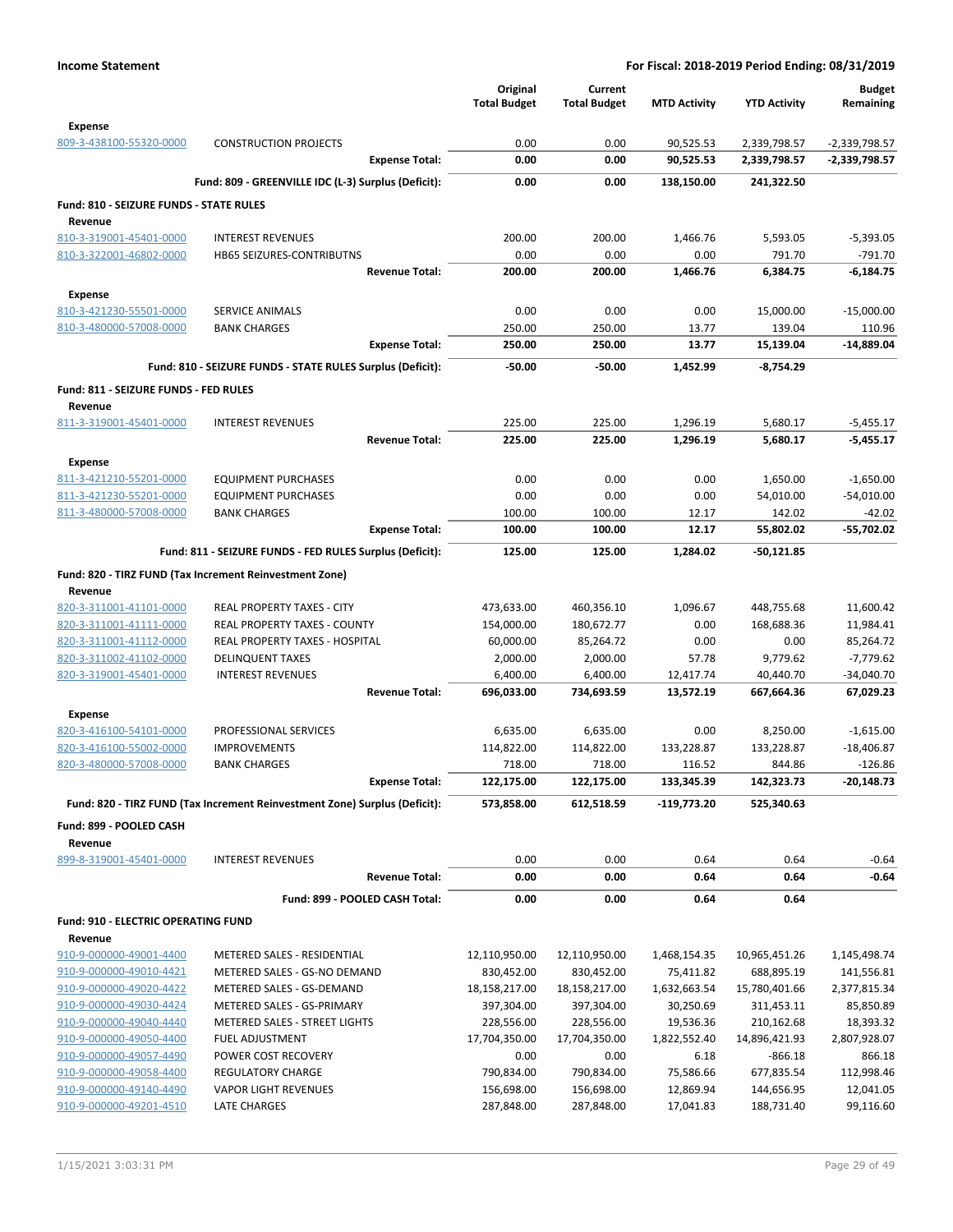|                                                    |                                                     | Original<br><b>Total Budget</b> | Current<br><b>Total Budget</b> | <b>MTD Activity</b> | <b>YTD Activity</b>    | <b>Budget</b><br>Remaining |
|----------------------------------------------------|-----------------------------------------------------|---------------------------------|--------------------------------|---------------------|------------------------|----------------------------|
| 910-9-000000-49209-4511                            | SERVICE CHARGES - CLEARING                          | 423.00                          | 423.00                         | 0.00                | 13,798.17              | $-13,375.17$               |
| 910-9-000000-49210-4511                            | <b>ELECTRIC SERVICE CHARGES</b>                     | 80,374.00                       | 80,374.00                      | 5,939.54            | 63,975.77              | 16,398.23                  |
| 910-9-000000-49211-4511                            | VAPOR LIGHT SERVICE CHARGES                         | 470.00                          | 470.00                         | 0.00                | 400.00                 | 70.00                      |
| 910-9-000000-49212-4511                            | SAW POLES SERVICE CHARGES                           | 1,461.00                        | 1,461.00                       | 320.00              | 660.00                 | 801.00                     |
| 910-9-000000-49213-4511                            | <b>AMPY SERVICE CHARGES</b>                         | 39,074.00                       | 39,074.00                      | 4,205.91            | 31,468.53              | 7.605.47                   |
| 910-9-000000-49220-4512                            | <b>RE-READ CHARGES</b>                              | 31.00                           | 31.00                          | 0.00                | 40.00                  | $-9.00$                    |
| 910-9-000000-49301-4490                            | METERED SALES - 5% XFER to GENERAL FUND             | 2,776,548.00                    | 2,776,548.00                   | 256,793.53          | 2,183,041.36           | 593,506.64                 |
| 910-9-000000-49307-4490                            | METERED SALES - 1% XFER to GBOD                     | 555,310.00                      | 555,310.00                     | 51,361.04           | 436,634.29             | 118,675.71                 |
| 910-9-000000-49410-4564                            | <b>CUSTOMER AID TO CONSTRUCTION</b>                 | 36,443.00                       | 36,443.00                      | 0.00                | 121,208.79             | $-84,765.79$               |
| 910-9-000000-49420-4564                            | UNDERGROUND SERVICE                                 | 18,155.00                       | 18,155.00                      | 7,369.00            | 31,575.00              | $-13,420.00$               |
| 910-9-000000-49430-4564                            | <b>RELOCATION OF SERVICE</b>                        | 7,308.00                        | 7,308.00                       | 0.00                | 400.00                 | 6,908.00                   |
| 910-9-000000-49450-4564                            | <b>ACCIDENTS</b>                                    | 24,721.00                       | 24,721.00                      | 0.00                | 11,436.10              | 13,284.90                  |
| 910-9-000000-49455-4564                            | <b>INSURANCE REIMBURSEMENTS</b>                     | 0.00                            | 0.00                           | 0.00                | 230,295.95             | -230,295.95                |
| 910-9-000000-49460-4564                            | <b>METER DAMAGE</b>                                 | 175.00                          | 175.00                         | 35.00               | 105.00                 | 70.00                      |
| 910-9-000000-49470-4564                            | OTHER REIMBURSEMENTS                                | 7,423.00                        | 7,423.00                       | 0.00                | 6,391.86               | 1,031.14                   |
| 910-9-000000-49480-4564                            | <b>METER BASES</b>                                  | 4,240.00                        | 4,240.00                       | 0.00                | 2,077.66               | 2,162.34                   |
| 910-9-000000-49490-4564                            | <b>MATERIAL SALES</b>                               | 14,732.00                       | 14,732.00                      | 0.00                | 15,407.45              | $-675.45$                  |
| 910-9-000000-49520-4470                            | <b>ENERGY SALES</b>                                 | 4,048,688.00                    | 10,738,688.00                  | 6,079,578.15        | 10,222,535.26          | 516,152.74                 |
| 910-9-000000-49521-4470                            | <b>RUC REVENUES</b>                                 | 2,444.00                        | 2,444.00                       | 0.00                | 603.34                 | 1,840.66                   |
| 910-9-000000-49523-4470                            | RENEWABLE ENERGY CREDITS                            | 0.00                            | 0.00                           | 0.00                | 244,015.52             | $-244,015.52$              |
| 910-9-000000-49530-4572                            | <b>TCR AUCTION PROCEEDS</b>                         | 442,053.00                      | 442,053.00                     | 101,581.01          | 730,270.84             | -288,217.84                |
| 910-9-000000-49540-4572                            | <b>BLACK START REVENUES</b>                         | 513,231.00                      | 513,231.00                     | 43,611.39           | 471,273.01             | 41,957.99                  |
| 910-9-000000-49560-4571                            | <b>TCOS REVENUES</b>                                | 557,751.00                      | 557,751.00                     | 13,916.35           | 349,817.21             | 207,933.79                 |
| 910-9-000000-49601-4540                            | <b>POLE USE REVENUES</b>                            | 46,870.00                       | 46,870.00                      | 0.00                | 77,418.54              | $-30,548.54$               |
| 910-9-000000-49602-4118                            | EPA ALLOWANCE SALES                                 | 1.00                            | 1.00                           | 0.00                | 0.00                   | 1.00                       |
| 910-9-000000-49699-4116                            | OTHER GAINS/LOSSES                                  | 10,220.00                       | 10,220.00                      | 0.00                | 0.00                   | 10,220.00                  |
| 910-9-000000-49701-4567                            | XFER FROM COG - GEN FUND                            | 721,622.00                      | 721,622.00                     | 57,665.92           | 634,325.12             | 87,296.88                  |
| 910-9-000000-49754-4994<br>910-9-000000-49755-4995 | XFER FROM 950 - BILLING<br>XFER FROM 950 - CASHIERS | 77,382.00                       | 77,382.00                      | 6,448.50            | 70,933.50              | 6,448.50                   |
| 910-9-000000-49759-4545                            | XFER FROM 950 FOR POLE USE                          | 56,077.00<br>18,800.00          | 56,077.00<br>18,800.00         | 4,673.08<br>0.00    | 51,403.88<br>18,800.00 | 4,673.12<br>0.00           |
| 910-9-000000-49801-4190                            | <b>INTEREST INCOME</b>                              | 56,678.00                       | 56,678.00                      | 99,348.81           | 411,758.33             | $-355,080.33$              |
| 910-9-000000-49809-4190                            | INTEREST ON ERCOT COLLATERAL                        | 61.00                           | 61.00                          | 0.00                | 1,882.27               | $-1,821.27$                |
|                                                    | <b>Revenue Total:</b>                               | 60,783,975.00                   | 67,473,975.00                  | 11,886,921.00       | 60,297,096.29          | 7,176,878.71               |
| <b>Expense</b>                                     |                                                     |                                 |                                |                     |                        |                            |
| 910-9-901000-51001-5000                            | <b>REGULAR SALARIES</b>                             | 536,015.00                      | 486,015.00                     | 33,163.63           | 434,041.55             | 51,973.45                  |
| 910-9-901000-51020-5000                            | <b>OVERTIME</b>                                     | 51,498.00                       | 51,498.00                      | 2,664.23            | 50,415.59              | 1,082.41                   |
| 910-9-901000-51115-5000                            | <b>CLOTHING ALLOWANCE</b>                           | 2,052.00                        | 2,052.00                       | 0.00                | 1,413.33               | 638.67                     |
| 910-9-901000-51116-5000                            | <b>CAR ALLOWANCE</b>                                | 1,950.00                        | 1,950.00                       | 150.00              | 2,475.00               | $-525.00$                  |
| 910-9-901000-51117-5000                            | <b>CELL PHONE ALLOWANCE</b>                         | 623.00                          | 623.00                         | 47.92               | 624.90                 | $-1.90$                    |
| 910-9-901000-51201-5000                            | <b>FICA</b>                                         | 36,432.00                       | 36,432.00                      | 1,937.93            | 30,100.50              | 6,331.50                   |
| 910-9-901000-51202-5000                            | MEDICARE                                            | 7,827.00                        | 7,827.00                       | 453.23              | 7,039.65               | 787.35                     |
| 910-9-901000-51203-5000                            | <b>HEALTH INSURANCE</b>                             | 78,300.00                       | 78,300.00                      | 0.00                | 65,250.00              | 13,050.00                  |
| 910-9-901000-51204-5000                            | <b>WORKERS COMPENSATION</b>                         | 8,706.00                        | 8,706.00                       | 0.00                | 7,255.00               | 1,451.00                   |
| 910-9-901000-51205-5000                            | <b>UNEMPLOYMENT</b>                                 | 1,314.00                        | 1,314.00                       | 0.00                | $-161.81$              | 1,475.81                   |
| 910-9-901000-51301-5000                            | <b>TMRS</b>                                         | 60,432.00                       | 60,432.00                      | 3,984.48            | 60,530.46              | $-98.46$                   |
| 910-9-901001-59020-5010                            | <b>NATURAL GAS</b>                                  | 435,480.00                      | 235,480.00                     | 415,389.79          | 452,916.22             | $-217,436.22$              |
| 910-9-901008-59110-5080                            | <b>GEUS OPERATIONS</b>                              | 23,250.00                       | 22,258.06                      | 486.39              | 21,977.50              | 280.56                     |
| 910-9-901008-59112-5080                            | SAFETY                                              | 7,000.00                        | 7,000.00                       | 0.00                | 3,362.87               | 3,637.13                   |
| 910-9-901008-59121-5080                            | <b>MECHANICAL SUPPLIES</b>                          | 20,500.00                       | 20,500.00                      | 369.11              | 9,712.60               | 10,787.40                  |
| 910-9-901008-59125-5080                            | CHEMICAL & LABORATORY SUPPLIES                      | 50,000.00                       | 50,000.00                      | 2,533.98            | 28,410.19              | 21,589.81                  |
| 910-9-901008-59141-5080                            | <b>UTILITY BILLS</b>                                | 300,000.00                      | 300,000.00                     | 8,021.27            | 168,151.34             | 131,848.66                 |
| 910-9-901008-59144-5080                            | MISCELLANEOUS SERVICES                              | 201,900.00                      | 201,900.00                     | 2,219.87            | 245,433.09             | $-43,533.09$               |
| 910-9-901008-59145-5080                            | <b>ENVIRONMENTAL SERVICES</b>                       | 0.00                            | 0.00                           | 0.00                | 50.00                  | $-50.00$                   |
| 910-9-901008-59146-5080                            | TRAINING AND/OR TRAVEL                              | 6,500.00                        | 6,500.00                       | 0.00                | 4,932.41               | 1,567.59                   |
| 910-9-901015-51001-5150                            | <b>REGULAR SALARIES</b>                             | 385,803.00                      | 310,803.00                     | 19,054.72           | 273,172.87             | 37,630.13                  |
| 910-9-901015-51020-5150                            | <b>OVERTIME</b>                                     | 23,816.00                       | 23,816.00                      | 4,832.16            | 18,959.87              | 4,856.13                   |
| 910-9-901015-51115-5150                            | <b>CLOTHING ALLOWANCE</b>                           | 2,269.00                        | 2,269.00                       | 0.00                | 420.33                 | 1,848.67                   |
| 910-9-901015-51116-5150                            | CAR ALLOWANCE                                       | 1,950.00                        | 1,950.00                       | 150.00              | 2,700.00               | $-750.00$                  |
| 910-9-901015-51117-5150                            | <b>CELL PHONE ALLOWANCE</b>                         | 0.00                            | 0.00                           | 16.62               | 83.10                  | $-83.10$                   |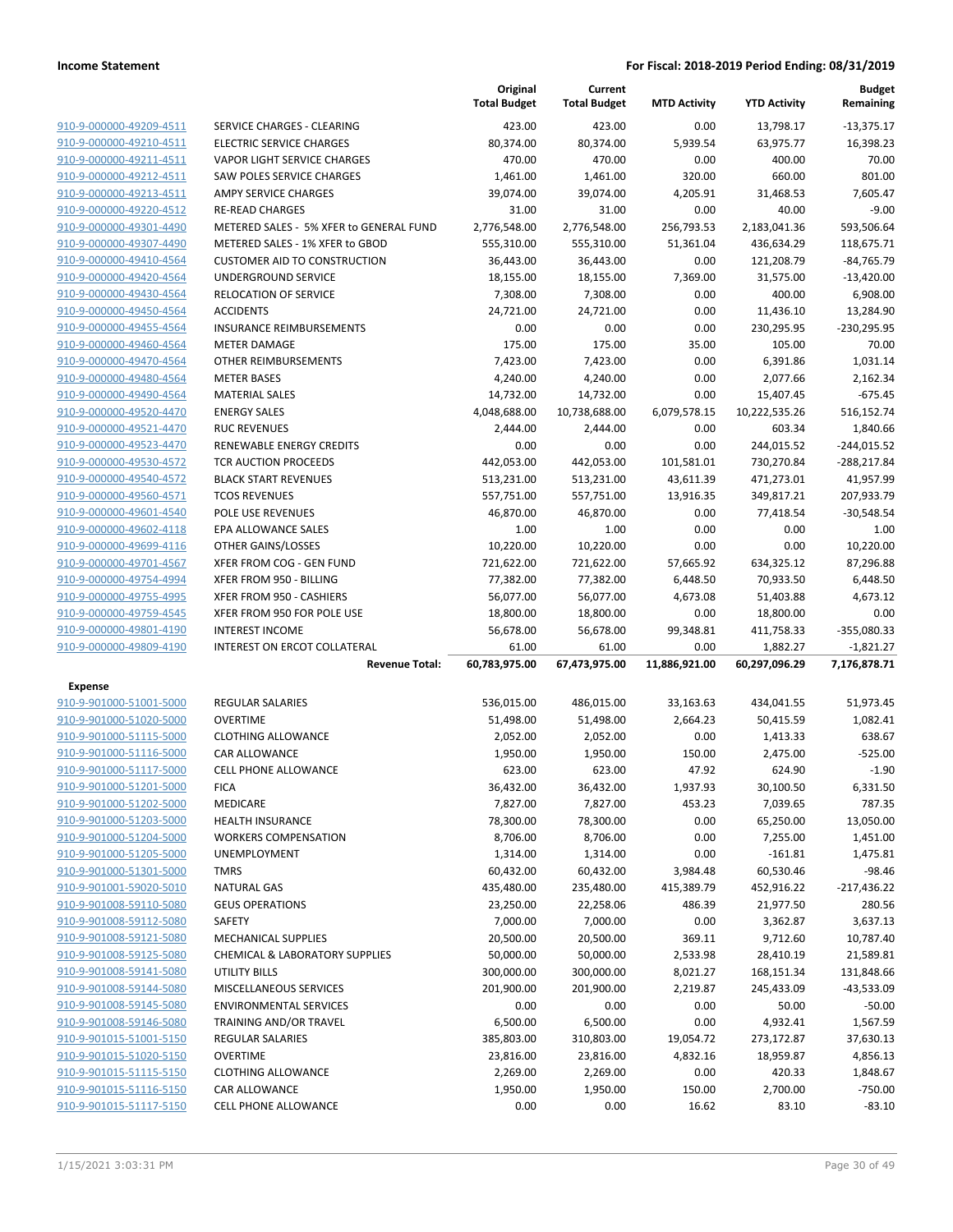|                                                    |                                              | Original<br><b>Total Budget</b> | Current<br><b>Total Budget</b> | <b>MTD Activity</b> | <b>YTD Activity</b> | Budget<br>Remaining |
|----------------------------------------------------|----------------------------------------------|---------------------------------|--------------------------------|---------------------|---------------------|---------------------|
| 910-9-901015-51201-5150                            | <b>FICA</b>                                  | 25,571.00                       | 25,571.00                      | 1,285.33            | 19,344.07           | 6,226.93            |
| 910-9-901015-51202-5150                            | MEDICARE                                     | 5,636.00                        | 5,636.00                       | 300.60              | 4,524.02            | 1,111.98            |
| 910-9-901015-51203-5150                            | <b>HEALTH INSURANCE</b>                      | 75,082.00                       | 75,082.00                      | 0.00                | 62,568.30           | 12,513.70           |
| 910-9-901015-51204-5150                            | <b>WORKERS COMPENSATION</b>                  | 6,266.00                        | 6,266.00                       | 0.00                | 5,221.70            | 1,044.30            |
| 910-9-901015-51205-5150                            | <b>UNEMPLOYMENT</b>                          | 1,260.00                        | 1,260.00                       | 0.00                | $-557.27$           | 1,817.27            |
| 910-9-901015-51301-5150                            | <b>TMRS</b>                                  | 43,523.00                       | 43,523.00                      | 2,558.98            | 38,539.23           | 4,983.77            |
| 910-9-901015-59201-5150                            | <b>BUILDING MAINTENANCE</b>                  | 15,000.00                       | 15,000.00                      | 0.00                | 8,117.83            | 6,882.17            |
| 910-9-901015-59205-5150                            | <b>EQUIPMENT MAINTENANCE</b>                 | 3,500.00                        | 3,500.00                       | 0.00                | 434.76              | 3,065.24            |
| 910-9-901015-59290-5150                            | GENERAL PLANT EQUIPMENT MAINTENANCE          | 29,100.00                       | 29,100.00                      | 7,637.49            | 27,555.50           | 1,544.50            |
| 910-9-901015-59291-5150                            | <b>UNIT 1 MAINTENANCE</b>                    | 91,800.00                       | 19,981.00                      | 0.00                | 5,150.57            | 14,830.43           |
| 910-9-901015-59292-5150                            | UNIT 2 MAINTENANCE                           | 115,300.00                      | 115,300.00                     | 742.29              | 52,372.61           | 62,927.39           |
| 910-9-901015-59293-5150                            | <b>UNIT 3 MAINTENANCE</b>                    | 114,300.00                      | 114,300.00                     | 12,713.77           | 106,196.54          | 8,103.46            |
| 910-9-901090-59312-9900                            | <b>BOILER PLANT EQUIPMENT</b>                | 0.00                            | 1,491,600.00                   | 898,680.00          | 1,447,618.31        | 43,981.69           |
| 910-9-901090-59315-9900                            | <b>ACCESSORY ELECTRIC EQUIPMENT</b>          | 0.00                            | 0.00                           | 0.00                | 10,000.00           | $-10,000.00$        |
| 910-9-901146-51001-5460                            | <b>REGULAR SALARIES</b>                      | 536,015.00                      | 486,015.00                     | 33,163.61           | 431,801.79          | 54,213.21           |
| 910-9-901146-51020-5460                            | <b>OVERTIME</b><br><b>CLOTHING ALLOWANCE</b> | 51,498.00                       | 51,498.00                      | 2,664.21            | 50,119.12           | 1,378.88            |
| 910-9-901146-51115-5460                            |                                              | 2,056.00                        | 2,056.00                       | 0.00                | 1,265.33            | 790.67              |
| 910-9-901146-51116-5460<br>910-9-901146-51117-5460 | CAR ALLOWANCE                                | 1,950.00                        | 1,950.00                       | 0.00<br>47.88       | 0.00                | 1,950.00            |
| 910-9-901146-51201-5460                            | <b>CELL PHONE ALLOWANCE</b><br><b>FICA</b>   | 623.00<br>36,432.00             | 623.00<br>36,432.00            | 2,224.29            | 624.48<br>29,845.24 | $-1.48$<br>6,586.76 |
| 910-9-901146-51202-5460                            | MEDICARE                                     | 7,827.00                        | 7,827.00                       | 520.20              | 6,993.13            | 833.87              |
| 910-9-901146-51203-5460                            | <b>HEALTH INSURANCE</b>                      | 78,300.00                       | 78,300.00                      | 0.00                | 65,250.00           | 13,050.00           |
| 910-9-901146-51204-5460                            | <b>WORKERS COMPENSATION</b>                  | 8,706.00                        | 8,706.00                       | 0.00                | 7,255.00            | 1,451.00            |
| 910-9-901146-51205-5460                            | UNEMPLOYMENT                                 | 1,314.00                        | 1,314.00                       | 0.00                | $-406.44$           | 1,720.44            |
| 910-9-901146-51301-5460                            | <b>TMRS</b>                                  | 60,432.00                       | 60,432.00                      | 3,967.86            | 54,256.21           | 6,175.79            |
| 910-9-901147-59020-5470                            | <b>NATURAL GAS</b>                           | 953,816.00                      | 953,816.00                     | $-138,637.54$       | 644,825.61          | 308,990.39          |
| 910-9-901151-59110-5501                            | <b>GEUS OPERATIONS</b>                       | 2,000.00                        | 1,008.06                       | 1,224.26            | 2,607.49            | $-1,599.43$         |
| 910-9-901151-59112-5501                            | SAFETY PROGRAM                               | 600.00                          | 600.00                         | 0.00                | 2,644.47            | $-2,044.47$         |
| 910-9-901151-59121-5501                            | <b>MECHANICAL SUPPLIES</b>                   | 5,000.00                        | 5,000.00                       | 269.72              | 2,774.27            | 2,225.73            |
| 910-9-901151-59125-5501                            | <b>CHEMICAL &amp; LABORATORY</b>             | 4,000.00                        | 4,000.00                       | 0.00                | 16,494.50           | $-12,494.50$        |
| 910-9-901151-59141-5501                            | <b>UTILITY BILLS</b>                         | 1,500.00                        | 1,500.00                       | 8.97                | 89.52               | 1,410.48            |
| 910-9-901151-59144-5501                            | MISCELLANEOUS SERVICES                       | 52,500.00                       | 52,500.00                      | 425.88              | 55,455.20           | $-2,955.20$         |
| 910-9-901151-59146-5501                            | TRAINING AND/OR TRAVEL                       | 2,500.00                        | 2,500.00                       | 0.00                | 16,323.65           | $-13,823.65$        |
| 910-9-901154-51001-5541                            | <b>REGULAR SALARIES</b>                      | 385,803.00                      | 327,803.00                     | 19,054.70           | 272,772.80          | 55,030.20           |
| 910-9-901154-51020-5541                            | <b>OVERTIME</b>                              | 23,816.00                       | 23,816.00                      | 4,832.15            | 18,959.82           | 4,856.18            |
| 910-9-901154-51115-5541                            | <b>CLOTHING ALLOWANCE</b>                    | 2,266.00                        | 2,266.00                       | 0.00                | 2,110.33            | 155.67              |
| 910-9-901154-51116-5541                            | CAR ALLOWANCE                                | 1,950.00                        | 1,950.00                       | 0.00                | 0.00                | 1,950.00            |
| 910-9-901154-51117-5541                            | <b>CELL PHONE ALLOWANCE</b>                  | 0.00                            | 0.00                           | 16.60               | 83.00               | $-83.00$            |
| 910-9-901154-51201-5541                            | <b>FICA</b>                                  | 25,571.00                       | 25,571.00                      | 1,425.20            | 17,956.97           | 7,614.03            |
| 910-9-901154-51202-5541                            | MEDICARE                                     | 5,636.00                        | 5,636.00                       | 333.31              | 4,199.63            | 1,436.37            |
| 910-9-901154-51203-5541                            | <b>HEALTH INSURANCE</b>                      | 75,082.00                       | 75,082.00                      | 0.00                | 62,568.30           | 12,513.70           |
| 910-9-901154-51204-5541                            | <b>WORKERS COMPENSATION</b>                  | 6,266.00                        | 6,266.00                       | 0.00                | 5,221.70            | 1,044.30            |
| 910-9-901154-51205-5541                            | UNEMPLOYMENT                                 | 1,260.00                        | 1,260.00                       | 0.00                | $-723.82$           | 1,983.82            |
| 910-9-901154-51301-5541                            | <b>TMRS</b>                                  | 43,523.00                       | 43,523.00                      | 2,542.38            | 32,622.60           | 10,900.40           |
| 910-9-901154-59201-5541                            | <b>BUILDINGS MAINTENANCE</b>                 | 6,000.00                        | 6,000.00                       | 0.00                | 2,888.06            | 3,111.94            |
| 910-9-901154-59205-5541                            | EQUIPMENT MAINTENANCE                        | 1,000.00                        | 1,000.00                       | 408.42              | 708.76              | 291.24              |
| 910-9-901154-59290-5541                            | GENERAL PLANT EQUIPMENT MAINTENANCE          | 18,000.00                       | 18,000.00                      | 4,361.36            | 27,638.66           | $-9,638.66$         |
| 910-9-901154-59291-5541                            | UNIT 1 MAINTENANCE                           | 59,250.00                       | 59,250.00                      | 3,016.34            | 39,380.49           | 19,869.51           |
| 910-9-901154-59292-5541                            | UNIT 2 MAINTENANCE                           | 59,250.00                       | 59,250.00                      | 1,023.84            | 42,941.82           | 16,308.18           |
| 910-9-901154-59293-5541                            | <b>UNIT 3 MAINTENANCE</b>                    | 59,250.00                       | 59,250.00                      | 9,480.10            | 51,617.03           | 7,632.97            |
| 910-9-901190-59344-9900                            | <b>ENGINE PLANT GENERATORS</b>               | 1,039,600.00                    | 0.00                           | 0.00                | 0.00                | 0.00                |
| 910-9-901190-59345-9900                            | EP ACCESSORY ELEC EQUIPMENT                  | 309,907.00                      | 362,726.00                     | 0.00                | 108,817.80          | 253,908.20          |
| 910-9-901190-59346-9900                            | EP MISCELLANEOUS POWER PLANT EQUIPM          | 30,000.00                       | 30,000.00                      | 0.00                | 0.00                | 30,000.00           |
| 910-9-901500-59040-5550                            | TMPA FIXED COST                              | 2,924,849.00                    | 1,282,434.00                   | 54,915.41           | 664,565.88          | 617,868.12          |
| 910-9-901500-59050-5550                            | DUKE WIND ENERGY                             | 3,129,447.00                    | 3,129,447.00                   | 307,296.01          | 2,970,231.74        | 159,215.26          |
| 910-9-901500-59051-5550                            | <b>SOLAR ENERGY</b>                          | 1,321,375.00                    | 1,321,375.00                   | 150,000.75          | 1,267,145.48        | 54,229.52           |
| 910-9-901500-59052-5550                            | OFF-SYSTEM NET PURCHASES                     | 6,663,548.00                    | 13,353,548.00                  | 1,335,504.80        | 11,992,884.20       | 1,360,663.80        |
| 910-9-901500-59053-5550                            | <b>ERCOT BALANCING ENERGY</b>                | 8,702,603.00                    | 8,702,603.00                   | 2,601,323.91        | 6,005,506.51        | 2,697,096.49        |
| 910-9-901500-59054-5550                            | <b>ANCILLARY SERVICES</b>                    | 235,990.00                      | 235,990.00                     | 260,851.98          | 632,216.16          | $-396,226.16$       |
|                                                    |                                              |                                 |                                |                     |                     |                     |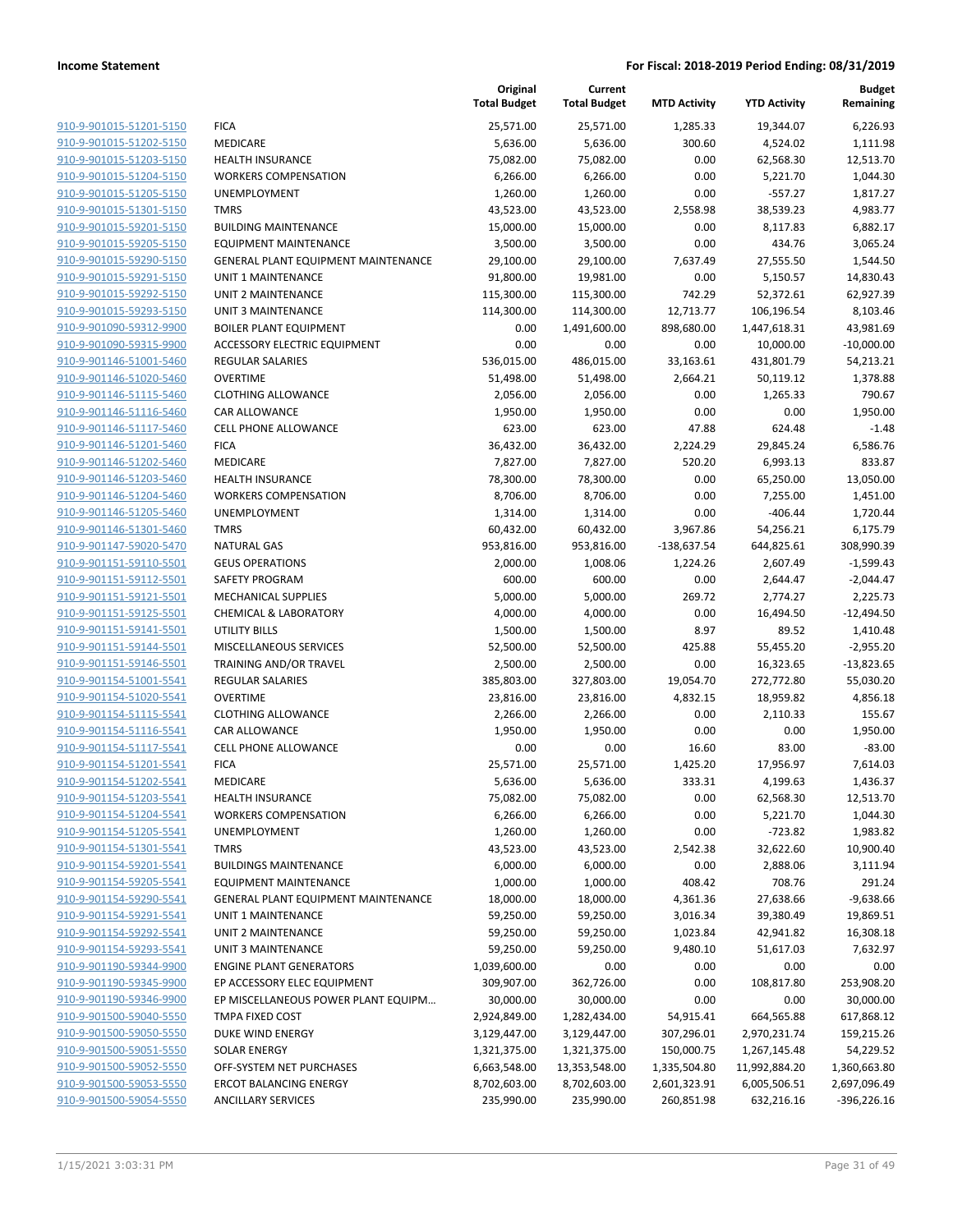**Current**

**Original**

**Budget Remaining**

|                         |                                         | <b>Total Budget</b> | <b>Total Budget</b> | <b>MTD Activity</b> | <b>YTD Activity</b> | Remaining       |
|-------------------------|-----------------------------------------|---------------------|---------------------|---------------------|---------------------|-----------------|
| 910-9-901500-59055-5550 | <b>CONTROL CENTER COSTS</b>             | 306,445.00          | 306,445.00          | 19,750.00           | 213,500.00          | 92,945.00       |
| 910-9-901500-59057-5550 | <b>ERCOT UPLIFT</b>                     | 513,274.00          | 513,274.00          | 37,334.50           | 355,547.21          | 157,726.79      |
| 910-9-901500-59059-5550 | <b>EILS</b>                             | 88,374.00           | 88,374.00           | 0.00                | 42,640.97           | 45,733.03       |
| 910-9-901500-59063-5550 | <b>ERCOT CONGESTION RIGHTS</b>          | $-743,173.00$       | $-743,173.00$       | 4,731.93            | 59,297.66           | $-802,470.66$   |
| 910-9-901500-59099-5550 | <b>GARLAND CLEARING ACCOUNT</b>         | 5,596.00            | 5,596.00            | 2,891,769.26        | 3,326,615.60        | $-3,321,019.60$ |
| 910-9-901600-51001-5750 | <b>REGULAR SALARIES</b>                 | 197,329.00          | 197,329.00          | 18,534.91           | 201,619.91          | $-4,290.91$     |
| 910-9-901600-51020-5750 | <b>OVERTIME</b>                         | 4,000.00            | 4,000.00            | 0.00                | 178.73              | 3,821.27        |
| 910-9-901600-51116-5750 | <b>CAR ALLOWANCE</b>                    | 1,950.00            | 1,950.00            | 150.00              | 1,800.00            | 150.00          |
| 910-9-901600-51117-5750 | <b>CELL PHONE ALLOWANCE</b>             | 1,068.00            | 1,068.00            | 82.14               | 985.68              | 82.32           |
| 910-9-901600-51201-5750 | <b>FICA</b>                             | 11,920.00           | 11,920.00           | 894.58              | 10,808.36           | 1,111.64        |
| 910-9-901600-51202-5750 | MEDICARE                                | 2,905.00            | 2,905.00            | 209.22              | 2,527.80            | 377.20          |
| 910-9-901600-51203-5750 | HEALTH INSURANCE                        | 21,450.00           | 21,450.00           | 0.00                | 17,875.00           | 3,575.00        |
| 910-9-901600-51204-5750 | <b>WORKERS COMPENSATION</b>             | 3,204.00            | 3,204.00            | 0.00                | 2,670.00            | 534.00          |
| 910-9-901600-51205-5750 | UNEMPLOYMENT                            | 360.00              | 360.00              | 0.00                | 122.42              | 237.58          |
| 910-9-901600-51301-5750 | <b>TMRS</b>                             | 22,439.00           | 22,439.00           | 1,688.74            | 20,566.43           | 1,872.57        |
| 910-9-901600-59110-5750 | <b>GEUS OPERATIONS</b>                  | 74,900.00           | 74,900.00           | 300.00              | 37,881.59           | 37,018.41       |
| 910-9-901600-59146-5750 | TRAINING AND/OR TRAVEL                  | 3,000.00            | 3,000.00            | 0.00                | 1,032.86            | 1,967.14        |
| 910-9-910120-51001-9200 | <b>REGULAR SALARIES</b>                 | 392,632.00          | 392,632.00          | 18,036.08           | 265,126.05          | 127,505.95      |
| 910-9-910120-51020-9200 | <b>OVERTIME</b>                         | 429.00              | 429.00              | 0.00                | 5.42                | 423.58          |
| 910-9-910120-51115-9200 | <b>CLOTHING ALLOWANCE</b>               | 256.00              | 256.00              | 0.00                | 350.10              | $-94.10$        |
| 910-9-910120-51116-9200 | CAR ALLOWANCE                           | 7,550.00            | 7,550.00            | 538.46              | 7,136.52            | 413.48          |
| 910-9-910120-51117-9200 | CELL PHONE ALLOWANCE                    | 1,686.00            | 1,686.00            | 80.72               | 1,188.78            | 497.22          |
| 910-9-910120-51201-9200 | <b>FICA</b>                             | 19,915.00           | 19,915.00           | 1,096.30            | 14,519.84           | 5,395.16        |
| 910-9-910120-51202-9200 | MEDICARE                                | 5,829.00            | 5,829.00            | 256.40              | 3,848.08            | 1,980.92        |
| 910-9-910120-51203-9200 | <b>HEALTH INSURANCE</b>                 | 39,146.00           | 39,146.00           | 0.00                | 32,621.70           | 6,524.30        |
| 910-9-910120-51204-9200 | <b>WORKERS COMPENSATION</b>             | 6,374.00            | 6,374.00            | 0.00                | 5,311.70            | 1,062.30        |
| 910-9-910120-51205-9200 | UNEMPLOYMENT                            | 657.00              | 657.00              | 0.00                | $-186.83$           | 843.83          |
| 910-9-910120-51301-9200 | <b>TMRS</b>                             | 45,024.00           | 45,024.00           | 2,063.28            | 31,488.37           | 13,535.63       |
| 910-9-910121-59110-9210 | <b>GEUS OPERATIONS</b>                  | 7,000.00            | 7,000.00            | 143.66              | 6,429.83            | 570.17          |
| 910-9-910121-59116-9210 | <b>BUILDING OPERATIONS</b>              | 4,500.00            | 4,500.00            | 236.72              | 3,303.93            | 1,196.07        |
| 910-9-910121-59141-9210 | <b>UTILITY BILLS</b>                    | 81,000.00           | 81,000.00           | 7,831.46            | 69,935.89           | 11,064.11       |
| 910-9-910121-59143-9210 | PROFESSIONAL SERVICES                   | 217,000.00          | 217,000.00          | 3,910.00            | 106,636.41          | 110,363.59      |
| 910-9-910121-59144-9210 | MISCELLANEOUS SERVICES                  | 15,000.00           | 15,000.00           | 380.85              | 16,602.64           | $-1,602.64$     |
| 910-9-910121-59193-9210 | <b>GEUS INTERNET SERVICE</b>            | 38,000.00           | 38,000.00           | 758.68              | 38,758.68           | $-758.68$       |
| 910-9-910121-59198-9210 | <b>COLOCATION CHARGES</b>               | 9,979.00            | 9,979.00            | 0.00                | 9,979.00            | 0.00            |
| 910-9-910132-59110-9302 | <b>GEUS OPERATIONS</b>                  | 10,000.00           | 10,000.00           | 827.42              | 10,471.84           | $-471.84$       |
| 910-9-910132-59142-9302 | <b>MEMBERSHIP FEES</b>                  | 58,000.00           | 58,000.00           | 21,268.00           | 54,899.79           | 3,100.21        |
| 910-9-910132-59146-9302 | <b>TRAINING AND/OR TRAVEL</b>           | 4,000.00            | 4,000.00            | 806.47              | 5,757.41            | $-1,757.41$     |
| 910-9-910135-59200-9350 | <b>LANDSCAPING MAINTENANCE</b>          | 18,500.00           | 18,500.00           | 800.00              | 10,241.83           | 8,258.17        |
| 910-9-910135-59201-9350 | <b>BUILDING MAINTENANCE</b>             | 40,000.00           | 50,000.00           | 7,235.79            | 44,198.66           | 5,801.34        |
| 910-9-910135-59205-9350 | <b>EQUIPMENT MAINTENANCE</b>            | 1,000.00            | 1,000.00            | 0.00                | 669.35              | 330.65          |
| 910-9-910190-59390-9900 | <b>STRUCTURES &amp; IMPROVEMENTS</b>    | 115,000.00          | 105,000.00          | 0.00                | 3,300.00            | 101,700.00      |
| 910-9-910190-59391-9900 | <b>FURNITURE &amp; OFFICE EQUIPMENT</b> | 8,000.00            | 8,000.00            | 0.00                | 7,256.59            | 743.41          |
| 910-9-910190-59392-9900 | <b>TRANSPORTATION EQUIPMENT</b>         | 21,000.00           | 21,000.00           | 0.00                | 20,975.00           | 25.00           |
| 910-9-911120-51001-9201 | <b>REGULAR SALARIES</b>                 | 366,878.00          | 366,878.00          | 27,645.96           | 324,798.93          | 42,079.07       |
| 910-9-911120-51020-9201 | <b>OVERTIME</b>                         | 508.00              | 508.00              | 0.00                | 3,737.99            | $-3,229.99$     |
| 910-9-911120-51102-9201 | <b>BILINGUAL PAY</b>                    | 510.00              | 510.00              | 46.16               | 553.92              | $-43.92$        |
| 910-9-911120-51115-9201 | <b>CLOTHING ALLOWANCE</b>               | 409.00              | 409.00              | 0.00                | 409.70              | $-0.70$         |
| 910-9-911120-51117-9201 | <b>CELL PHONE ALLOWANCE</b>             | 1,435.00            | 1,435.00            | 110.38              | 1,324.71            | 110.29          |
| 910-9-911120-51201-9201 | <b>FICA</b>                             | 22,912.00           | 22,912.00           | 1,643.67            | 20,207.13           | 2,704.87        |
| 910-9-911120-51202-9201 | <b>MEDICARE</b>                         | 5,351.00            | 5,351.00            | 384.41              | 4,725.86            | 625.14          |
| 910-9-911120-51203-9201 | <b>HEALTH INSURANCE</b>                 | 67,030.00           | 67,030.00           | 0.00                | 55,858.30           | 11,171.70       |
| 910-9-911120-51204-9201 | <b>WORKERS COMPENSATION</b>             | 5,956.00            | 5,956.00            | 0.00                | 4,963.30            | 992.70          |
| 910-9-911120-51205-9201 | UNEMPLOYMENT                            | 1,125.00            | 1,125.00            | 0.00                | $-304.11$           | 1,429.11        |
| 910-9-911120-51301-9201 | <b>TMRS</b>                             | 41,335.00           | 41,335.00           | 3,074.95            | 38,076.25           | 3,258.75        |
| 910-9-911121-59110-9211 | <b>GEUS OPERATIONS</b>                  | 42,700.00           | 39,817.66           | 148.81              | 33,210.46           | 6,607.20        |
| 910-9-911121-59111-9211 | MISCELLANEOUS OFFICE EXPENSES           | 0.00                | 0.00                | 0.00                | 17.99               | $-17.99$        |
| 910-9-911121-59117-9211 | TO OUTSIDE ENTITIES                     | 0.00                | 0.00                | 0.00                | $-7.67$             | 7.67            |
| 910-9-911121-59142-9211 | <b>MEMBERSHIP FEES</b>                  | 0.00                | 0.00                | 0.00                | 70.00               | $-70.00$        |
|                         |                                         |                     |                     |                     |                     |                 |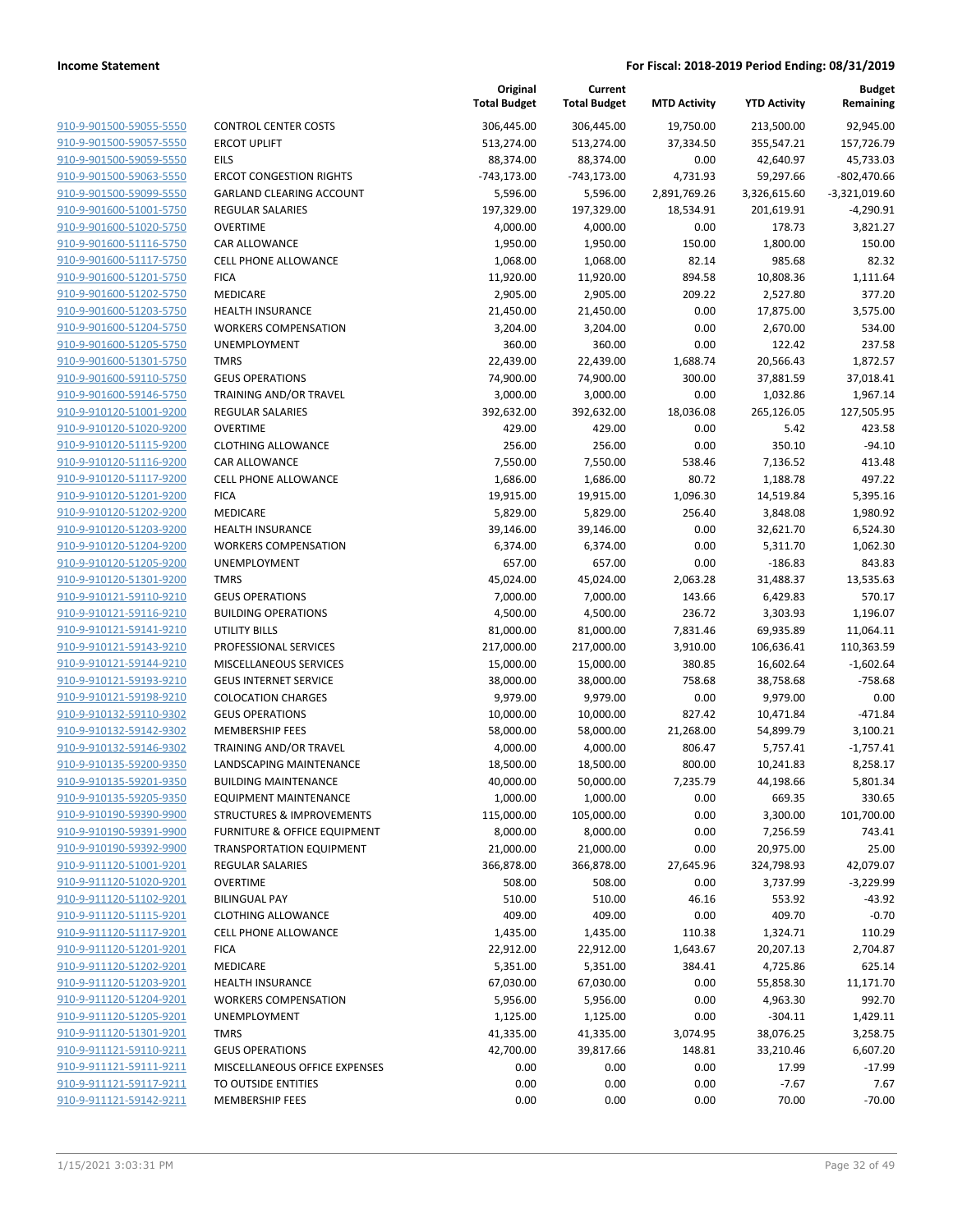|                                                    |                                     | Original<br><b>Total Budget</b> | Current<br><b>Total Budget</b> | <b>MTD Activity</b> | <b>YTD Activity</b>    | <b>Budget</b><br>Remaining |
|----------------------------------------------------|-------------------------------------|---------------------------------|--------------------------------|---------------------|------------------------|----------------------------|
| 910-9-911121-59187-9211                            | <b>EMPLOYEE RELATIONS</b>           | 25,000.00                       | 25,000.00                      | 57.23               | 18,719.24              | 6,280.76                   |
| 910-9-911135-59205-9351                            | <b>EQUIPMENT MAINTENANCE</b>        | 6,500.00                        | 6,500.00                       | 6,548.73            | 11,460.49              | $-4,960.49$                |
| 910-9-911190-59393-9900                            | <b>WAREHOUSE EQUIPMENT</b>          | 15,000.00                       | 15,000.00                      | 0.00                | 14,960.00              | 40.00                      |
| 910-9-913101-51001-9301                            | <b>REGULAR SALARIES</b>             | 210,433.00                      | 210,433.00                     | 16,187.21           | 194,061.64             | 16,371.36                  |
| 910-9-913101-51020-9301                            | <b>OVERTIME</b>                     | 0.00                            | 0.00                           | 0.00                | 55.05                  | $-55.05$                   |
| 910-9-913101-51115-9301                            | <b>CLOTHING ALLOWANCE</b>           | 0.00                            | 0.00                           | 0.00                | 318.02                 | $-318.02$                  |
| 910-9-913101-51117-9301                            | CELL PHONE ALLOWANCE                | 1,272.00                        | 1,272.00                       | 97.84               | 1,174.08               | 97.92                      |
| 910-9-913101-51201-9301                            | <b>FICA</b>                         | 13,125.00                       | 13,125.00                      | 957.02              | 11,552.08              | 1,572.92                   |
| 910-9-913101-51202-9301                            | MEDICARE                            | 3,069.00                        | 3,069.00                       | 223.82              | 2,701.72               | 367.28                     |
| 910-9-913101-51203-9301                            | <b>HEALTH INSURANCE</b>             | 32,175.00                       | 32,175.00                      | 0.00                | 26,812.50              | 5,362.50                   |
| 910-9-913101-51204-9301                            | <b>WORKERS COMPENSATION</b>         | 3,416.00                        | 3,416.00                       | 0.00                | 2,846.70               | 569.30                     |
| 910-9-913101-51205-9301                            | UNEMPLOYMENT                        | 540.00                          | 540.00                         | 0.00                | $-152.63$              | 692.63                     |
| 910-9-913101-51301-9301                            | <b>TMRS</b>                         | 23,711.00                       | 23,711.00                      | 1,801.12            | 21,917.26              | 1,793.74                   |
| 910-9-913101-59110-9301                            | <b>GEUS OPERATIONS</b>              | 22,100.00                       | 21,014.15                      | 82.91               | 14,972.55              | 6,041.60                   |
| 910-9-913101-59131-9301                            | NON-BAD DEBT WRITE OFFS             | 3,000.00                        | 3,000.00                       | 0.00                | 224.26                 | 2,775.74                   |
| 910-9-913101-59160-9301                            | ADVERTISING                         | 38,000.00                       | 38,000.00                      | 300.00              | 30,721.06              | 7,278.94                   |
| 910-9-913101-59164-9301                            | <b>CONSUMER INFORMATION</b>         | 3,500.00                        | 3,500.00                       | 99.54               | 986.78                 | 2,513.22                   |
| 910-9-913101-59167-9301                            | <b>ENERGY EFFICIENCY OPERATIONS</b> | 25,000.00                       | 25,000.00                      | 834.00              | 3,040.87               | 21,959.13                  |
| 910-9-913101-59195-9301                            | PUBLIC SERVICE BY GEUS C/I          | 15,000.00                       | 15,000.00                      | 0.00                | 15,000.00              | 0.00                       |
| 910-9-913102-51001-9020                            | REGULAR SALARIES                    | 302,145.00                      | 302,145.00                     | 22,525.68           | 268,333.50             | 33,811.50                  |
| 910-9-913102-51020-9020                            | <b>OVERTIME</b>                     | 20,924.00                       | 20,924.00                      | 1,747.13            | 21,205.29              | $-281.29$                  |
| 910-9-913102-51115-9020                            | <b>CLOTHING ALLOWANCE</b>           | 3,255.00                        | 3,255.00                       | 0.00                | 3,401.69               | $-146.69$                  |
| 910-9-913102-51117-9020                            | <b>CELL PHONE ALLOWANCE</b>         | 1,296.00                        | 1,296.00                       | 99.66               | 1,195.92               | 100.08                     |
| 910-9-913102-51201-9020                            | <b>FICA</b>                         | 20,111.00                       | 20,111.00                      | 1,362.62            | 16,419.65              | 3,691.35                   |
| 910-9-913102-51202-9020                            | MEDICARE                            | 4,400.00                        | 4,400.00                       | 318.68              | 3,840.08               | 559.92                     |
| 910-9-913102-51203-9020                            | <b>HEALTH INSURANCE</b>             | 87,945.00                       | 87,945.00                      | 0.00                | 73,287.50              | 14,657.50                  |
| 910-9-913102-51204-9020                            | <b>WORKERS COMPENSATION</b>         | 4,905.00                        | 4,905.00                       | 0.00                | 4,087.50               | 817.50                     |
| 910-9-913102-51205-9020<br>910-9-913102-51301-9020 | <b>UNEMPLOYMENT</b><br><b>TMRS</b>  | 1,476.00                        | 1,476.00                       | 0.82                | $-676.45$              | 2,152.45                   |
| 910-9-913102-51401-9020                            | <b>CONTRA - SALARIES</b>            | 33,985.00<br>0.00               | 33,985.00<br>0.00              | 2,695.60<br>0.00    | 32,639.31<br>$-962.79$ | 1,345.69<br>962.79         |
| 910-9-913102-59110-9020                            | <b>GEUS OPERATIONS</b>              | 46,200.00                       | 46,200.00                      | 1,902.22            | 38,429.41              | 7,770.59                   |
| 910-9-913102-59169-9020                            | PRE PAID METER COSTS                | 10,700.00                       | 10,700.00                      | 125.00              | 8,342.96               | 2,357.04                   |
| 910-9-913130-51001-9030                            | REGULAR SALARIES                    | 281,738.00                      | 281,738.00                     | 20,199.17           | 243,013.49             | 38,724.51                  |
| 910-9-913130-51010-9030                            | PART TIME REGULAR                   | 29,339.00                       | 29,339.00                      | 0.00                | 0.00                   | 29,339.00                  |
| 910-9-913130-51020-9030                            | <b>OVERTIME</b>                     | 1,302.00                        | 1,302.00                       | 115.41              | 2,127.74               | $-825.74$                  |
| 910-9-913130-51102-9030                            | <b>BILINGUAL PAY</b>                | 3,600.00                        | 3,600.00                       | 230.80              | 2,769.60               | 830.40                     |
| 910-9-913130-51201-9030                            | <b>FICA</b>                         | 19,591.00                       | 19,591.00                      | 1,202.31            | 14,567.47              | 5,023.53                   |
| 910-9-913130-51202-9030                            | MEDICARE                            | 4,564.00                        | 4,564.00                       | 281.18              | 3,406.94               | 1,157.06                   |
| 910-9-913130-51203-9030                            | <b>HEALTH INSURANCE</b>             | 107,250.00                      | 107,250.00                     | 0.00                | 89,375.00              | 17,875.00                  |
| 910-9-913130-51204-9030                            | <b>WORKERS COMPENSATION</b>         | 5,051.00                        | 5,051.00                       | 0.00                | 4,209.22               | 841.78                     |
| 910-9-913130-51205-9030                            | UNEMPLOYMENT                        | 1,800.00                        | 1,800.00                       | 1.32                | -1,121.95              | 2,921.95                   |
| 910-9-913130-51301-9030                            | <b>TMRS</b>                         | 35,244.00                       | 35,244.00                      | 2,272.31            | 27,799.43              | 7,444.57                   |
| 910-9-913130-59110-9030                            | <b>GEUS OPERATIONS</b>              | 22,400.00                       | 21,314.15                      | 2,161.93            | 14,201.52              | 7,112.63                   |
| 910-9-913130-59166-9030                            | LOW INCOME ASSISTANCE               | 15,000.00                       | 15,000.00                      | 2,175.00            | 13,450.00              | 1,550.00                   |
| 910-9-913131-51001-9031                            | <b>REGULAR SALARIES</b>             | 45,760.00                       | 45,760.00                      | 3,520.00            | 42,175.30              | 3,584.70                   |
| 910-9-913131-51020-9031                            | <b>OVERTIME</b>                     | 99.00                           | 99.00                          | 0.00                | 75.18                  | 23.82                      |
| 910-9-913131-51102-9031                            | <b>BILINGUAL PAY</b>                | 600.00                          | 600.00                         | 46.16               | 553.77                 | 46.23                      |
| 910-9-913131-51201-9031                            | <b>FICA</b>                         | 2,880.00                        | 2,880.00                       | 213.76              | 2,547.56               | 332.44                     |
| 910-9-913131-51202-9031                            | MEDICARE                            | 672.00                          | 672.00                         | 50.00               | 595.85                 | 76.15                      |
| 910-9-913131-51203-9031                            | <b>HEALTH INSURANCE</b>             | 10,725.00                       | 10,725.00                      | 0.00                | 8,937.50               | 1,787.50                   |
| 910-9-913131-51204-9031                            | <b>WORKERS COMPENSATION</b>         | 743.00                          | 743.00                         | 0.00                | 619.20                 | 123.80                     |
| 910-9-913131-51205-9031                            | UNEMPLOYMENT                        | 180.00                          | 180.00                         | 0.00                | $-65.16$               | 245.16                     |
| 910-9-913131-51301-9031                            | <b>TMRS</b>                         | 5,192.00                        | 5,192.00                       | 394.42              | 4,803.72               | 388.28                     |
| 910-9-913131-59110-9031                            | <b>GEUS OPERATIONS</b>              | 22,900.00                       | 22,900.00                      | 643.39              | 8,090.11               | 14,809.89                  |
| 910-9-913134-51001-9034                            | REGULAR SALARIES                    | 116,601.00                      | 116,601.00                     | 8,418.88            | 97,320.12              | 19,280.88                  |
| 910-9-913134-51020-9034                            | <b>OVERTIME</b>                     | 1,310.00                        | 1,310.00                       | 0.00                | 1,876.07               | $-566.07$                  |
| 910-9-913134-51201-9034                            | <b>FICA</b>                         | 7,310.00                        | 7,310.00                       | 498.90              | 5,764.31               | 1,545.69                   |
| 910-9-913134-51202-9034                            | MEDICARE                            | 1,692.00                        | 1,692.00                       | 116.68              | 1,348.10               | 343.90                     |
| 910-9-913134-51203-9034                            | <b>HEALTH INSURANCE</b>             | 24,668.00                       | 24,668.00                      | 0.00                | 18,501.03              | 6,166.97                   |
|                                                    |                                     |                                 |                                |                     |                        |                            |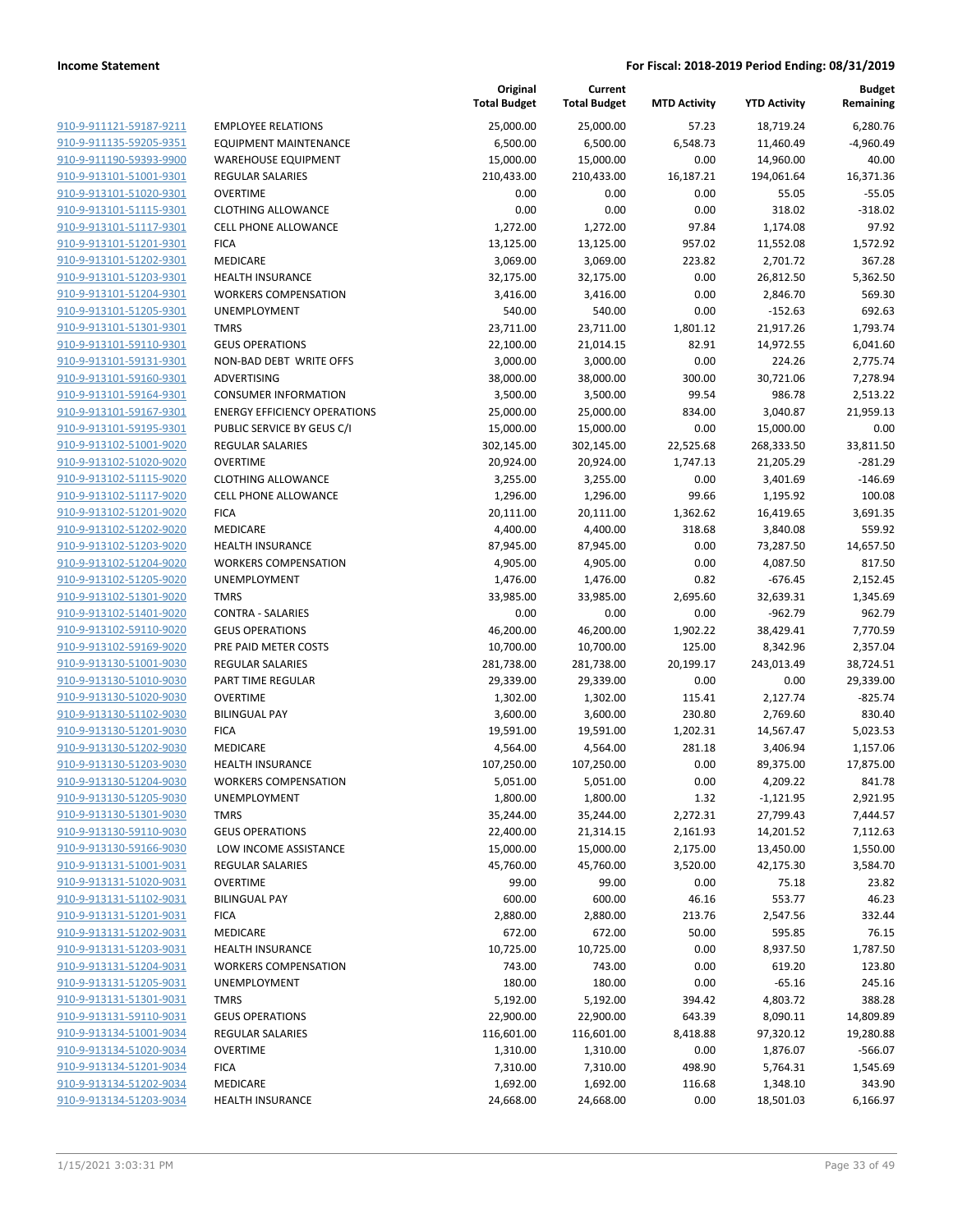| 910-9-913134-51204-9034        |
|--------------------------------|
| 910-9-913134-51205-9034        |
| 910-9-913134-51301-9034        |
| 910-9-913134-59110-9034        |
| <u>910-9-913135-51001-9035</u> |
| 910-9-913135-51020-9035        |
| 910-9-913135-51102-9035        |
| 910-9-913135-51201-9035        |
| 910-9-913135-51202-9035        |
| 910-9-913135-51203-9035        |
| 910-9-913135-51204-9035        |
| 910-9-913135-51205-9035        |
| 910-9-913135-51301-9035        |
| 910-9-913135-59170-9035        |
| <u>910-9-913135-59172-9035</u> |
| 910-9-913135-59173-9035        |
| 910-9-913135-59174-9035        |
| 910-9-913135-59175-9035        |
| 910-9-913136-51001-9036        |
| <u>910-9-913136-51020-9036</u> |
| 910-9-913136-51115-9036        |
| 910-9-913136-51201-9036        |
| 910-9-913136-51202-9036        |
| 910-9-913136-51203-9036        |
| <u>910-9-913136-51204-9036</u> |
| 910-9-913136-51205-9036        |
| 910-9-913136-51301-9036        |
| 910-9-913136-59110-9036        |
| 910-9-913136-59141-9036        |
| <u>910-9-913139-59780-9240</u> |
| 910-9-913139-59781-9250        |
| 910-9-913139-59902-9301        |
| 910-9-913139-59926-9301        |
| 910-9-913139-59927-9301        |
| <u>910-9-913139-59928-9301</u> |
| 910-9-913159-59200-9353        |
| 910-9-913159-59201-9353        |
| 910-9-913159-59205-9353        |
| 910-9-913190-59390-9900        |
|                                |
| 910-9-913190-59391-9900        |
| 910-9-930000-59060-5650        |
| 910-9-930000-59110-5600        |
| 910-9-930161-51001-5610        |
| <u>910-9-930161-51020-5610</u> |
| <u>910-9-930161-51116-5610</u> |
| <u>910-9-930161-51117-5610</u> |
| <u>910-9-930161-51201-5610</u> |
| 910-9-930161-51202-5610        |
| <u>910-9-930161-51203-5610</u> |
| 910-9-930161-51204-5610        |
| <u>910-9-930161-51205-5610</u> |
| 910-9-930161-51301-5610        |
| 910-9-930161-59110-5610        |
| <u>910-9-930161-59146-5610</u> |
| <u>910-9-930181-51001-5810</u> |
| <u>910-9-930181-51020-5810</u> |
| <u>910-9-930181-51201-5810</u> |
| 910-9-930181-51202-5810        |
| 910-9-930181-51203-5810        |
|                                |

|                                                    |                                                        | Original<br><b>Total Budget</b> | Current<br><b>Total Budget</b> | <b>MTD Activity</b>  | <b>YTD Activity</b>    | <b>Budget</b><br>Remaining |
|----------------------------------------------------|--------------------------------------------------------|---------------------------------|--------------------------------|----------------------|------------------------|----------------------------|
| 910-9-913134-51204-9034                            | <b>WORKERS COMPENSATION</b>                            | 1,894.00                        | 1,894.00                       | 0.00                 | 1,578.30               | 315.70                     |
| 910-9-913134-51205-9034                            | UNEMPLOYMENT                                           | 414.00                          | 414.00                         | 2.12                 | $-164.74$              | 578.74                     |
| 910-9-913134-51301-9034                            | <b>TMRS</b>                                            | 13,060.00                       | 13,060.00                      | 931.14               | 11,179.69              | 1,880.31                   |
| 910-9-913134-59110-9034                            | <b>GEUS OPERATIONS</b>                                 | 109,379.69                      | 109,379.69                     | 8,125.38             | 74,236.76              | 35,142.93                  |
| 910-9-913135-51001-9035                            | REGULAR SALARIES                                       | 156,686.00                      | 156,686.00                     | 12,052.80            | 144,567.29             | 12,118.71                  |
| 910-9-913135-51020-9035                            | <b>OVERTIME</b>                                        | 4,441.00                        | 4,441.00                       | 445.68               | 3,467.53               | 973.47                     |
| 910-9-913135-51102-9035                            | <b>BILINGUAL PAY</b>                                   | 600.00                          | 600.00                         | 46.16                | 553.92                 | 46.08                      |
| 910-9-913135-51201-9035                            | <b>FICA</b>                                            | 10,027.00                       | 10,027.00                      | 709.97               | 8,412.53               | 1,614.47                   |
| 910-9-913135-51202-9035                            | MEDICARE                                               | 2,281.00                        | 2,281.00                       | 166.04               | 1,967.43               | 313.57                     |
| 910-9-913135-51203-9035                            | <b>HEALTH INSURANCE</b>                                | 42,900.00                       | 42,900.00                      | 0.00                 | 35,750.00              | 7,150.00                   |
| 910-9-913135-51204-9035                            | <b>WORKERS COMPENSATION</b>                            | 2,543.00                        | 2,543.00                       | 0.00                 | 2,119.20               | 423.80                     |
| 910-9-913135-51205-9035                            | UNEMPLOYMENT                                           | 720.00                          | 720.00                         | 0.00                 | $-320.86$              | 1,040.86                   |
| 910-9-913135-51301-9035                            | <b>TMRS</b>                                            | 17,616.00                       | 17,616.00                      | 1,387.44             | 16,675.87              | 940.13                     |
| 910-9-913135-59170-9035                            | <b>CREDIT CARD FEES</b>                                | 90,000.00                       | 90,000.00                      | 8,283.40             | 93,677.03              | $-3,677.03$                |
| 910-9-913135-59172-9035                            | LOCKBOX OVER/SHORT                                     | 500.00                          | 500.00                         | 0.00                 | 0.00                   | 500.00                     |
| 910-9-913135-59173-9035                            | <b>ONLINE PAYMENT OVER/SHORT</b>                       | 500.00                          | 500.00                         | 0.00                 | 0.00                   | 500.00                     |
| 910-9-913135-59174-9035                            | <b>BANK RECS OVER/SHORT</b>                            | 100.00                          | 100.00                         | 0.00                 | $-0.08$                | 100.08                     |
| 910-9-913135-59175-9035                            | <b>CASHIERS OVER/SHORT</b>                             | 100.00                          | 100.00                         | 100.19               | 107.85                 | $-7.85$                    |
| 910-9-913136-51001-9036                            | <b>REGULAR SALARIES</b>                                | 31,554.00                       | 31,554.00                      | 2,427.20             | 29,102.41              | 2,451.59                   |
| 910-9-913136-51020-9036                            | <b>OVERTIME</b>                                        | 114.00                          | 114.00                         | 0.00                 | 0.00                   | 114.00                     |
| 910-9-913136-51115-9036                            | <b>CLOTHING ALLOWANCE</b>                              | 256.00                          | 256.00                         | 0.00                 | 178.80                 | 77.20                      |
| 910-9-913136-51201-9036                            | <b>FICA</b>                                            | 1,972.00                        | 1,972.00                       | 118.60               | 1,471.41               | 500.59                     |
| 910-9-913136-51202-9036<br>910-9-913136-51203-9036 | MEDICARE                                               | 460.00                          | 460.00                         | 27.74                | 344.14                 | 115.86                     |
|                                                    | <b>HEALTH INSURANCE</b><br><b>WORKERS COMPENSATION</b> | 10,725.00<br>512.00             | 10,725.00<br>512.00            | 0.00<br>0.00         | 8,937.50<br>426.70     | 1,787.50                   |
| 910-9-913136-51204-9036<br>910-9-913136-51205-9036 | UNEMPLOYMENT                                           | 180.00                          | 180.00                         | 0.00                 | $-103.98$              | 85.30<br>283.98            |
| 910-9-913136-51301-9036                            | <b>TMRS</b>                                            | 3,550.00                        | 3,550.00                       | 268.44               | 3,266.09               | 283.91                     |
| 910-9-913136-59110-9036                            | <b>GEUS OPERATIONS</b>                                 | 20,277.00                       | 20,277.00                      | 425.58               | 13,939.96              | 6,337.04                   |
| 910-9-913136-59141-9036                            | <b>UTILITY BILLS</b>                                   | 50,400.00                       | 50,400.00                      | 4,510.92             | 45,348.27              | 5,051.73                   |
| 910-9-913139-59780-9240                            | PROPERTY INSURANCE                                     | 10,000.00                       | 10,000.00                      | 0.00                 | 9,190.21               | 809.79                     |
| 910-9-913139-59781-9250                            | LIABILITY INSURANCE                                    | 3,800.00                        | 3,800.00                       | 0.00                 | 4,425.68               | $-625.68$                  |
| 910-9-913139-59902-9301                            | XFER to COG - ADMIN EXPENSES                           | 109,003.00                      | 109,003.00                     | 9,083.59             | 99,919.44              | 9,083.56                   |
| 910-9-913139-59926-9301                            | XFER to COG - GARAGE                                   | 9,001.00                        | 9,001.00                       | 750.08               | 8,250.88               | 750.12                     |
| 910-9-913139-59927-9301                            | XFER to COG - INSURANCE                                | 6,192.00                        | 6,192.00                       | 515.99               | 5,675.93               | 516.07                     |
| 910-9-913139-59928-9301                            | XFER to COG - IT                                       | 60,840.00                       | 60,840.00                      | 5,070.00             | 55,770.01              | 5,069.99                   |
| 910-9-913159-59200-9353                            | LANDSCAPING MAINTENANCE                                | 3,000.00                        | 3,000.00                       | 192.00               | 2,227.01               | 772.99                     |
| 910-9-913159-59201-9353                            | <b>BUILDINGS MAINTENANCE</b>                           | 19,500.00                       | 19,500.00                      | 0.00                 | 11,772.30              | 7,727.70                   |
| 910-9-913159-59205-9353                            | <b>EQUIPMENT MAINTENANCE</b>                           | 5,000.00                        | 5,000.00                       | 87.94                | 1,556.89               | 3,443.11                   |
| 910-9-913190-59390-9900                            | <b>STRUCTURES &amp; IMPROVEMENTS</b>                   | 41,000.00                       | 41,000.00                      | 0.00                 | 25,153.79              | 15,846.21                  |
| 910-9-913190-59391-9900                            | <b>FURNITURE &amp; OFFICE EQUIPMENT</b>                | 7,000.00                        | 7,000.00                       | 0.00                 | 7,040.10               | $-40.10$                   |
| 910-9-930000-59060-5650                            | <b>TRANSMISSION COSTS</b>                              | 1,348,585.00                    | 2,991,000.00                   | 513,683.55           | 2,380,558.82           | 610,441.18                 |
| 910-9-930000-59110-5600                            | <b>GEUS OPERATIONS</b>                                 | 100,000.00                      | 100,000.00                     | 11,298.37            | 82,950.84              | 17,049.16                  |
| 910-9-930161-51001-5610                            | <b>REGULAR SALARIES</b>                                | 257,214.00                      | 257,214.00                     | 19,229.98            | 229,897.33             | 27,316.67                  |
| 910-9-930161-51020-5610                            | <b>OVERTIME</b>                                        | 28,664.00                       | 28,664.00                      | 1,422.07             | 27,791.72              | 872.28                     |
| 910-9-930161-51116-5610                            | CAR ALLOWANCE                                          | 1,950.00                        | 1,950.00                       | 150.00               | 1,800.00               | 150.00                     |
| 910-9-930161-51117-5610                            | CELL PHONE ALLOWANCE                                   | 432.00                          | 432.00                         | 33.22                | 398.79                 | 33.21                      |
| 910-9-930161-51201-5610                            | <b>FICA</b>                                            | 17,871.00                       | 17,871.00                      | 1,187.07             | 14,982.13              | 2,888.87                   |
| 910-9-930161-51202-5610                            | MEDICARE                                               | 3,763.00                        | 3,763.00                       | 277.62               | 3,503.87               | 259.13                     |
| 910-9-930161-51203-5610                            | <b>HEALTH INSURANCE</b>                                | 36,195.00                       | 36,195.00                      | 0.00                 | 32,218.17              | 3,976.83                   |
| 910-9-930161-51204-5610                            | <b>WORKERS COMPENSATION</b>                            | 4,176.00                        | 4,176.00                       | 0.00                 | 3,480.00               | 696.00                     |
| 910-9-930161-51205-5610                            | UNEMPLOYMENT                                           | 610.00                          | 610.00                         | 0.00                 | $-90.38$               | 700.38                     |
| 910-9-930161-51301-5610<br>910-9-930161-59110-5610 | <b>TMRS</b><br><b>GEUS OPERATIONS</b>                  | 29,075.00<br>76,450.00          | 29,075.00<br>73,193.16         | 2,304.40<br>7,243.22 | 29,164.80<br>21,677.61 | $-89.80$<br>51,515.55      |
| 910-9-930161-59146-5610                            | TRAINING AND/OR TRAVEL                                 | 42,000.00                       | 42,000.00                      | 3,046.88             | 25,389.86              | 16,610.14                  |
| 910-9-930181-51001-5810                            | REGULAR SALARIES                                       | 150,228.00                      | 150,228.00                     | 11,233.81            | 134,060.20             | 16,167.80                  |
| 910-9-930181-51020-5810                            | <b>OVERTIME</b>                                        | 28,664.00                       | 28,664.00                      | 1,422.02             | 27,791.69              | 872.31                     |
| 910-9-930181-51201-5810                            | <b>FICA</b>                                            | 11,090.00                       | 11,090.00                      | 784.67               | 10,034.84              | 1,055.16                   |
| 910-9-930181-51202-5810                            | MEDICARE                                               | 2,177.00                        | 2,177.00                       | 183.51               | 2,346.85               | $-169.85$                  |
| 910-9-930181-51203-5810                            | HEALTH INSURANCE                                       | 25,470.00                       | 25,470.00                      | 0.00                 | 21,225.00              | 4,245.00                   |
|                                                    |                                                        |                                 |                                |                      |                        |                            |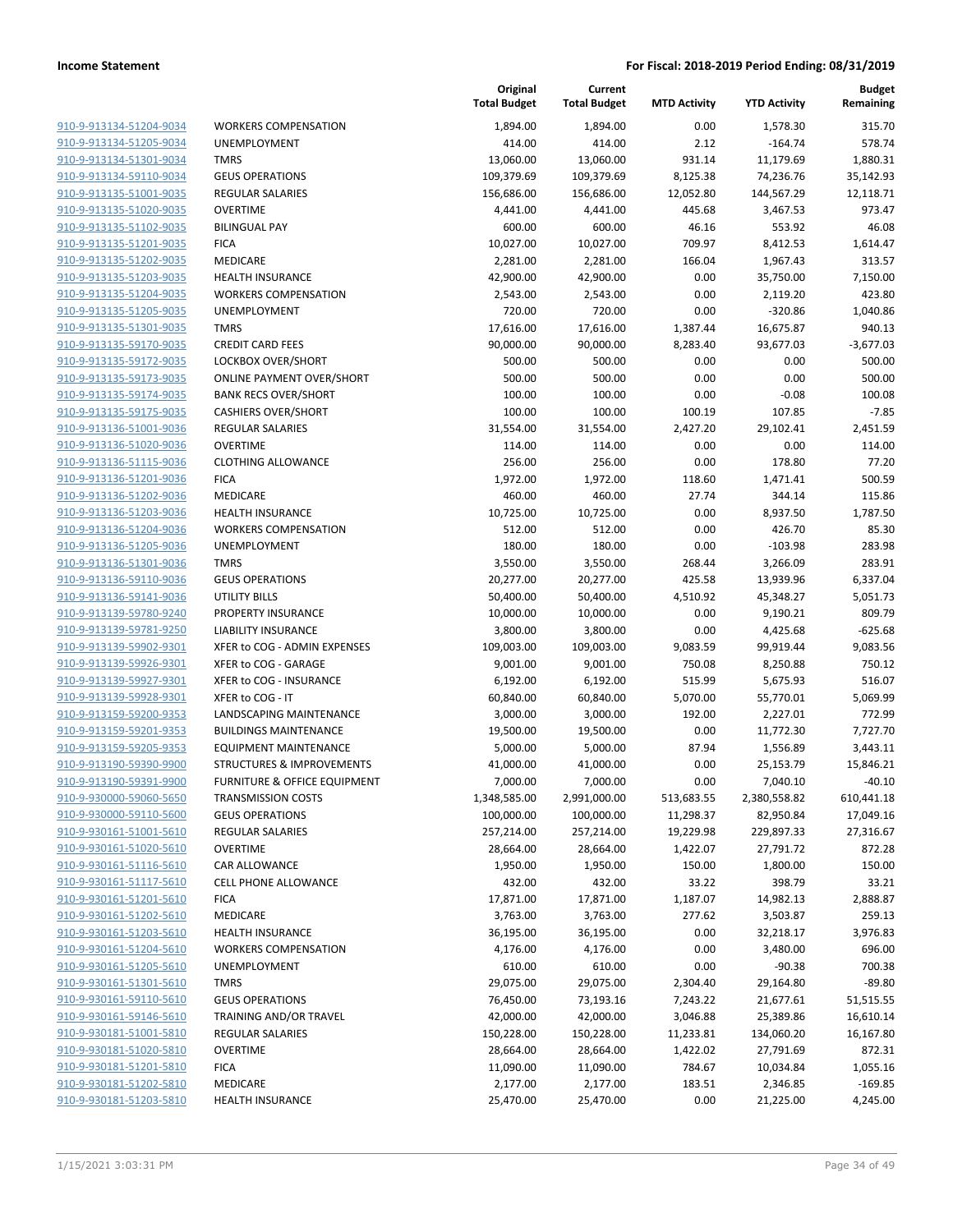|                         |                                         | Original<br><b>Total Budget</b> | Current<br><b>Total Budget</b> | <b>MTD Activity</b> | <b>YTD Activity</b> | <b>Budget</b><br>Remaining |
|-------------------------|-----------------------------------------|---------------------------------|--------------------------------|---------------------|---------------------|----------------------------|
| 910-9-930181-51204-5810 | <b>WORKERS COMPENSATION</b>             | 2,439.00                        | 2,439.00                       | 0.00                | 2,032.50            | 406.50                     |
| 910-9-930181-51205-5810 | <b>UNEMPLOYMENT</b>                     | 430.00                          | 430.00                         | 0.00                | $-105.58$           | 535.58                     |
| 910-9-930181-51301-5810 | <b>TMRS</b>                             | 16,826.00                       | 16,826.00                      | 1,399.74            | 18,162.33           | $-1,336.33$                |
| 910-9-930181-59110-5810 | <b>GEUS OPERATIONS</b>                  | 16,450.00                       | 13,193.16                      | 7,184.53            | 13,018.98           | 174.18                     |
| 910-9-930190-59391-9900 | FURNITURE & OFFICE EQUIPMENT            | 0.00                            | 11,449.00                      | 0.00                | 0.00                | 11,449.00                  |
| 910-9-931080-51001-5800 | <b>REGULAR SALARIES</b>                 | 534,240.00                      | 534,240.00                     | 41,719.12           | 464,064.92          | 70,175.08                  |
| 910-9-931080-51011-5800 | PART TIME TEMPORARY                     | 74,010.00                       | 74,010.00                      | 0.00                | 0.00                | 74,010.00                  |
| 910-9-931080-51020-5800 | <b>OVERTIME</b>                         | 1,936.00                        | 1,936.00                       | 0.00                | 1,947.39            | $-11.39$                   |
| 910-9-931080-51115-5800 | <b>CLOTHING ALLOWANCE</b>               | 513.00                          | 513.00                         | 0.00                | 27.49               | 485.51                     |
| 910-9-931080-51116-5800 | <b>CAR ALLOWANCE</b>                    | 3,900.00                        | 3,900.00                       | 300.00              | 3,600.00            | 300.00                     |
| 910-9-931080-51117-5800 | <b>CELL PHONE ALLOWANCE</b>             | 4,070.00                        | 4,070.00                       | 264.16              | 2,631.80            | 1,438.20                   |
| 910-9-931080-51201-5800 | <b>FICA</b>                             | 36,410.00                       | 36,410.00                      | 2,478.79            | 27,084.89           | 9,325.11                   |
| 910-9-931080-51202-5800 | MEDICARE                                | 8,940.00                        | 8,940.00                       | 579.72              | 6,500.49            | 2,439.51                   |
| 910-9-931080-51203-5800 | <b>HEALTH INSURANCE</b>                 | 79,365.00                       | 79,365.00                      | 0.00                | 66,137.50           | 13,227.50                  |
| 910-9-931080-51204-5800 | <b>WORKERS COMPENSATION</b>             | 9,874.00                        | 9,874.00                       | 0.00                | 8,228.34            | 1,645.66                   |
| 910-9-931080-51205-5800 | <b>UNEMPLOYMENT</b>                     | 1,332.00                        | 1,332.00                       | 4.81                | $-617.46$           | 1,949.46                   |
| 910-9-931080-51301-5800 | <b>TMRS</b>                             | 69,060.00                       | 69,060.00                      | 4,449.67            | 48,832.36           | 20,227.64                  |
| 910-9-931080-59110-5800 | <b>GEUS OPERATIONS</b>                  | 25,100.00                       | 21,606.53                      | 4,447.34            | 22,703.18           | $-1,096.65$                |
| 910-9-931080-59205-5800 | <b>EQUIPMENT MAINTENANCE</b>            | 3,050.00                        | 3,050.00                       | 1,898.68            | 3,458.00            | $-408.00$                  |
| 910-9-931088-51001-5880 | <b>REGULAR SALARIES</b>                 | 85,488.00                       | 85,488.00                      | 6,576.00            | 78,808.81           | 6,679.19                   |
| 910-9-931088-51020-5880 | <b>OVERTIME</b>                         | 0.00                            | 0.00                           | 0.00                | 138.17              | $-138.17$                  |
| 910-9-931088-51201-5880 | <b>FICA</b>                             | 5,300.00                        | 5,300.00                       | 358.76              | 4,369.40            | 930.60                     |
| 910-9-931088-51202-5880 | <b>MEDICARE</b>                         | 1,239.00                        | 1,239.00                       | 83.90               | 1,021.84            | 217.16                     |
| 910-9-931088-51203-5880 | <b>HEALTH INSURANCE</b>                 | 21,450.00                       | 21,450.00                      | 0.00                | 17,875.00           | 3,575.00                   |
| 910-9-931088-51204-5880 | <b>WORKERS COMPENSATION</b>             | 1,388.00                        | 1,388.00                       | 0.00                | 1,156.70            | 231.30                     |
| 910-9-931088-51205-5880 | <b>UNEMPLOYMENT</b>                     | 360.00                          | 360.00                         | 0.00                | $-149.36$           | 509.36                     |
| 910-9-931088-51301-5880 | <b>TMRS</b>                             | 9,575.00                        | 9,575.00                       | 727.30              | 8,859.82            | 715.18                     |
| 910-9-931088-59110-5880 | <b>GEUS OPERATIONS</b>                  | 10,060.00                       | 8,974.15                       | 413.47              | 9,198.50            | $-224.35$                  |
| 910-9-931092-51001-9202 | <b>REGULAR SALARIES</b>                 | 117,926.00                      | 117,926.00                     | 9,395.04            | 110,252.48          | 7,673.52                   |
| 910-9-931092-51020-9202 | <b>OVERTIME</b>                         | 0.00                            | 0.00                           | 0.00                | 608.17              | $-608.17$                  |
| 910-9-931092-51117-9202 | CELL PHONE ALLOWANCE                    | 1,632.00                        | 1,632.00                       | 125.54              | 1,506.48            | 125.52                     |
| 910-9-931092-51201-9202 | <b>FICA</b>                             | 7,413.00                        | 7,413.00                       | 554.32              | 6,558.98            | 854.02                     |
| 910-9-931092-51202-9202 | MEDICARE                                | 1,733.00                        | 1,733.00                       | 129.64              | 1,533.95            | 199.05                     |
| 910-9-931092-51203-9202 | <b>HEALTH INSURANCE</b>                 | 18,233.00                       | 18,233.00                      | 0.00                | 15,194.20           | 3,038.80                   |
| 910-9-931092-51204-9202 | <b>WORKERS COMPENSATION</b>             | 1,914.00                        | 1,914.00                       | 0.00                | 1,595.00            | 319.00                     |
| 910-9-931092-51205-9202 | <b>UNEMPLOYMENT</b>                     | 306.00                          | 306.00                         | 0.00                | $-62.85$            | 368.85                     |
| 910-9-931092-51301-9202 | <b>TMRS</b>                             | 13,391.00                       | 13,391.00                      | 1,052.98            | 12,605.03           | 785.97                     |
| 910-9-931092-59110-9212 | <b>GEUS OPERATIONS</b>                  | 12,800.00                       | 10,171.87                      | 82.93               | 11,799.86           | $-1,627.99$                |
| 910-9-931092-59130-9212 | PHONE MANAGEMENT SERVICE                | 66,900.00                       | 66,900.00                      | 5,560.00            | 61,649.50           | 5,250.50                   |
| 910-9-931092-59133-9212 | OFFICE 365                              | 10,920.00                       | 10,920.00                      | 888.50              | 9,773.50            | 1,146.50                   |
| 910-9-931093-59205-9352 | EQUIPMENT MAINTENANCE - IT              | 6,500.00                        | 5,300.00                       | 194.72              | 5,197.18            | 102.82                     |
| 910-9-931099-59391-9900 | <b>FURNITURE &amp; OFFICE EQUIPMENT</b> | 0.00                            | 31,012.26                      | 0.00                | 0.00                | 31,012.26                  |
| 910-9-931099-59392-9900 | <b>TRANSPORTATION EQUIPMENT</b>         | 30,000.00                       | 30,000.00                      | 0.00                | 29,644.00           | 356.00                     |
| 910-9-931462-51001-5620 | <b>REGULAR SALARIES</b>                 | 95,566.00                       | 95,566.00                      | 5,002.92            | 59,985.98           | 35,580.02                  |
| 910-9-931462-51115-5620 | <b>CLOTHING ALLOWANCE</b>               | 154.00                          | 154.00                         | 0.00                | 226.17              | $-72.17$                   |
| 910-9-931462-51117-5620 | <b>CELL PHONE ALLOWANCE</b>             | 480.00                          | 480.00                         | 36.92               | 443.04              | 36.96                      |
| 910-9-931462-51201-5620 | <b>FICA</b>                             | 5,883.00                        | 5,883.00                       | 263.38              | 3,227.08            | 2,655.92                   |
| 910-9-931462-51202-5620 | <b>MEDICARE</b>                         | 1,394.00                        | 1,394.00                       | 61.60               | 754.76              | 639.24                     |
| 910-9-931462-51203-5620 | <b>HEALTH INSURANCE</b>                 | 10,726.00                       | 10,726.00                      | 0.00                | 8,938.30            | 1,787.70                   |
| 910-9-931462-51204-5620 | <b>WORKERS COMPENSATION</b>             | 1,577.00                        | 1,577.00                       | 0.00                | 1,314.20            | 262.80                     |
| 910-9-931462-51205-5620 | <b>UNEMPLOYMENT</b>                     | 180.00                          | 180.00                         | 0.00                | $-104.75$           | 284.75                     |
| 910-9-931462-51301-5620 | <b>TMRS</b>                             | 10,765.00                       | 10,765.00                      | 557.40              | 6,781.87            | 3,983.13                   |
| 910-9-931462-59110-5620 | <b>GEUS OPERATIONS</b>                  | 14,492.00                       | 12,624.83                      | 2,044.71            | 10,728.60           | 1,896.23                   |
| 910-9-931462-59198-5620 | <b>COLOCATION CHARGES</b>               | 9,979.00                        | 9,979.00                       | 0.00                | 9,979.00            | 0.00                       |
| 910-9-931462-59199-5620 | LEASE OF DARK FIBER                     | 206,520.00                      | 206,520.00                     | 0.00                | 206,520.00          | 0.00                       |
| 910-9-931470-51001-5700 | REGULAR SALARIES                        | 76,053.00                       | 76,053.00                      | 5,965.61            | 71,497.63           | 4,555.37                   |
| 910-9-931470-51020-5700 | <b>OVERTIME</b>                         | 3,132.00                        | 3,132.00                       | 990.12              | 6,221.56            | $-3,089.56$                |
| 910-9-931470-51115-5700 | <b>CLOTHING ALLOWANCE</b>               | 525.00                          | 525.00                         | 0.00                | 129.75              | 395.25                     |
| 910-9-931470-51117-5700 | <b>CELL PHONE ALLOWANCE</b>             | 432.00                          | 432.00                         | 33.24               | 398.88              | 33.12                      |
|                         |                                         |                                 |                                |                     |                     |                            |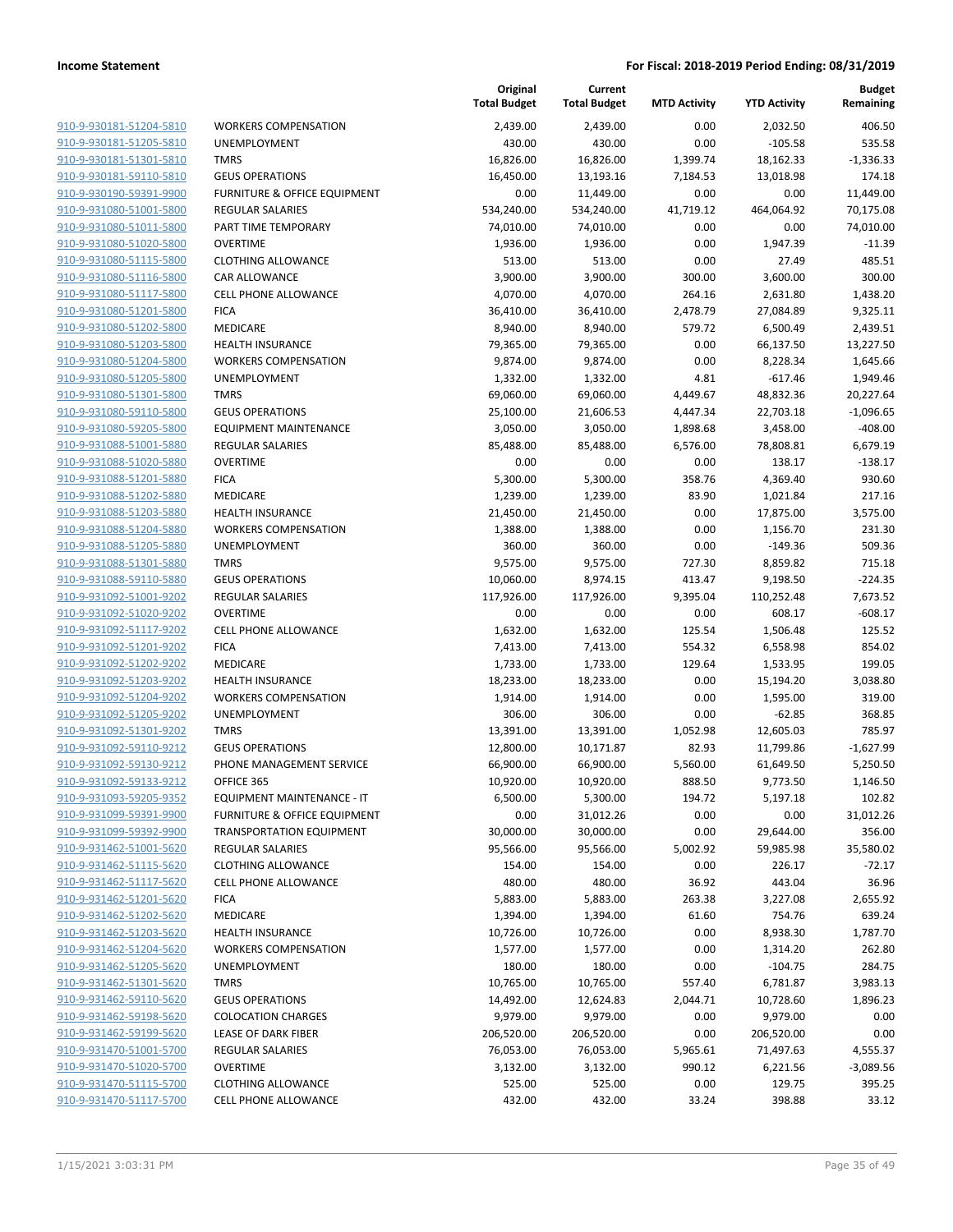|                                                    |                                        | Original<br><b>Total Budget</b> | Current<br><b>Total Budget</b> | <b>MTD Activity</b> | <b>YTD Activity</b>  | <b>Budget</b><br>Remaining |
|----------------------------------------------------|----------------------------------------|---------------------------------|--------------------------------|---------------------|----------------------|----------------------------|
| 910-9-931470-51201-5700                            | <b>FICA</b>                            | 4,937.00                        | 4,937.00                       | 364.33              | 4,121.80             | 815.20                     |
| 910-9-931470-51202-5700                            | MEDICARE                               | 1,109.00                        | 1,109.00                       | 85.21               | 963.96               | 145.04                     |
| 910-9-931470-51203-5700                            | <b>HEALTH INSURANCE</b>                | 10,726.00                       | 10,726.00                      | 0.00                | 8,938.30             | 1,787.70                   |
| 910-9-931470-51204-5700                            | <b>WORKERS COMPENSATION</b>            | 1,259.00                        | 1,259.00                       | 0.00                | 1,049.20             | 209.80                     |
| 910-9-931470-51205-5700                            | <b>UNEMPLOYMENT</b>                    | 180.00                          | 180.00                         | 0.00                | $-9.38$              | 189.38                     |
| 910-9-931470-51301-5700                            | <b>TMRS</b>                            | 8,567.00                        | 8,567.00                       | 772.98              | 8,760.69             | $-193.69$                  |
| 910-9-931470-59205-5700                            | <b>EQUIPMENT MAINTENANCE</b>           | 5,550.00                        | 5,550.00                       | 0.00                | 6,081.12             | $-531.12$                  |
| 910-9-931470-59253-5700                            | TRANSMISSION SUBSTATION MAINT          | 17,500.00                       | 17,500.00                      | 15,610.57           | 20,859.68            | $-3,359.68$                |
| 910-9-931490-59353-9900                            | <b>TRANSMISSION SUBSTATIONS</b>        | 284,950.00                      | 284,950.00                     | 117,917.72          | 190,546.69           | 94,403.31                  |
| 910-9-931490-59392-9900                            | <b>TRANSPORTATION EQUIPMENT</b>        | 30,000.00                       | 29,644.00                      | 0.00                | 29,644.00            | 0.00                       |
| 910-9-931490-59396-9900                            | POWER OPERATED EQUIPMENT               | 0.00                            | 4,100.00                       | 0.00                | 4,100.00             | 0.00                       |
| 910-9-931491-51001-9911                            | <b>REGULAR SALARIES</b>                | 3,000.00                        | 3,000.00                       | 0.00                | 0.00                 | 3,000.00                   |
| 910-9-931491-51201-9911                            | <b>FICA</b>                            | 186.00                          | 186.00                         | 0.00                | 0.00                 | 186.00                     |
| 910-9-931491-51202-9911                            | <b>MEDICARE</b>                        | 44.00                           | 44.00                          | 0.00                | 0.00                 | 44.00                      |
| 910-9-931491-51301-9911                            | <b>TMRS</b>                            | 336.00                          | 336.00                         | 0.00                | 0.00                 | 336.00                     |
| 910-9-931528-51001-5820                            | REGULAR SALARIES                       | 95,816.00                       | 95,816.00                      | 5,002.92            | 59,985.98            | 35,830.02                  |
| 910-9-931528-51115-5820                            | <b>CLOTHING ALLOWANCE</b>              | 154.00                          | 154.00                         | 0.00                | 0.00                 | 154.00                     |
| 910-9-931528-51117-5820                            | <b>CELL PHONE ALLOWANCE</b>            | 480.00                          | 480.00                         | 36.92               | 443.04               | 36.96                      |
| 910-9-931528-51201-5820                            | <b>FICA</b>                            | 5,898.00                        | 5,898.00                       | 312.48              | 3,746.71             | 2,151.29                   |
| 910-9-931528-51202-5820                            | MEDICARE                               | 1,397.00                        | 1,397.00                       | 73.08               | 876.25               | 520.75                     |
| 910-9-931528-51203-5820                            | <b>HEALTH INSURANCE</b>                | 10,726.00                       | 10,726.00                      | 0.00                | 8,938.30             | 1,787.70                   |
| 910-9-931528-51204-5820                            | <b>WORKERS COMPENSATION</b>            | 1,577.00                        | 1,577.00                       | 0.00                | 1,314.20             | 262.80                     |
| 910-9-931528-51205-5820                            | UNEMPLOYMENT                           | 180.00                          | 180.00                         | 0.00                | $-124.19$            | 304.19                     |
| 910-9-931528-51301-5820                            | <b>TMRS</b>                            | 10,793.00                       | 10,793.00                      | 557.40              | 6,781.87             | 4,011.13                   |
| 910-9-931528-59110-5820                            | <b>GEUS OPERATIONS</b>                 | 15,900.00                       | 14,814.15                      | 1,999.56            | 10,991.33            | 3,822.82                   |
| 910-9-931529-51001-5920                            | REGULAR SALARIES                       | 76,305.00                       | 76,305.00                      | 5,965.59            | 71,497.62            | 4,807.38                   |
| 910-9-931529-51020-5920                            | <b>OVERTIME</b>                        | 3,132.00                        | 3,132.00                       | 990.12              | 6,221.56             | $-3,089.56$                |
| 910-9-931529-51115-5920                            | <b>CLOTHING ALLOWANCE</b>              | 525.00                          | 525.00                         | 0.00                | 636.78               | $-111.78$                  |
| 910-9-931529-51117-5920                            | <b>CELL PHONE ALLOWANCE</b>            | 432.00                          | 432.00                         | 33.20               | 398.40               | 33.60                      |
| 910-9-931529-51201-5920                            | <b>FICA</b>                            | 4,952.00                        | 4,952.00                       | 433.31              | 4,843.26             | 108.74                     |
| 910-9-931529-51202-5920                            | MEDICARE                               | 1,112.00                        | 1,112.00                       | 101.34              | 1,132.72             | $-20.72$                   |
| 910-9-931529-51203-5920                            | <b>HEALTH INSURANCE</b>                | 10,726.00                       | 10,726.00                      | 0.00                | 8,938.30             | 1,787.70                   |
| 910-9-931529-51204-5920                            | <b>WORKERS COMPENSATION</b>            | 1,259.00                        | 1,259.00                       | 0.00                | 1,049.20             | 209.80                     |
| 910-9-931529-51205-5920                            | UNEMPLOYMENT                           | 180.00                          | 180.00                         | 0.00                | $-57.56$             | 237.56                     |
| 910-9-931529-51301-5920                            | <b>TMRS</b>                            | 8,595.00                        | 8,595.00                       | 772.97              | 8,760.65             | $-165.65$                  |
| 910-9-931529-59205-5920                            | <b>EQUIPMENT MAINTENANCE</b>           | 6,950.00                        | 6,950.00                       | 1,138.29            | 6,083.42             | 866.58                     |
| 910-9-931529-59262-5920                            | DISTRIBUTION SUBSTATION MAINTENANCE    | 21,500.00                       | 21,500.00                      | 575.65              | 14,956.07            | 6,543.93                   |
| 910-9-931590-59362-9900                            | <b>DISTRIBUTION SUBSTATIONS</b>        | 1,386,000.00                    | 1,386,000.00                   | 319,095.47          | 883,799.49           | 502,200.51                 |
| 910-9-931590-59392-9900                            | <b>TRANSPORTATION EQUIPMENT</b>        | 65,000.00                       | 59,024.00                      | 0.00                | 59,024.00            | 0.00                       |
| 910-9-931590-59396-9900                            | POWER OPERATED EQUIPMENT               | 0.00                            | 4,100.00                       | 0.00                | 4,100.00             | 0.00                       |
| 910-9-931591-51001-9912                            | REGULAR SALARIES                       | 2,500.00                        | 2,500.00                       | 0.00                | 0.00                 | 2,500.00                   |
| 910-9-931591-51201-9912                            | <b>FICA</b>                            | 155.00                          | 155.00                         | 0.00                | 0.00                 | 155.00                     |
| 910-9-931591-51202-9912                            | MEDICARE                               | 37.00                           | 37.00                          | 0.00                | 0.00                 | 37.00                      |
| 910-9-931591-51301-9912                            | <b>TMRS</b>                            | 280.00                          | 280.00                         | 0.00                | 0.00                 | 280.00                     |
| 910-9-932467-51001-5671                            | <b>REGULAR SALARIES</b>                | 40,530.00                       | 40,530.00<br>36,930.00         | 9,664.29            | 76,460.49            | $-35,930.49$               |
| 910-9-932467-51011-5671<br>910-9-932467-51020-5671 | PART TIME TEMPORARY<br><b>OVERTIME</b> | 36,930.00<br>6,233.00           |                                | 0.00                | 0.00                 | 36,930.00                  |
| 910-9-932467-51115-5671                            | <b>CLOTHING ALLOWANCE</b>              |                                 | 6,233.00                       | 485.84              | 10,220.94            | $-3,987.94$<br>113.90      |
| 910-9-932467-51201-5671                            | <b>FICA</b>                            | 578.00                          | 578.00                         | 0.00                | 464.10<br>5,027.86   |                            |
| 910-9-932467-51202-5671                            | <b>MEDICARE</b>                        | 5,189.00<br>1,122.00            | 5,189.00<br>1,122.00           | 597.11<br>139.65    |                      | 161.14<br>$-53.88$         |
|                                                    | <b>HEALTH INSURANCE</b>                |                                 |                                |                     | 1,175.88             |                            |
| 910-9-932467-51203-5671<br>910-9-932467-51204-5671 | <b>WORKERS COMPENSATION</b>            | 21,450.00<br>1,769.00           | 21,450.00<br>1,769.00          | 0.00<br>0.00        | 17,875.00            | 3,575.00<br>294.80         |
| 910-9-932467-51205-5671                            | UNEMPLOYMENT                           |                                 |                                |                     | 1,474.20             | 516.71                     |
| 910-9-932467-51301-5671                            | <b>TMRS</b>                            | 360.00                          | 360.00                         | 0.00                | $-156.71$            |                            |
| 910-9-932467-59110-5671                            | <b>GEUS OPERATIONS</b>                 | 8,675.00                        | 8,675.00                       | 603.36<br>650.89    | 6,273.61<br>9,938.69 | 2,401.39<br>4,061.31       |
|                                                    |                                        | 14,000.00                       | 14,000.00                      |                     |                      |                            |
| 910-9-932474-51001-5740<br>910-9-932474-51020-5740 | REGULAR SALARIES<br><b>OVERTIME</b>    | 32,855.00                       | 32,855.00                      | 2,660.84            | 36,500.90            | $-3,645.90$                |
|                                                    |                                        | 6,497.00                        | 6,497.00                       | 0.00                | 10,318.71            | $-3,821.71$                |
| 910-9-932474-51115-5740<br>910-9-932474-51201-5740 | <b>CLOTHING ALLOWANCE</b>              | 578.00                          | 578.00                         | 0.00                | 514.70               | 63.30                      |
|                                                    | <b>FICA</b>                            | 2,440.00                        | 2,440.00                       | 143.93              | 2,685.10             | $-245.10$                  |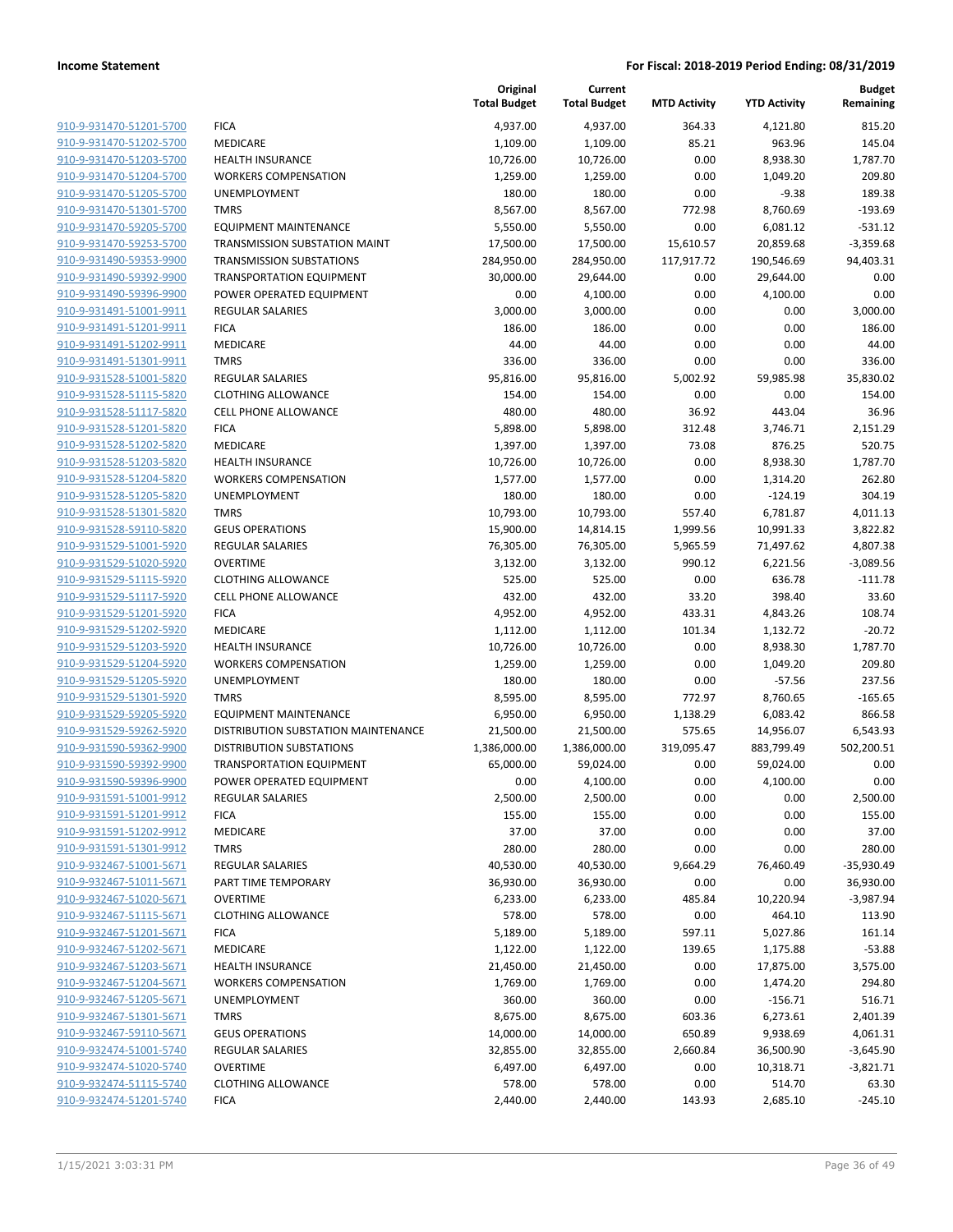|                                                    |                                                   | Original<br><b>Total Budget</b> | Current<br><b>Total Budget</b> | <b>MTD Activity</b>  | <b>YTD Activity</b> | <b>Budget</b><br>Remaining |
|----------------------------------------------------|---------------------------------------------------|---------------------------------|--------------------------------|----------------------|---------------------|----------------------------|
| 910-9-932474-51202-5740                            | <b>MEDICARE</b>                                   | 476.00                          | 476.00                         | 33.66                | 627.94              | $-151.94$                  |
| 910-9-932474-51203-5740                            | <b>HEALTH INSURANCE</b>                           | 10,725.00                       | 10,725.00                      | 0.00                 | 8,937.50            | 1,787.50                   |
| 910-9-932474-51204-5740                            | <b>WORKERS COMPENSATION</b>                       | 1,045.00                        | 1,045.00                       | 0.00                 | 870.80              | 174.20                     |
| 910-9-932474-51205-5740                            | <b>UNEMPLOYMENT</b>                               | 180.00                          | 180.00                         | 0.00                 | $-84.71$            | 264.71                     |
| 910-9-932474-51301-5740                            | <b>TMRS</b>                                       | 3,680.00                        | 3,680.00                       | 294.29               | 5,237.29            | $-1,557.29$                |
| 910-9-932474-59205-5740                            | <b>EQUIPMENT MAINTENANCE</b>                      | 0.00                            | 0.00                           | 0.00                 | 3,167.88            | $-3,167.88$                |
| 910-9-932474-59257-5740                            | TRANSMISSION LINE MAINTENANCE                     | 41,700.00                       | 41,700.00                      | 429.89               | 25,951.67           | 15,748.33                  |
| 910-9-932490-59356-9900                            | <b>GEUS TRANSMISSION LINES</b>                    | 175,000.00                      | 333,363.28                     | 0.00                 | 108,900.23          | 224,463.05                 |
| 910-9-932490-59392-9900                            | <b>TRANSPORTATION EQUIPMENT</b>                   | 0.00                            | 27,000.00                      | 0.00                 | 0.00                | 27,000.00                  |
| 910-9-932491-51001-9913                            | <b>REGULAR SALARIES</b>                           | 63,000.00                       | 74,579.63                      | 0.00                 | 27,596.43           | 46,983.20                  |
| 910-9-932491-51201-9913                            | <b>FICA</b>                                       | 3,906.00                        | 4,612.47                       | 0.00                 | 1,811.77            | 2,800.70                   |
| 910-9-932491-51202-9913                            | MEDICARE                                          | 914.00                          | 1,079.22                       | 0.00                 | 423.73              | 655.49                     |
| 910-9-932491-51205-9913                            | <b>UNEMPLOYMENT</b>                               | 0.00                            | 34.90                          | 0.00                 | 0.00                | 34.90                      |
| 910-9-932491-51301-9913                            | <b>TMRS</b>                                       | 7,056.00                        | 8,083.90                       | 0.00                 | 3,416.33            | 4,667.57                   |
| 910-9-932500-51001-5801                            | <b>REGULAR SALARIES</b>                           | 126,339.00                      | 126,339.00                     | 9,718.40             | 116,484.80          | 9,854.20                   |
| 910-9-932500-51115-5801                            | <b>CLOTHING ALLOWANCE</b>                         | 256.00                          | 256.00                         | 0.00                 | 585.36              | $-329.36$                  |
| 910-9-932500-51117-5801                            | <b>CELL PHONE ALLOWANCE</b>                       | 636.00                          | 636.00                         | 48.92                | 587.04              | 48.96                      |
| 910-9-932500-51201-5801                            | <b>FICA</b>                                       | 7,881.00                        | 7,881.00                       | 571.32               | 6,885.91            | 995.09                     |
| 910-9-932500-51202-5801                            | MEDICARE                                          | 1,843.00                        | 1,843.00                       | 133.62               | 1,610.43            | 232.57                     |
| 910-9-932500-51203-5801                            | <b>HEALTH INSURANCE</b>                           | 10,725.00                       | 10,725.00                      | 0.00                 | 8,937.50            | 1,787.50                   |
| 910-9-932500-51204-5801                            | <b>WORKERS COMPENSATION</b>                       | 2,051.00                        | 2,051.00                       | 0.00                 | 1,709.20            | 341.80                     |
| 910-9-932500-51205-5801                            | <b>UNEMPLOYMENT</b>                               | 180.00                          | 180.00                         | 0.00                 | $-33.47$            | 213.47                     |
| 910-9-932500-51301-5801                            | <b>TMRS</b>                                       | 14,237.00                       | 14,237.00                      | 1,080.26             | 13,138.77           | 1,098.23                   |
| 910-9-932500-59110-5801                            | <b>GEUS OPERATIONS</b>                            | 7,280.00                        | 7,280.00                       | 653.73               | 7,721.01            | $-441.01$                  |
| 910-9-932500-59112-5801                            | <b>SAFETY</b>                                     | 52,170.00                       | 52,170.00                      | 844.15               | 35,884.87           | 16,285.13                  |
| 910-9-932500-59146-5801                            | TRAINING AND/OR TRAVEL                            | 16,200.00                       | 16,200.00                      | 400.00               | 13,063.57           | 3,136.43                   |
| 910-9-932503-51001-5830                            | <b>REGULAR SALARIES</b>                           | 121,031.00                      | 121,031.00                     | 8,713.71             | 120,358.98          | 672.02                     |
| 910-9-932503-51020-5830                            | <b>OVERTIME</b>                                   | 10,259.00                       | 10,259.00                      | 591.24               | 16,703.85           | $-6,444.85$                |
| 910-9-932503-51115-5830                            | <b>CLOTHING ALLOWANCE</b>                         | 1,257.00                        | 1,257.00                       | 0.00                 | 1,493.90            | $-236.90$                  |
| 910-9-932503-51117-5830                            | <b>CELL PHONE ALLOWANCE</b>                       | 318.00                          | 318.00                         | 24.46                | 293.52              | 24.48                      |
| 910-9-932503-51201-5830                            | <b>FICA</b>                                       | 8,166.00                        | 8,166.00                       | 479.07               | 7,512.35            | 653.65                     |
| 910-9-932503-51202-5830                            | MEDICARE                                          | 1,761.00                        | 1,761.00                       | 112.05               | 1,756.92            | 4.08                       |
| 910-9-932503-51203-5830                            | <b>HEALTH INSURANCE</b>                           | 21,452.00                       | 21,452.00                      | 0.00                 | 17,876.70           | 3,575.30                   |
| 910-9-932503-51204-5830                            | <b>WORKERS COMPENSATION</b>                       | 2,680.00                        | 2,680.00                       | 0.00                 | 2,233.30            | 446.70                     |
| 910-9-932503-51205-5830                            | UNEMPLOYMENT                                      | 360.00                          | 360.00                         | 0.00                 | $-89.23$            | 449.23                     |
| 910-9-932503-51301-5830                            | <b>TMRS</b>                                       | 13,599.00                       | 13,599.00                      | 1,031.83             | 15,388.06           | $-1,789.06$                |
| 910-9-932503-59110-5830                            | <b>GEUS OPERATIONS</b>                            | 85,000.00                       | 81,026.15                      | 7,720.03             | 62,681.61           | 18,344.54                  |
| 910-9-932503-59148-5830                            | <b>FUEL</b>                                       | 0.00                            | 5,645.63                       | 0.00                 | 0.00                | 5,645.63                   |
| 910-9-932504-51001-5840                            | <b>REGULAR SALARIES</b>                           | 122,377.00                      | 122,377.00                     | 8,713.69             | 120,358.89          | 2,018.11                   |
| 910-9-932504-51020-5840                            | <b>OVERTIME</b>                                   | 10,259.00                       | 10,259.00                      | 591.23               | 16,703.82           | $-6,444.82$                |
| 910-9-932504-51115-5840                            | <b>CLOTHING ALLOWANCE</b>                         | 1,257.00                        | 1,257.00                       | 0.00                 | 0.00                | 1,257.00                   |
| 910-9-932504-51117-5840                            | <b>CELL PHONE ALLOWANCE</b>                       | 318.00                          | 318.00                         | 24.46                | 293.52              | 24.48                      |
| 910-9-932504-51201-5840                            | <b>FICA</b>                                       | 8,249.00                        | 8,249.00                       | 578.42               | 8,516.07            | $-267.07$                  |
| 910-9-932504-51202-5840                            | MEDICARE                                          | 1,781.00                        | 1,781.00                       | 135.27               | 1,991.64            | $-210.64$                  |
| 910-9-932504-51203-5840                            | <b>HEALTH INSURANCE</b>                           | 21,452.00                       | 21,452.00                      | 0.00                 | 17,876.70           | 3,575.30                   |
| 910-9-932504-51204-5840<br>910-9-932504-51205-5840 | <b>WORKERS COMPENSATION</b>                       | 2,680.00                        | 2,680.00                       | 0.00                 | 2,233.30            | 446.70                     |
|                                                    | <b>UNEMPLOYMENT</b>                               | 360.00                          | 360.00                         | 0.00                 | $-154.86$           | 514.86<br>$-1,638.05$      |
| 910-9-932504-51301-5840<br>910-9-932504-59110-5840 | <b>TMRS</b><br><b>GEUS OPERATIONS</b>             | 13,750.00<br>68,000.00          | 13,750.00                      | 1,031.83<br>9,811.27 | 15,388.05           |                            |
| 910-9-932505-51001-5850                            |                                                   | 708.00                          | 83,000.00<br>708.00            | 0.00                 | 65,982.73<br>0.00   | 17,017.27<br>708.00        |
|                                                    | REGULAR SALARIES                                  |                                 |                                |                      |                     |                            |
| 910-9-932505-51201-5850<br>910-9-932505-51202-5850 | <b>FICA</b><br>MEDICARE                           | 49.00                           | 49.00                          | 0.00                 | 0.00                | 49.00<br>10.00             |
| 910-9-932505-51301-5850                            |                                                   | 10.00                           | 10.00                          | 0.00                 | 0.00                | 78.00                      |
| 910-9-932505-59110-5850                            | <b>TMRS</b>                                       | 78.00                           | 78.00                          | 0.00                 | 0.00                |                            |
| 910-9-932506-51001-5860                            | <b>GEUS OPERATIONS</b><br><b>REGULAR SALARIES</b> | 100.00<br>114,400.00            | 100.00<br>114,400.00           | 0.00<br>6,433.60     | 0.00<br>77,109.64   | 100.00<br>37,290.36        |
|                                                    | <b>OVERTIME</b>                                   |                                 |                                | 0.00                 |                     | $-283.11$                  |
| 910-9-932506-51020-5860<br>910-9-932506-51115-5860 | <b>CLOTHING ALLOWANCE</b>                         | 1,201.00                        | 1,201.00                       |                      | 1,484.11            | 60.90                      |
|                                                    |                                                   | 525.00                          | 525.00                         | 0.00                 | 464.10              |                            |
| 910-9-932506-51117-5860<br>910-9-932506-51201-5860 | <b>CELL PHONE ALLOWANCE</b>                       | 399.00                          | 399.00                         | 33.22                | 398.64              | 0.36                       |
|                                                    | <b>FICA</b>                                       | 7,191.00                        | 7,191.00                       | 397.38               | 4,862.01            | 2,328.99                   |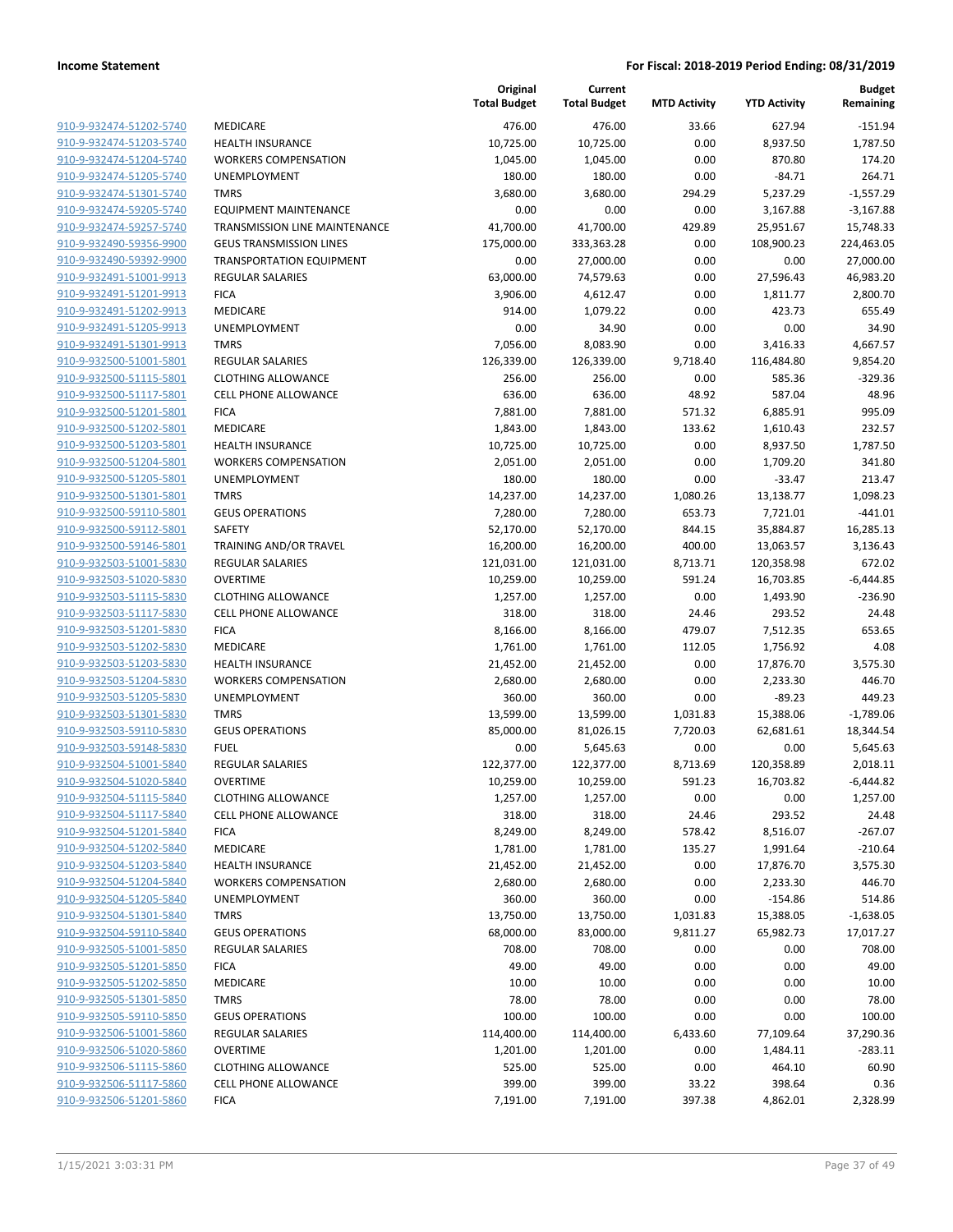|                                                    |                                          | Original<br><b>Total Budget</b> | Current<br><b>Total Budget</b> | <b>MTD Activity</b> | <b>YTD Activity</b> | <b>Budget</b><br>Remaining |
|----------------------------------------------------|------------------------------------------|---------------------------------|--------------------------------|---------------------|---------------------|----------------------------|
| 910-9-932506-51202-5860                            | MEDICARE                                 | 1,665.00                        | 1,665.00                       | 92.94               | 1,137.10            | 527.90                     |
| 910-9-932506-51203-5860                            | <b>HEALTH INSURANCE</b>                  | 16,088.00                       | 16,088.00                      | 0.00                | 12,066.03           | 4,021.97                   |
| 910-9-932506-51204-5860                            | <b>WORKERS COMPENSATION</b>              | 1,874.00                        | 1,874.00                       | 0.00                | 1,561.70            | 312.30                     |
| 910-9-932506-51205-5860                            | UNEMPLOYMENT                             | 270.00                          | 270.00                         | 0.00                | $-131.20$           | 401.20                     |
| 910-9-932506-51301-5860                            | <b>TMRS</b>                              | 12,857.00                       | 12,857.00                      | 715.24              | 8,863.85            | 3,993.15                   |
| 910-9-932506-59110-5860                            | <b>GEUS OPERATIONS</b>                   | 13,410.00                       | 13,410.00                      | 1,957.16            | 9,612.82            | 3,797.18                   |
| 910-9-932507-51001-5870                            | <b>REGULAR SALARIES</b>                  | 774.00                          | 774.00                         | 0.00                | 404.05              | 369.95                     |
| 910-9-932507-51201-5870                            | <b>FICA</b>                              | 53.00                           | 53.00                          | 0.00                | 25.05               | 27.95                      |
| 910-9-932507-51202-5870                            | <b>MEDICARE</b>                          | 10.00                           | 10.00                          | 0.00                | 5.86                | 4.14                       |
| 910-9-932507-51301-5870                            | <b>TMRS</b>                              | 86.00                           | 86.00                          | 0.00                | 44.68               | 41.32                      |
| 910-9-932507-59110-5870                            | <b>GEUS OPERATIONS</b>                   | 50.00                           | 50.00                          | 0.00                | 0.00                | 50.00                      |
| 910-9-932509-59147-5890                            | <b>RENT</b>                              | 161.00                          | 161.00                         | 0.00                | 160.91              | 0.09                       |
| 910-9-932510-51001-5900                            | <b>REGULAR SALARIES</b>                  | 62,171.00                       | 62,171.00                      | 4,950.40            | 59,228.80           | 2,942.20                   |
| 910-9-932510-51020-5900                            | <b>OVERTIME</b>                          | 10,088.00                       | 10,088.00                      | 0.00                | 5,326.23            | 4,761.77                   |
| 910-9-932510-51102-5900                            | <b>BILINGUAL PAY</b>                     | 600.00                          | 600.00                         | 46.16               | 553.92              | 46.08                      |
| 910-9-932510-51115-5900                            | <b>CLOTHING ALLOWANCE</b>                | 525.00                          | 525.00                         | 0.00                | 456.60              | 68.40                      |
| 910-9-932510-51201-5900                            | <b>FICA</b>                              | 4,517.00                        | 4,517.00                       | 259.72              | 3,491.09            | 1,025.91                   |
| 910-9-932510-51202-5900                            | MEDICARE                                 | 910.00                          | 910.00                         | 60.74               | 816.46              | 93.54                      |
| 910-9-932510-51203-5900                            | <b>HEALTH INSURANCE</b>                  | 10,725.00                       | 10,725.00                      | 0.00                | 10,278.17           | 446.83                     |
| 910-9-932510-51204-5900                            | <b>WORKERS COMPENSATION</b>              | 1,009.00                        | 1,009.00                       | 0.00                | 840.80              | 168.20                     |
| 910-9-932510-51205-5900                            | UNEMPLOYMENT                             | 180.00                          | 180.00                         | 0.00                | $-33.47$            | 213.47                     |
| 910-9-932510-51301-5900                            | <b>TMRS</b>                              | 7,030.00                        | 7,030.00                       | 552.62              | 7,305.62            | $-275.62$                  |
| 910-9-932510-59205-5900                            | <b>EQUIPMENT MAINTENANCE</b>             | 87,000.00                       | 72,000.00                      | 2,435.05            | 48,414.69           | 23,585.31                  |
| 910-9-932514-51001-5941                            | <b>REGULAR SALARIES</b>                  | 492,457.00                      | 492,457.00                     | 28,017.63           | 378,140.35          | 114,316.65                 |
| 910-9-932514-51020-5941                            | <b>OVERTIME</b>                          | 53,651.00                       | 53,651.00                      | 3,211.74            | 75,073.23           | $-21,422.23$               |
| 910-9-932514-51102-5941                            | <b>BILINGUAL PAY</b>                     | 1,185.00                        | 1,185.00                       | 92.32               | 900.12              | 284.88                     |
| 910-9-932514-51115-5941                            | <b>CLOTHING ALLOWANCE</b>                | 5,775.00                        | 5,775.00                       | 0.00                | 5,097.60            | 677.40                     |
| 910-9-932514-51201-5941                            | <b>FICA</b>                              | 33,922.00                       | 33,922.00                      | 1,796.95            | 26,618.85           | 7,303.15                   |
| 910-9-932514-51202-5941                            | MEDICARE                                 | 7,160.00                        | 7,160.00                       | 420.25              | 6,225.37            | 934.63                     |
| 910-9-932514-51203-5941                            | <b>HEALTH INSURANCE</b>                  | 114,973.00                      | 114,973.00                     | 0.00                | 95,810.80           | 19,162.20                  |
| 910-9-932514-51204-5941                            | <b>WORKERS COMPENSATION</b>              | 8,051.00                        | 8,051.00                       | 0.00                | 6,709.24            | 1,341.76                   |
| 910-9-932514-51205-5941                            | UNEMPLOYMENT                             | 1,929.00                        | 1,929.00                       | 0.00                | $-638.38$           | 2,567.38                   |
| 910-9-932514-51301-5941                            | <b>TMRS</b>                              | 55,288.00                       | 55,288.00                      | 3,461.64            | 50,835.42           | 4,452.58                   |
| 910-9-932514-59275-5941                            | POLES, OH, UG & SERVICES MAINTENANCE     | 204,000.00                      | 277,061.17                     | 18,238.36           | 175,324.73          | 101,736.44                 |
| 910-9-932515-51001-5950                            | <b>REGULAR SALARIES</b>                  | 562.00                          | 562.00                         | 878.88              | 7,102.31            | $-6,540.31$                |
| 910-9-932515-51020-5950                            | <b>OVERTIME</b>                          | 0.00                            | 0.00                           | 0.00                | 603.90              | $-603.90$                  |
| 910-9-932515-51201-5950                            | <b>FICA</b>                              | 39.00                           | 39.00                          | 54.49               | 477.79              | $-438.79$                  |
| 910-9-932515-51202-5950                            | MEDICARE                                 | 8.00                            | 8.00                           | 12.74               | 111.73              | $-103.73$                  |
| 910-9-932515-51205-5950                            | UNEMPLOYMENT                             | 0.00                            | 0.00                           | 0.00                | 0.49                | $-0.49$                    |
| 910-9-932515-51301-5950                            | <b>TMRS</b>                              | 64.00                           | 64.00                          | 97.21               | 852.30              | $-788.30$                  |
| 910-9-932515-59282-5950                            | TRANSFORMERS MAINTENANCE                 | 7,000.00                        | 7,000.00                       | 0.00                | 7,485.67            | $-485.67$                  |
| 910-9-932516-51001-5960                            | <b>REGULAR SALARIES</b>                  | 12,231.00                       | 12,231.00                      | 789.09              | 7,623.86            | 4,607.14                   |
| 910-9-932516-51020-5960                            | <b>OVERTIME</b>                          | 1,337.00                        | 1,337.00                       | 25.87               | 2,102.94            | $-765.94$                  |
| 910-9-932516-51201-5960                            | <b>FICA</b>                              | 840.00                          | 840.00                         | 50.53               | 603.09              | 236.91                     |
| 910-9-932516-51202-5960                            | MEDICARE                                 | 177.00                          | 177.00                         | 11.82               | 141.04              | 35.96                      |
| 910-9-932516-51205-5960                            | UNEMPLOYMENT                             | 40.00                           | 40.00                          | 0.00                | 17.06               | 22.94                      |
| 910-9-932516-51301-5960                            | <b>TMRS</b>                              | 1,369.00                        | 1,369.00                       | 90.13               | 1,095.04            | 273.96                     |
| 910-9-932516-59284-5960<br>910-9-932517-51001-5970 | ST LIGHTING & SIGNALS MAINTENANCE        | 10,000.00                       | 10,000.00                      | 443.69              | 7,061.56            | 2,938.44                   |
|                                                    | REGULAR SALARIES<br><b>OVERTIME</b>      | 59,196.00                       | 59,196.00                      | 2,828.80            | 32,711.97           | 26,484.03<br>$-282.31$     |
| 910-9-932517-51020-5970                            |                                          | 221.00                          | 221.00                         | 0.00                | 503.31              |                            |
| 910-9-932517-51115-5970<br>910-9-932517-51201-5970 | <b>CLOTHING ALLOWANCE</b><br><b>FICA</b> | 525.00<br>3,683.00              | 525.00<br>3,683.00             | 0.00<br>150.40      | 905.36<br>1,790.87  | $-380.36$<br>1,892.13      |
| 910-9-932517-51202-5970                            | MEDICARE                                 | 858.00                          | 858.00                         | 35.18               | 418.84              | 439.16                     |
| 910-9-932517-51203-5970                            | <b>HEALTH INSURANCE</b>                  | 10,726.00                       | 10,726.00                      | 0.00                | 8,938.30            | 1,787.70                   |
| 910-9-932517-51204-5970                            | <b>WORKERS COMPENSATION</b>              | 997.00                          | 997.00                         | 0.00                | 830.80              | 166.20                     |
| 910-9-932517-51205-5970                            | <b>UNEMPLOYMENT</b>                      | 176.00                          | 176.00                         | 0.00                | $-89.41$            | 265.41                     |
| 910-9-932517-51301-5970                            | <b>TMRS</b>                              | 6,629.00                        | 6,629.00                       | 312.86              | 3,726.57            | 2,902.43                   |
| 910-9-932517-59270-5970                            | <b>METERS MAINTENANCE</b>                | 600.00                          | 600.00                         | 545.00              | 1,030.90            | $-430.90$                  |
| 910-9-932518-51001-5980                            | <b>REGULAR SALARIES</b>                  | 1,826.00                        | 1,826.00                       | 0.00                | 2,265.22            | $-439.22$                  |
|                                                    |                                          |                                 |                                |                     |                     |                            |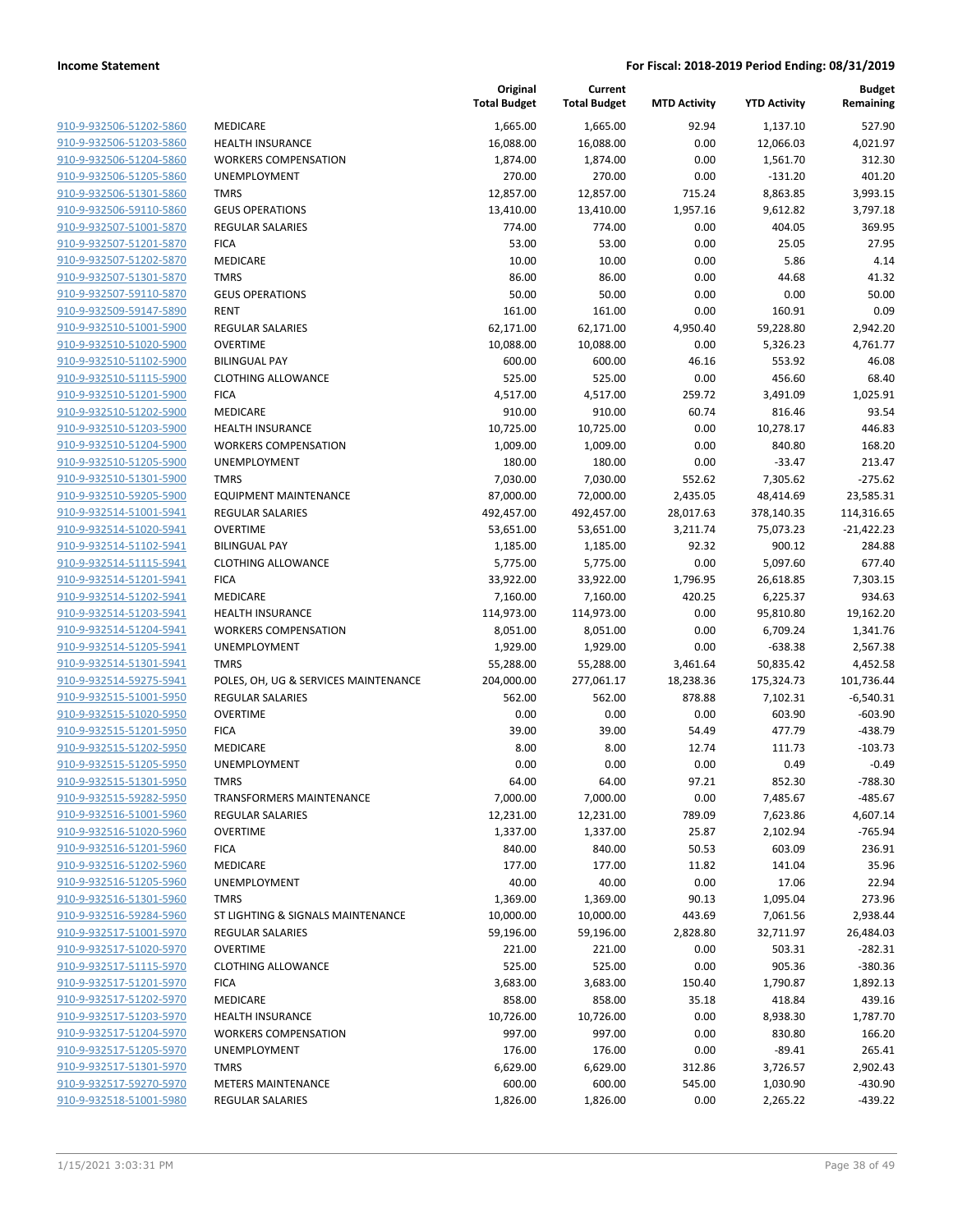| 910-9-932518-51020-5980        |
|--------------------------------|
| 910-9-932518-51201-5980        |
| 910-9-932518-51202-5980        |
| 910-9-932518-51205-5980        |
| 910-9-932518-51301-5980        |
| 910-9-932518-59288-5980        |
| 910-9-932519-51001-5990        |
| 910-9-932519-51201-5990        |
| 910-9-932519-51202-5990        |
| 910-9-932519-51205-5990        |
| 910-9-932519-51301-5990        |
| 910-9-932590-59364-9900        |
| 910-9-932590-59365-9900        |
| 910-9-932590-59366-9900        |
| 910-9-932590-59367-9900        |
| 910-9-932590-59368-9900        |
| 910-9-932590-59369-9900        |
| 910-9-932590-59370-9900        |
| 910-9-932590-59371-9900        |
| 910-9-932590-59375-9900        |
| 910-9-932590-59392-9900        |
| 910-9-932590-59396-9900        |
| 910-9-932590-59398-9900        |
| 910-9-932591-51001-9914        |
| 910-9-932591-51020-9914        |
| 910-9-932591-51201-9914        |
| 910-9-932591-51202-9914        |
| 910-9-932591-51205-9914        |
| 910-9-932591-51301-9914        |
| 910-9-932592-51001-9915        |
| 910-9-932592-51020-9915        |
| 910-9-932592-51201-9915        |
| 910-9-932592-51202-9915        |
| 910-9-932592-51205-9915        |
| 910-9-932592-51301-9915        |
| 910-9-932593-51001-9916        |
| 910-9-932593-51020-9916        |
| 910-9-932593-51201-9916        |
| 910-9-932593-51202-9916        |
| 910-9-932593-51205-9916        |
| 910-9-932593-51301-9916        |
| <u>910-9-932594-51001-9917</u> |
| 910-9-932594-51020-9917        |
| <u>910-9-932594-51201-9917</u> |
| 910-9-932594-51202-9917        |
| 910-9-932594-51205-9917        |
| 910-9-932594-51301-9917        |
| 910-9-932595-51001-9918        |
| 910-9-932595-51020-9918        |
| 910-9-932595-51201-9918        |
| 910-9-932595-51202-9918        |
| <u>910-9-932595-51205-9918</u> |
| 910-9-932595-51301-9918        |
| 910-9-932596-51001-9919        |
| 910-9-932596-51020-9919        |
| 910-9-932596-51201-9919        |
| <u>910-9-932596-51202-9919</u> |
| <u>910-9-932596-51301-9919</u> |
| 910-9-932597-51001-9920        |

|                                                    |                                                                    | Original<br><b>Total Budget</b> | Current<br><b>Total Budget</b> | <b>MTD Activity</b> | <b>YTD Activity</b>   | <b>Budget</b><br>Remaining |
|----------------------------------------------------|--------------------------------------------------------------------|---------------------------------|--------------------------------|---------------------|-----------------------|----------------------------|
| 910-9-932518-51020-5980                            | <b>OVERTIME</b>                                                    | 205.00                          | 205.00                         | 0.00                | 656.78                | $-451.78$                  |
| 910-9-932518-51201-5980                            | <b>FICA</b>                                                        | 126.00                          | 126.00                         | 0.00                | 181.16                | $-55.16$                   |
| 910-9-932518-51202-5980                            | <b>MEDICARE</b>                                                    | 26.00                           | 26.00                          | 0.00                | 42.36                 | $-16.36$                   |
| 910-9-932518-51205-5980                            | UNEMPLOYMENT                                                       | 9.00                            | 9.00                           | 0.00                | 8.04                  | 0.96                       |
| 910-9-932518-51301-5980                            | <b>TMRS</b>                                                        | 204.00                          | 204.00                         | 0.00                | 329.47                | $-125.47$                  |
| 910-9-932518-59288-5980                            | <b>VAPOR LIGHTS MAINTENANCE</b>                                    | 700.00                          | 700.00                         | 31.11               | 367.22                | 332.78                     |
| 910-9-932519-51001-5990                            | <b>REGULAR SALARIES</b>                                            | 1,229.00                        | 1,229.00                       | 0.00                | 0.00                  | 1,229.00                   |
| 910-9-932519-51201-5990                            | <b>FICA</b>                                                        | 76.00                           | 76.00                          | 0.00                | 0.00                  | 76.00                      |
| 910-9-932519-51202-5990                            | <b>MEDICARE</b>                                                    | 18.00                           | 18.00                          | 0.00                | 0.00                  | 18.00                      |
| 910-9-932519-51205-5990                            | UNEMPLOYMENT                                                       | 4.00                            | 4.00                           | 0.00                | 0.00                  | 4.00                       |
| 910-9-932519-51301-5990                            | <b>TMRS</b>                                                        | 138.00                          | 138.00                         | 0.00                | 0.00                  | 138.00                     |
| 910-9-932590-59364-9900                            | <b>POLES</b>                                                       | 160,000.00                      | 160,000.00                     | 19,253.29           | 123,204.56            | 36,795.44                  |
| 910-9-932590-59365-9900                            | OH CONDUCTOR & DEVICES                                             | 70,000.00                       | 70,000.00                      | 2,640.27            | 31,225.34             | 38,774.66                  |
| 910-9-932590-59366-9900                            | UG CONDUIT                                                         | 75,000.00                       | 75,000.00                      | 9,138.85            | 34,783.33             | 40,216.67                  |
| 910-9-932590-59367-9900                            | <b>UG CONDUCTOR &amp; DEVICES</b>                                  | 50,000.00                       | 50,000.00                      | 4,940.88            | 47,823.25             | 2,176.75                   |
| 910-9-932590-59368-9900<br>910-9-932590-59369-9900 | <b>TRANSFORMERS &amp; CAPACITORS</b><br><b>SERVICE CONNECTIONS</b> | 150,000.00                      | 150,000.00                     | 19,850.85           | 215,044.92            | $-65,044.92$               |
| 910-9-932590-59370-9900                            | <b>METERS</b>                                                      | 45,000.00                       | 7,088.00                       | 0.00                | 18.28                 | 7,069.72<br>748,033.91     |
| 910-9-932590-59371-9900                            | <b>VAPOR LIGHTS</b>                                                | 809,547.00<br>6,000.00          | 809,547.00<br>6,000.00         | 10,658.97<br>132.16 | 61,513.09<br>8,399.99 | $-2,399.99$                |
| 910-9-932590-59375-9900                            | <b>STREET LIGHTING &amp; SIGNALS</b>                               | 20,000.00                       | 20,000.00                      | 470.29              | 3,112.75              | 16,887.25                  |
| 910-9-932590-59392-9900                            | <b>TRANSPORTATION EQUIPMENT</b>                                    | 189,000.00                      | 199,912.00                     | 0.00                | 172,912.00            | 27,000.00                  |
| 910-9-932590-59396-9900                            | POWER OPERATED EQUIPMENT                                           | 120,000.00                      | 118,132.00                     | 0.00                | 116,919.54            | 1,212.46                   |
| 910-9-932590-59398-9900                            | MISCELLANEOUS EQUIPMENT                                            | 10,000.00                       | 382,382.32                     | 0.00                | 0.00                  | 382,382.32                 |
| 910-9-932591-51001-9914                            | <b>REGULAR SALARIES</b>                                            | 19,515.00                       | 19,515.00                      | 6,978.90            | 53,010.85             | $-33,495.85$               |
| 910-9-932591-51020-9914                            | <b>OVERTIME</b>                                                    | 0.00                            | 0.00                           | 1,248.84            | 4,678.41              | $-4,678.41$                |
| 910-9-932591-51201-9914                            | <b>FICA</b>                                                        | 1,210.00                        | 1,210.00                       | 510.36              | 3,580.07              | $-2,370.07$                |
| 910-9-932591-51202-9914                            | MEDICARE                                                           | 283.00                          | 283.00                         | 119.35              | 837.29                | $-554.29$                  |
| 910-9-932591-51205-9914                            | UNEMPLOYMENT                                                       | 0.00                            | 0.00                           | 0.00                | 141.73                | $-141.73$                  |
| 910-9-932591-51301-9914                            | <b>TMRS</b>                                                        | 2,186.00                        | 2,186.00                       | 728.08              | 4,641.86              | $-2,455.86$                |
| 910-9-932592-51001-9915                            | <b>REGULAR SALARIES</b>                                            | 24,513.00                       | 89,199.43                      | 9,376.47            | 83,101.34             | 6,098.09                   |
| 910-9-932592-51020-9915                            | <b>OVERTIME</b>                                                    | 0.00                            | 0.00                           | 2,706.44            | 18,680.10             | $-18,680.10$               |
| 910-9-932592-51201-9915                            | <b>FICA</b>                                                        | 1,520.00                        | 5,466.49                       | 749.14              | 6,314.73              | $-848.24$                  |
| 910-9-932592-51202-9915                            | MEDICARE                                                           | 356.00                          | 1,278.97                       | 175.21              | 1,476.85              | $-197.88$                  |
| 910-9-932592-51205-9915                            | UNEMPLOYMENT                                                       | 0.00                            | 206.05                         | 0.00                | 199.33                | 6.72                       |
| 910-9-932592-51301-9915                            | <b>TMRS</b>                                                        | 2,746.00                        | 9,875.15                       | 1,154.47            | 9,738.86              | 136.29                     |
| 910-9-932593-51001-9916                            | <b>REGULAR SALARIES</b>                                            | 29,382.00                       | 29,382.00                      | 7,415.98            | 46,454.81             | $-17,072.81$               |
| 910-9-932593-51020-9916                            | <b>OVERTIME</b>                                                    | 0.00                            | 0.00                           | 448.90              | 5,799.00              | $-5,799.00$                |
| 910-9-932593-51201-9916                            | <b>FICA</b>                                                        | 1,822.00                        | 1,822.00                       | 489.06              | 3,245.55              | $-1,423.55$                |
| 910-9-932593-51202-9916                            | MEDICARE                                                           | 426.00                          | 426.00                         | 114.38              | 759.05                | $-333.05$                  |
| 910-9-932593-51205-9916                            | UNEMPLOYMENT                                                       | 0.00                            | 0.00                           | 0.00                | 75.38                 | $-75.38$                   |
| 910-9-932593-51301-9916                            | <b>TMRS</b>                                                        | 3,291.00                        | 3,291.00                       | 872.41              | 5,877.68              | $-2,586.68$                |
| 910-9-932594-51001-9917                            | <b>REGULAR SALARIES</b>                                            | 13,300.00                       | 13,300.00                      | 1,636.23            | 26,850.22             | $-13,550.22$               |
| 910-9-932594-51020-9917                            | <b>OVERTIME</b>                                                    | 0.00                            | 0.00                           | 122.43              | 5,023.11              | $-5,023.11$                |
| 910-9-932594-51201-9917                            | <b>FICA</b><br><b>MEDICARE</b>                                     | 825.00                          | 825.00                         | 109.03              | 1,990.78              | $-1,165.78$                |
| 910-9-932594-51202-9917<br>910-9-932594-51205-9917 | UNEMPLOYMENT                                                       | 193.00<br>0.00                  | 193.00<br>0.00                 | 25.50<br>0.00       | 465.61<br>114.87      | $-272.61$<br>$-114.87$     |
| 910-9-932594-51301-9917                            | <b>TMRS</b>                                                        | 1,490.00                        | 1,490.00                       | 194.52              | 3,636.58              | $-2,146.58$                |
| 910-9-932595-51001-9918                            | <b>REGULAR SALARIES</b>                                            | 1,225.00                        | 1,225.00                       | 549.30              | 9,425.05              | $-8,200.05$                |
| 910-9-932595-51020-9918                            | <b>OVERTIME</b>                                                    | 0.00                            | 0.00                           | 0.00                | 653.47                | $-653.47$                  |
| 910-9-932595-51201-9918                            | <b>FICA</b>                                                        | 76.00                           | 76.00                          | 34.06               | 624.87                | $-548.87$                  |
| 910-9-932595-51202-9918                            | MEDICARE                                                           | 18.00                           | 18.00                          | 7.96                | 146.13                | $-128.13$                  |
| 910-9-932595-51205-9918                            | UNEMPLOYMENT                                                       | 0.00                            | 0.00                           | 0.00                | 39.94                 | $-39.94$                   |
| 910-9-932595-51301-9918                            | <b>TMRS</b>                                                        | 138.00                          | 138.00                         | 60.75               | 1,141.68              | $-1,003.68$                |
| 910-9-932596-51001-9919                            | <b>REGULAR SALARIES</b>                                            | 615.00                          | 615.00                         | 534.21              | 3,613.46              | $-2,998.46$                |
| 910-9-932596-51020-9919                            | <b>OVERTIME</b>                                                    | 0.00                            | 0.00                           | 25.87               | 165.54                | $-165.54$                  |
| 910-9-932596-51201-9919                            | <b>FICA</b>                                                        | 39.00                           | 39.00                          | 34.72               | 235.81                | $-196.81$                  |
| 910-9-932596-51202-9919                            | <b>MEDICARE</b>                                                    | 9.00                            | 9.00                           | 8.12                | 55.15                 | $-46.15$                   |
| 910-9-932596-51301-9919                            | <b>TMRS</b>                                                        | 69.00                           | 69.00                          | 61.95               | 425.30                | $-356.30$                  |
| 910-9-932597-51001-9920                            | <b>REGULAR SALARIES</b>                                            | 2,040.00                        | 2,040.00                       | 622.19              | 4,531.85              | $-2,491.85$                |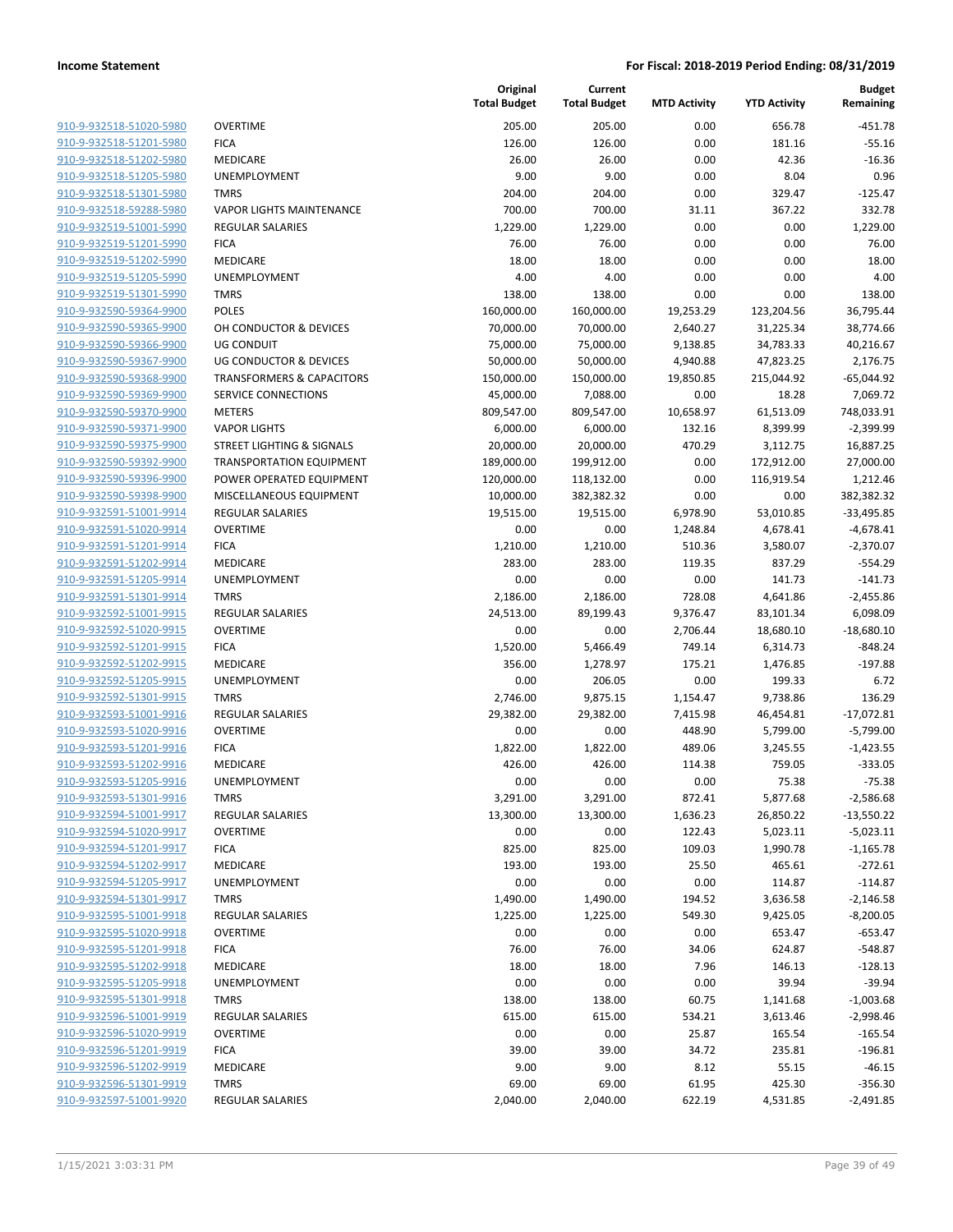|                                                     |                                                        | Original<br><b>Total Budget</b> | Current<br><b>Total Budget</b> | <b>MTD Activity</b>      | <b>YTD Activity</b>  | <b>Budget</b><br>Remaining |
|-----------------------------------------------------|--------------------------------------------------------|---------------------------------|--------------------------------|--------------------------|----------------------|----------------------------|
| 910-9-932597-51020-9920                             | <b>OVERTIME</b>                                        | 0.00                            | 0.00                           | 190.22                   | 766.06               | $-766.06$                  |
| 910-9-932597-51201-9920                             | <b>FICA</b>                                            | 127.00                          | 127.00                         | 50.37                    | 328.46               | $-201.46$                  |
| 910-9-932597-51202-9920                             | MEDICARE                                               | 30.00                           | 30.00                          | 11.78                    | 76.81                | $-46.81$                   |
| 910-9-932597-51205-9920                             | UNEMPLOYMENT                                           | 0.00                            | 0.00                           | 0.00                     | 5.08                 | $-5.08$                    |
| 910-9-932597-51301-9920                             | <b>TMRS</b>                                            | 229.00                          | 229.00                         | 89.85                    | 591.44               | $-362.44$                  |
| 910-9-932598-51001-9921                             | <b>REGULAR SALARIES</b>                                | 145.00                          | 145.00                         | 0.00                     | 474.85               | $-329.85$                  |
| 910-9-932598-51020-9921                             | <b>OVERTIME</b>                                        | 0.00                            | 0.00                           | 0.00                     | 178.71               | $-178.71$                  |
| 910-9-932598-51201-9921                             | <b>FICA</b>                                            | 9.00                            | 9.00                           | 0.00                     | 40.53                | $-31.53$                   |
| 910-9-932598-51202-9921                             | MEDICARE                                               | 3.00                            | 3.00                           | 0.00                     | 9.49                 | $-6.49$                    |
| 910-9-932598-51205-9921                             | UNEMPLOYMENT                                           | 0.00                            | 0.00                           | 0.00                     | 1.37                 | $-1.37$                    |
| 910-9-932598-51301-9921                             | <b>TMRS</b>                                            | 17.00                           | 17.00                          | 0.00                     | 73.51                | $-56.51$                   |
| 910-9-932599-51001-9922                             | <b>REGULAR SALARIES</b>                                | 270.00                          | 270.00                         | 0.00                     | 2,298.90             | $-2,028.90$                |
| 910-9-932599-51020-9922                             | <b>OVERTIME</b>                                        | 0.00                            | 0.00                           | 0.00                     | 267.84               | $-267.84$                  |
| 910-9-932599-51201-9922                             | <b>FICA</b>                                            | 17.00                           | 17.00                          | 0.00                     | 159.14               | $-142.14$                  |
| 910-9-932599-51202-9922                             | MEDICARE                                               | 4.00                            | 4.00                           | 0.00                     | 37.21                | $-33.21$                   |
| 910-9-932599-51205-9922                             | UNEMPLOYMENT                                           | 0.00                            | 0.00                           | 0.00                     | 32.88                | $-32.88$                   |
| 910-9-932599-51301-9922                             | <b>TMRS</b>                                            | 31.00                           | 31.00                          | 0.00                     | 283.86               | $-252.86$                  |
| 910-9-970000-59703-4030<br>910-9-970000-59720-9705  | <b>DEPRECIATION EXPENSE</b><br><b>BANK FEES</b>        | 2,957,960.00<br>25,000.00       | 0.00                           | 0.00                     | 0.00                 | 0.00<br>15,160.07          |
| 910-9-970000-59730-9250                             | <b>INVENTORY LOSS/GAIN</b>                             | 1,000.00                        | 25,000.00<br>1,000.00          | 1,162.91<br>$-12,132.90$ | 9,839.93<br>7,225.43 | $-6,225.43$                |
| 910-9-970000-59731-9250                             | <b>GASOLINE LOSSES/GAINS</b>                           | 500.00                          | 500.00                         | 149.38                   | 352.72               | 147.28                     |
| 910-9-970000-59732-9250                             | FUEL OIL LOSSES/GAINS                                  | 500.00                          | 500.00                         | 5,458.84                 | 5,458.84             | $-4,958.84$                |
| 910-9-970000-59734-4210                             | ASSET DISPOSAL LOSSES/GAINS                            | 1,000.00                        | 1,000.00                       | 0.00                     | 0.00                 | 1,000.00                   |
| 910-9-970000-59750-9260                             | <b>ACCRUED PTO PAY</b>                                 | 125,000.00                      | 125,000.00                     | 0.00                     | 118,889.03           | 6,110.97                   |
| 910-9-970000-59770-9997                             | CONTINGENCY                                            | 350,000.00                      | 21,846.69                      | 275,103.41               | 559,396.17           | -537,549.48                |
| 910-9-970000-59771-9997                             | PAYROLL CONTINGENCY                                    | 125,488.00                      | 0.00                           | 0.00                     | 0.00                 | 0.00                       |
| 910-9-970000-59780-9240                             | PROPERTY INSURANCE                                     | 153,000.00                      | 153,000.00                     | 0.00                     | 178,571.11           | $-25,571.11$               |
| 910-9-970000-59781-9250                             | <b>LIABILITY INSURANCE</b>                             | 67,500.00                       | 67,500.00                      | 0.00                     | 79,347.42            | $-11,847.42$               |
| 910-9-980000-59841-4280                             | AMORTIZATION OF DISCOUNT                               | $-42,051.00$                    | $-42,051.00$                   | 0.00                     | 0.00                 | $-42,051.00$               |
| 910-9-990000-59901-9270                             | XFER to COG - FRANCHISE FEES                           | 2,776,548.00                    | 2,776,548.00                   | 0.00                     | 1,240,134.56         | 1,536,413.44               |
| 910-9-990000-59902-9200                             | XFER to COG- ADMIN EXPENSES                            | 261,772.00                      | 261,772.00                     | 21,814.33                | 239,957.63           | 21,814.37                  |
| 910-9-990000-59903-4082                             | XFER to COG - PILOT                                    | 326,809.00                      | 326,809.00                     | 0.00                     | 326,809.02           | $-0.02$                    |
| 910-9-990000-59912-9999                             | XFER TO 912 - DEBT SERVICE                             | 8,732,723.00                    | 8,732,723.00                   | 727,726.92               | 7,994,340.44         | 738,382.56                 |
| 910-9-990000-59926-9330                             | XFER to COG - GARAGE                                   | 69,686.00                       | 69,686.00                      | 5,807.17                 | 63,878.87            | 5,807.13                   |
| 910-9-990000-59927-9200                             | XFER to COG - INSURANCE                                | 18,401.00                       | 18,401.00                      | 1,533.42                 | 16,867.62            | 1,533.38                   |
| 910-9-990000-59928-9200                             | XFER to COG - IT                                       | 26,049.00                       | 26,049.00                      | 2,165.50                 | 23,820.50            | 2,228.50                   |
| 910-9-990000-59930-9270                             | XFER to GBOD                                           | 555,310.00                      | 555,310.00                     | 110,773.54               | 358,800.45           | 196,509.55                 |
|                                                     | <b>Expense Total:</b>                                  | 61,602,181.69                   | 65,594,013.33                  | 11,856,180.97            | 57,553,414.07        | 8,040,599.26               |
|                                                     | Fund: 910 - ELECTRIC OPERATING FUND Surplus (Deficit): | $-818,206.69$                   | 1,879,961.67                   | 30,740.03                | 2,743,682.22         |                            |
| Fund: 911 - ELECTRIC DEBT REDUCTION                 |                                                        |                                 |                                |                          |                      |                            |
| Revenue                                             | <b>INTEREST INCOME</b>                                 | 0.00                            | 0.00                           | 44.69                    |                      |                            |
| 911-9-000000-49801-4190                             | <b>Revenue Total:</b>                                  | 0.00                            | 0.00                           | 44.69                    | 2,737.32<br>2,737.32 | $-2,737.32$                |
|                                                     |                                                        |                                 |                                |                          |                      | -2,737.32                  |
|                                                     | Fund: 911 - ELECTRIC DEBT REDUCTION Total:             | 0.00                            | 0.00                           | 44.69                    | 2,737.32             |                            |
| <b>Fund: 912 - ELECTRIC DEBT SERVICE</b><br>Revenue |                                                        |                                 |                                |                          |                      |                            |
| 912-9-000000-49710-4999                             | TRANFSER FROM GEUS 910 - ELECTRIC OP                   | 8,732,723.00                    | 8,732,723.00                   | 727,726.92               | 7,994,340.44         | 738,382.56                 |
|                                                     | <b>Revenue Total:</b>                                  | 8,732,723.00                    | 8,732,723.00                   | 727,726.92               | 7,994,340.44         | 738,382.56                 |
| <b>Expense</b>                                      |                                                        |                                 |                                |                          |                      |                            |
| 912-9-980000-59801-9800                             | PAYING AGENT FEES                                      | 1,000.00                        | 1,000.00                       | 0.00                     | 400.00               | 600.00                     |
| 912-9-980000-59810-9800                             | ARBITRAGE                                              | 5,000.00                        | 5,000.00                       | 0.00                     | 4,775.00             | 225.00                     |
| 912-9-980000-59811-9800                             | <b>CONTINUING DISCLOSURE</b>                           | 1,000.00                        | 1,000.00                       | 0.00                     | 0.00                 | 1,000.00                   |
| 912-9-980000-59820-9800                             | <b>SURETY BOND</b>                                     | 800.00                          | 800.00                         | 0.00                     | 1,600.00             | $-800.00$                  |
| 912-9-980000-59852-9800                             | PRINCIPAL 2008 ISSUE                                   | 515,000.00                      | 515,000.00                     | 0.00                     | 515,000.00           | 0.00                       |
| 912-9-980000-59853-4270                             | INTEREST 2008 ISSUE                                    | 648,169.00                      | 648,169.00                     | 0.00                     | 499,482.93           | 148,686.07                 |
| 912-9-980000-59856-9800                             | PRINCIPAL 2010 ISSUE                                   | 1,745,000.00                    | 1,745,000.00                   | 0.00                     | 1,745,000.00         | 0.00                       |
| 912-9-980000-59857-4270                             | INTEREST 2010 ISSUE                                    | 2,542,165.00                    | 2,542,165.00                   | 0.00                     | 1,959,172.33         | 582,992.67                 |
| 912-9-980000-59858-9800                             | Principal on 2015 Tax-Exempt                           | 2,447,000.00                    | 2,447,000.00                   | 0.00                     | 0.00                 | 2,447,000.00               |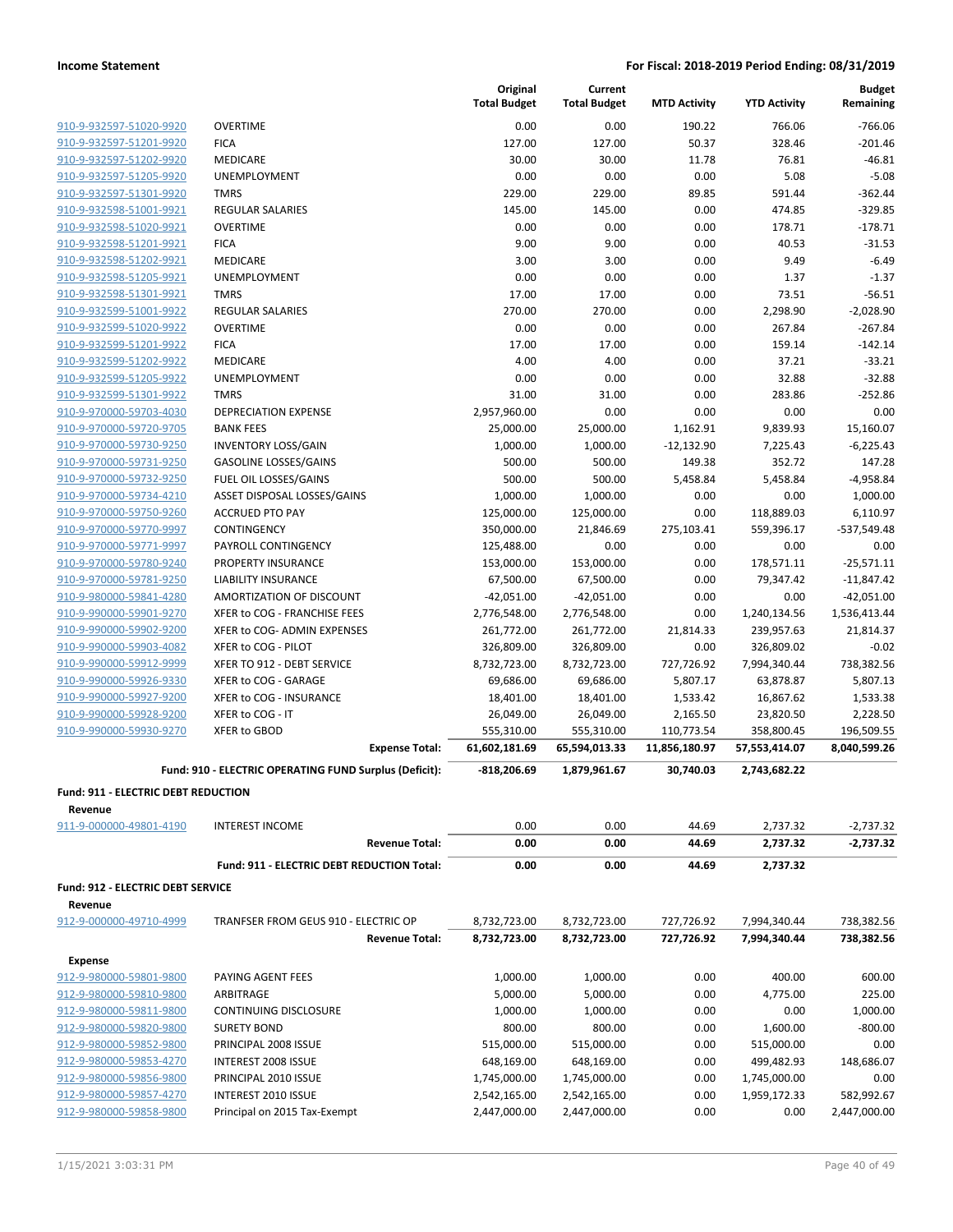|                                                       |                                                      | Original<br><b>Total Budget</b> | Current<br><b>Total Budget</b> | <b>MTD Activity</b> | <b>YTD Activity</b>  | <b>Budget</b><br>Remaining |
|-------------------------------------------------------|------------------------------------------------------|---------------------------------|--------------------------------|---------------------|----------------------|----------------------------|
| 912-9-980000-59859-4270                               | Interest on 2015 Tax Exempt                          | 20,922.00                       | 20,922.00                      | 0.00                | 0.00                 | 20,922.00                  |
| 912-9-980000-59860-9800                               | Principal on 2015 Taxable                            | 796,000.00                      | 796,000.00                     | 0.00                | 0.00                 | 796,000.00                 |
| 912-9-980000-59861-4270                               | Interest on 2015 Taxable                             | 10,667.00                       | 10,667.00                      | 0.00                | 0.00                 | 10,667.00                  |
| 912-9-980000-59863-4270                               | <b>INTEREST 2019A ISSUE</b>                          | 0.00                            | 0.00                           | 514,345.85          | 514,345.85           | $-514,345.85$              |
| 912-9-980000-59865-4270                               | INTEREST 2019B ISSUE                                 | 0.00                            | 0.00                           | 84,982.64           | 84,982.64            | $-84,982.64$               |
|                                                       | <b>Expense Total:</b>                                | 8,732,723.00                    | 8,732,723.00                   | 599,328.49          | 5,324,758.75         | 3,407,964.25               |
|                                                       | Fund: 912 - ELECTRIC DEBT SERVICE Surplus (Deficit): | 0.00                            | 0.00                           | 128,398.43          | 2,669,581.69         |                            |
| Fund: 913 - ELECTRIC CONSTRUCTION FUND                |                                                      |                                 |                                |                     |                      |                            |
| Revenue                                               |                                                      |                                 |                                |                     |                      |                            |
| 913-9-000000-49801-4190                               | <b>INTEREST INCOME</b><br><b>Revenue Total:</b>      | 400.00<br>400.00                | 400.00<br>400.00               | 535.47<br>535.47    | 2,007.23<br>2,007.23 | $-1,607.23$<br>$-1,607.23$ |
|                                                       | Fund: 913 - ELECTRIC CONSTRUCTION FUND Total:        | 400.00                          | 400.00                         | 535.47              | 2,007.23             |                            |
|                                                       |                                                      |                                 |                                |                     |                      |                            |
| Fund: 916 - 08 ENGINE BOND PROCEEDS<br><b>Expense</b> |                                                      |                                 |                                |                     |                      |                            |
| 916-9-910190-59390-9900                               | <b>STRUCTURES &amp; IMPROVEMENTS</b>                 | 0.00                            | 0.00                           | 0.00                | 0.00                 | 0.00                       |
|                                                       | <b>Expense Total:</b>                                | 0.00                            | 0.00                           | 0.00                | 0.00                 | 0.00                       |
|                                                       | Fund: 916 - 08 ENGINE BOND PROCEEDS Total:           | 0.00                            | 0.00                           | 0.00                | 0.00                 |                            |
| Fund: 950 - CABLE / INTERNET                          |                                                      |                                 |                                |                     |                      |                            |
| Revenue                                               |                                                      |                                 |                                |                     |                      |                            |
| 950-9-000000-48001-3950                               | <b>CABLE REVENUES</b>                                | 3,036,210.00                    | 3,036,210.00                   | 204,899.73          | 2,458,125.29         | 578,084.71                 |
| 950-9-000000-48002-3950                               | MOVIE PAY-PER-VIEW                                   | 100.00                          | 100.00                         | 0.00                | 0.00                 | 100.00                     |
| 950-9-000000-48003-3950                               | SET-TOP                                              | 170,000.00                      | 170,000.00                     | 11,570.24           | 138,087.99           | 31,912.01                  |
| 950-9-000000-48030-3950                               | <b>CONTRACT CHANNELS</b>                             | 9,600.00                        | 9,600.00                       | $-720.00$           | 7,280.00             | 2,320.00                   |
| 950-9-000000-48040-3950                               | <b>BROADCASTS</b>                                    | 600.00                          | 600.00                         | 100.00              | 1,200.00             | $-600.00$                  |
| 950-9-000000-48101-3950                               | <b>INTERNET REVENUES</b>                             | 2,649,815.00                    | 2,649,815.00                   | 265,951.16          | 2,383,469.77         | 266,345.23                 |
| 950-9-000000-48201-3950                               | LATE CHARGES                                         | 75,000.00                       | 75,000.00                      | 4,253.57            | 58,139.65            | 16,860.35                  |
| 950-9-000000-48202-3950                               | <b>SERVICE CHARGES</b>                               | 60,000.00                       | 60,000.00                      | 5,276.20            | 43,311.31            | 16,688.69                  |
| 950-9-000000-48203-3950                               | LOST/DAMAGED EQUIPMENT                               | 30,000.00                       | 30,000.00                      | 3,855.00            | 25,885.00            | 4,115.00                   |
| 950-9-000000-48301-3950                               | <b>TRANSFER TO COG</b>                               | 299,164.00                      | 299,164.00                     | 21,286.00           | 245,394.50           | 53,769.50                  |
| 950-9-000000-48307-3950                               | <b>TRANSFER TO GBOD</b>                              | 59,833.00                       | 59,833.00                      | 4,257.50            | 49,084.63            | 10,748.37                  |
| 950-9-000000-48434-3950                               | <b>CHANNEL 34</b>                                    | 2,000.00                        | 2,000.00                       | 100.00              | 1,220.00             | 780.00                     |
| 950-9-000000-48488-3950                               | <b>AD INSERTIONS</b>                                 | 30,000.00                       | 30,000.00                      | 4,883.51            | 41,699.61            | $-11,699.61$               |
| 950-9-000000-48498-3950                               | PRODUCTION REVENUES                                  | 75.00                           | 75.00                          | 0.00                | 0.00                 | 75.00                      |
| 950-9-000000-48501-3950                               | <b>CUSTOMER AID TO CONSTRUCTION</b>                  | 2,500.00                        | 2,500.00                       | 0.00                | 0.00                 | 2,500.00                   |
| 950-9-000000-48502-3950                               | OTHER REIMBURSEMENTS                                 | 500.00                          | 500.00                         | 0.00                | 0.00                 | 500.00                     |
| 950-9-000000-48503-3950                               | FIBER MAINTENANCE FEES                               | 2,772.00                        | 2,772.00                       | 0.00                | 0.00                 | 2,772.00                   |
| 950-9-000000-48801-4190                               | <b>INTEREST INCOME</b>                               | 2,000.00                        | 2,000.00                       | 6,054.36            | 22,781.85            | $-20,781.85$               |
| 950-9-000000-48991-3950                               | <b>GEUS ELECTRIC PAYMENT FOR INTERNET</b>            | 38,000.00                       | 38,000.00                      | 0.00                | 38,000.00            | 0.00                       |
| 950-9-000000-48993-3950                               | GEUS ELECTRIC PAYMENT FOR PUBLIC SVC                 | 15,000.00                       | 15,000.00                      | 0.00                | 15,000.00            | 0.00                       |
| 950-9-000000-48994-3950                               | LEASE OF DARK FIBER                                  | 206,520.00                      | 206,520.00                     | 0.00                | 206,520.00           | 0.00                       |
| 950-9-000000-48995-3950                               | <b>COLOCATION FOR SCADA &amp; PHONE SYSTEM</b>       | 20,000.00                       | 20,000.00                      | 0.00                | 19,958.00            | 42.00                      |
|                                                       | <b>Revenue Total:</b>                                | 6,709,689.00                    | 6,709,689.00                   | 531,767.27          | 5,755,157.60         | 954,531.40                 |
| Expense                                               |                                                      |                                 |                                |                     |                      |                            |
| 950-9-951050-51001-8500                               | <b>REGULAR SALARIES</b>                              | 64,293.00                       | 64,293.00                      | 4,945.60            | 59,237.20            | 5,055.80                   |
| 950-9-951050-51115-8500                               | <b>CLOTHING ALLOWANCE</b>                            | 123.00                          | 123.00                         | 0.00                | 752.38               | $-629.38$                  |
| 950-9-951050-51116-8500                               | CAR ALLOWANCE                                        | 975.00                          | 975.00                         | 150.00              | 1,800.00             | $-825.00$                  |
| 950-9-951050-51117-8500                               | <b>CELL PHONE ALLOWANCE</b>                          | 312.00                          | 312.00                         | 24.00               | 288.00               | 24.00                      |
| 950-9-951050-51201-8500                               | <b>FICA</b>                                          | 4,071.00                        | 4,071.00                       | 260.06              | 3,181.86             | 889.14                     |
| 950-9-951050-51202-8500                               | MEDICARE                                             | 952.00                          | 952.00                         | 60.82               | 744.16               | 207.84                     |
| 950-9-951050-51203-8500                               | HEALTH INSURANCE                                     | 6,436.00                        | 6,436.00                       | 0.00                | 5,363.30             | 1,072.70                   |
| 950-9-951050-51204-8500                               | <b>WORKERS COMPENSATION</b>                          | 1,044.00                        | 1,044.00                       | 0.00                | 870.00               | 174.00                     |
| 950-9-951050-51205-8500                               | <b>UNEMPLOYMENT</b>                                  | 108.00                          | 108.00                         | 0.00                | $-21.10$             | 129.10                     |
| 950-9-951050-51301-8500                               | <b>TMRS</b>                                          | 7,353.00                        | 7,353.00                       | 566.24              | 6,882.34             | 470.66                     |
| 950-9-951050-59110-8500                               | <b>GEUS OPERATIONS</b>                               | 115,000.00                      | 115,000.00                     | 3,243.57            | 62,768.58            | 52,231.42                  |
| 950-9-951050-59141-8500                               | UTILITY BILLS                                        | 69,600.00                       | 69,600.00                      | 7,455.04            | 77,282.17            | $-7,682.17$                |
| 950-9-951050-59191-8500                               | POLE USE                                             | 18,800.00                       | 18,800.00                      | 0.00                | 18,800.00            | 0.00                       |
| 950-9-951051-51001-8510                               | REGULAR SALARIES                                     | 68,204.00                       | 68,204.00                      | 3,491.60            | 55,420.69            | 12,783.31                  |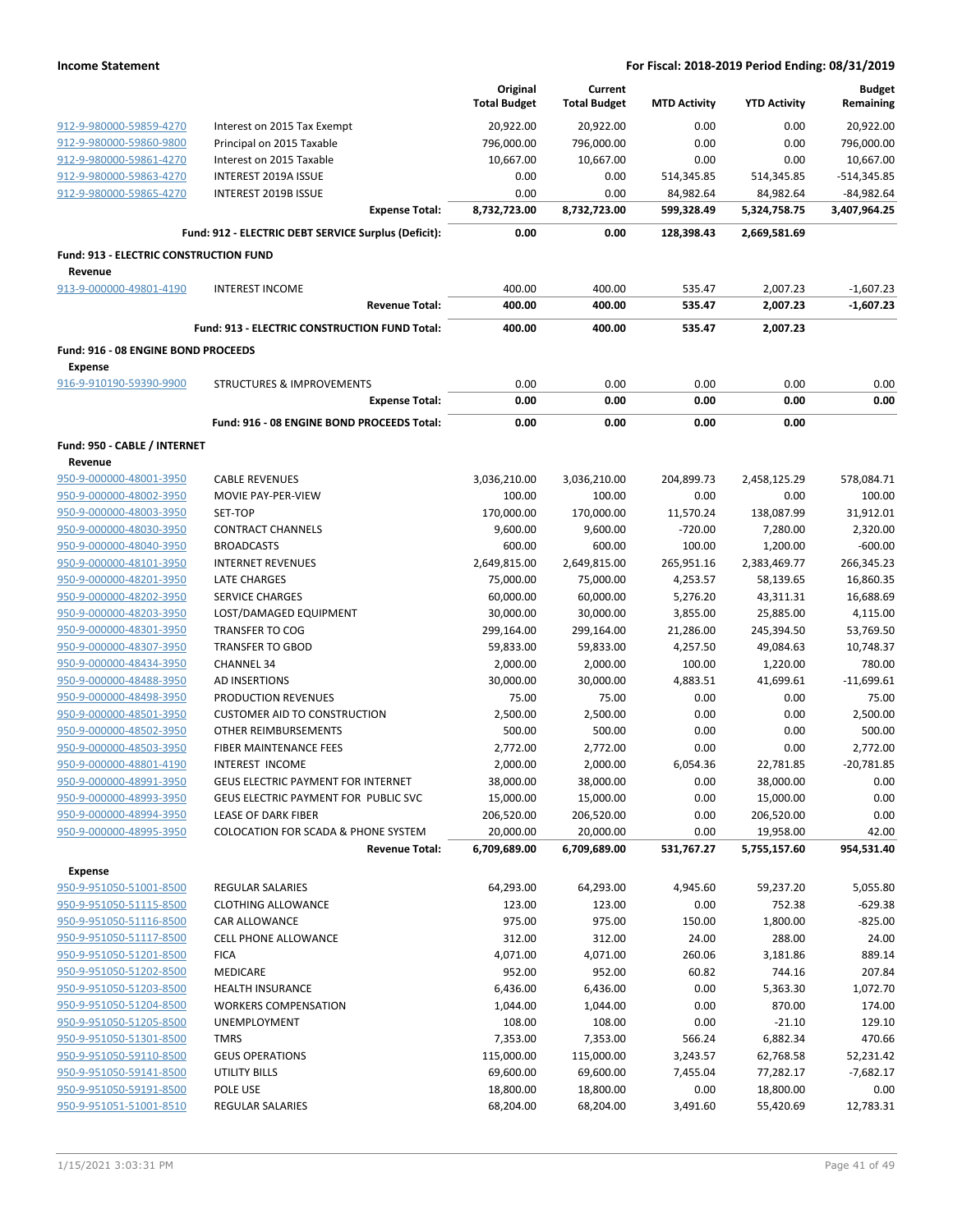| 950-9-951051-51020-8510                            | OVERTIME                              |
|----------------------------------------------------|---------------------------------------|
| <u>950-9-951051-51117-8510</u>                     | <b>CELL PHONE ALLO</b>                |
| 950-9-951051-51201-8510                            | FICA                                  |
| 950-9-951051-51202-8510                            | MEDICARE                              |
| 950-9-951051-51203-8510                            | <b>HEALTH INSURAN</b>                 |
| 950-9-951051-51204-8510                            | <b>WORKERS COMPE</b>                  |
| <u>950-9-951051-51205-8510</u>                     | UNEMPLOYMENT                          |
| 950-9-951051-51301-8510                            | TMRS                                  |
| 950-9-951051-59110-8510                            | <b>GEUS OPERATION</b>                 |
| 950-9-951051-59151-8510                            | <b>BASIC PROGRAM</b>                  |
| 950-9-951051-59152-8510                            | PREMIUM PROGR                         |
| <u>950-9-951051-59154-8510</u>                     | TIVO Fees                             |
| 950-9-951051-59155-8510                            | OTHER PROGRAM                         |
| 950-9-951052-51001-8520                            | REGULAR SALARIE                       |
| 950-9-951052-51020-8520                            | OVERTIME                              |
| 950-9-951052-51115-8520                            | <b>CLOTHING ALLOW</b>                 |
| <u>950-9-951052-51116-8520</u>                     | CAR ALLOWANCE                         |
| 950-9-951052-51117-8520                            | <b>CELL PHONE ALLO</b>                |
| 950-9-951052-51201-8520                            | <b>FICA</b>                           |
| 950-9-951052-51202-8520                            | <b>MEDICARE</b>                       |
| 950-9-951052-51203-8520                            | HEALTH INSURAN                        |
| 950-9-951052-51204-8520                            | <b>WORKERS COMPE</b>                  |
| 950-9-951052-51205-8520                            | UNEMPLOYMENT                          |
| 950-9-951052-51301-8520                            | <b>TMRS</b>                           |
| 950-9-951052-59110-8520                            | <b>GEUS OPERATION</b>                 |
| 950-9-951052-59150-8520                            | <b>ISP SERVICE EXPEI</b>              |
| <u>950-9-951053-51001-8530</u>                     | REGULAR SALARIE                       |
| 950-9-951053-51020-8530                            | OVERTIME                              |
| 950-9-951053-51117-8530                            | <b>CELL PHONE ALLO</b><br><b>FICA</b> |
| 950-9-951053-51201-8530<br>950-9-951053-51202-8530 | MEDICARE                              |
| <u>950-9-951053-51203-8530</u>                     | HEALTH INSURAN                        |
| 950-9-951053-51204-8530                            | <b>WORKERS COMPE</b>                  |
| 950-9-951053-51205-8530                            | <b>UNEMPLOYMENT</b>                   |
| 950-9-951053-51301-8530                            | TMRS                                  |
| 950-9-951053-59110-8530                            | <b>GEUS OPERATION</b>                 |
| <u>950-9-951053-59160-8530</u>                     | <b>ADVERTISING</b>                    |
| 950-9-951053-59164-8530                            | <b>CONSUMER INFOI</b>                 |
| 950-9-951054-51001-8540                            | <b>REGULAR SALARIE</b>                |
| 950-9-951054-51020-8540                            | OVERTIME                              |
| 950-9-951054-51117-8540                            | CELL PHONE ALLO                       |
| 950-9-951054-51201-8540                            | <b>FICA</b>                           |
| 950-9-951054-51202-8540                            | MEDICARE                              |
| 950-9-951054-51203-8540                            | <b>HEALTH INSURAN</b>                 |
| 950-9-951054-51204-8540                            | <b>WORKERS COMPE</b>                  |
| 950-9-951054-51205-8540                            | <b>UNEMPLOYMENT</b>                   |
| 950-9-951054-51301-8540                            | <b>TMRS</b>                           |
| 950-9-951054-59110-8540                            | <b>GEUS OPERATION</b>                 |
| 950-9-951055-51001-8550                            | <b>REGULAR SALARIE</b>                |
| 950-9-951055-51020-8550                            | <b>OVERTIME</b>                       |
| 950-9-951055-51102-8550                            | <b>BILINGUAL PAY</b>                  |
| 950-9-951055-51115-8550                            | <b>CLOTHING ALLOW</b>                 |
| 950-9-951055-51116-8550                            | CAR ALLOWANCE                         |
| 950-9-951055-51117-8550                            | <b>CELL PHONE ALLO</b>                |
| 950-9-951055-51201-8550                            | <b>FICA</b>                           |
| 950-9-951055-51202-8550                            | MEDICARE                              |
| 950-9-951055-51203-8550                            | <b>HEALTH INSURAN</b>                 |
| 950-9-951055-51204-8550                            | <b>WORKERS COMPE</b>                  |
| 950-9-951055-51205-8550                            | <b>UNEMPLOYMENT</b>                   |
|                                                    |                                       |

|                         |                              | Original<br><b>Total Budget</b> | Current<br><b>Total Budget</b> | <b>MTD Activity</b> | <b>YTD Activity</b> | <b>Budget</b><br>Remaining |
|-------------------------|------------------------------|---------------------------------|--------------------------------|---------------------|---------------------|----------------------------|
| 950-9-951051-51020-8510 | <b>OVERTIME</b>              | 4,919.00                        | 4,919.00                       | 11.97               | 587.33              | 4,331.67                   |
| 950-9-951051-51117-8510 | <b>CELL PHONE ALLOWANCE</b>  | 432.00                          | 432.00                         | 0.00                | 315.59              | 116.41                     |
| 950-9-951051-51201-8510 | <b>FICA</b>                  | 4,561.00                        | 4,561.00                       | 210.74              | 3,948.75            | 612.25                     |
| 950-9-951051-51202-8510 | MEDICARE                     | 996.00                          | 996.00                         | 49.28               | 923.51              | 72.49                      |
| 950-9-951051-51203-8510 | <b>HEALTH INSURANCE</b>      | 21,450.00                       | 21,450.00                      | 0.00                | 17,875.00           | 3,575.00                   |
| 950-9-951051-51204-8510 | <b>WORKERS COMPENSATION</b>  | 1,107.00                        | 1,107.00                       | 0.00                | 922.50              | 184.50                     |
| 950-9-951051-51205-8510 | UNEMPLOYMENT                 | 360.00                          | 360.00                         | 0.94                | $-193.63$           | 553.63                     |
| 950-9-951051-51301-8510 | <b>TMRS</b>                  | 7,687.00                        | 7,687.00                       | 387.49              | 7,312.15            | 374.85                     |
| 950-9-951051-59110-8510 | <b>GEUS OPERATIONS</b>       | 12,000.00                       | 8,248.66                       | 79.90               | 5,111.19            | 3,137.47                   |
| 950-9-951051-59151-8510 | <b>BASIC PROGRAM EXPENSE</b> | 2,891,854.00                    | 2,891,854.00                   | 208,484.74          | 2,121,466.64        | 770,387.36                 |
| 950-9-951051-59152-8510 | PREMIUM PROGRAM EXPENSE      | 78,842.00                       | 78,842.00                      | 6,137.74            | 63,973.91           | 14,868.09                  |
| 950-9-951051-59154-8510 | <b>TIVO Fees</b>             | 37,907.00                       | 37,907.00                      | 2,516.70            | 27,603.60           | 10,303.40                  |
| 950-9-951051-59155-8510 | OTHER PROGRAM EXPENSE        | 7,500.00                        | 7,500.00                       | 0.00                | 2,719.35            | 4,780.65                   |
| 950-9-951052-51001-8520 | <b>REGULAR SALARIES</b>      | 66,363.00                       | 66,363.00                      | 5,185.76            | 61,637.52           | 4,725.48                   |
| 950-9-951052-51020-8520 | <b>OVERTIME</b>              | 0.00                            | 0.00                           | 0.00                | 152.05              | $-152.05$                  |
| 950-9-951052-51115-8520 | <b>CLOTHING ALLOWANCE</b>    | 123.00                          | 123.00                         | 0.00                | 752.38              | $-629.38$                  |
| 950-9-951052-51116-8520 | CAR ALLOWANCE                | 975.00                          | 975.00                         | 0.00                | 0.00                | 975.00                     |
| 950-9-951052-51117-8520 | <b>CELL PHONE ALLOWANCE</b>  | 408.00                          | 408.00                         | 31.36               | 376.32              | 31.68                      |
| 950-9-951052-51201-8520 | <b>FICA</b>                  | 4,205.00                        | 4,205.00                       | 323.46              | 3,854.27            | 350.73                     |
| 950-9-951052-51202-8520 | <b>MEDICARE</b>              | 983.00                          | 983.00                         | 75.64               | 901.38              | 81.62                      |
| 950-9-951052-51203-8520 | <b>HEALTH INSURANCE</b>      | 7,508.00                        | 7,508.00                       | 0.00                | 6,256.70            | 1,251.30                   |
| 950-9-951052-51204-8520 | <b>WORKERS COMPENSATION</b>  | 1,078.00                        | 1,078.00                       | 0.00                | 898.30              | 179.70                     |
| 950-9-951052-51205-8520 | <b>UNEMPLOYMENT</b>          | 126.00                          | 126.00                         | 0.00                | $-29.57$            | 155.57                     |
| 950-9-951052-51301-8520 | <b>TMRS</b>                  | 7,596.00                        | 7,596.00                       | 577.02              | 6,975.67            | 620.33                     |
| 950-9-951052-59110-8520 | <b>GEUS OPERATIONS</b>       | 120,000.00                      | 120,000.00                     | 2,746.83            | 35,092.86           | 84,907.14                  |
| 950-9-951052-59150-8520 | <b>ISP SERVICE EXPENSE</b>   | 722,640.00                      | 722,640.00                     | 94,617.25           | 666,683.09          | 55,956.91                  |
| 950-9-951053-51001-8530 | REGULAR SALARIES             | 49,587.00                       | 49,587.00                      | 3,814.40            | 45,464.73           | 4,122.27                   |
| 950-9-951053-51020-8530 | <b>OVERTIME</b>              | 3,576.00                        | 3,576.00                       | 0.00                | 358.12              | 3,217.88                   |
| 950-9-951053-51117-8530 | <b>CELL PHONE ALLOWANCE</b>  | 432.00                          | 432.00                         | 33.22               | 398.64              | 33.36                      |
| 950-9-951053-51201-8530 | <b>FICA</b>                  | 3,323.00                        | 3,323.00                       | 238.10              | 2,860.79            | 462.21                     |
| 950-9-951053-51202-8530 | MEDICARE                     | 725.00                          | 725.00                         | 55.68               | 669.04              | 55.96                      |
| 950-9-951053-51203-8530 | <b>HEALTH INSURANCE</b>      | 10,725.00                       | 10,725.00                      | 0.00                | 8,937.50            | 1,787.50                   |
| 950-9-951053-51204-8530 | <b>WORKERS COMPENSATION</b>  | 805.00                          | 805.00                         | 0.00                | 603.72              | 201.28                     |
| 950-9-951053-51205-8530 | <b>UNEMPLOYMENT</b>          | 180.00                          | 180.00                         | 0.00                | 8.59                | 171.41                     |
| 950-9-951053-51301-8530 | <b>TMRS</b>                  | 5,602.00                        | 5,602.00                       | 425.54              | 5,187.20            | 414.80                     |
| 950-9-951053-59110-8530 | <b>GEUS OPERATIONS</b>       | 3,000.00                        | 3,000.00                       | 0.00                | 1,002.01            | 1,997.99                   |
| 950-9-951053-59160-8530 | ADVERTISING                  | 27,800.00                       | 27,800.00                      | 706.07              | 14,342.35           | 13,457.65                  |
| 950-9-951053-59164-8530 | <b>CONSUMER INFORMATION</b>  | 3,500.00                        | 3,500.00                       | 0.00                | 0.00                | 3,500.00                   |
| 950-9-951054-51001-8540 | <b>REGULAR SALARIES</b>      | 171,486.00                      | 171,486.00                     | 10,846.40           | 150,006.93          | 21,479.07                  |
| 950-9-951054-51020-8540 | <b>OVERTIME</b>              | 3,043.00                        | 3,043.00                       | 95.89               | 2,128.28            | 914.72                     |
| 950-9-951054-51117-8540 | CELL PHONE ALLOWANCE         | 216.00                          | 216.00                         | 16.62               | 199.44              | 16.56                      |
| 950-9-951054-51201-8540 | <b>FICA</b>                  | 10,834.00                       | 10,834.00                      | 627.74              | 8,912.67            | 1,921.33                   |
| 950-9-951054-51202-8540 | MEDICARE                     | 2,491.00                        | 2,491.00                       | 146.81              | 2,084.41            | 406.59                     |
| 950-9-951054-51203-8540 | <b>HEALTH INSURANCE</b>      | 48,263.00                       | 48,263.00                      | 0.00                | 40,219.20           | 8,043.80                   |
| 950-9-951054-51204-8540 | <b>WORKERS COMPENSATION</b>  | 2,785.00                        | 2,785.00                       | 0.00                | 2,320.80            | 464.20                     |
| 950-9-951054-51205-8540 | UNEMPLOYMENT                 | 810.00                          | 810.00                         | 0.00                | $-376.18$           | 1,186.18                   |
| 950-9-951054-51301-8540 | <b>TMRS</b>                  | 19,230.00                       | 19,230.00                      | 1,212.05            | 17,181.64           | 2,048.36                   |
| 950-9-951054-59110-8540 | <b>GEUS OPERATIONS</b>       | 8,000.00                        | 8,000.00                       | 944.80              | 6,477.87            | 1,522.13                   |
| 950-9-951055-51001-8550 | <b>REGULAR SALARIES</b>      | 126,422.00                      | 126,422.00                     | 9,647.66            | 114,525.73          | 11,896.27                  |
| 950-9-951055-51020-8550 | <b>OVERTIME</b>              | 3,145.00                        | 3,145.00                       | 149.45              | 3,581.72            | $-436.72$                  |
| 950-9-951055-51102-8550 | <b>BILINGUAL PAY</b>         | 90.00                           | 90.00                          | 0.00                | 0.00                | 90.00                      |
| 950-9-951055-51115-8550 | <b>CLOTHING ALLOWANCE</b>    | 42.00                           | 42.00                          | 0.00                | 0.00                | 42.00                      |
| 950-9-951055-51116-8550 | CAR ALLOWANCE                | 1,400.00                        | 1,400.00                       | 0.00                | 0.00                | 1,400.00                   |
| 950-9-951055-51117-8550 | <b>CELL PHONE ALLOWANCE</b>  | 503.00                          | 503.00                         | 38.70               | 464.40              | 38.60                      |
| 950-9-951055-51201-8550 | <b>FICA</b>                  | 7,402.00                        | 7,402.00                       | 609.82              | 6,829.19            | 572.81                     |
| 950-9-951055-51202-8550 | MEDICARE                     | 1,866.00                        | 1,866.00                       | 142.62              | 1,719.27            | 146.73                     |
| 950-9-951055-51203-8550 | <b>HEALTH INSURANCE</b>      | 19,842.00                       | 19,842.00                      | 0.00                | 16,535.00           | 3,307.00                   |
| 950-9-951055-51204-8550 | <b>WORKERS COMPENSATION</b>  | 2,053.00                        | 2,053.00                       | 0.00                | 1,710.80            | 342.20                     |
| 950-9-951055-51205-8550 | UNEMPLOYMENT                 | 333.00                          | 333.00                         | 0.00                | $-123.83$           | 456.83                     |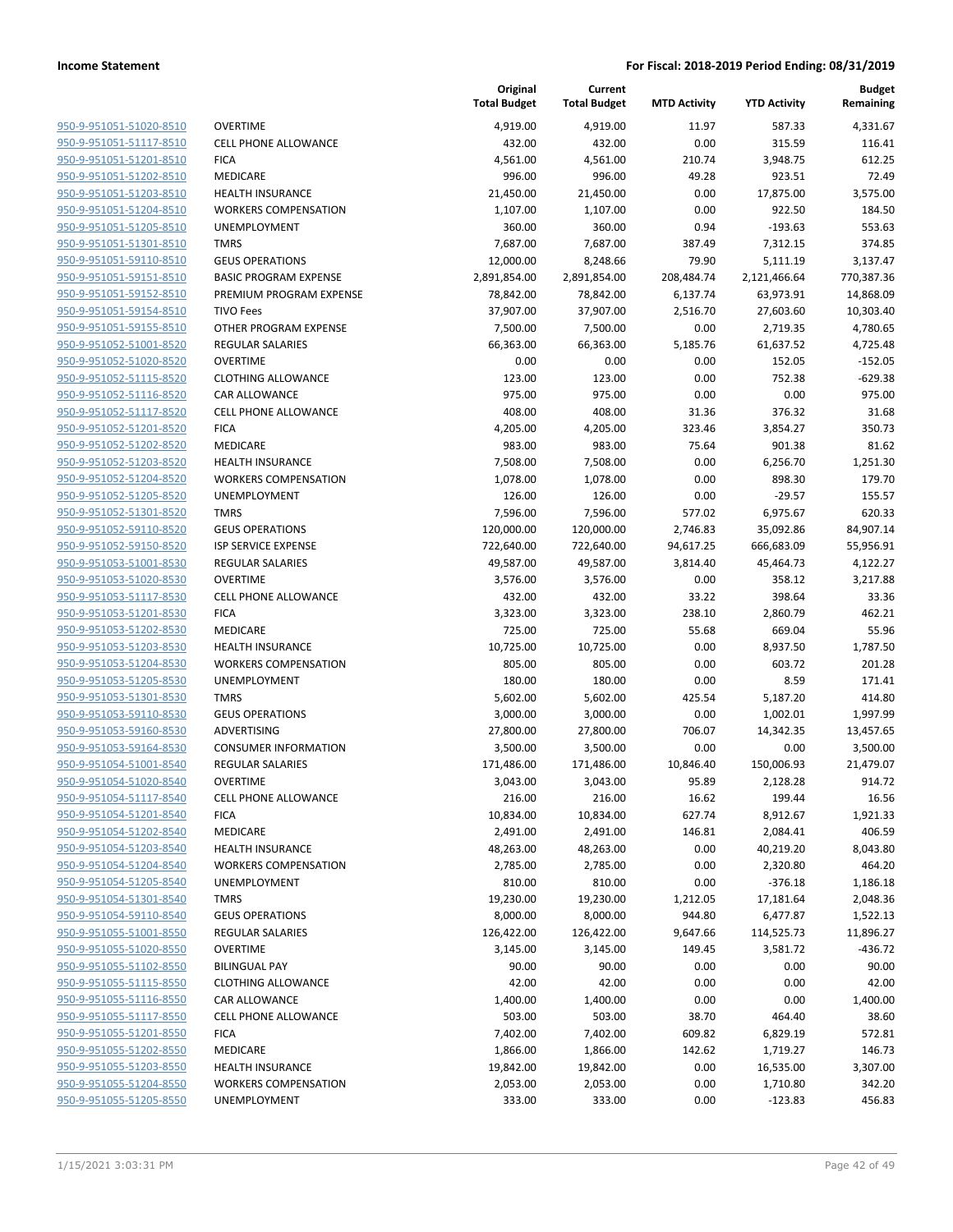| 950-9-951055-51301-8550                            |
|----------------------------------------------------|
| 950-9-951055-59110-8550                            |
| 950-9-951055-59112-8550                            |
| 950-9-951055-59158-8550                            |
| 950-9-951060-51001-8600                            |
| 950-9-951060-51011-8600                            |
| <u>950-9-951060-51020-8600</u>                     |
| 950-9-951060-51115-8600                            |
| 950-9-951060-51116-8600                            |
| 950-9-951060-51117-8600                            |
| 950-9-951060-51201-8600                            |
| 950-9-951060-51202-8600                            |
| 950-9-951060-51203-8600                            |
| 950-9-951060-51204-8600                            |
| 950-9-951060-51205-8600                            |
| 950-9-951060-51301-8600                            |
| <u>950-9-951060-59201-8600</u>                     |
| 950-9-951060-59205-8600<br>950-9-951060-59231-8600 |
| 950-9-951060-59235-8600                            |
| 950-9-951061-51001-8610                            |
| 950-9-951061-51011-8610                            |
| 950-9-951061-51020-8610                            |
| 950-9-951061-51115-8610                            |
| 950-9-951061-51116-8610                            |
| 950-9-951061-51117-8610                            |
| 950-9-951061-51201-8610                            |
| 950-9-951061-51202-8610                            |
| 950-9-951061-51203-8610                            |
| 950-9-951061-51204-8610                            |
| 950-9-951061-51205-8610                            |
| <u>950-9-951061-51301-8610</u>                     |
| <u>950-9-951061-59205-8610</u>                     |
| 950-9-951061-59233-8610                            |
| 950-9-951090-59510-9900                            |
| 950-9-951090-59511-9900                            |
| 950-9-951090-59512-9900                            |
| 950-9-951090-59521-9900                            |
| 950-9-951090-59555-9900                            |
| 950-9-951090-59590-9900                            |
| 950-9-951090-59595-9900                            |
| 950-9-951090-59598-9900                            |
| <u>950-9-951091-51001-9958</u>                     |
| 950-9-951091-51020-9958                            |
| 950-9-951091-51201-9958                            |
| <u>950-9-951091-51202-9958</u>                     |
| 950-9-951091-51205-9958                            |
| 950-9-951091-51301-9958                            |
| 950-9-970000-59703-4030                            |
| 950-9-970000-59720-9705                            |
| <u>950-9-970000-59730-9250</u>                     |
| <u>950-9-970000-59734-4210</u>                     |
| 950-9-970000-59750-9260                            |
| 950-9-970000-59770-9970                            |
| 950-9-970000-59771-9970                            |
| 950-9-970000-59780-9240                            |
| 950-9-970000-59781-9250                            |
| <u>950-9-990000-59901-9270</u>                     |
| <u>950-9-990000-59902-9200</u>                     |

|                         |                                                 | Original<br><b>Total Budget</b> | Current<br><b>Total Budget</b> | <b>MTD Activity</b> | <b>YTD Activity</b> | <b>Budget</b><br>Remaining |
|-------------------------|-------------------------------------------------|---------------------------------|--------------------------------|---------------------|---------------------|----------------------------|
| 950-9-951055-51301-8550 | <b>TMRS</b>                                     | 14,388.00                       | 14,388.00                      | 1,087.82            | 13,308.86           | 1,079.14                   |
| 950-9-951055-59110-8550 | <b>GEUS OPERATIONS</b>                          | 7,200.00                        | 7,200.00                       | 528.52              | 5,362.14            | 1,837.86                   |
| 950-9-951055-59112-8550 | <b>SAFETY</b>                                   | 2,000.00                        | 2,000.00                       | 0.00                | 0.00                | 2,000.00                   |
| 950-9-951055-59158-8550 | C/I BILLING                                     | 42,500.00                       | 42,500.00                      | 0.00                | 42,027.96           | 472.04                     |
| 950-9-951060-51001-8600 | <b>REGULAR SALARIES</b>                         | 197,614.00                      | 197,614.00                     | 14,853.76           | 179,342.92          | 18,271.08                  |
| 950-9-951060-51011-8600 | PART TIME TEMPORARY                             | 4,028.00                        | 4,028.00                       | 0.00                | 0.00                | 4,028.00                   |
| 950-9-951060-51020-8600 | <b>OVERTIME</b>                                 | 12,725.00                       | 12,725.00                      | 677.63              | 9,169.31            | 3,555.69                   |
| 950-9-951060-51115-8600 | <b>CLOTHING ALLOWANCE</b>                       | 2,079.00                        | 2,079.00                       | 0.00                | 516.66              | 1,562.34                   |
| 950-9-951060-51116-8600 | <b>CAR ALLOWANCE</b>                            | 1,950.00                        | 1,950.00                       | 300.00              | 3,600.00            | $-1,650.00$                |
| 950-9-951060-51117-8600 | <b>CELL PHONE ALLOWANCE</b>                     | 1,731.00                        | 1,731.00                       | 116.30              | 1,395.75            | 335.25                     |
| 950-9-951060-51201-8600 | <b>FICA</b>                                     | 13,544.00                       | 13,544.00                      | 855.37              | 10,604.95           | 2,939.05                   |
| 950-9-951060-51202-8600 | MEDICARE                                        | 2,984.00                        | 2,984.00                       | 200.05              | 2,480.19            | 503.81                     |
| 950-9-951060-51203-8600 | <b>HEALTH INSURANCE</b>                         | 45,583.00                       | 45,583.00                      | 0.00                | 37,985.80           | 7,597.20                   |
| 950-9-951060-51204-8600 | <b>WORKERS COMPENSATION</b>                     | 3,560.00                        | 3,560.00                       | 0.00                | 2,966.70            | 593.30                     |
| 950-9-951060-51205-8600 | UNEMPLOYMENT                                    | 768.00                          | 768.00                         | 0.52                | $-316.55$           | 1,084.55                   |
| 950-9-951060-51301-8600 | <b>TMRS</b>                                     | 23,043.00                       | 23,043.00                      | 1,705.69            | 21,005.42           | 2,037.58                   |
| 950-9-951060-59201-8600 | <b>BUILDINGS MAINTENANCE</b>                    | 23,000.00                       | 23,000.00                      | 0.00                | 17,640.16           | 5,359.84                   |
| 950-9-951060-59205-8600 | <b>EQUIPMENT MAINTENANCE</b>                    | 10,000.00                       | 10,000.00                      | 374.37              | 16,241.72           | $-6,241.72$                |
| 950-9-951060-59231-8600 | <b>CABLE PLANT MAINTENANCE</b>                  | 30,000.00                       | 30,000.00                      | 0.00                | 11,227.47           | 18,772.53                  |
| 950-9-951060-59235-8600 | FIBER OPTICS PLANT MAINTENANCE                  | 20,000.00                       | 20,424.36                      | 0.00                | 4,789.60            | 15,634.76                  |
| 950-9-951061-51001-8610 | <b>REGULAR SALARIES</b>                         | 197,614.00                      | 197,614.00                     | 14,853.75           | 179,341.96          | 18,272.04                  |
| 950-9-951061-51011-8610 | PART TIME TEMPORARY                             | 12,083.00                       | 12,083.00                      | 0.00                | 0.00                | 12,083.00                  |
| 950-9-951061-51020-8610 | <b>OVERTIME</b>                                 | 12,725.00                       | 12,725.00                      | 676.47              | 9,162.13            | 3,562.87                   |
| 950-9-951061-51115-8610 | <b>CLOTHING ALLOWANCE</b>                       | 2,079.00                        | 2,079.00                       | 0.00                | 516.67              | 1,562.33                   |
| 950-9-951061-51116-8610 | CAR ALLOWANCE                                   | 1,950.00                        | 1,950.00                       | 0.00                | 0.00                | 1,950.00                   |
| 950-9-951061-51117-8610 | <b>CELL PHONE ALLOWANCE</b>                     | 1,731.00                        | 1,731.00                       | 116.24              | 1,394.88            | 336.12                     |
| 950-9-951061-51201-8610 | <b>FICA</b>                                     | 14,044.00                       | 14,044.00                      | 948.14              | 11,535.21           | 2,508.79                   |
| 950-9-951061-51202-8610 | MEDICARE                                        | 3,101.00                        | 3,101.00                       | 221.74              | 2,697.75            | 403.25                     |
| 950-9-951061-51203-8610 | <b>HEALTH INSURANCE</b>                         | 50,946.00                       | 50,946.00                      | 0.00                | 42,455.00           | 8,491.00                   |
| 950-9-951061-51204-8610 | <b>WORKERS COMPENSATION</b>                     | 3,691.00                        | 3,691.00                       | 0.00                | 3,075.80            | 615.20                     |
| 950-9-951061-51205-8610 | UNEMPLOYMENT                                    | 858.00                          | 858.00                         | 0.52                | $-467.55$           | 1,325.55                   |
| 950-9-951061-51301-8610 | <b>TMRS</b>                                     | 23,945.00                       | 23,945.00                      | 1,672.37            | 20,600.33           | 3,344.67                   |
| 950-9-951061-59205-8610 | <b>EQUIPMENT MAINTENANCE</b>                    | 2,500.00                        | 2,500.00                       | 0.00                | 0.00                | 2,500.00                   |
| 950-9-951061-59233-8610 | <b>INTERNET PLANT MAINTENANCE</b>               | 6,000.00                        | 6,000.00                       | 0.00                | 0.00                | 6,000.00                   |
| 950-9-951090-59510-9900 | <b>HEADEND, TRUNK &amp; DISTRIBUTION SYSTEM</b> | 100,000.00                      | 100,000.00                     | 0.00                | 13,045.00           | 86,955.00                  |
| 950-9-951090-59511-9900 | <b>HEADEND EQUIPMENT</b>                        | 80,000.00                       | 80,000.00                      | 0.00                | 20,711.25           | 59,288.75                  |
| 950-9-951090-59512-9900 | <b>DROPS</b>                                    | 100,000.00                      | 100,000.00                     | 5,176.65            | 74,160.47           | 25,839.53                  |
| 950-9-951090-59521-9900 | CENTRAL INTERNET EQUIPMENT                      | 0.00                            | 198,255.60                     | 0.00                | 0.00                | 198,255.60                 |
| 950-9-951090-59555-9900 | <b>FIBER OPTICS</b>                             | 0.00                            | 24,765.84                      | 0.00                | 0.00                | 24,765.84                  |
| 950-9-951090-59590-9900 | STRUCTURES & IMPROVEMENTS                       | 0.00                            | 0.00                           | 0.00                | 77,244.50           | $-77,244.50$               |
| 950-9-951090-59595-9900 | LABORATORY EQUIPMENT                            | 15,000.00                       | 15,000.00                      | 0.00                | 10,201.96           | 4,798.04                   |
| 950-9-951090-59598-9900 | MISCELLANEOUS EQUIPMENT                         | 0.00                            | 122,642.05                     | 0.00                | 0.00                | 122,642.05                 |
| 950-9-951091-51001-9958 | <b>REGULAR SALARIES</b>                         | 35,000.00                       | 44,053.43                      | 2,000.03            | 24,442.74           | 19,610.69                  |
| 950-9-951091-51020-9958 | <b>OVERTIME</b>                                 | 0.00                            | 0.00                           | 149.57              | 2,332.96            | $-2,332.96$                |
| 950-9-951091-51201-9958 | <b>FICA</b>                                     | 2,170.00                        | 2,722.35                       | 134.51              | 1,674.94            | 1,047.41                   |
| 950-9-951091-51202-9958 | MEDICARE                                        | 508.00                          | 637.18                         | 31.46               | 391.71              | 245.47                     |
| 950-9-951091-51205-9958 | UNEMPLOYMENT                                    | 0.00                            | 29.30                          | 0.00                | 79.79               | $-50.49$                   |
| 950-9-951091-51301-9958 | <b>TMRS</b>                                     | 3,920.00                        | 4,917.79                       | 239.95              | 3,030.77            | 1,887.02                   |
| 950-9-970000-59703-4030 | <b>DEPRECIATION EXPENSE</b>                     | 748,044.00                      | 748,044.00                     | 0.00                | 0.00                | 748,044.00                 |
| 950-9-970000-59720-9705 | <b>CREDIT CARD &amp; BANK FEES</b>              | 15,000.00                       | 15,000.00                      | 1,045.84            | 12,482.61           | 2,517.39                   |
| 950-9-970000-59730-9250 | <b>INVENTORY LOSS/GAIN</b>                      | 1,000.00                        | 1,000.00                       | 0.00                | 0.00                | 1,000.00                   |
| 950-9-970000-59734-4210 | ASSET DISPOSAL LOSSES/GAINS                     | 1,000.00                        | 1,000.00                       | 0.00                | 0.00                | 1,000.00                   |
| 950-9-970000-59750-9260 | <b>ACCRUED PTO PAY</b>                          | 5,000.00                        | 5,000.00                       | 0.00                | 9,465.24            | $-4,465.24$                |
| 950-9-970000-59770-9970 | CONTINGENCY                                     | 50,000.00                       | 2,995.71                       | 0.00                | 146,693.25          | $-143,697.54$              |
| 950-9-970000-59771-9970 | PAYROLL CONTINGENCY                             | 11,800.00                       | 0.00                           | 0.00                | 0.00                | 0.00                       |
| 950-9-970000-59780-9240 | PROPERTY INSURANCE                              | 14,000.00                       | 14,000.00                      | 0.00                | 14,758.58           | $-758.58$                  |
| 950-9-970000-59781-9250 | LIABILITY INSURANCE                             | 11,000.00                       | 11,000.00                      | 0.00                | 12,758.86           | $-1,758.86$                |
| 950-9-990000-59901-9270 | TRANSFER to COG - FRANCHISE FEES                | 299,165.00                      | 299,165.00                     | 68,284.57           | 210,417.17          | 88,747.83                  |
| 950-9-990000-59902-9200 | TRANSFER to COG - ADMIN EXPENSES                | 42,115.00                       | 42,115.00                      | 3,509.58            | 38,605.38           | 3,509.62                   |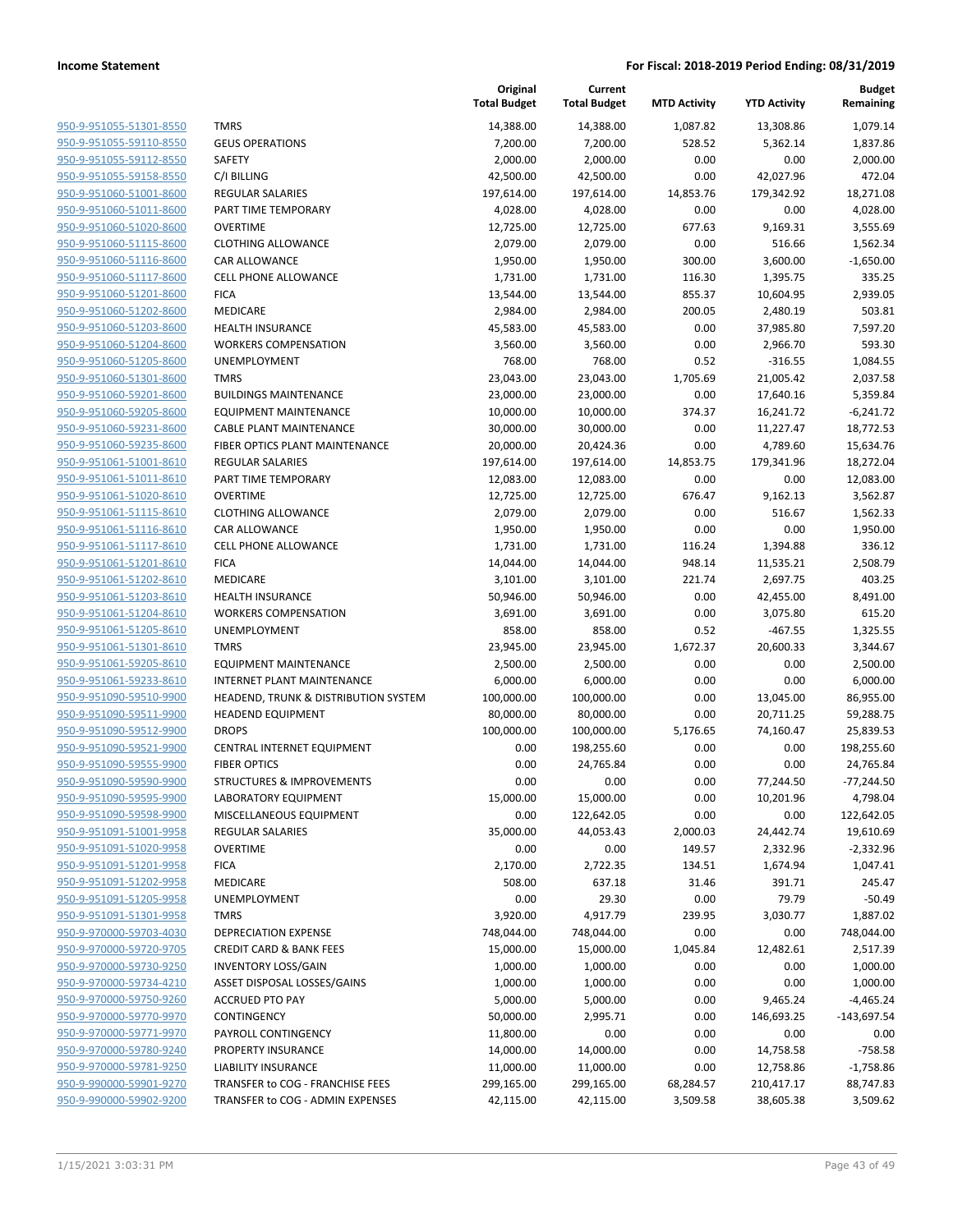|                         |                                                 | Original<br><b>Total Budget</b> | Current<br><b>Total Budget</b> | <b>MTD Activity</b> | <b>YTD Activity</b> | <b>Budget</b><br>Remaining |
|-------------------------|-------------------------------------------------|---------------------------------|--------------------------------|---------------------|---------------------|----------------------------|
| 950-9-990000-59903-4082 | TRANSFER to COG - PILOT                         | 41,465.00                       | 41,465.00                      | 0.00                | 41,465.13           | $-0.13$                    |
| 950-9-990000-59926-9330 | TRANSFER to COG - GARAGE                        | 14,104.00                       | 14,104.00                      | 1,175.33            | 12,928.63           | 1,175.37                   |
| 950-9-990000-59927-9200 | TRANSFER to COG - INSURANCE                     | 4.205.00                        | 4.205.00                       | 350.42              | 3,854.62            | 350.38                     |
| 950-9-990000-59928-9200 | XFER to COG - IT                                | 4.190.00                        | 4.190.00                       | 349.17              | 3.840.87            | 349.13                     |
| 950-9-990000-59930-9270 | <b>TRANSFER to GBOD</b>                         | 59,833.00                       | 59,833.00                      | 13,656.91           | 42,083.43           | 17,749.57                  |
| 950-9-990000-59954-8559 | TRANSFER TO 910 - BILLING                       | 77,382.00                       | 77,382.00                      | 6,448.50            | 70,933.50           | 6,448.50                   |
| 950-9-990000-59955-8559 | TRANSFER TO 910 - CASHIERING                    | 56,077.00                       | 56,077.00                      | 4,673.08            | 51,403.88           | 4,673.12                   |
|                         | <b>Expense Total:</b>                           | 7,482,344.00                    | 7,776,638.27                   | 517,800.15          | 5,332,384.95        | 2,444,253.32               |
|                         | Fund: 950 - CABLE / INTERNET Surplus (Deficit): | $-772,655.00$                   | $-1,066,949.27$                | 13.967.12           | 422.772.65          |                            |
|                         | <b>Total Surplus (Deficit):</b>                 | $-172.802.37$                   | 2.224.732.31                   | $-2,842,002.44$     | 23.362.267.41       |                            |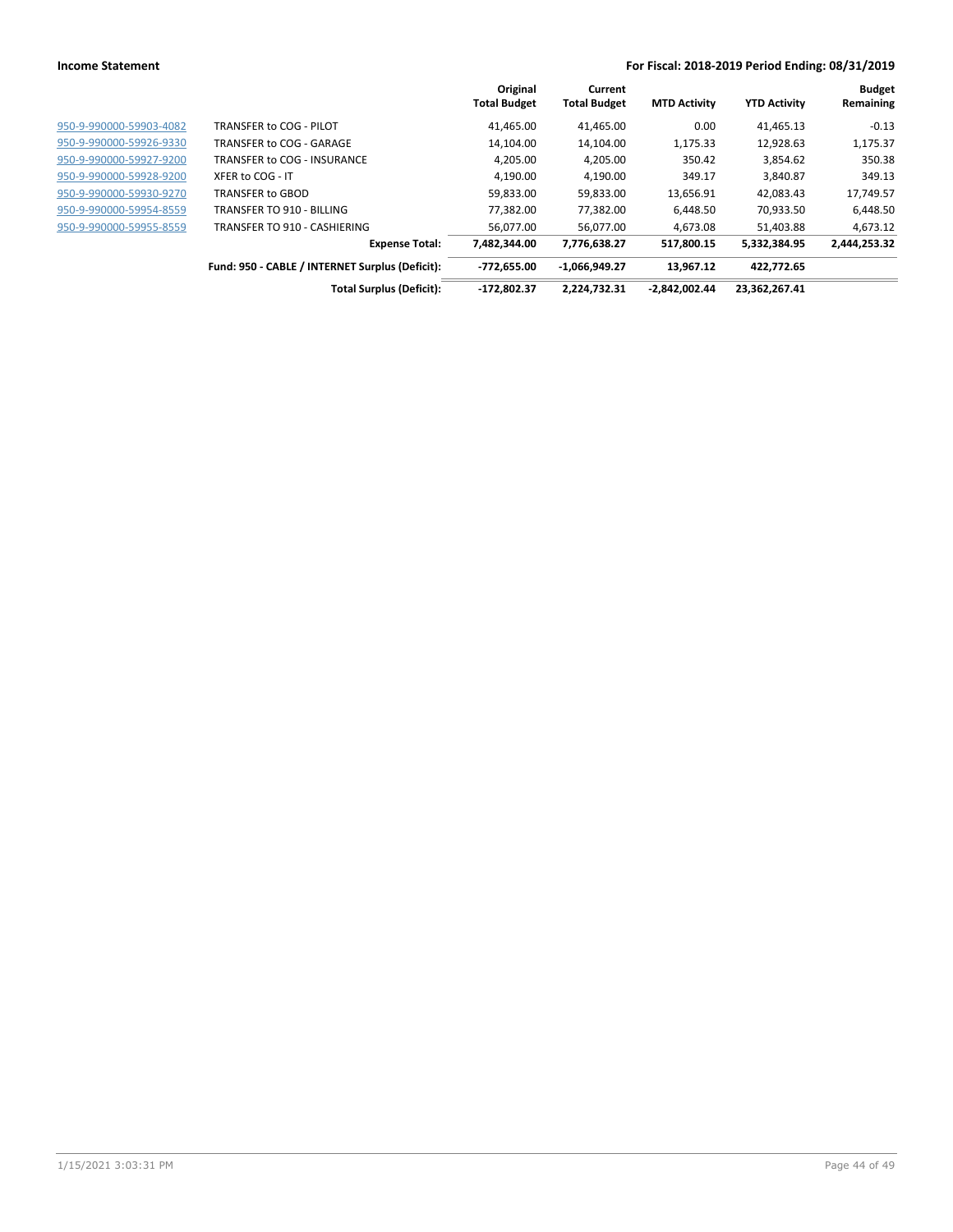# **Group Summary**

| <b>Account Type</b>                                                        | Original<br><b>Total Budget</b> | Current<br><b>Total Budget</b> | <b>MTD Activity</b>         | <b>YTD Activity</b>          | <b>Budget</b><br>Remaining    |
|----------------------------------------------------------------------------|---------------------------------|--------------------------------|-----------------------------|------------------------------|-------------------------------|
| <b>Fund: 100 - GENERAL FUND</b>                                            |                                 |                                |                             |                              |                               |
| Revenue                                                                    | 24,474,298.85                   | 24,474,298.85                  | 541,418.30                  | 21,561,691.18                | 2,912,607.67                  |
| Expense                                                                    | 26,032,854.92                   | 26,030,383.92                  | 1,836,013.92                | 23,052,560.41                | 2,977,823.51                  |
| Fund: 100 - GENERAL FUND Surplus (Deficit):                                | $-1,558,556.07$                 | $-1,556,085.07$                | -1,294,595.62               | -1,490,869.23                | -65,215.84                    |
| Fund: 101 - MUNICIPAL COURT BUILDING SECURITY FEES                         |                                 |                                |                             |                              |                               |
| Revenue                                                                    | 0.00                            | 0.00                           | 950.74                      | 6,409.03                     | $-6,409.03$                   |
| Expense                                                                    | 0.00                            | 0.00                           | 3.08                        | 29.76                        | $-29.76$                      |
| Fund: 101 - MUNICIPAL COURT BUILDING SECURITY FEES Surplus (Deficit):      | 0.00                            | 0.00                           | 947.66                      | 6.379.27                     | $-6,379.27$                   |
| Fund: 102 - MUNICIPAL COURT TECH FUND                                      |                                 |                                |                             |                              |                               |
| Revenue                                                                    | 0.00                            | 0.00                           | 1,044.89                    | 7,696.98                     | $-7,696.98$                   |
| Expense                                                                    | 0.00                            | 0.00                           | 2.01                        | 18.69                        | $-18.69$                      |
| Fund: 102 - MUNICIPAL COURT TECH FUND Surplus (Deficit):                   | 0.00                            | 0.00                           | 1,042.88                    | 7,678.29                     | $-7,678.29$                   |
| Fund: 103 - MUNICIPAL COURT CHILD SAFETY FUND                              |                                 |                                |                             |                              |                               |
| Revenue                                                                    | 28,616.00                       | 28,616.00                      | 129.30                      | 21,563.29                    | 7,052.71                      |
| Expense                                                                    | 28,010.00<br>606.00             | 28,010.00<br>606.00            | 7,648.94                    | 21,102.74<br>460.55          | 6,907.26<br>145.45            |
| Fund: 103 - MUNICIPAL COURT CHILD SAFETY FUND Surplus (Deficit):           |                                 |                                | $-7,519.64$                 |                              |                               |
| Fund: 110 - EXCHANGE BUILDING FUND                                         |                                 |                                |                             |                              |                               |
| Expense<br>Fund: 110 - EXCHANGE BUILDING FUND Total:                       | 0.00<br>0.00                    | 0.00<br>0.00                   | 0.00<br>0.00                | 28.14<br>28.14               | $-28.14$<br>$-28.14$          |
|                                                                            |                                 |                                |                             |                              |                               |
| <b>Fund: 111 - RECREATION ACTIVITIES FUND</b>                              |                                 |                                |                             |                              |                               |
| Revenue<br>Expense                                                         | 273,109.00<br>268,345.00        | 273,109.00<br>268,345.00       | 17,233.29<br>8,510.83       | 149,271.12<br>182,102.11     | 123,837.88<br>86,242.89       |
| Fund: 111 - RECREATION ACTIVITIES FUND Surplus (Deficit):                  | 4,764.00                        | 4,764.00                       | 8,722.46                    | -32,830.99                   | 37,594.99                     |
|                                                                            |                                 |                                |                             |                              |                               |
| Fund: 112 - GUN RANGE FUND<br>Revenue                                      | 2,050.00                        | 2,050.00                       | 80.00                       | 1,780.00                     | 270.00                        |
| Expense                                                                    | 1,010.00                        | 1,010.00                       | 0.00                        | 70.04                        | 939.96                        |
| Fund: 112 - GUN RANGE FUND Surplus (Deficit):                              | 1,040.00                        | 1,040.00                       | 80.00                       | 1,709.96                     | $-669.96$                     |
| Fund: 113 - HOTEL / MOTEL OCCUPANCY TAX FUND                               |                                 |                                |                             |                              |                               |
| Revenue                                                                    | 622,555.00                      | 622,555.00                     | 62,534.89                   | 570,249.36                   | 52,305.64                     |
| Expense                                                                    | 603,945.00                      | 603,945.00                     | 50,087.12                   | 576,458.83                   | 27,486.17                     |
| Fund: 113 - HOTEL / MOTEL OCCUPANCY TAX FUND Surplus (Deficit):            | 18,610.00                       | 18,610.00                      | 12,447.77                   | $-6,209.47$                  | 24,819.47                     |
| Fund: 114 - VENUE MANAGEMENT FUND                                          |                                 |                                |                             |                              |                               |
| Revenue                                                                    | 211,784.00                      | 211,784.00                     | 11,342.00                   | 154,857.22                   | 56,926.78                     |
| Expense                                                                    | 233,717.00                      | 233,717.00                     | 14,533.28                   | 207,712.91                   | 26,004.09                     |
| Fund: 114 - VENUE MANAGEMENT FUND Surplus (Deficit):                       | -21,933.00                      | -21,933.00                     | $-3,191.28$                 | -52,855.69                   | 30.922.69                     |
| <b>Fund: 123 - PTRAIN - POLICE REIMBURSEMENT GRANTS &amp; CONT EDUCAT</b>  |                                 |                                |                             |                              |                               |
| Revenue                                                                    | 0.00                            | 0.00                           | 37.52                       | 4,647.85                     | $-4,647.85$                   |
| Expense                                                                    | 0.00                            | 0.00                           | 680.35                      | 9,042.26                     | $-9,042.26$                   |
| Fund: 123 - PTRAIN - POLICE REIMBURSEMENT GRANTS & CONT EDUCAT Surp        | 0.00                            | 0.00                           | -642.83                     | $-4,394.41$                  | 4,394.41                      |
| Fund: 124 - FIRE HAZMAT GRANT                                              |                                 |                                |                             |                              |                               |
| Revenue                                                                    | 0.00                            | 0.00                           | 68,350.00                   | 68,350.00                    | $-68,350.00$                  |
| Expense                                                                    | 0.00                            | 0.00                           | 0.00                        | 67,365.11                    | $-67,365.11$                  |
| Fund: 124 - FIRE HAZMAT GRANT Surplus (Deficit):                           | 0.00                            | 0.00                           | 68,350.00                   | 984.89                       | $-984.89$                     |
| Fund: 140 - DEBT SERVICE FUND                                              |                                 |                                |                             |                              |                               |
| Revenue                                                                    | 6,152,327.00                    | 6,152,327.00                   | 142,669.95                  | 6,088,577.38                 | 63,749.62                     |
| Expense                                                                    | 6,112,358.00                    | 6,112,358.00                   | 555,550.67                  | 6,108,121.58                 | 4,236.42                      |
| Fund: 140 - DEBT SERVICE FUND Surplus (Deficit):                           | 39,969.00                       | 39,969.00                      | -412,880.72                 | -19,544.20                   | 59,513.20                     |
| Fund: 160 - GENERAL CAPITAL IMPROVEMENT FUND                               |                                 |                                |                             |                              |                               |
| Revenue                                                                    | 3,483,144.00                    | 3,483,144.00                   | 314,680.85                  | 3,287,622.88                 | 195,521.12                    |
| Expense<br>Fund: 160 - GENERAL CAPITAL IMPROVEMENT FUND Surplus (Deficit): | 3,985,045.00<br>-501,901.00     | 4,032,516.00<br>-549,372.00    | 1,112,409.16<br>-797,728.31 | 2,224,014.51<br>1,063,608.37 | 1,808,501.49<br>-1,612,980.37 |
|                                                                            |                                 |                                |                             |                              |                               |
| Fund: 161 - STREET CONSTRUCTION FUND                                       |                                 |                                |                             |                              |                               |
| Revenue                                                                    | 4,000.00                        | 4,000.00                       | 4,526.52                    | 17,234.87                    | $-13,234.87$                  |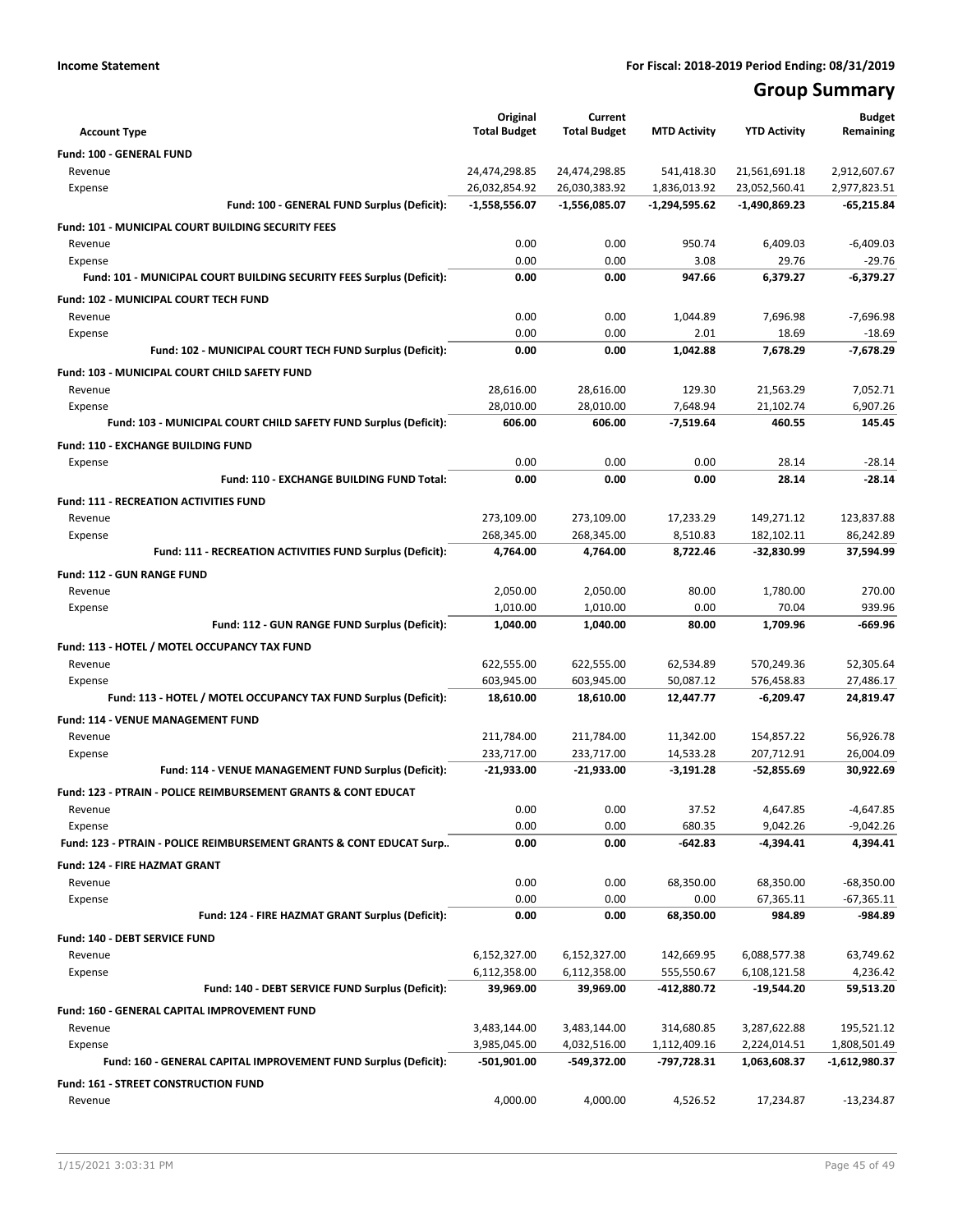|                                                                       | Original                       | Current                        |                              |                                | <b>Budget</b>                   |
|-----------------------------------------------------------------------|--------------------------------|--------------------------------|------------------------------|--------------------------------|---------------------------------|
| <b>Account Type</b>                                                   | <b>Total Budget</b>            | <b>Total Budget</b>            | <b>MTD Activity</b>          | <b>YTD Activity</b>            | Remaining                       |
| Expense                                                               | 500.00                         | 500.00                         | 42.47                        | 417.91                         | 82.09                           |
| Fund: 161 - STREET CONSTRUCTION FUND Surplus (Deficit):               | 3,500.00                       | 3,500.00                       | 4,484.05                     | 16,816.96                      | $-13,316.96$                    |
| Fund: 164 - 2013 CO CAPITAL FUND                                      |                                |                                |                              |                                |                                 |
| Revenue                                                               | 150.00<br>15.00                | 150.00<br>15.00                | 173.22<br>1.58               | 688.54<br>15.66                | $-538.54$<br>$-0.66$            |
| Expense<br>Fund: 164 - 2013 CO CAPITAL FUND Surplus (Deficit):        | 135.00                         | 135.00                         | 171.64                       | 672.88                         | $-537.88$                       |
|                                                                       |                                |                                |                              |                                |                                 |
| Fund: 165 - 2014 GO FUND<br>Revenue                                   | 25,000.00                      | 25,000.00                      | 1,487.11                     | 16,819.03                      | 8,180.97                        |
| Fund: 165 - 2014 GO FUND Total:                                       | 25,000.00                      | 25,000.00                      | 1.487.11                     | 16,819.03                      | 8,180.97                        |
| <b>Fund: 170 - LAW ENFORCEMENT GRANT - CAPITAL PURCHASES</b>          |                                |                                |                              |                                |                                 |
| Revenue                                                               | 0.00                           | 0.00                           | 0.00                         | 21,253.00                      | $-21,253.00$                    |
| Expense                                                               | 0.00                           | 0.00                           | 0.00                         | 21,253.00                      | $-21,253.00$                    |
| Fund: 170 - LAW ENFORCEMENT GRANT - CAPITAL PURCHASES Surplus (Defici | 0.00                           | 0.00                           | 0.00                         | 0.00                           | 0.00                            |
| Fund: 171 - MAIN STREET SPECIAL REVENUE                               |                                |                                |                              |                                |                                 |
| Expense                                                               | 0.00                           | 0.00                           | 1,100.00                     | 31,036.21                      | $-31,036.21$                    |
| Fund: 171 - MAIN STREET SPECIAL REVENUE Total:                        | 0.00                           | 0.00                           | 1.100.00                     | 31.036.21                      | $-31.036.21$                    |
| <b>Fund: 172 - MINOR GRANTS FUND</b>                                  |                                |                                |                              |                                |                                 |
| Revenue                                                               | 0.00                           | 0.00                           | 0.00                         | 15,624.00                      | $-15,624.00$                    |
| Expense                                                               | 0.00                           | 0.00                           | 913.20                       | 12,839.34                      | $-12.839.34$                    |
| Fund: 172 - MINOR GRANTS FUND Surplus (Deficit):                      | 0.00                           | 0.00                           | -913.20                      | 2,784.66                       | $-2,784.66$                     |
| Fund: 175 - JUSTICE ASSISTANCE GRANT - JAG                            |                                |                                |                              |                                |                                 |
| Revenue                                                               | 0.00                           | 0.00                           | 0.00                         | 18,047.00                      | $-18,047.00$                    |
| Expense                                                               | 0.00                           | 0.00                           | 0.00                         | 18,047.00                      | $-18,047.00$                    |
| Fund: 175 - JUSTICE ASSISTANCE GRANT - JAG Surplus (Deficit):         | 0.00                           | 0.00                           | 0.00                         | 0.00                           | 0.00                            |
| Fund: 200 - WATER / WASTEWATER FUND                                   |                                |                                |                              |                                |                                 |
| Revenue<br>Expense                                                    | 14,440,684.00<br>10,253,810.20 | 14,440,684.00<br>10,253,810.20 | 1,374,233.20<br>1,202,080.84 | 12,686,172.96<br>12,789,076.75 | 1,754,511.04<br>$-2,535,266.55$ |
| Fund: 200 - WATER / WASTEWATER FUND Surplus (Deficit):                | 4,186,873.80                   | 4,186,873.80                   | 172,152.36                   | -102,903.79                    | 4,289,777.59                    |
| Fund: 212 - TX COMMUNITY DEV SWR SYSTEM IMPROV PROG GRANT             |                                |                                |                              |                                |                                 |
| Revenue                                                               | 0.00                           | 0.00                           | 0.00                         | 7,407.85                       | $-7,407.85$                     |
| Expense                                                               | 0.00                           | 0.00                           | 60,264.16                    | 72,064.16                      | $-72,064.16$                    |
| Fund: 212 - TX COMMUNITY DEV SWR SYSTEM IMPROV PROG GRANT Surplus     | 0.00                           | 0.00                           | -60,264.16                   | -64,656.31                     | 64,656.31                       |
| Fund: 216 - UTILIITY CIP FUND                                         |                                |                                |                              |                                |                                 |
| Revenue                                                               | 21,644,968.00                  | 21,644,968.00                  | 171,998.49                   | 21,925,040.53                  | -280,072.53                     |
| Expense                                                               | 22,481,977.00                  | 22,481,977.00                  | 626,855.22                   | 4,927,209.60                   | 17,554,767.40                   |
| Fund: 216 - UTILIITY CIP FUND Surplus (Deficit):                      | -837,009.00                    | -837,009.00                    | -454,856.73                  | 16,997,830.93                  | -17,834,839.93                  |
| Fund: 217 - WASTEWATER RECLAMATION FUND                               |                                |                                |                              |                                |                                 |
| Revenue                                                               | 12,281.00                      | 12,281.00                      | 1,442.66                     | 16,316.35                      | $-4,035.35$                     |
| Expense                                                               | 410,000.00                     | 410,000.00                     | 0.00                         | 20,619.30                      | 389,380.70                      |
| Fund: 217 - WASTEWATER RECLAMATION FUND Surplus (Deficit):            | -397,719.00                    | -397,719.00                    | 1,442.66                     | -4,302.95                      | -393,416.05                     |
| Fund: 300 - AIRPORT FUND                                              |                                |                                |                              |                                |                                 |
| Revenue<br>Expense                                                    | 724,626.50<br>180,843.82       | 724,626.50<br>180,843.82       | 117,616.21<br>8,556.05       | 723,101.46<br>127,804.83       | 1,525.04<br>53,038.99           |
| Fund: 300 - AIRPORT FUND Surplus (Deficit):                           | 543,782.68                     | 543,782.68                     | 109,060.16                   | 595,296.63                     | $-51,513.95$                    |
| <b>Fund: 360 - AIRPORT CAPITAL FUND</b>                               |                                |                                |                              |                                |                                 |
| Revenue                                                               | 75,000.00                      | 75,000.00                      | 41,500.16                    | 111,239.53                     | $-36,239.53$                    |
| Expense                                                               | 12,000.00                      | 12,000.00                      | 389.41                       | 28,799.80                      | $-16,799.80$                    |
| Fund: 360 - AIRPORT CAPITAL FUND Surplus (Deficit):                   | 63,000.00                      | 63,000.00                      | 41,110.75                    | 82,439.73                      | $-19,439.73$                    |
| Fund: 362 - AIRPORT FBO FUEL                                          |                                |                                |                              |                                |                                 |
| Revenue                                                               | 0.00                           | 0.00                           | 44,828.68                    | 416,614.49                     | -416,614.49                     |
| Expense                                                               | 0.00                           | 0.00                           | 3,329.06                     | 234,488.36                     | -234,488.36                     |
| Fund: 362 - AIRPORT FBO FUEL Surplus (Deficit):                       | 0.00                           | 0.00                           | 41,499.62                    | 182,126.13                     | $-182, 126.13$                  |
| Fund: 400 - GOLF FUND                                                 |                                |                                |                              |                                |                                 |
| Revenue                                                               | 248,115.00                     | 248,115.00                     | 19,559.69                    | 171,299.66                     | 76,815.34                       |
| Expense                                                               | 244,493.00                     | 244,493.00                     | 22,599.16                    | 213,637.22                     | 30,855.78                       |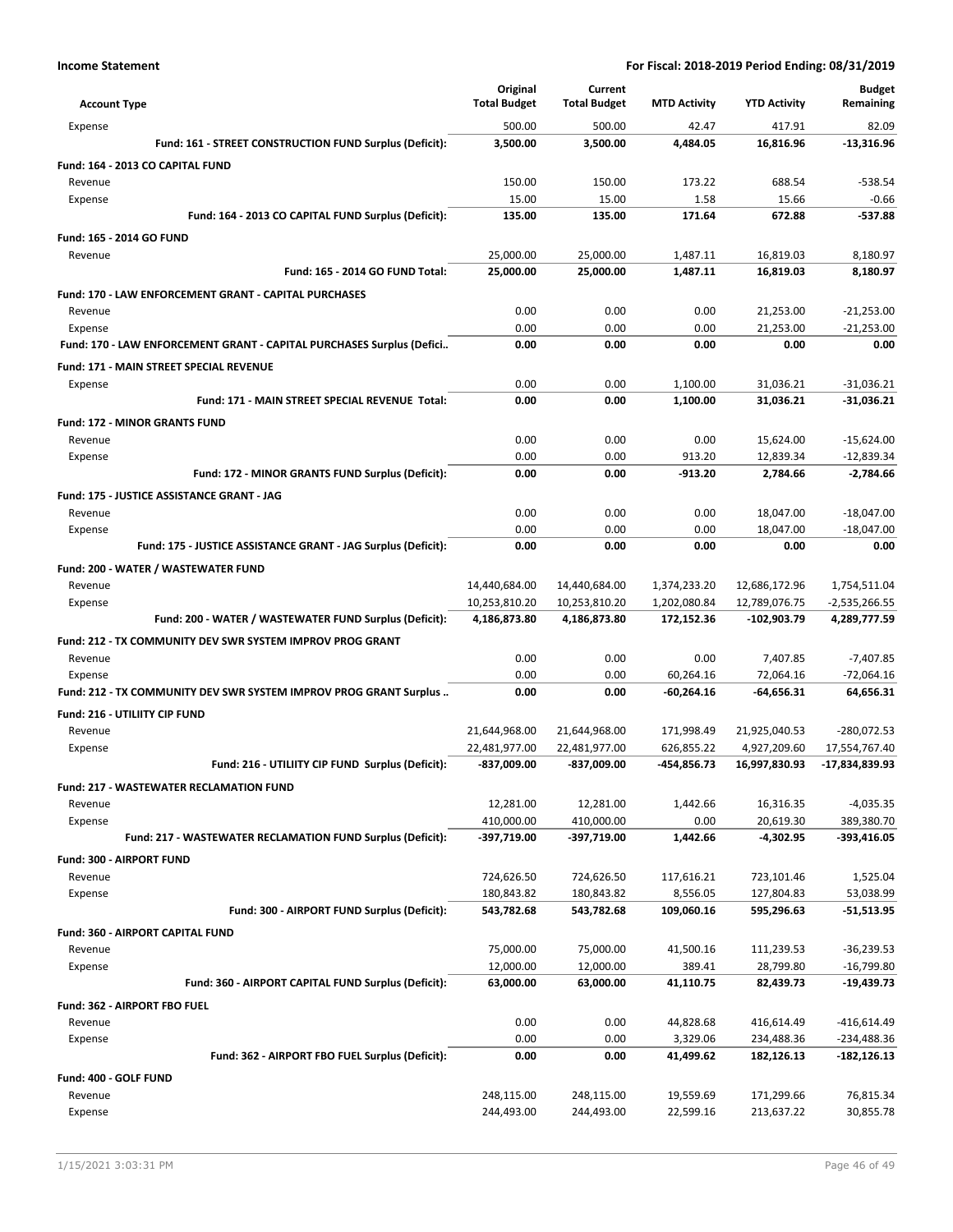| <b>Account Type</b>                                                        | Original<br><b>Total Budget</b> | Current<br><b>Total Budget</b> | <b>MTD Activity</b> | <b>YTD Activity</b> | <b>Budget</b><br>Remaining |
|----------------------------------------------------------------------------|---------------------------------|--------------------------------|---------------------|---------------------|----------------------------|
| Fund: 400 - GOLF FUND Surplus (Deficit):                                   | 3,622.00                        | 3,622.00                       | $-3,039.47$         | -42,337.56          | 45,959.56                  |
| <b>Fund: 500 - SANITATION FUND</b>                                         |                                 |                                |                     |                     |                            |
| Revenue                                                                    | 5,374,632.68                    | 5,374,632.68                   | 435,871.25          | 4,698,400.00        | 676,232.68                 |
| Expense                                                                    | 5,241,578.02                    | 5,241,578.02                   | 366,631.38          | 4,604,054.60        | 637,523.42                 |
| Fund: 500 - SANITATION FUND Surplus (Deficit):                             | 133,054.66                      | 133,054.66                     | 69,239.87           | 94,345.40           | 38,709.26                  |
| <b>Fund: 601 - CENTRAL SERVICE FUND</b>                                    |                                 |                                |                     |                     |                            |
| Revenue                                                                    | 865,367.00                      | 865,367.00                     | 100,224.64          | 821,316.84          | 44,050.16                  |
| Expense                                                                    | 910,947.00                      | 910,947.00                     | 59,802.75           | 842,572.75          | 68,374.25                  |
| Fund: 601 - CENTRAL SERVICE FUND Surplus (Deficit):                        | -45,580.00                      | -45,580.00                     | 40.421.89           | $-21,255.91$        | $-24,324.09$               |
| <b>Fund: 602 - INSURANCE FUND</b>                                          |                                 |                                |                     |                     |                            |
| Revenue                                                                    | 5,563,649.00                    | 5,563,649.00                   | 101,545.35          | 4,972,293.76        | 591,355.24                 |
| Expense                                                                    | 5,382,387.00                    | 5,382,387.00                   | 739,894.06          | 5,179,186.15        | 203,200.85                 |
| Fund: 602 - INSURANCE FUND Surplus (Deficit):                              | 181,262.00                      | 181,262.00                     | -638,348.71         | -206,892.39         | 388,154.39                 |
| Fund: 604 - MIS FUND                                                       |                                 |                                |                     |                     |                            |
| Revenue                                                                    | 529,279.00                      | 529,279.00                     | 44,106.59           | 485,172.49          | 44,106.51                  |
| Expense                                                                    | 780,034.75                      | 780,034.75                     | 29,972.75           | 687,035.99          | 92,998.76                  |
| Fund: 604 - MIS FUND Surplus (Deficit):                                    | -250,755.75                     | -250,755.75                    | 14,133.84           | -201,863.50         | $-48,892.25$               |
| Fund: 660 - VEHICLE REPLACEMENT FUND                                       |                                 |                                |                     |                     |                            |
| Revenue                                                                    | 693,393.00                      | 693,393.00                     | 52,958.33           | 637,259.61          | 56.133.39                  |
| Expense                                                                    | 1,446,832.00                    | 1,446,832.00                   | 2,623.48            | 623,920.25          | 822,911.75                 |
| Fund: 660 - VEHICLE REPLACEMENT FUND Surplus (Deficit):                    | -753,439.00                     | -753,439.00                    | 50,334.85           | 13,339.36           | -766,778.36                |
| Fund: 800 - SPENCE FUND                                                    |                                 |                                |                     |                     |                            |
| Revenue                                                                    | 6,000.00                        | 6,000.00                       | 1,116.72            | 12,629.95           | $-6,629.95$                |
| Expense                                                                    | 600.00                          | 600.00                         | 50.00               | 550.00              | 50.00                      |
| Fund: 800 - SPENCE FUND Surplus (Deficit):                                 | 5,400.00                        | 5,400.00                       | 1,066.72            | 12,079.95           | $-6,679.95$                |
| <b>Fund: 801 - JONES LIBRARY TRUST</b>                                     |                                 |                                |                     |                     |                            |
| Revenue                                                                    | 0.00                            | 0.00                           | 82.52               | 314.19              | $-314.19$                  |
| Expense                                                                    | 0.00                            | 0.00                           | 0.77                | 7.76                | $-7.76$                    |
| Fund: 801 - JONES LIBRARY TRUST Surplus (Deficit):                         | 0.00                            | 0.00                           | 81.75               | 306.43              | $-306.43$                  |
| Fund: 809 - GREENVILLE IDC (L-3)                                           |                                 |                                |                     |                     |                            |
| Revenue                                                                    | 0.00                            | 0.00                           | 228,675.53          | 2,581,121.07        | $-2,581,121.07$            |
| Expense                                                                    | 0.00                            | 0.00                           | 90,525.53           | 2,339,798.57        | $-2,339,798.57$            |
| Fund: 809 - GREENVILLE IDC (L-3) Surplus (Deficit):                        | 0.00                            | 0.00                           | 138,150.00          | 241,322.50          | $-241,322.50$              |
| <b>Fund: 810 - SEIZURE FUNDS - STATE RULES</b>                             |                                 |                                |                     |                     |                            |
| Revenue                                                                    | 200.00                          | 200.00                         | 1,466.76            | 6,384.75            | $-6,184.75$                |
| Expense                                                                    | 250.00                          | 250.00                         | 13.77               | 15,139.04           | $-14,889.04$               |
| Fund: 810 - SEIZURE FUNDS - STATE RULES Surplus (Deficit):                 | $-50.00$                        | $-50.00$                       | 1,452.99            | $-8,754.29$         | 8,704.29                   |
| Fund: 811 - SEIZURE FUNDS - FED RULES                                      |                                 |                                |                     |                     |                            |
| Revenue                                                                    | 225.00                          | 225.00                         | 1,296.19            | 5,680.17            | $-5,455.17$                |
| Expense                                                                    | 100.00                          | 100.00                         | 12.17               | 55,802.02           | $-55,702.02$               |
| Fund: 811 - SEIZURE FUNDS - FED RULES Surplus (Deficit):                   | 125.00                          | 125.00                         | 1,284.02            | -50,121.85          | 50,246.85                  |
| Fund: 820 - TIRZ FUND (Tax Increment Reinvestment Zone)                    |                                 |                                |                     |                     |                            |
| Revenue                                                                    | 696,033.00                      | 734,693.59                     | 13,572.19           | 667,664.36          | 67,029.23                  |
| Expense                                                                    | 122,175.00                      | 122,175.00                     | 133,345.39          | 142,323.73          | $-20,148.73$               |
| Fund: 820 - TIRZ FUND (Tax Increment Reinvestment Zone) Surplus (Deficit): | 573,858.00                      | 612,518.59                     | -119,773.20         | 525,340.63          | 87,177.96                  |
| Fund: 899 - POOLED CASH                                                    |                                 |                                |                     |                     |                            |
| Revenue                                                                    | 0.00                            | 0.00                           | 0.64                | 0.64                | $-0.64$                    |
| Fund: 899 - POOLED CASH Total:                                             | 0.00                            | 0.00                           | 0.64                | 0.64                | $-0.64$                    |
| <b>Fund: 910 - ELECTRIC OPERATING FUND</b>                                 |                                 |                                |                     |                     |                            |
| Revenue                                                                    | 60,783,975.00                   | 67,473,975.00                  | 11,886,921.00       | 60,297,096.29       | 7,176,878.71               |
| Expense                                                                    | 61,602,181.69                   | 65,594,013.33                  | 11,856,180.97       | 57,553,414.07       | 8,040,599.26               |
| Fund: 910 - ELECTRIC OPERATING FUND Surplus (Deficit):                     | -818,206.69                     | 1,879,961.67                   | 30,740.03           | 2,743,682.22        | -863,720.55                |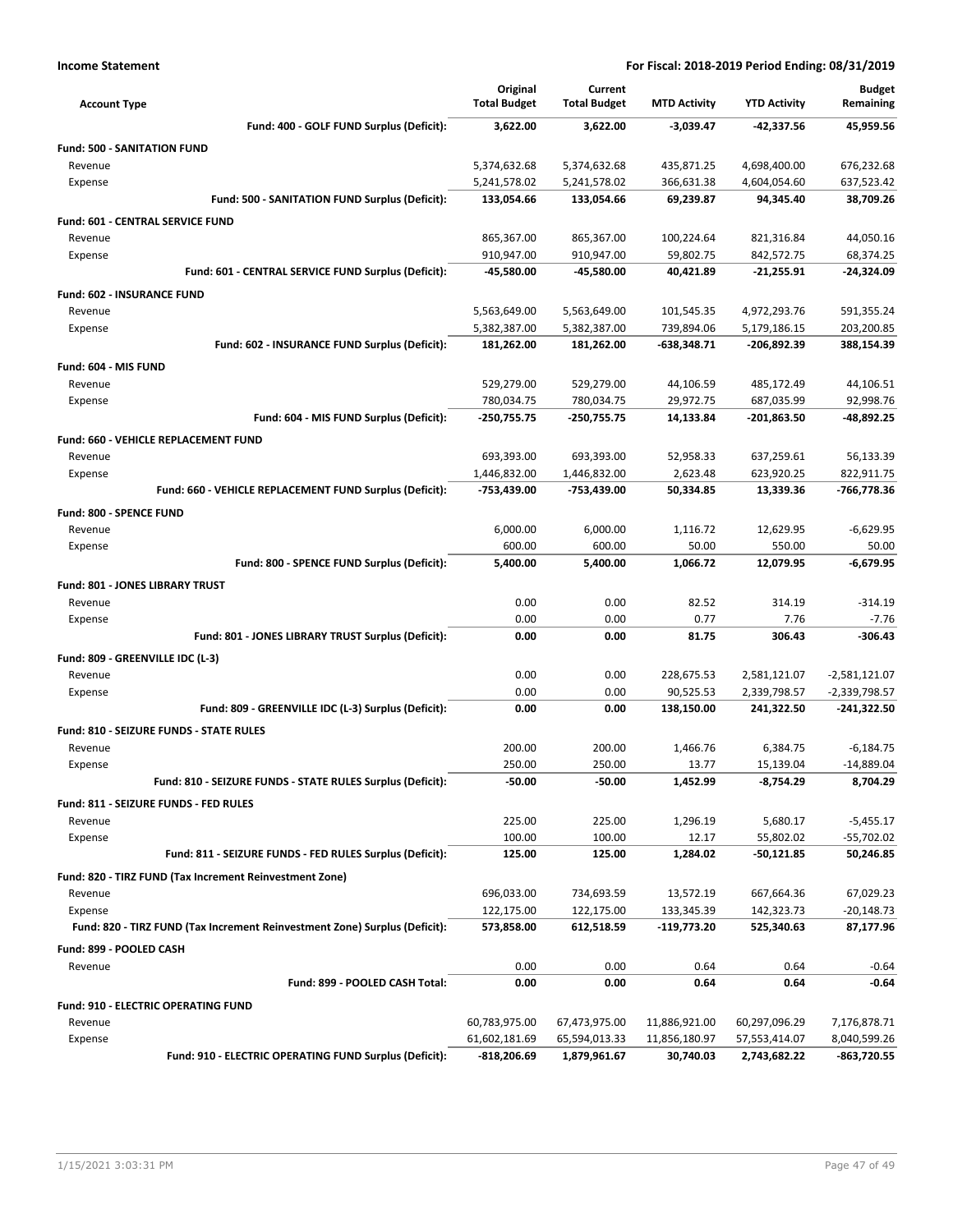| <b>Income Statement</b>                       |                                                      | For Fiscal: 2018-2019 Period Ending: 08/31/2019 |                                |                     |                     |                            |
|-----------------------------------------------|------------------------------------------------------|-------------------------------------------------|--------------------------------|---------------------|---------------------|----------------------------|
| <b>Account Type</b>                           |                                                      | Original<br><b>Total Budget</b>                 | Current<br><b>Total Budget</b> | <b>MTD Activity</b> | <b>YTD Activity</b> | <b>Budget</b><br>Remaining |
| <b>Fund: 911 - ELECTRIC DEBT REDUCTION</b>    |                                                      |                                                 |                                |                     |                     |                            |
| Revenue                                       |                                                      | 0.00                                            | 0.00                           | 44.69               | 2,737.32            | $-2,737.32$                |
|                                               | Fund: 911 - ELECTRIC DEBT REDUCTION Total:           | 0.00                                            | 0.00                           | 44.69               | 2,737.32            | $-2,737.32$                |
| <b>Fund: 912 - ELECTRIC DEBT SERVICE</b>      |                                                      |                                                 |                                |                     |                     |                            |
| Revenue                                       |                                                      | 8,732,723.00                                    | 8,732,723.00                   | 727,726.92          | 7,994,340.44        | 738,382.56                 |
| Expense                                       |                                                      | 8,732,723.00                                    | 8,732,723.00                   | 599,328.49          | 5,324,758.75        | 3,407,964.25               |
|                                               | Fund: 912 - ELECTRIC DEBT SERVICE Surplus (Deficit): | 0.00                                            | 0.00                           | 128,398.43          | 2,669,581.69        | $-2,669,581.69$            |
| <b>Fund: 913 - ELECTRIC CONSTRUCTION FUND</b> |                                                      |                                                 |                                |                     |                     |                            |
| Revenue                                       |                                                      | 400.00                                          | 400.00                         | 535.47              | 2,007.23            | $-1,607.23$                |
|                                               | <b>Fund: 913 - ELECTRIC CONSTRUCTION FUND Total:</b> | 400.00                                          | 400.00                         | 535.47              | 2.007.23            | $-1,607.23$                |
| Fund: 916 - 08 ENGINE BOND PROCEEDS           |                                                      |                                                 |                                |                     |                     |                            |
| Expense                                       |                                                      | 0.00                                            | 0.00                           | 0.00                | 0.00                | 0.00                       |
|                                               | Fund: 916 - 08 ENGINE BOND PROCEEDS Total:           | 0.00                                            | 0.00                           | 0.00                | 0.00                | 0.00                       |
| Fund: 950 - CABLE / INTERNET                  |                                                      |                                                 |                                |                     |                     |                            |
| Revenue                                       |                                                      | 6,709,689.00                                    | 6,709,689.00                   | 531,767.27          | 5,755,157.60        | 954,531.40                 |
| Expense                                       |                                                      | 7,482,344.00                                    | 7,776,638.27                   | 517.800.15          | 5,332,384.95        | 2,444,253.32               |
|                                               | Fund: 950 - CABLE / INTERNET Surplus (Deficit):      | $-772,655.00$                                   | $-1,066,949.27$                | 13,967.12           | 422,772.65          | $-1,489,721.92$            |
|                                               | <b>Total Surplus (Deficit):</b>                      | $-172,802.37$                                   | 2,224,732.31                   | $-2,842,002.44$     | 23,362,267.41       |                            |